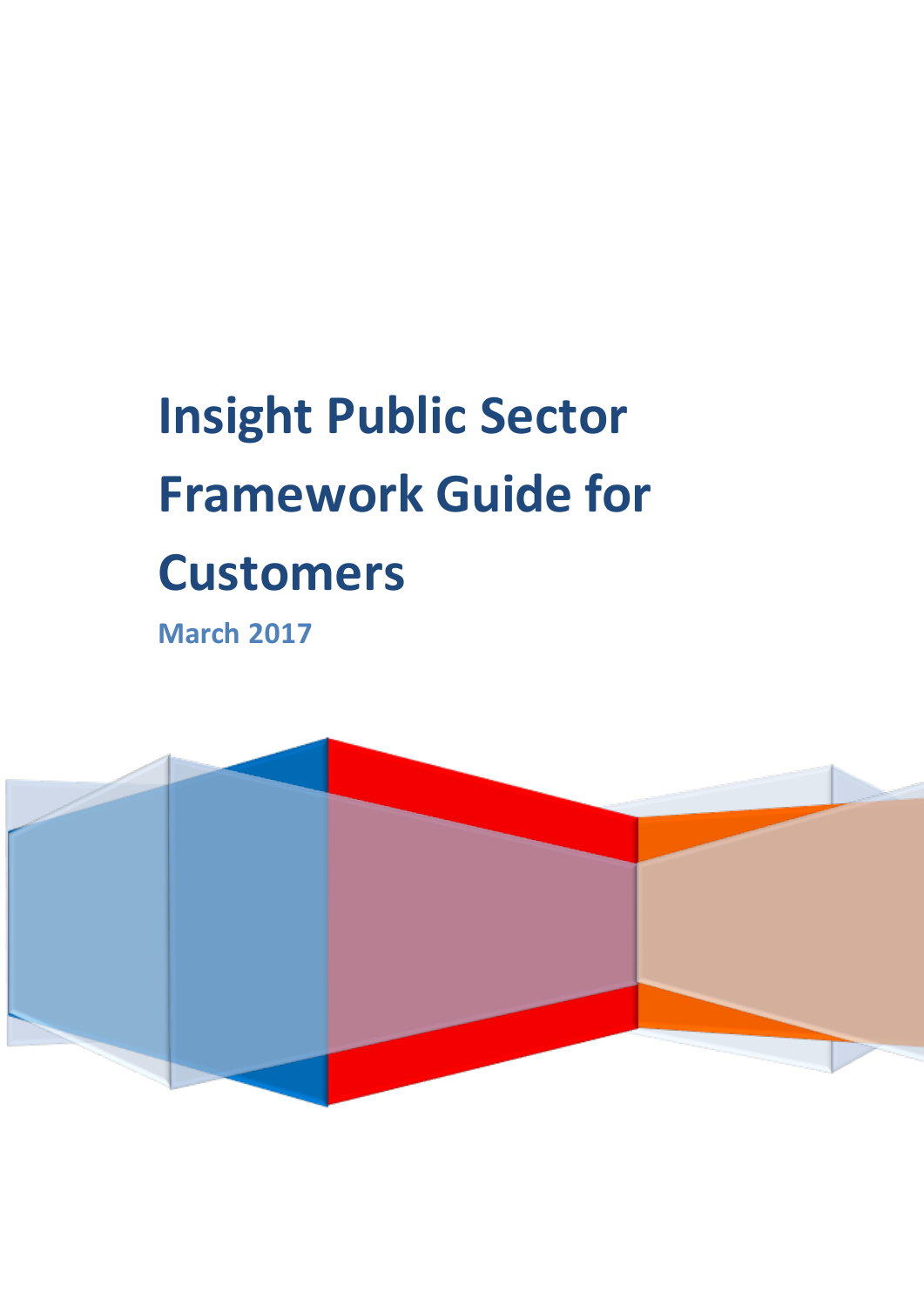| <b>Table of Contents</b>                                                                         |  |
|--------------------------------------------------------------------------------------------------|--|
|                                                                                                  |  |
|                                                                                                  |  |
|                                                                                                  |  |
|                                                                                                  |  |
|                                                                                                  |  |
|                                                                                                  |  |
|                                                                                                  |  |
|                                                                                                  |  |
| Crescent Purchasing Consortium - ICT Solutions and Supply of Network Infrastructure Framework.11 |  |
|                                                                                                  |  |
| Crescent Purchasing Consortium - The provision of Multifunctional Devices and Associated Print   |  |
|                                                                                                  |  |
|                                                                                                  |  |
|                                                                                                  |  |
|                                                                                                  |  |
| The Borough Council of Gateshead - A Framework for the Provision of Hardware and Services for    |  |
| Official Journal of the European Union reference: 2016/S 134-24111516                            |  |
|                                                                                                  |  |
|                                                                                                  |  |
|                                                                                                  |  |
| Greater Manchester Police - ITMAS - Insider Threat Monitoring and Audit Software Framework20     |  |
|                                                                                                  |  |
|                                                                                                  |  |
|                                                                                                  |  |
|                                                                                                  |  |
|                                                                                                  |  |
|                                                                                                  |  |
|                                                                                                  |  |
| KCS - Interactive Audio Visual, IT Hardware Solutions & Consultancy Framework30                  |  |
|                                                                                                  |  |
| KCS - Supply of Software Products & Associated Services Framework 201633                         |  |
|                                                                                                  |  |
|                                                                                                  |  |
|                                                                                                  |  |
|                                                                                                  |  |
|                                                                                                  |  |
| Manchester College - LTE Group - Framework Agreement for Desktop Hardware & Peripherals 40       |  |
|                                                                                                  |  |
|                                                                                                  |  |
|                                                                                                  |  |

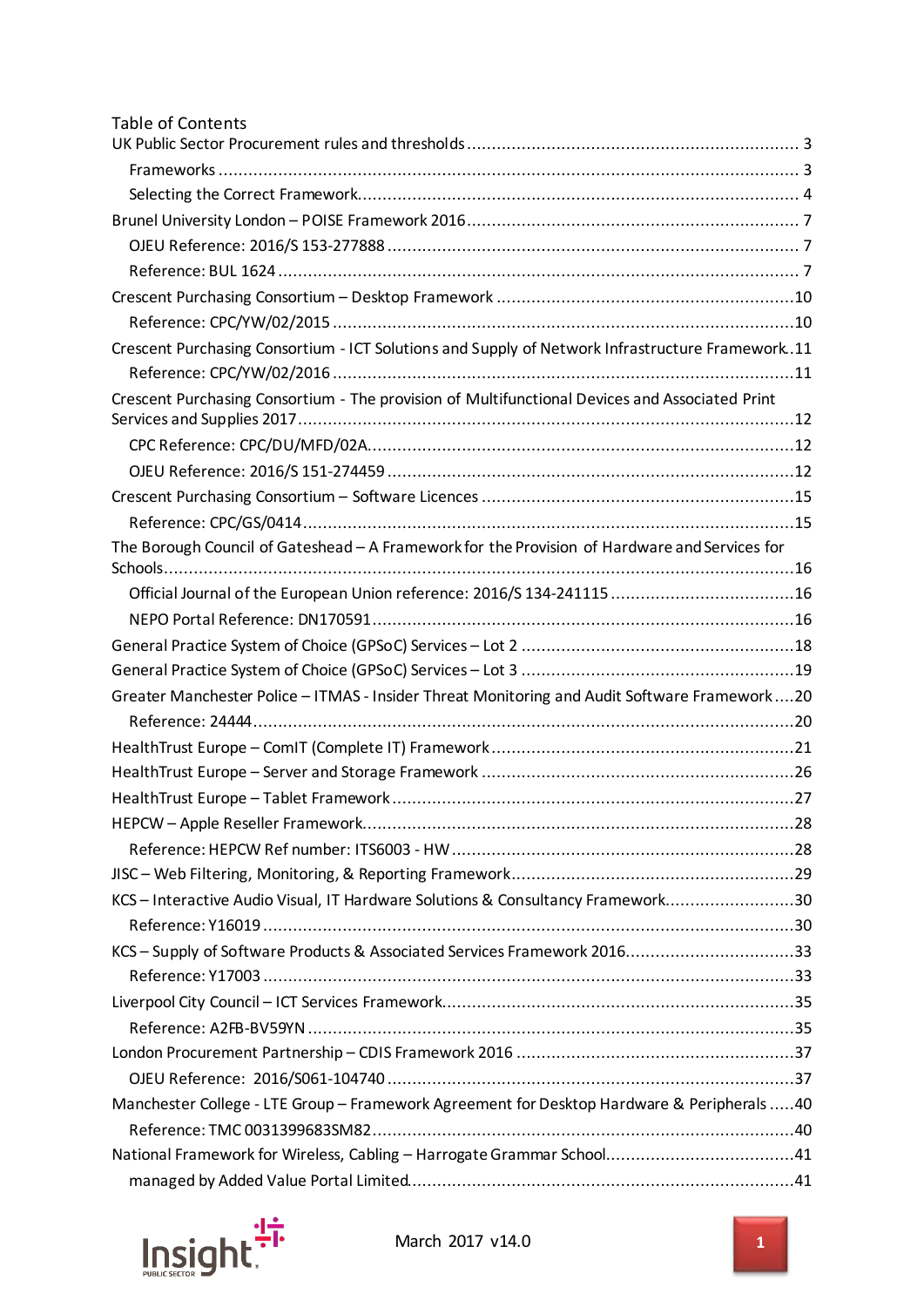| NEUPC - The supply, Installation, Management and Maintenance of Data Centre Management       |     |
|----------------------------------------------------------------------------------------------|-----|
|                                                                                              |     |
|                                                                                              |     |
| NEUPC - The supply, maintenance, and repair of Networking Equipment & Consultancy - Ref:     |     |
| NHS Commercial Solutions - Client Devices, Peripherals, Services Framework49                 |     |
| NHS Shared Business Services - LINK: 2 IT Hardware and Services Framework50                  |     |
|                                                                                              |     |
|                                                                                              |     |
|                                                                                              |     |
|                                                                                              |     |
|                                                                                              |     |
|                                                                                              |     |
|                                                                                              |     |
|                                                                                              |     |
|                                                                                              |     |
|                                                                                              |     |
|                                                                                              |     |
|                                                                                              |     |
|                                                                                              |     |
|                                                                                              |     |
|                                                                                              |     |
|                                                                                              |     |
|                                                                                              |     |
|                                                                                              |     |
| SUPC Server, Storage, Solutions National Agreement (SSSNA) 2016                              | .95 |
|                                                                                              |     |
|                                                                                              |     |
|                                                                                              |     |
| Transport for London - Framework Supply Agreement for Commoditised IT Goods, Software and/or |     |
|                                                                                              |     |
|                                                                                              |     |
|                                                                                              |     |
|                                                                                              |     |
|                                                                                              |     |

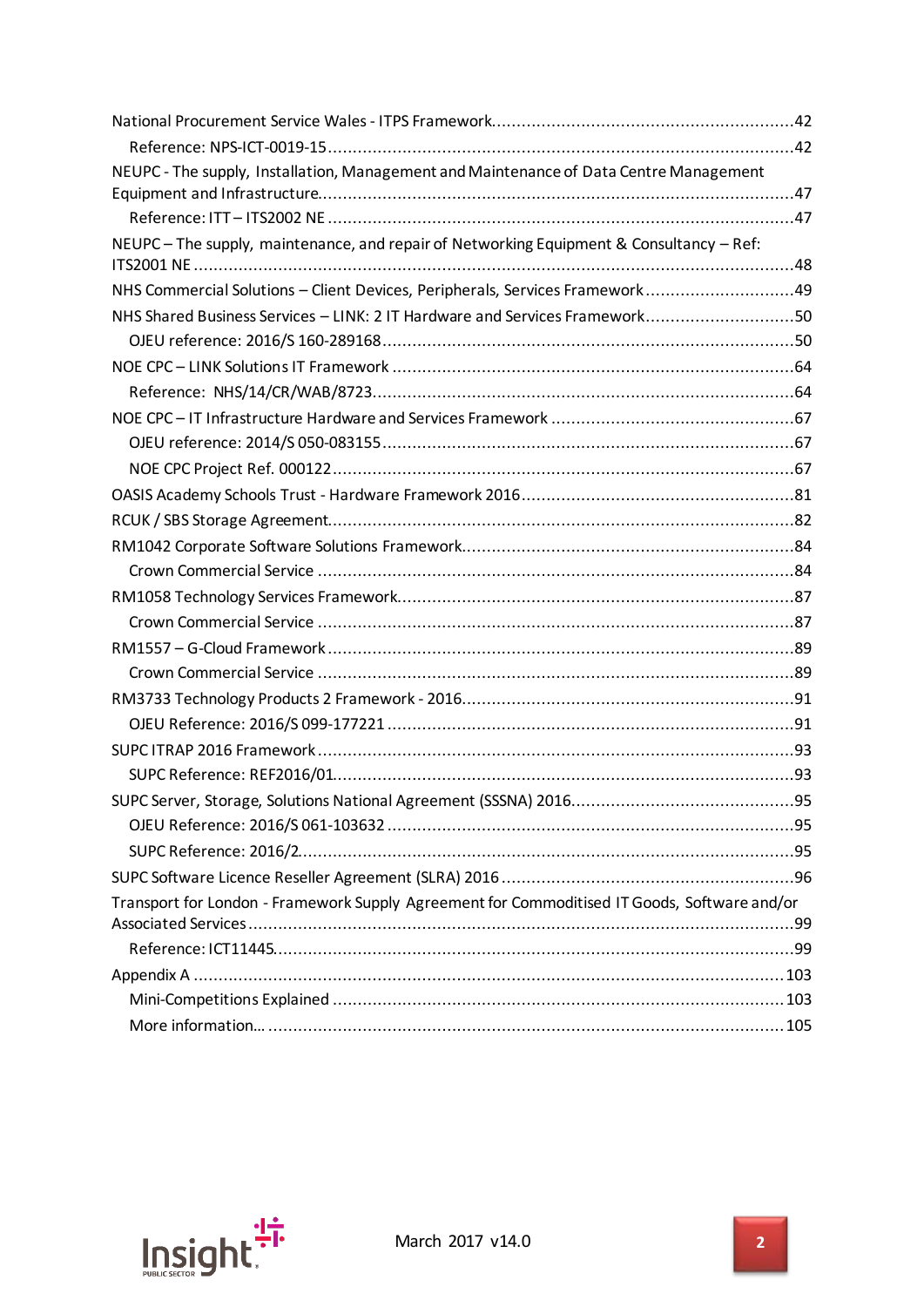## <span id="page-3-0"></span>**UK Public Sector Procurement rules and thresholds**

The EU procurement Directives, implemented into UK law by The Public Contracts Regulations 2006, apply to the award of contracts by public bodies. The EU procurement rules apply whenever a purchase by a public body of a Part A (IT goods and services) service exceeds the minimum financial thresholds set by legislation – currently £113,057 for Central Government and NHS and £172,514 for Police, Local government and Education organisations. For requirements under these thresholds public bodies should still ensure that proper competition is conducted in line with their constitutional requirements.

When spending less than the current threshold public bodies may buy off contract or utilise a framework.

When spending above the threshold public bodies can buy via a framework: or will need to conduct an OJEU procurement via one of four procedures as below



## <span id="page-3-1"></span>**Frameworks**

Framework arrangements are set up by public sector bodies (often called Public Buying Organisations (PBO's)) with suppliers to provide goods and services according to certain requirements, e.g. price, quality and quantity. Frameworks can be arranged by one public body for either itself or a number of other public bodies.

Those bodies that are party to the framework can then order (or 'call off') the goods and services when required. If there is more than one supplier, then a mini-competition may be held to identify the best supplier.

The main benefit of using a framework is that when a Public Sector organisation, 'calls off' or runs a mini-competition from the framework, they will not have to go through the full procedural steps in the EU Directives. The process is then typically much quicker after the initial framework has been awarded.

Typically, where it is clear which supplier under a framework agreement can best meet a public sector organisations needs, they can access that supplier directly, but if a mini-competition is required, all capable suppliers under the framework must be invited to tender.

There are over 43 Public Buying Organisations in the UK creating frameworks. PBO's can be vertical specific and will let frameworks with that vertical bias. For instance the Southern Universities Purchasing Consortia creates frameworks that are specifically for higher education establishments. PBO's can also offer frameworks that are open to all Public Sector bodies.

Each framework will vary dependant on a number of factors-

- Who is eligible to use the framework; this is specified in the framework terms and can be anything from a single organisation to a specific set of named customers, a vertical (Health, schools etc) or can incorporate all public sector bodies.
- The goods and services available; a framework is broken down into Lots. A Lot can cover anything from a single type of product category (i.e. Tablets, Servers, and Notebooks) right up to the full range of IT goods and services (i.e. all hardware and software). The Lot description tells you what goods and services can be bought under that Lot.

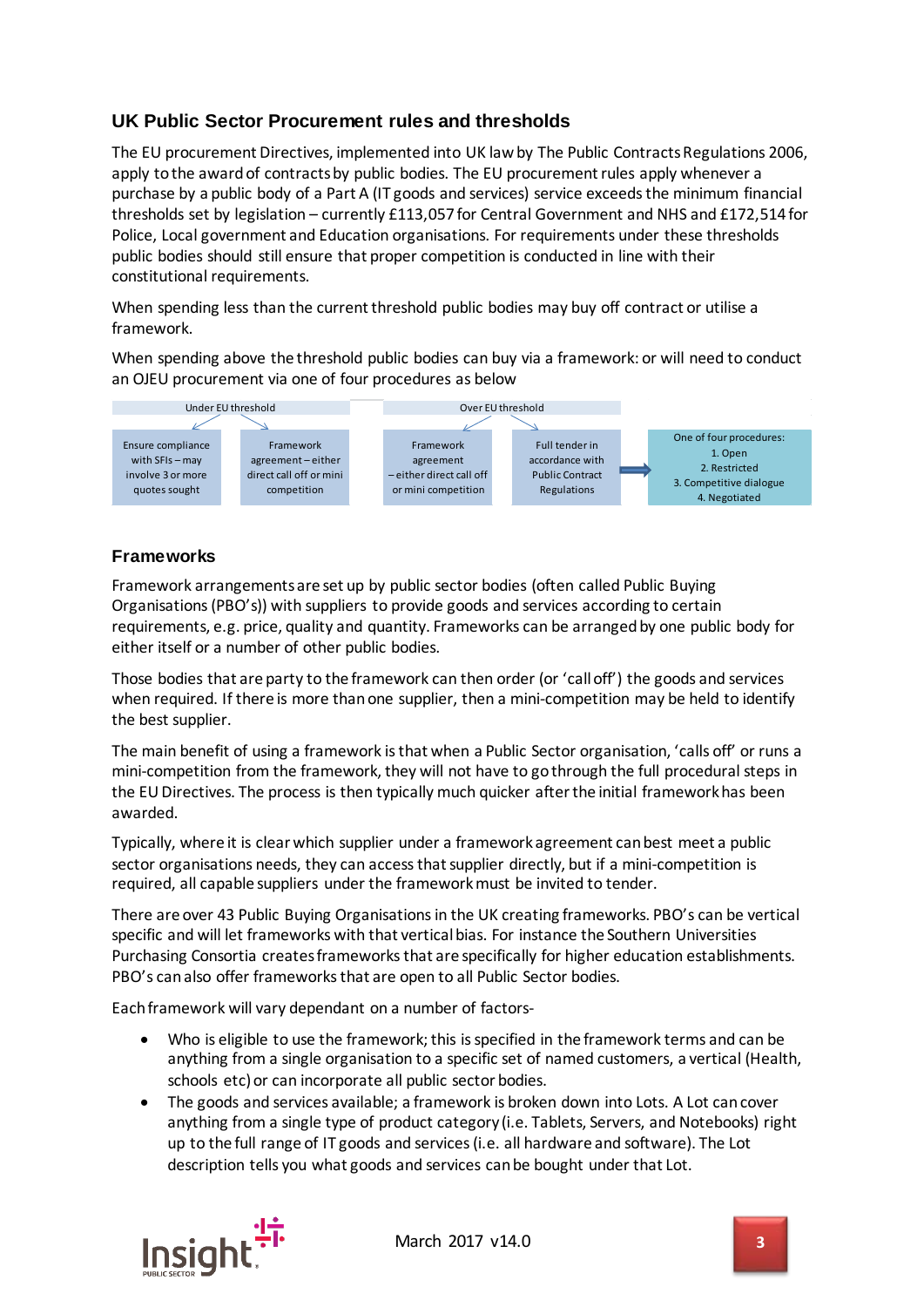- The contract price; each framework will be subject to its own pricing dependant on the contract price agreed at the time the framework was let.
- The number of suppliers on a framework (by Lot where applicable)
- Whether the framework allows for direct award, catalogue order or is a mini competition only framework
	- o **Direct Award** This is where the framework allows the customer to purchase directly from a supplier within a Lot without going to mini-competition.
	- o **Catalogue Order** This is where frameworks allow for ordering from a catalogue. A catalogue is an electronic list of products that can be accessed via the customer's eprocurement tool. This can be either punch-out or a static upload. The catalogue product list is determined by the contract/customer and can be limited by product, by category or sub category, or can extend to Insight's entire product portfolio.
	- o **Mini competition-**A mini completion is where a customer goes to further competition by inviting all suppliers within a Lot to respond to a requirement. The customer must invite all capable suppliers (all suppliers awarded the framework) within the Lot and cannot pick and choose who to invite. Some frameworks only allow for mini-completion and do not offer the facility for direct award. *See Appendix A – Mini-Competitions Explained.*

## <span id="page-4-0"></span>**Selecting the Correct Framework**

This guide lists all of Insight's current frameworks and includes details of:

- Framework name
- Customers eligible
- Lot descriptions and scope
- Any note worthy terms of the framework

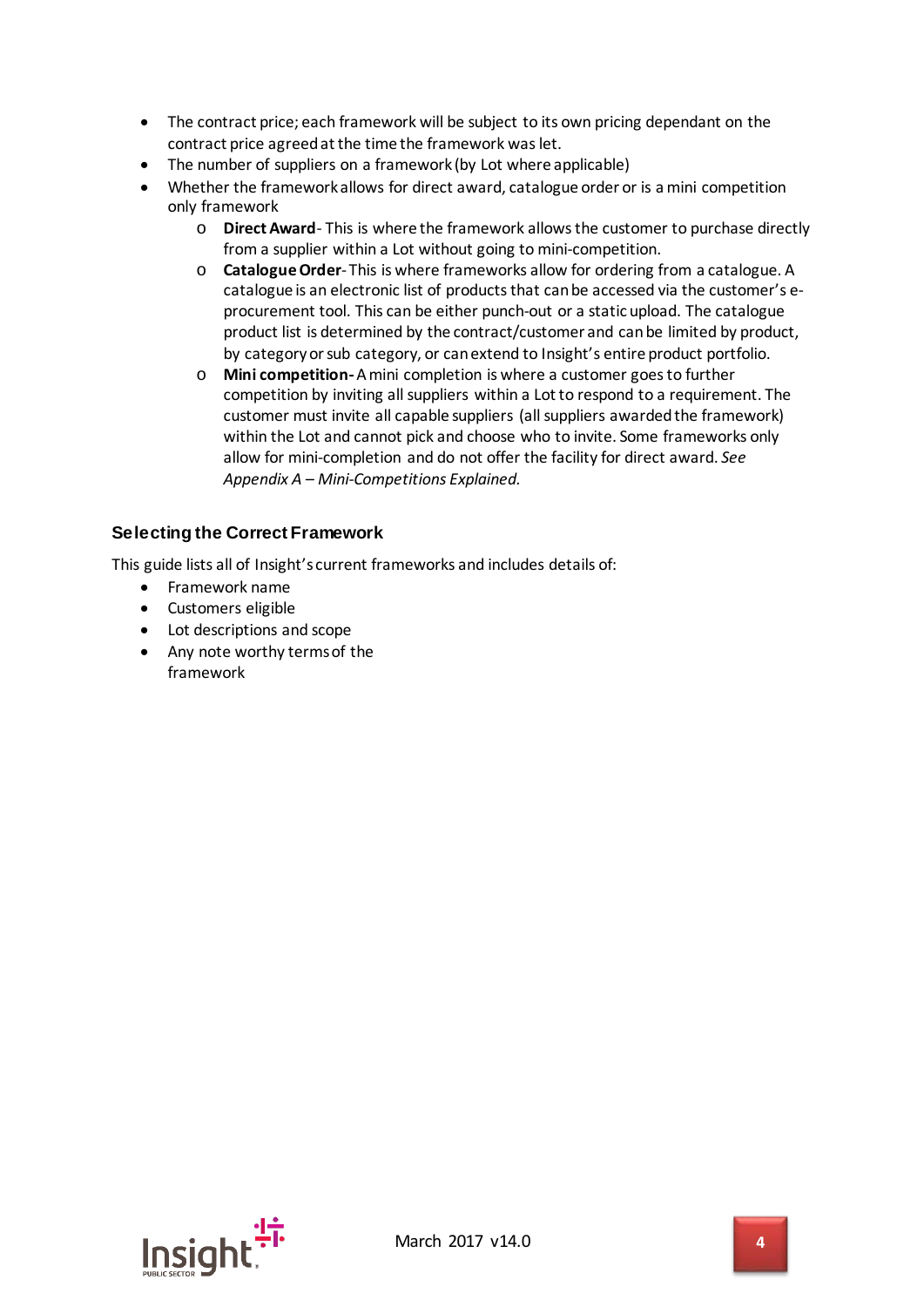|                                                         | <b>Direct</b> | <b>Further</b> |
|---------------------------------------------------------|---------------|----------------|
| <b>Framework Name</b>                                   | Award         | Comp           |
| Brunel Univesity - POISE Framework 2016                 |               | Υ              |
| Client Devices Framework (Harrogate)                    | Y             | Υ              |
| Crescent Purchasing Consortium (Desktop)                |               | Υ              |
| Crescent Purchasing Consortium (Infrastructure) 2017    |               | Υ              |
| Crescent Purchasing Consortium (Printers) 2016          |               | Υ              |
| Crescent Purchasing Consortium (Software)               |               | Υ              |
| Gateshead Council - IT for Schools Framework 2016       | Y             | Υ              |
| <b>GPSoC Lot 2</b>                                      |               | Υ              |
| GPSoC Lot 3                                             |               | Υ              |
| Greater Manchester Police - ITMAS Framework 2016        | Υ             | Υ              |
| HealthTrust Europe - Server & Storage Framework         | Υ             | Υ              |
| HealthTrust Europe - Tablet Framework                   | Y             | Υ              |
| <b>HEPCW Apple Framework</b>                            |               | Υ              |
| HTE ComIT (Complete IT) Framework 2015                  | Υ             | Υ              |
| JISC Web Filtering                                      |               | Υ              |
| KCS AV & Client Devices Framework 2016                  | Υ             | Υ              |
| KCS Software 2016                                       | Υ             | Υ              |
| Liverpool City Council - Reseller Framework             |               | Υ              |
| London Procurement Partnership - CDIS 2016              | Y             | Υ              |
| Manchester College - LTE Framework 2016                 |               | Υ              |
| National Framework for Wireless, Cabling (Harrogate)    | Υ             | Υ              |
| National Procurement Service - Wales Framework          |               | Υ              |
| NEUPC - Data Centre Ref: ITS2002NE                      |               | Υ              |
| NEUPC - Networking Infrastructure Framework             |               | Υ              |
| NHS Commercial Solutions - Client Devices               |               | Υ              |
| <b>NOE CPC - LINK 2 2016</b>                            |               | Υ              |
| NOE CPC - LINK: Solutions IT 2016                       |               | Υ              |
| NOE CPC - Network Infrastructure Framework              |               | Υ              |
| OASIS Academy Schools Trust - Hardware 2016             | Υ             | Υ              |
| RCUK/SBS Storage Agreement                              |               | Υ              |
| RM1042 Corporate Software Solutions                     |               | Υ              |
| RM1058 Technology Services                              |               | Υ              |
| RM1557 G-Cloud 8 2016                                   | Υ             | Υ              |
| RM3733 Technology Products 2 2016                       |               | Υ              |
| SUPC ITRAP 2016                                         | Y             | Υ              |
| SUPC Server, Storage, Solutions National Agreement 2016 |               | Υ              |
| SUPC Software Licence Reseller Agreement (SLRA) 2016    |               | Υ              |
| Transport for London - Reseller Framework               | Υ             | Υ              |

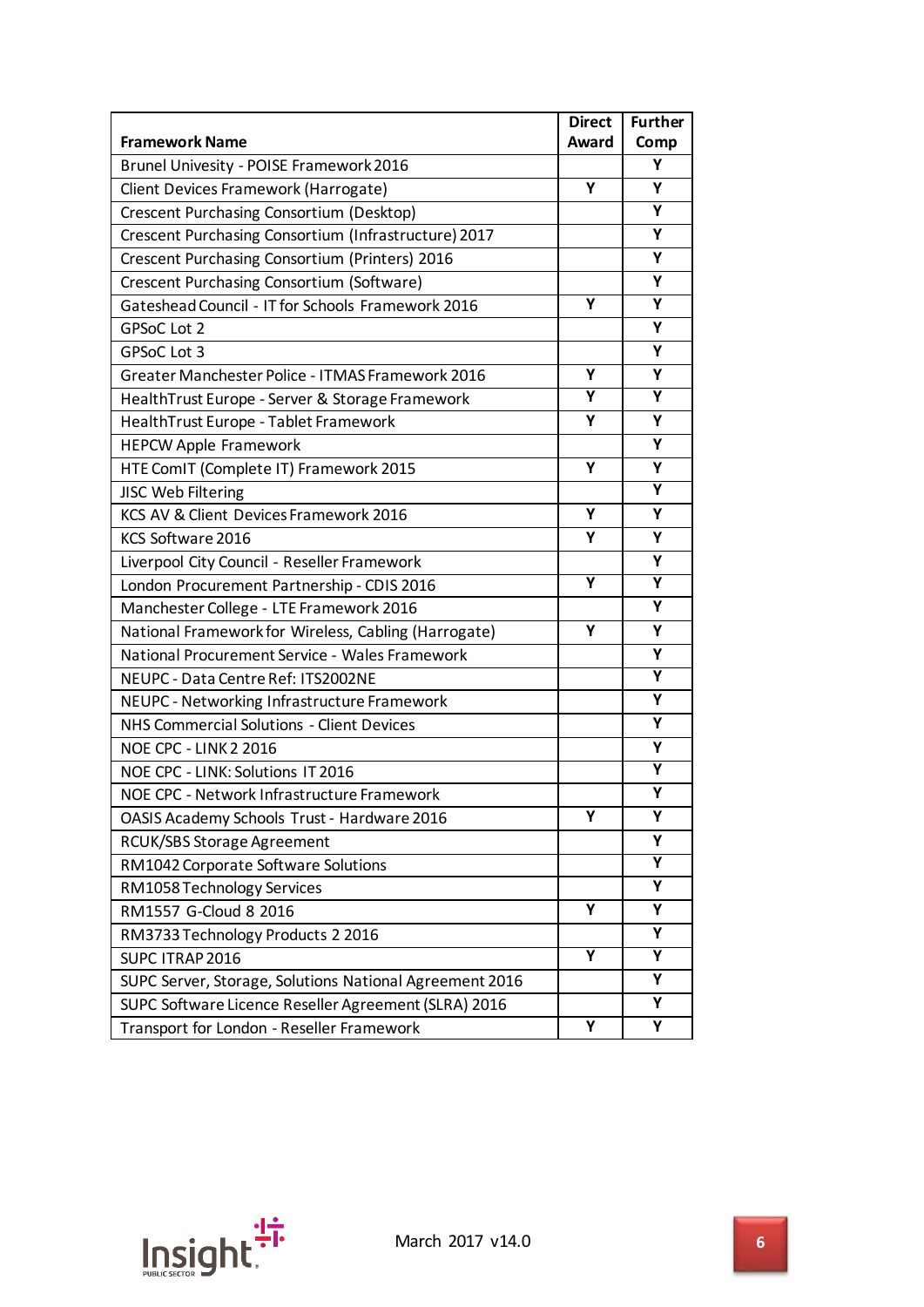## <span id="page-6-0"></span>**Brunel University London – POISE Framework 2016**

## <span id="page-6-2"></span><span id="page-6-1"></span>**OJEU Reference: 2016/S 153-277888 Reference: BUL 1624**

#### **Customers eligible**

Brunel University London has established this framework for the supply of ICT Products and Associated Services for use by or on behalf of public sector bodies(and their statutory successors and organisations created as a result of re-organisation or organisational changes) located in the UK.

Any public sector organisation can utilise this framework by contacting Brunel University.

Please see Appendix A for further details:

#### **Lot description and scope:**

The scope of the contract may include (but not limited to)  $-$ 

- *Hardware Supply* (Servers, networking equipment, storage devices, user devices, peripherals)
- *Software* (all COTS software, niche applications both licensing and support, Saas)
- *Hardware Services*(build, imaging, deployment and asset management)
- *Software Services*(asset management, development)
- *Maintenance and Support* (any maintenance and support relating to the above)
- *Value Add Services*
- Ordering Portal linked to the finance system
- Market Intelligence product roadmaps, professional advice relating to product/licensing options
- Flexible support Stock holding, quick deployment

| Contract Commencement: | 19 October 2016 |
|------------------------|-----------------|
| Contract Expiry:       | 18 October 2020 |

#### **Framework Notes:**

Hardware to include but not limited to the provision and configuration of mainframe, mid-range, mini computers, PC's, laptops, netbooks and peripheral equipment, audio-visual equipment and associated consumables and related services. Also, to include consumables and hardware disposal and recycle.

Software to include but not limited to Software Applications, Software Licences, Software Upgrade, Software-related Services, Software Support Services, Software Development Services, Software Maintenance Services, Software Implementation Services, Software Reproduction Services, Software Configuration Services, Hosted Services, Software as a Service (SaaS), Data Services, ESCROW and Managed Services.

Networks to include but not limited to provision and management of voice, data and combined (IP) and VOIP equipment and link provision across all transmission methods, e.g. wire, fibre, satellite and

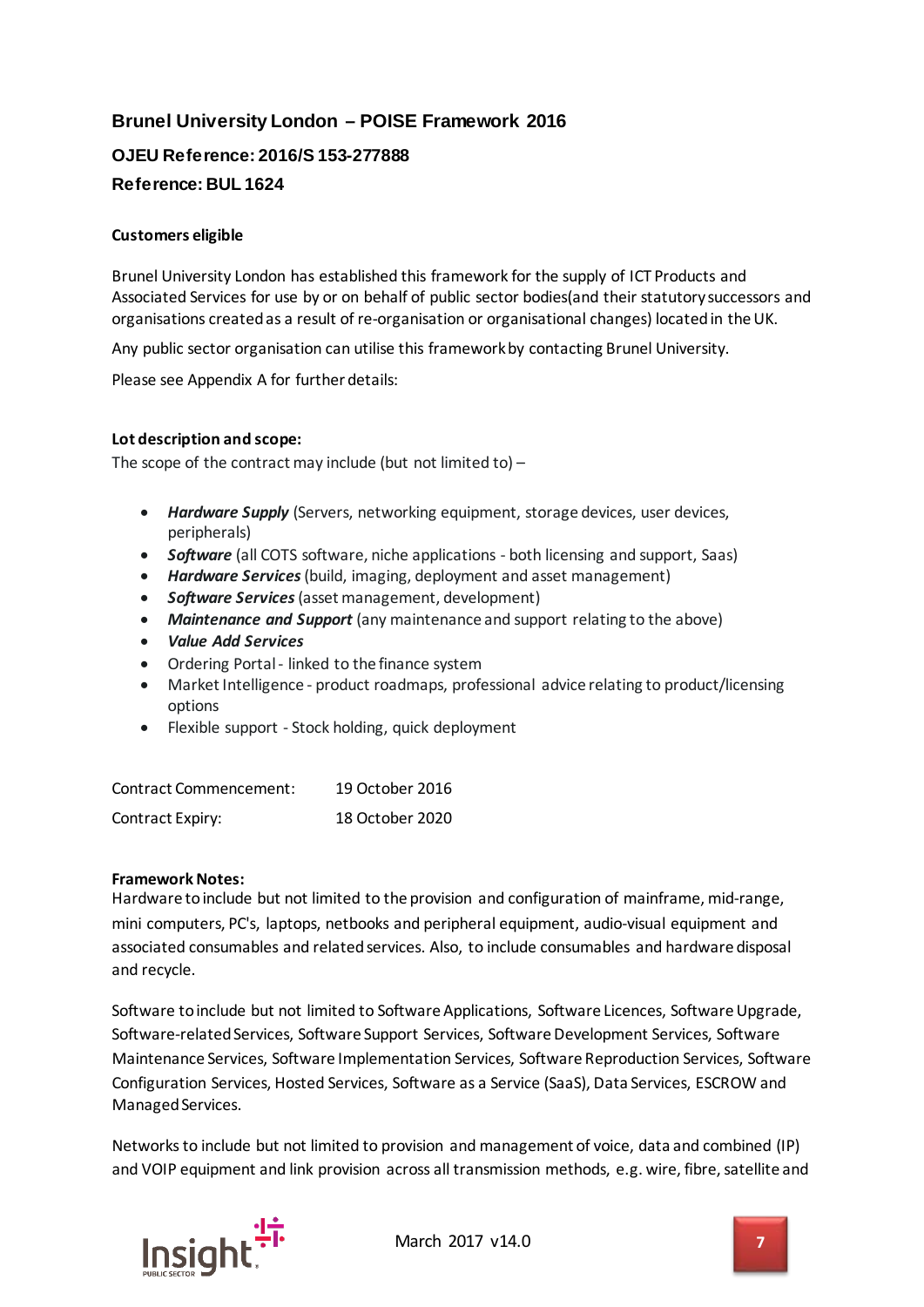radio. To include local, campus and wide area networks and all equipment and services supporting and facilitating the network.

Services to include but not limited to installation, maintenance and management of any of the above-mentioned items. To include same for infrastructure required to maintain central or remote ICT provision. To include on-site management or remote hosting of web accessed services, including their development and maintenance.

To provide additional services in support of purchases to include but not limited to conducting mini competitions on behalf of customers, to identify and highlight sustainable options.

The supplier will be required to manage the supply chain and any sub-contractors on behalf of the purchasing customer. They will be required to provide product innovation, identify avoidable costs and facilitate cost reductions. If required, to also undertake contract and asset management (including asset tagging) for the customer.

#### **Appendix A:**

Brunel University London has established a Framework Agreement for use by the following UK public sector bodies (and any future successors to these organisations):

Local Government that can be accessed at the Public-Sector Classification Guide:

- http://www.ons.gov.uk/ons/rel/na-classification/national-accounts-sectorclassification/index.html
- Local Authorities
- http://openlylocal.com/councils/all
- www.ubico.co.uk Agent acting on behalf of Cheltenham Borough Council.
- NDPBs
- https://www.gov.uk/government/organisations
- Educational Establishments in England and Wales, maintained by the Department
- for Children, Schools and Families including Schools and Colleges but not Universities unless listed here individually
- http://www.education.gov.uk/edubase/home.html
- Brunel University London
- Buckinghamshire New University
- Police Forces in the United Kingdom
- http://www.police.uk/?view=force\_sites
- http://apccs.police.uk/about-the-apcc/
- Fire and Rescue Services in the United Kingdom
- http://www.fireservice.co.uk/information/ukfrs
- http://www.nifrs.org/areas-districts/
- http://www.firescotland.gov.uk/your-area.aspx
- NHS Bodies England
- http://www.nhs.uk/ServiceDirectories/Pages/AcuteTrustListing.aspx
- http://www.nhs.uk/ServiceDirectories/Pages/MentalHealthTrustListing.aspx

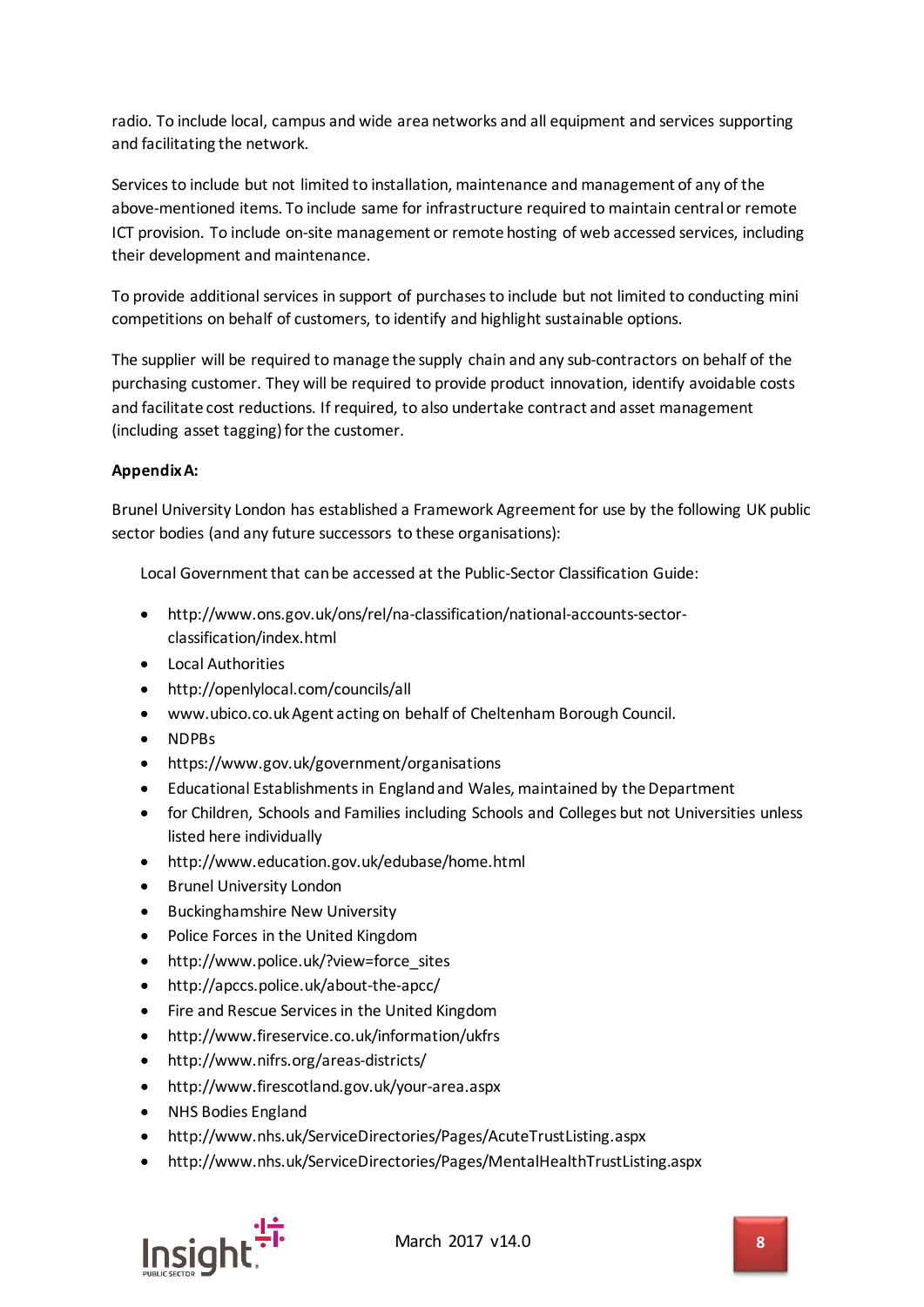- http://www.nhs.uk/ServiceDirectories/Pages/CareTrustListing.aspx
- http://www.nhs.uk/ServiceDirectories/Pages/AmbulanceTrustListing.aspx
- http://www.nhs.uk/ServiceDirectories/Pages/SpecialHealthAuthorityListing.aspx
- http://www.nhs.uk/ServiceDirectories/Pages/OtherListing.aspx
- Hospices in the UK
- http://www.helpthehospices.org.uk/about-hospice-care/find-a-hospice/uk-hospice-andpalliative-care-services/
- Registered Social Landlords (Housing Associations)
- Third Sector and Charities in the United Kingdom
- http://www.charitycommission.gov.uk/find-charities/
- http://www.oscr.org.uk/search-charity-register/
- https://www.charitycommissionni.org.uk/ShowCharity/RegisterOfCharities/RegisterHomePa ge.aspx
- Citizens Advice in the United Kingdom
- http://www.citizensadvice.org.uk/index/getadvice.htm
- www.cas.org.uk
- http://www.citizensadvice.co.uk/
- Financial Services Compensation Scheme (FSCS)
- Scottish Public Bodies
- Welsh Public Bodies
- National Assembly for Wales, Welsh Assembly Government and Welsh Local Authorities, and all bodies covered by:
- http://www.assemblywales.org/abthome/abt-links.htm
- http://new.wales.gov.uk/about/civilservice/directorates/?lang=en
- NHS Wales
- http://www.wales.nhs.uk/ourservices/directory
- Housing Associations Registered Social Landlords Wales
- Any corporation established, or a group of individuals appointed to act together, for the specific purpose of meeting needs in the general interest, not having an industrial or commercial character, and
- financed wholly or mainly by another contracting authority listed above in this section VI.3 of this notice;
- subject to management supervision by another contracting authority listed above in this section VI.3 of this notice; or
- more than half of the board of directors or members of which, or, in the case of a group of individuals, more than half of those individuals, are appointed by another contracting authority listed above in this section VI.3 of this notice
- an association of or formed by one or more of the Contracting Authorities listed above in this section VI.3 of this notice.

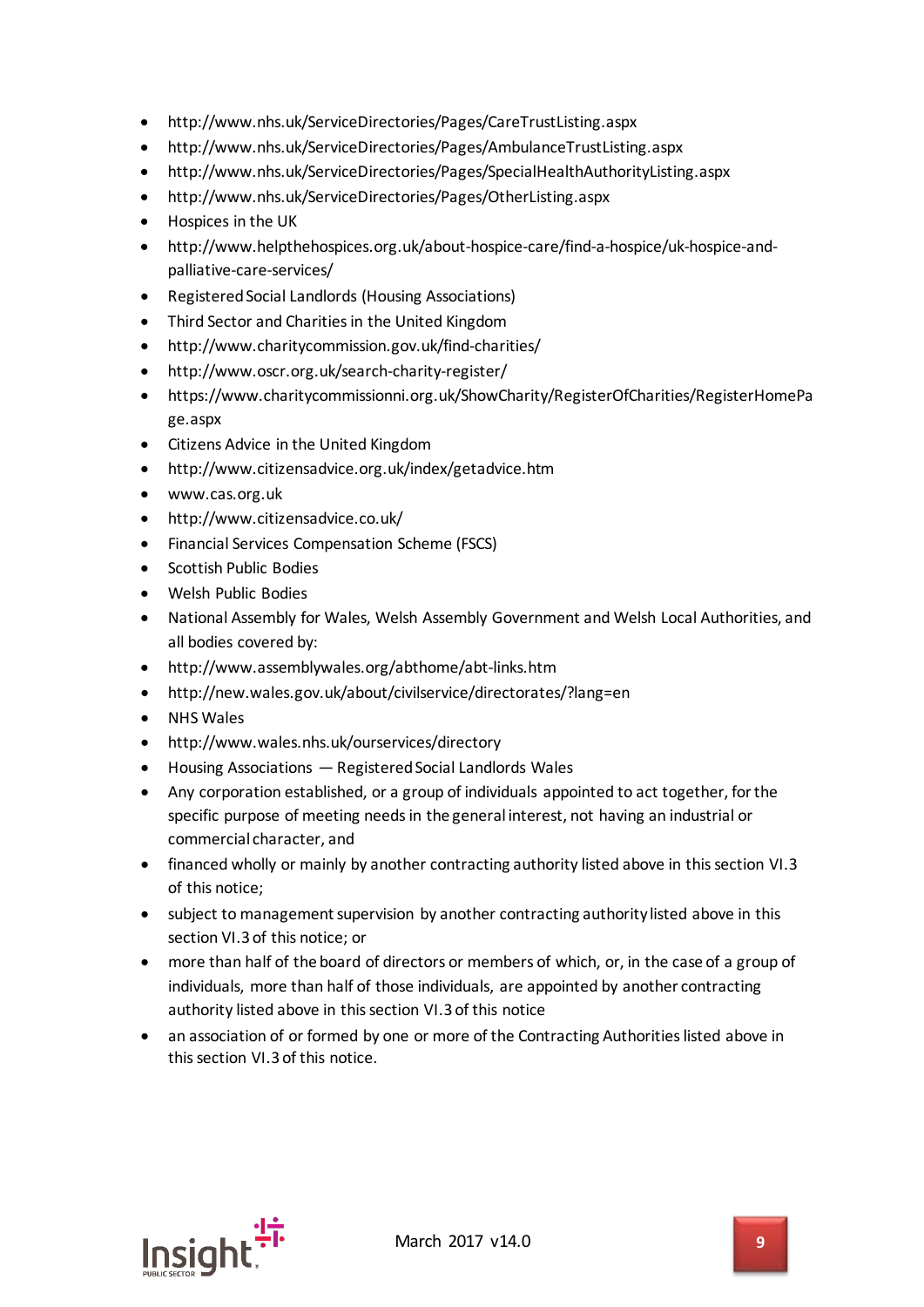## <span id="page-9-0"></span>**Crescent Purchasing Consortium – Desktop Framework**

#### <span id="page-9-1"></span>**Reference: CPC/YW/02/2015**

#### **Customers eligible**

CPC member colleges only. Further education and sixth form colleges can join CPC.

## **Lot description and scope:**

| LOT <sub>1</sub> | <b>Desktop PC Solutions</b><br>(Including monitors, keyboards, mice etc.) Thin Clients, including<br>Installation Services, Maintenance Services, Training & Support. |
|------------------|-----------------------------------------------------------------------------------------------------------------------------------------------------------------------|
| LOT <sub>2</sub> | <b>Portable Devices</b><br>Laptops, Notebooks, Netbooks, tablets, PDA's, Mobile Internet<br>Devices, and other related products.                                      |
| LOT <sub>3</sub> | <b>Peripherals</b><br>Inclusive, but not exclusive, of Printers, Monitors, memory<br>upgrades, spares, components & accessories, and other related<br>products.       |
| LOT 4            | IT Hardware compatible with Apple operating Systems                                                                                                                   |

| Contract Expiry:    | 14 January 2016 to 15 January 2018       |
|---------------------|------------------------------------------|
| Contract Extension: | 2 x 1 Year Extensions to 15 January 2020 |

#### **Framework Notes:**

Mini-competitions only.

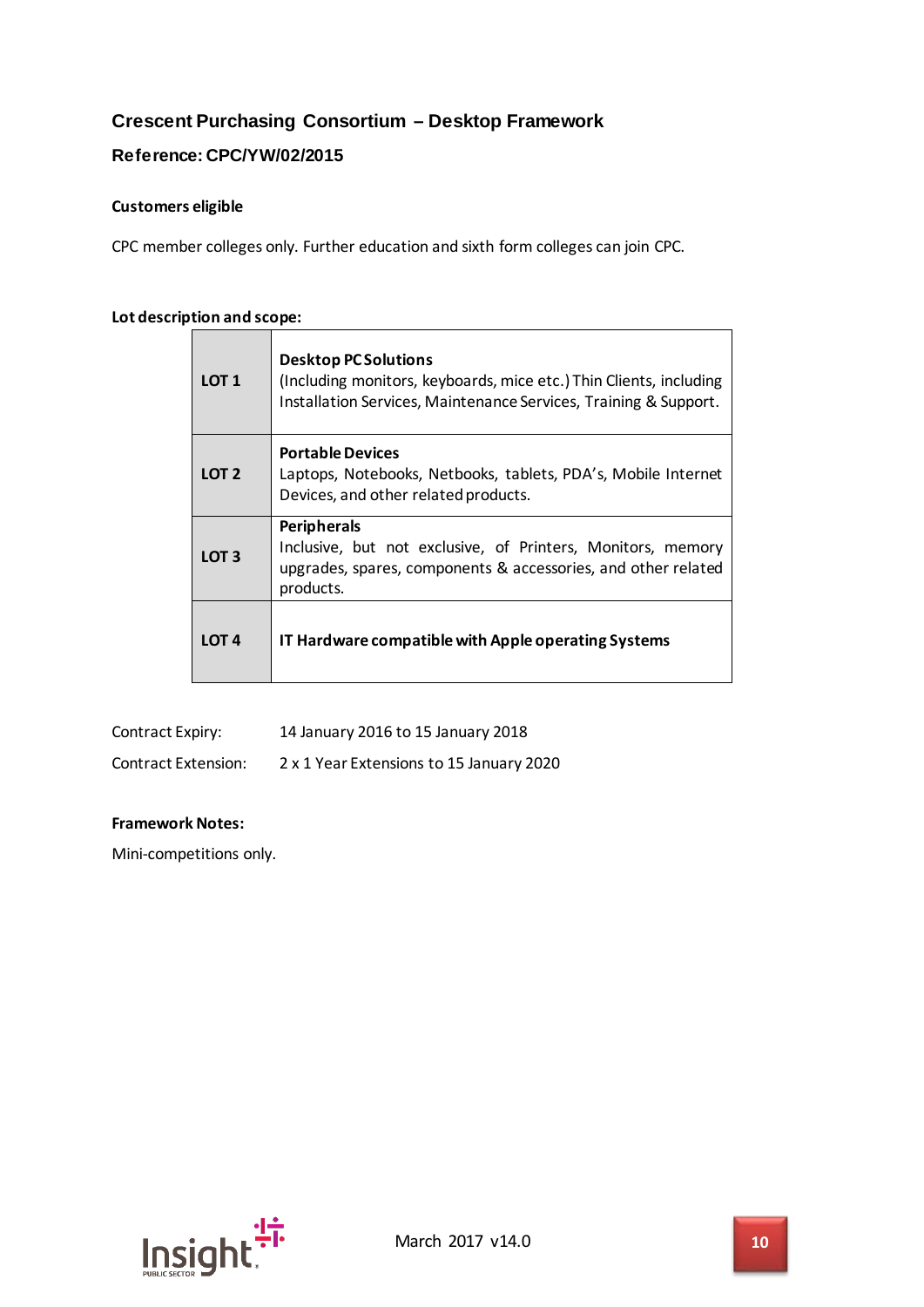## <span id="page-10-0"></span>**Crescent Purchasing Consortium - ICT Solutions and Supply of Network Infrastructure Framework**

## <span id="page-10-1"></span>**Reference: CPC/YW/02/2016**

#### **Customers eligible**

CPC member colleges. Further education and sixth form colleges can join CPC. All eligible Institutions and Consortia, as defined by the CPC including further education colleges/institutions, universities, sixth forms, academies, schools, museums and other similar organisations.

#### **Lot description and scope:**

| LOT No.          | <b>DESCRIPTION</b>                                                                                                                                                   |
|------------------|----------------------------------------------------------------------------------------------------------------------------------------------------------------------|
| LOT <sub>1</sub> | Servers & Associated Equipment (Inc. Server Racking, Cabinets<br>and KVM etc.)                                                                                       |
| LOT <sub>2</sub> | <b>Enterprise Storage (NAS, SAN etc)</b>                                                                                                                             |
| LOT <sub>3</sub> | <b>Backup &amp; Archiving</b>                                                                                                                                        |
| LOT <sub>4</sub> | <b>Networking Equipment &amp; Services (including but not exclusive</b><br>of Routers, Hubs, Switches, Wireless Network Systems, LAN,<br>Virtualisation, Cloud etc.) |
| LOT <sub>5</sub> | Security Hardware (Inc. Internet/Email Monitoring, Firewall &<br><b>Network Intrusion Detection)</b>                                                                 |
| LOT <sub>6</sub> | Maintenance, Installation & Support (As a standalone<br>requirement, not alongside the purchase of equipment)                                                        |

| Contract Commencement: | 24 January 2017                          |
|------------------------|------------------------------------------|
| Contract Expiry:       | 23 January 2019                          |
| Contract Extension:    | 2 x 1 Year Extensions to 23 January 2021 |

#### **Framework Notes:**

Members have the right to utilise e-auctions during the further competition / call-off stage of supplier selection.

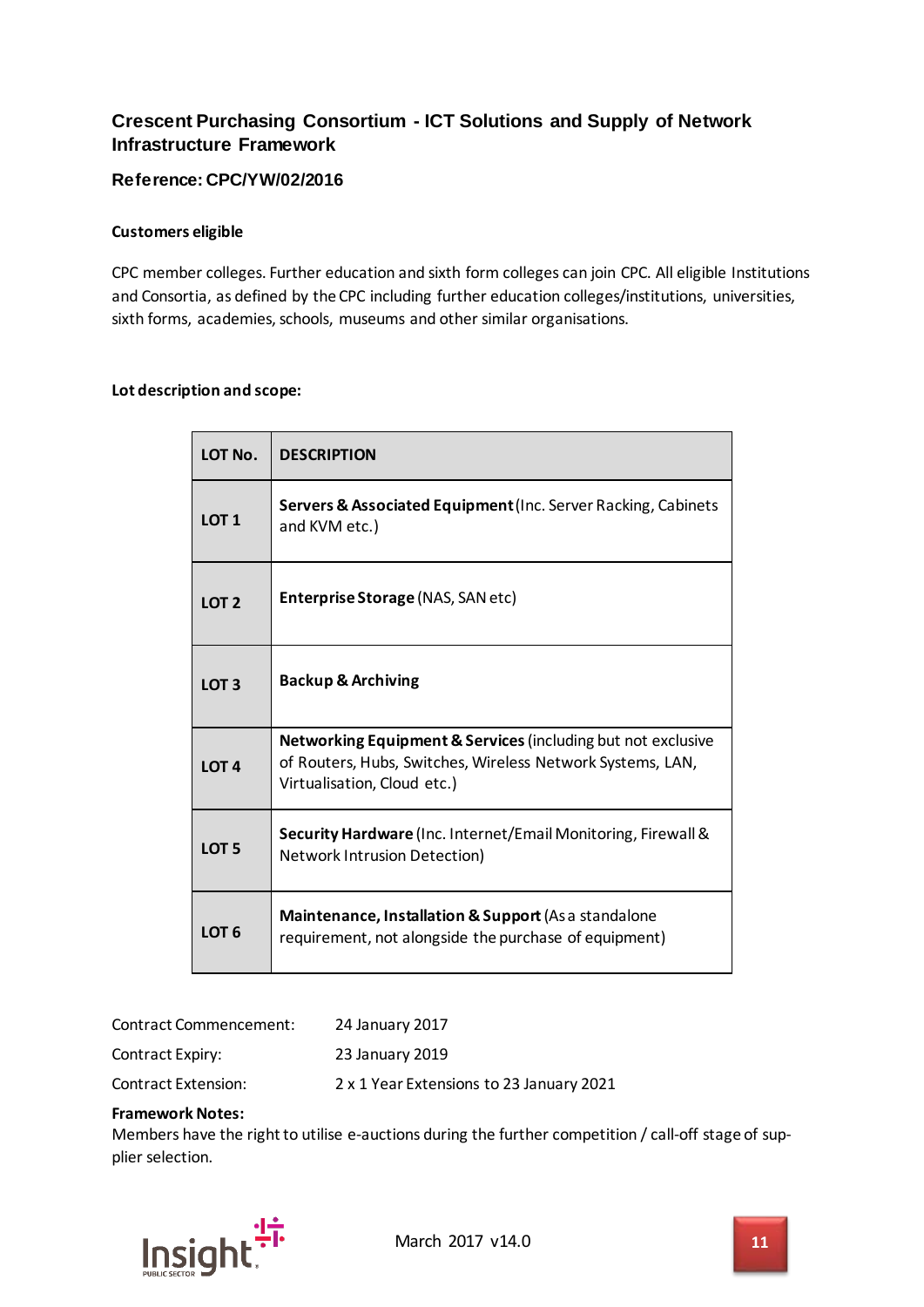## <span id="page-11-1"></span><span id="page-11-0"></span>**Crescent Purchasing Consortium - The provision of Multifunctional Devices and Associated Print Services and Supplies 2017 CPC Reference: CPC/DU/MFD/02A OJEU Reference: 2016/S 151-274459**

#### <span id="page-11-2"></span>**Customers eligible**

The framework is let on behalf of the Crescent Purchasing Consortium but will also be open for use by all other public sector contracting authorities throughout the UK (and any future successors to these organisations). These include but are not limited to central government departments and agencies, Non-Departmental Public Bodies, NHS bodies, Local Authorities, Police Authorities, Emergency Services, Educational Establishments, Hospices, National Parks and Registered Social Landlords.

#### **Lot description and scope:**

| Lot description                                                                       | Example of products and services that fall within this category (not an<br>exhaustive list)                                                                                                                                                                                                                                                                                                                                                                                                                                                                                                                                                                                                                                                                                                                                                                                                                                                                                                                                                                                               |
|---------------------------------------------------------------------------------------|-------------------------------------------------------------------------------------------------------------------------------------------------------------------------------------------------------------------------------------------------------------------------------------------------------------------------------------------------------------------------------------------------------------------------------------------------------------------------------------------------------------------------------------------------------------------------------------------------------------------------------------------------------------------------------------------------------------------------------------------------------------------------------------------------------------------------------------------------------------------------------------------------------------------------------------------------------------------------------------------------------------------------------------------------------------------------------------------|
| Lot 5 Printers and<br><b>Associated Services and</b><br><b>Supplies Storage Media</b> | Range of mono printers from 15 pages per minute to 45<br>pages per minute<br>Range of colour printers from 20 pages per minute to 40<br>pages per minute<br>Maintenance and support services<br>A range of additional professional services to support these<br>devices. Such services to include will also be available to<br>Framework users and these include:<br><b>Print Audits</b><br>$\circ$<br>Network services<br>$\circ$<br>Project management<br>$\circ$<br>Process/workflow re-engineering<br>$\circ$<br><b>IT Support Services</b><br>$\circ$<br><b>Print Audit Services</b><br>Participating Public Sector Bodies may throughout the<br>term of the Agreement wish to undertake a review of their<br>printing resources with the intention of maximising<br>printing efficiencies.<br>Networking Services and Application Compatibility<br>Networking Services are an important part of an integrated<br>networked print solution. In addition, integration of<br>financial and invoicing systems may also be required.<br>Please note, Participating Public Sector Bodies' |
|                                                                                       | infrastructures and therefore requirements may vary and<br>as such partner services and solutions should be capable of<br>interaction with a wide range of software systems.                                                                                                                                                                                                                                                                                                                                                                                                                                                                                                                                                                                                                                                                                                                                                                                                                                                                                                              |
|                                                                                       | <b>Project Management Services</b>                                                                                                                                                                                                                                                                                                                                                                                                                                                                                                                                                                                                                                                                                                                                                                                                                                                                                                                                                                                                                                                        |

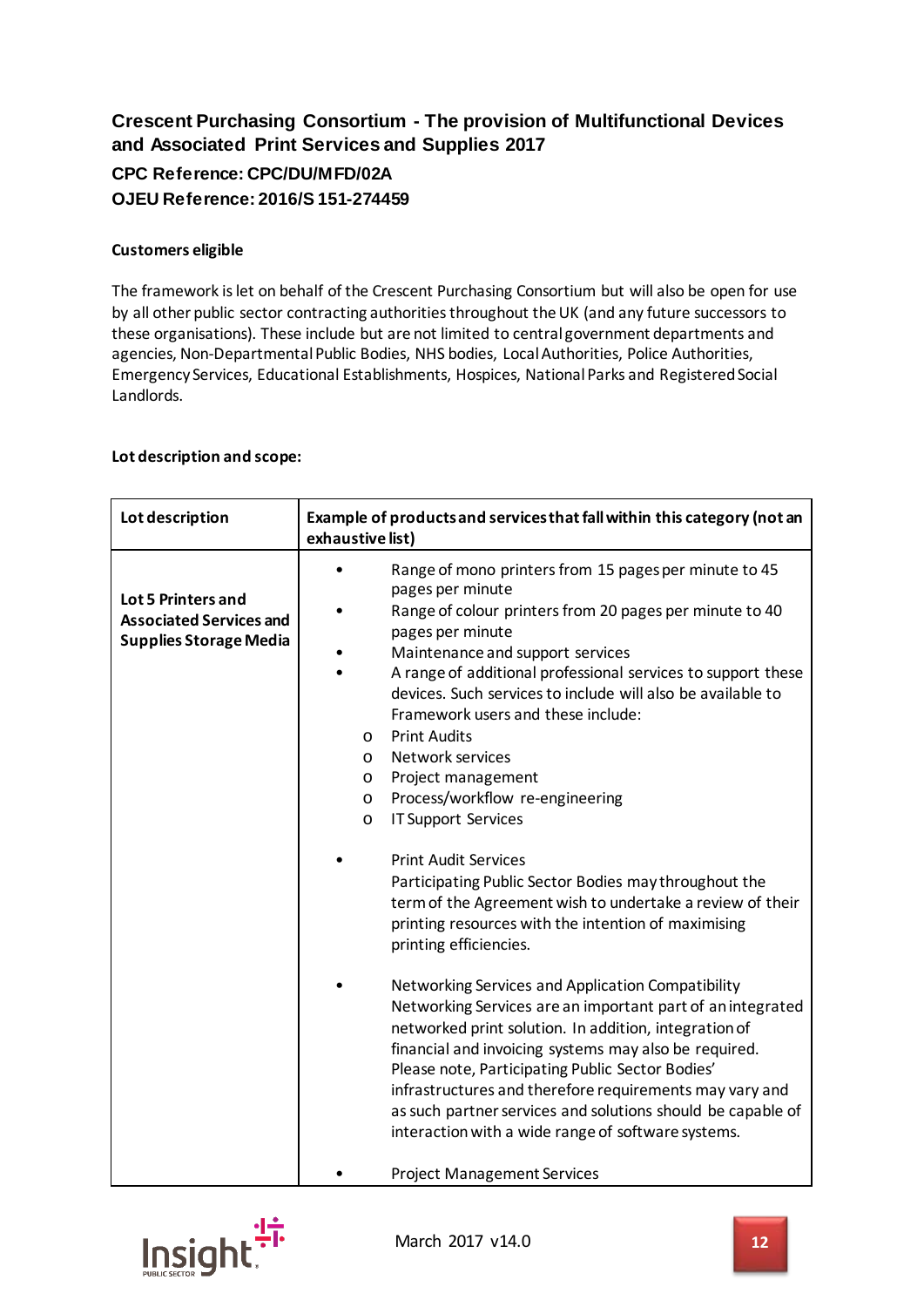|                                                                     | Solution implementation can be a complex and time<br>consuming process.                                                                                                                                                                                                                                                                                                                                                                                                                                                                                                                                                                                                                                                                                                                                       |
|---------------------------------------------------------------------|---------------------------------------------------------------------------------------------------------------------------------------------------------------------------------------------------------------------------------------------------------------------------------------------------------------------------------------------------------------------------------------------------------------------------------------------------------------------------------------------------------------------------------------------------------------------------------------------------------------------------------------------------------------------------------------------------------------------------------------------------------------------------------------------------------------|
|                                                                     | <b>Process Reengineering</b><br>Designing efficient and effective print policy and process<br>can be instrumental in delivering overall efficiency in the<br>printing process.                                                                                                                                                                                                                                                                                                                                                                                                                                                                                                                                                                                                                                |
|                                                                     | <b>IT Support Services</b><br>IT Support Services may be required by Participating Public<br>Sector Bodies (more typically smaller Participating Public<br>Sector Bodies such as schools and academies) to support<br>the installation and ongoing management of the print<br>service infrastructure.                                                                                                                                                                                                                                                                                                                                                                                                                                                                                                         |
| Lot 6 Monitors and<br><b>Associated Peripherals</b><br>and Services | Range of LED monitors (including widescreen) from 17 inch to<br>$\bullet$<br>27 inch plus<br>Range of LED Touchscreen monitors from 15 inch to 22 inch<br>٠<br>IT Peripherals to include;<br>Cables<br>$\circ$<br>Keyboards & Mice (packaged together or separate<br>O<br>items)<br>Headset & Earphones<br>$\circ$<br>Webcams<br>$\circ$<br>Speakers<br>$\circ$<br>Maintenance and support services<br>A range of additional professional services to support these<br>٠<br>devices. Such services will also be available to Framework users<br>and these include:<br>Network services<br>$\circ$<br><b>IT Support Services</b><br>O                                                                                                                                                                          |
|                                                                     | Networking Services and Application Compatibility<br>Networking Services are an important part of communications<br>(specifically regarding webcams used for conferencing<br>purposes, etc.) Please note, Participating Public Sector Body's<br>infrastructures and therefore requirements may vary and as<br>such Tenderers' services and solutions should be capable of<br>interaction with a wide range of software systems.<br><b>IT Support Services</b><br>IT Support Services may be required by Participating Public<br>Sector Bodies (more typically smaller Participating Public<br>Sector Bodies such as schools and academies) to support the<br>installation and ongoing management of monitors and<br>peripherals. Tenderers should provide details of the IT Support<br>Services they provide. |

The list of examples within each sub category is not exhaustive but demonstrates the type of products that fall within each subcategory.

Contract Expiry: 05 January 2017 to 04 January 2020

Contract Extension: 04 January 2021

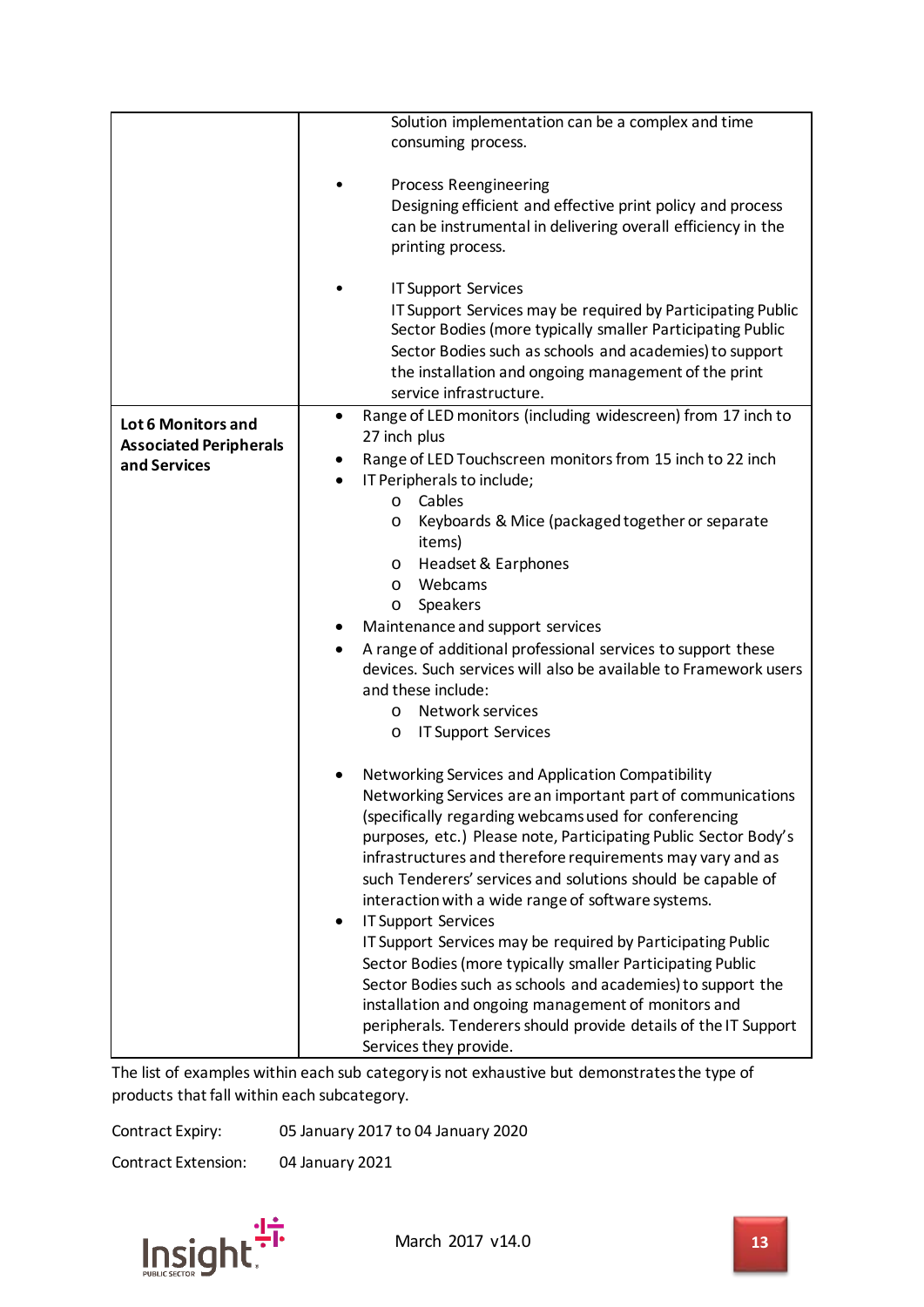#### **Framework Notes:**

#### **Basis of Award of Business**

All business under this Lot will be awarded either via direct award or via further competition. Participating Public Sector Bodies wishing to utilise the Framework can either select the devices and services they require from the published Tenderer on-line catalogue, or they can engage in a further competition exercise to select their preferred Tenderer.

When engaging in a further competition, all Tenderers capable of meeting their requirement must be invited to tender but no obligation is placed upon a supplier to submit a bid.

#### **An example of a traditional further competition process (for illustrative purpose only):**

Stage  $1\rightarrow$  Audit undertaken to determine requirements

Stage  $2\rightarrow$  Requirements sent out to suppliers in a Further Competition Invitation to Submit Proposals document

Stage  $3\rightarrow$  Suppliers review specification and submit bid proposals

Stage  $4\rightarrow$  Participating Public Sector Body evaluates submitted bid. Presentations may be received as part of the clarification process

Stage  $5\rightarrow$  Preferred supplier selected and award communication

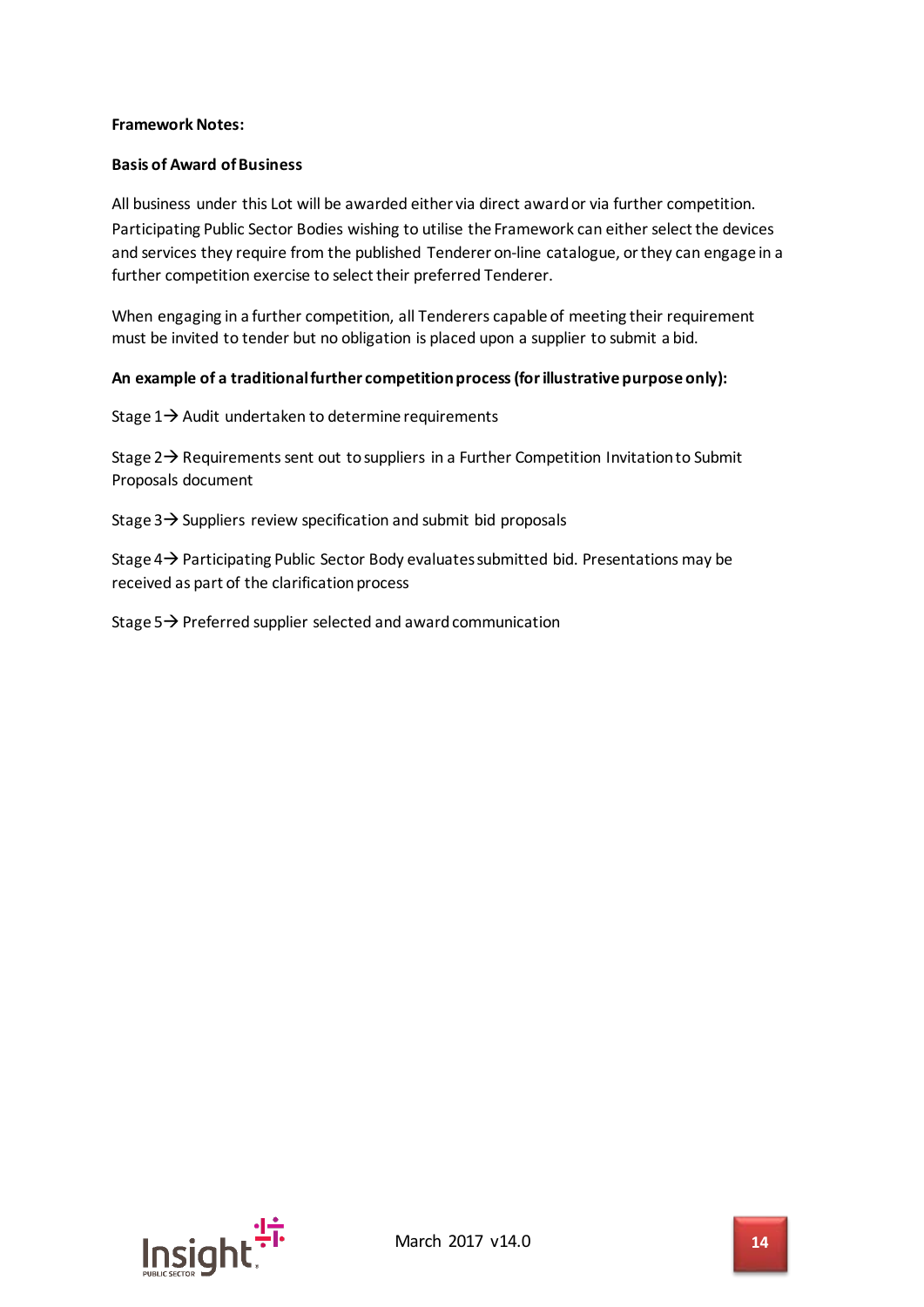## <span id="page-14-0"></span>**Crescent Purchasing Consortium – Software Licences**

## <span id="page-14-1"></span>**Reference: CPC/GS/0414**

#### **Customers eligible**

CPC member colleges. Further education and sixth form colleges can join CPC. All eligible Institutions and Consortia, as defined by the CPC including further education colleges/institutions, universities, sixth forms, academies, schools, museums and other similar organisations.

#### **Lot description and scope:**

| LOT No.          | <b>DESCRIPTION</b>             |
|------------------|--------------------------------|
| LOT <sub>1</sub> | Microsoft Licensing            |
| LOT <sub>2</sub> | Adobe Licensing                |
| LOT <sub>3</sub> | Other 'Off the Shelf' Software |
| LOT <sub>4</sub> | One Stop Shop                  |

| <b>Contract Commencement:</b> | 1 August 2014 |
|-------------------------------|---------------|
| <b>Contract Expiry:</b>       | 31 July 2017  |
| <b>Contract Extension:</b>    | 31 July 2018  |

#### **Framework Notes:**

Contracting authorities have some flexibility regarding the award of call-off contracts within the following guidelines:

- for multi-supplier frameworks where a call-off is required following a minicompetition, it may be permissible to vary the weightings of the award criteria provided that the intention to do this was publicised in advance and ranges are given for each criterion, to ensure transparency and avoid the unequal treatment of any suppliers; and
- criteria used for mini-competitions may differ from the award criteria used to set up the framework if they are related to (i.e. derive from) the original award criteria

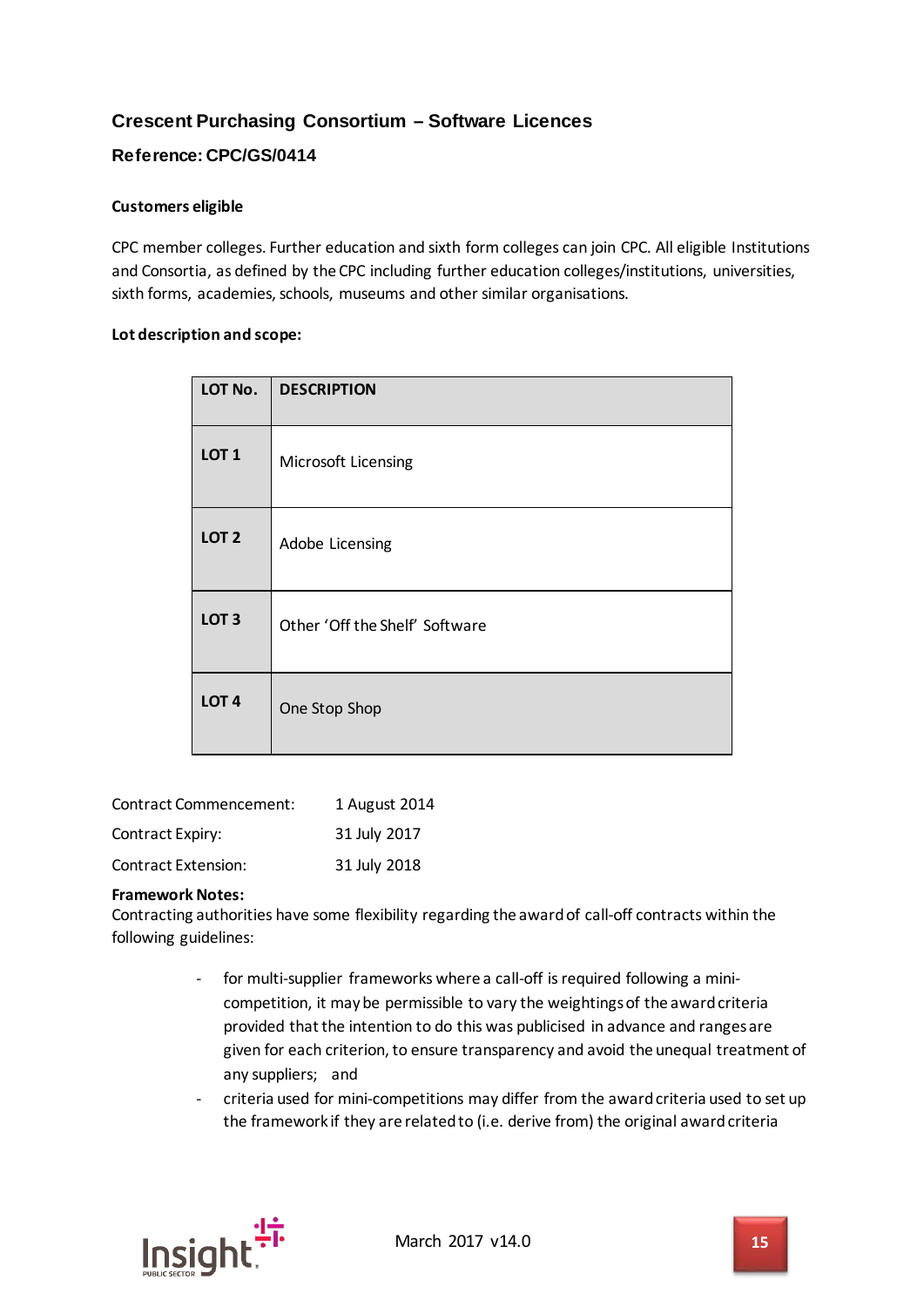## <span id="page-15-1"></span><span id="page-15-0"></span>**The Borough Council of Gateshead – A Framework for the Provision of Hardware and Services for Schools Official Journal of the European Union reference: 2016/S 134-241115 NEPO Portal Reference: DN170591**

#### <span id="page-15-2"></span>**Customers eligible**

The framework agreement will be for the benefit of customers of the School ICT Support service; mainly schools located in the borough of Gateshead, both maintained and academy schools.

#### **Scope of Framework**

The Council endeavours to deploy the latest operating systems in both server and workstation environments. However, all equipment supplied must be compatible with the Windows Server 2012 and Windows 7 Pro operating systems. Alternative industry standard equipment and operating systems are allowed under this procurement.

All equipment must have a minimum 3-year next business day on-site warranty. Servers must be given a 4hr fix response for any call outs.

Any alternative goods provided must equal to or exceed the specification. Exceptions may be made at the discretion of the Council and on a case-by-case decision will be made for each mini competition.

| Contract Expiry:    | 1 <sup>st</sup> October 2016 to 30 <sup>th</sup> September 2018 |
|---------------------|-----------------------------------------------------------------|
| Contract Extension: | 2 x 12 months until 30th September 2020                         |

#### **Framework Notes:**

The aim of this procurement is to identify external contractors to work collaboratively with the Council and schools to provide a compliant procurement vehicle which will assist the Council's School's ICT Services to operate a three-year hardware replacement strategy for computer hardware within schools.

This contract will be used to procure and maintain computer hardware (under equipment warranty and other hardware maintenance arrangements, as appropriate) to customers of the School ICT Support service, typically schools located in the borough of Gateshead, both maintained and academy schools.

The Council presently operates a three-year hardware replacement strategy for computer hardware that is mainly used for teaching and learning purposes, typically Gateshead schools, Academies and any other customers of the School ICT Support Service. The framework which results from this procurement will be used to support this hardware replacement strategy as well as other School ICT Support activities.

Most Gateshead schools have replaced previously outdated equipment and many schools now adopt a three-year hardware replacement rolling programme for replacement. The SIS service promotes a three-year hardware replacement strategy for computer hardware for the following reasons:

• To improve business continuity and resilience planning for the Council and schools.

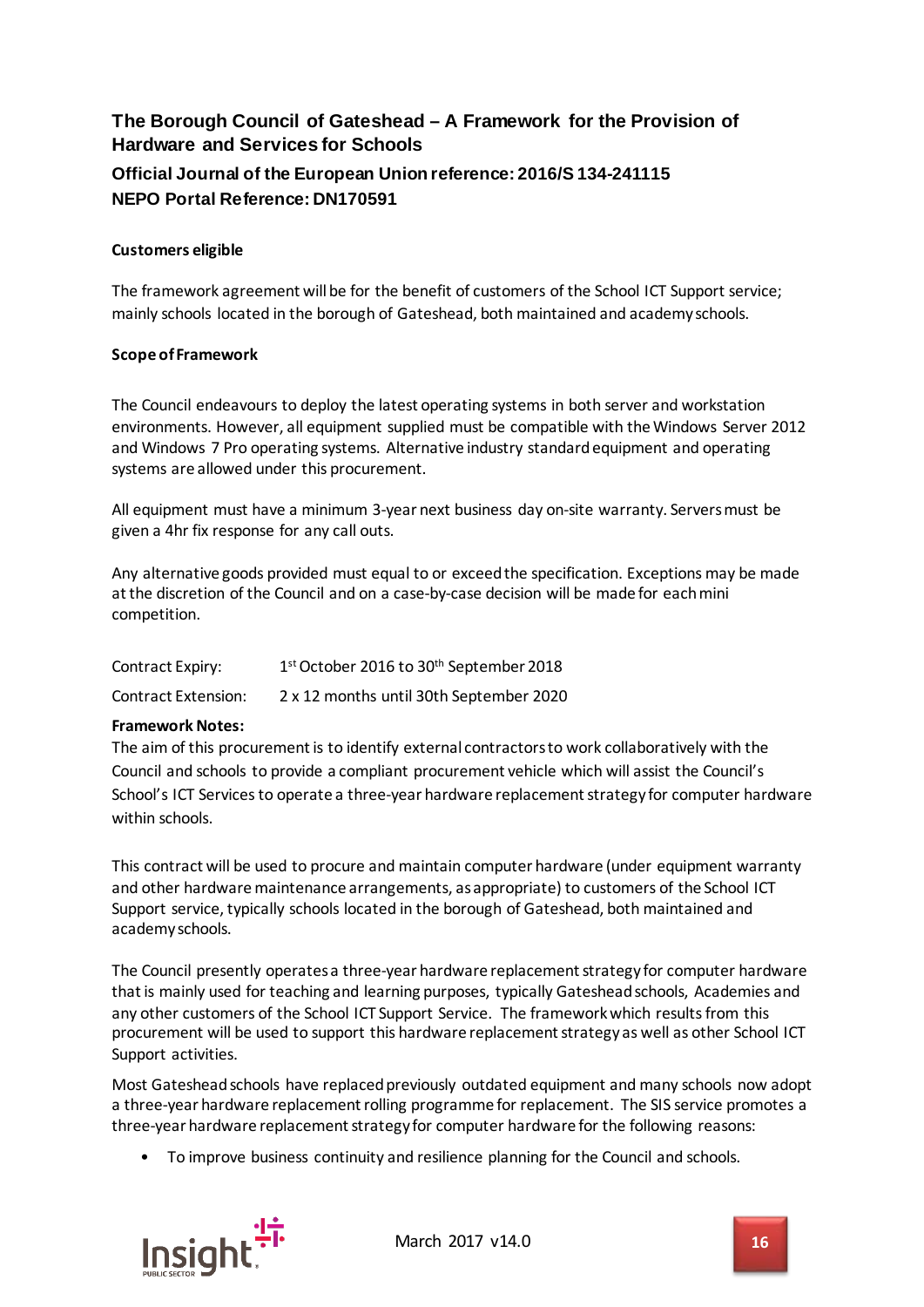• To ensure that modern hardware solutions continue to underpin school and pupil improvement.

• To implement common technical standards and specifications across the curriculum domain to maximise service efficiencies and reduce operating costs.

• To exploit the opportunity to achieve best value for schools, for example, lower pricing, higher levels of equipment specification, improved equipment warranty arrangements, alternative financing options and other value added services.

To underpin this strategy, many schools have elected to finance new equipment through a threeyear operating lease agreement.

Schools receive technical support through annual service level arrangements with the School ICT Support Service. Remote network administration support and traditional peripatetic arrangements continue to underpin the IT infrastructure for schools.

The Council expects the implementation of this contract for computer hardware to produce the following benefits:

• To raise standards in schools through effective investment in, and efficient use of, ICT equipment in schools;

• To deliver a coherent technical support strategy, but be sufficiently flexible to satisfy the specific business needs of schools whilst still maintaining the strategic goals of ensuring Best Value and implementing a common technical standard across the Gateshead network;

• To realise a plan for the usable life of IT equipment by replacing them on a regular basis and take account of both the direct and indirect cost of ownership including software, training and support, repair, furniture, facilities, upgrade costs, network equipment and peripherals;

• To identify a strategic business partner, or partners, to evolve the IT framework for the Council and schools, exploit the investment and use of technology in schools and underpin the work of the Technical Support Service.

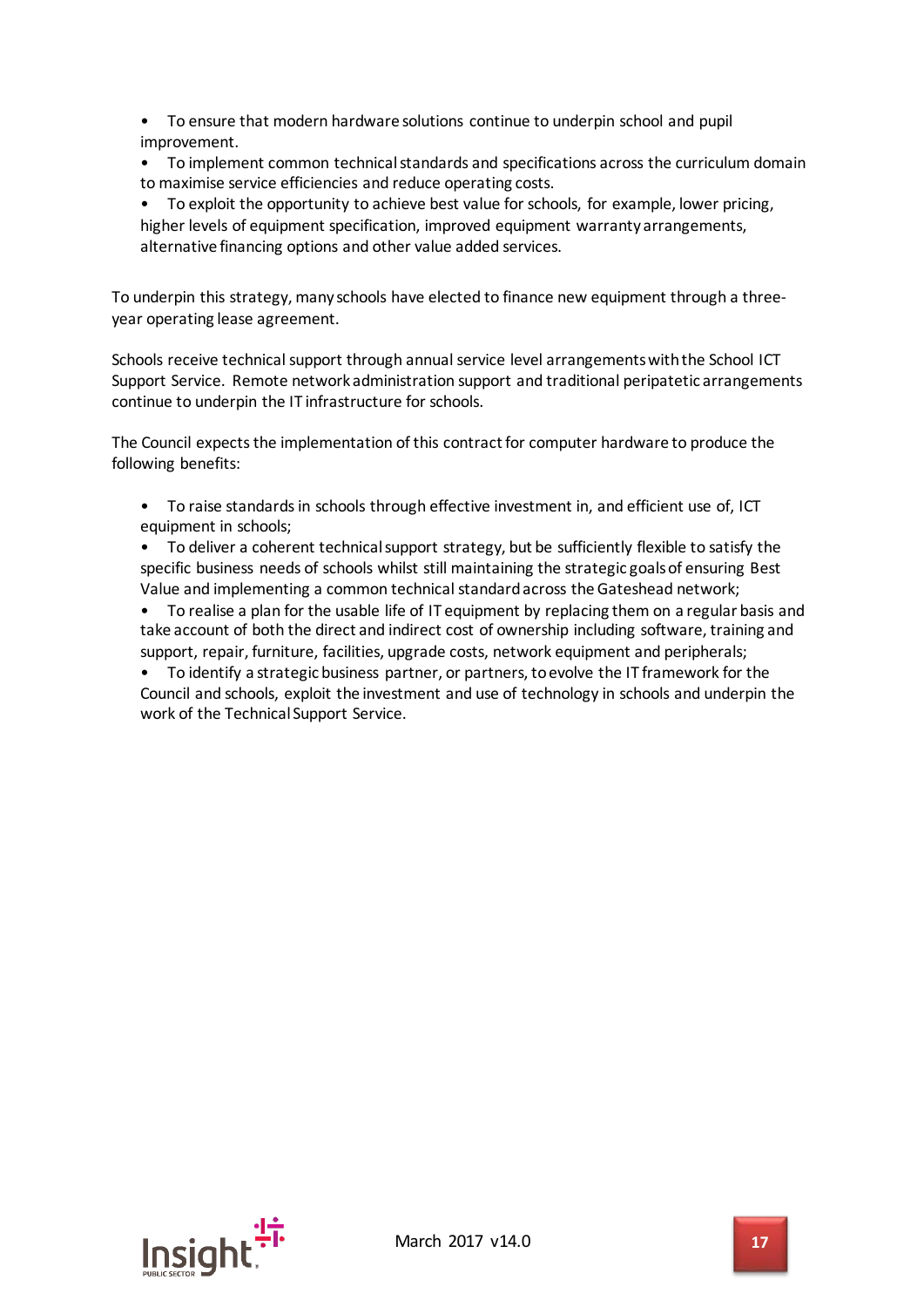## <span id="page-17-0"></span>**General Practice System of Choice (GPSoC) Services – Lot 2**

#### **Customers eligible**

Primarily for General Practices (GP) and NHS organisations but the contract allows for all Public sector organisations including Central government departments, Non departmental public bodies, arm's length bodies, Defence, Health, Emergency Services, Local Authorities, Higher Education, Charities, Schools and colleges.

#### **Lot description and scope:**

- **Lot 2 – Additional GP IT Services**
	- This lot is for suppliers who offer or plan to offer additional GP IT services that interoperate with or are used alongside the systems and services offered in Lot 1. These services will be for use by GP practices and health care professionals that work with GP practices.
	- Examples of systems and services that may be offered in this lot include advanced/value added versions of services offered in Lot 1, patient arrival systems, physical device APIs, finance systems, hardware system maintenance and hardware.

Contract Expiry: 7 November 2014 to 6 November 2016 Contract Extension: N/A

#### **Framework Notes:**

This framework encourages further competition but there is scope for direct award. Each customer requirement must have a 'Call Off Agreement'. Each Call Off Agreement:

• shall be calculated in accordance with the information set out in the charging and invoicing schedules in the relevant Call Off Agreement and/or the Catalogue (where applicable).

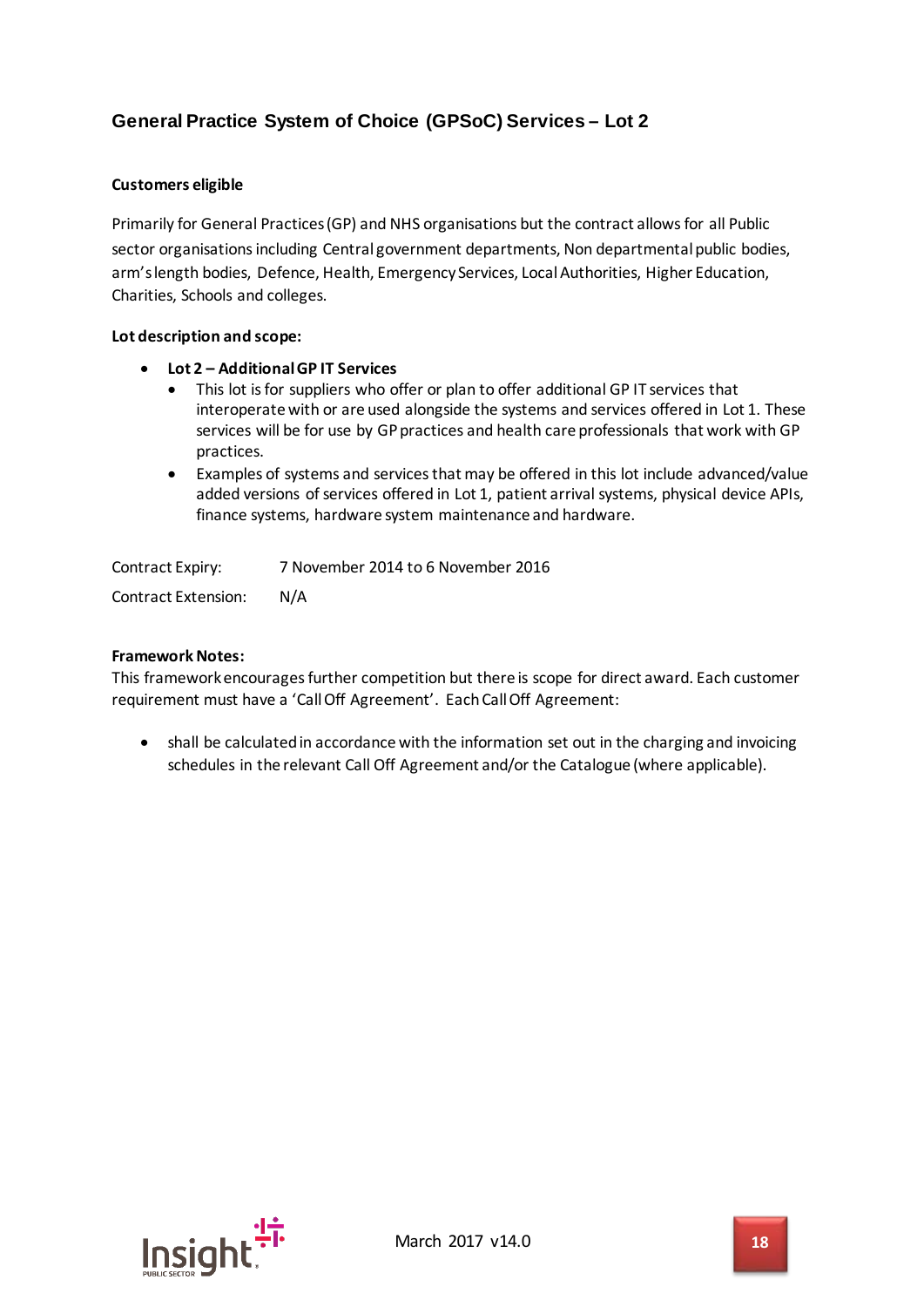## <span id="page-18-0"></span>**General Practice System of Choice (GPSoC) Services – Lot 3**

#### **Customers eligible**

Primarily for General Practices (GP) and NHS organisations but the contract allows for all Public sector organisations including Central government departments, Non departmental public bodies, arms length bodies, Defence, Health, Emergency Services, Local Authorities, Higher Education, Charities, Schools and colleges.

#### **Lot description and scope:**

• The Lot 3 Framework provides a range of IT systems and services that**interoperate across different care settings**. These services help the GP practice to share information with other healthcare providers, such as hospitals and pharmacies, to deliver a better end-to-end service for patients.

Contract Expiry: 27 March 2015 to 26 March 2018 Contract Extension: N/A

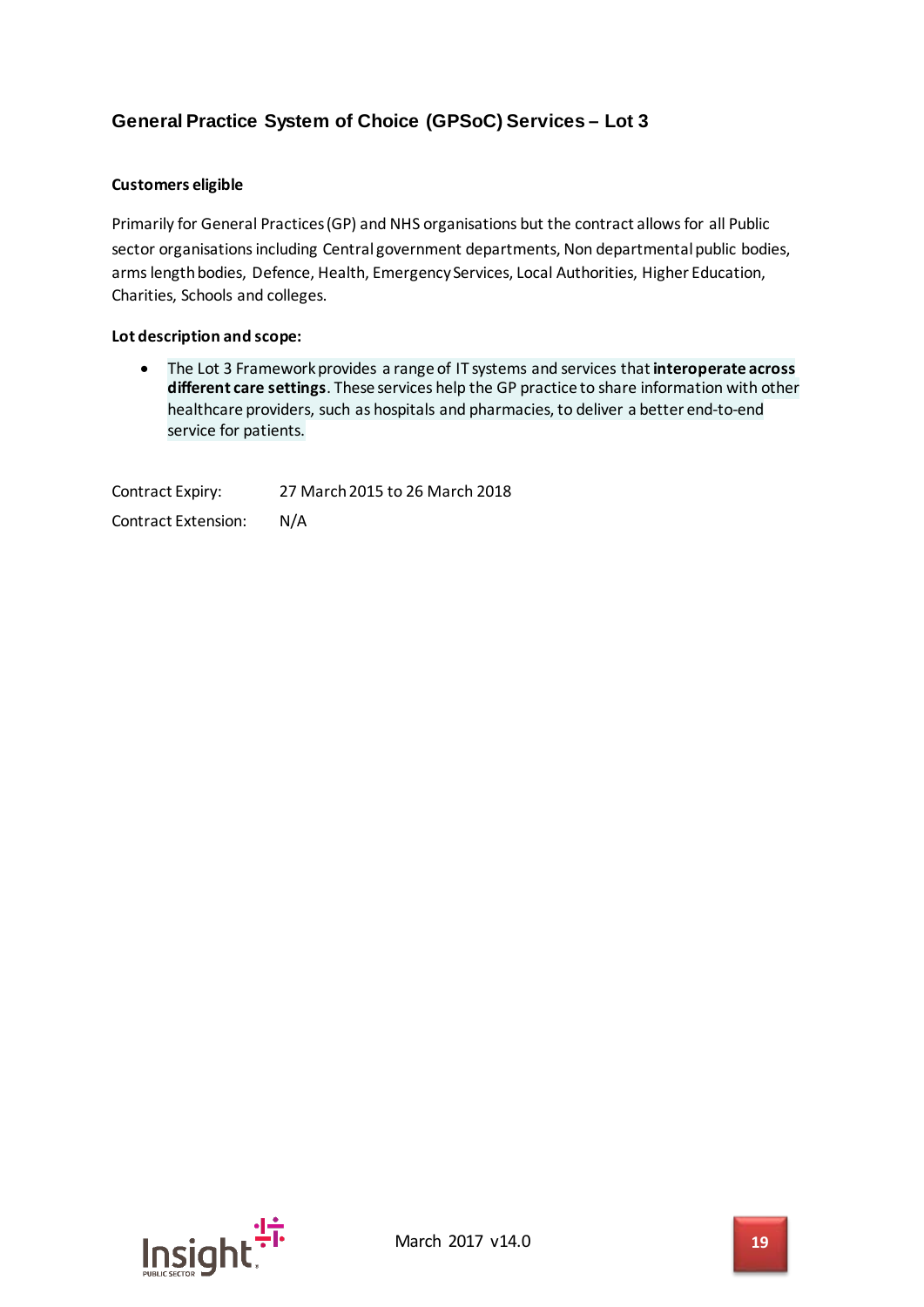## <span id="page-19-0"></span>**Greater Manchester Police – ITMAS - Insider Threat Monitoring and Audit Software Framework**

## <span id="page-19-1"></span>**Reference: 24444**

#### **Customers eligible**

The contracting authority is purchasing on behalf of other contracting authorities

- Merseyside Police
- Lancashire Constabulary
- Cheshire Constabulary
- Cumbria Police
- Dyfed Powys Police
- Police Scotland
- Police Service of Northern Ireland
- North Wales Police
- South Wales Police

#### **Lot description and scope:**

• Insider Threat Monitoring and Audit Software.

| Contract Commencement: | 01 December 2016 to 30 November 2020 |
|------------------------|--------------------------------------|
| Contract Extension:    | N/A                                  |

#### **Framework Notes:**

Forces will be able to call off from the Framework. The length of a call off contract can be for a maximum of 5 years. Call off contracts can occur at any time throughout the length of the framework agreement. Call off can be either by direct award dependent on requirements, or as a mini competition.

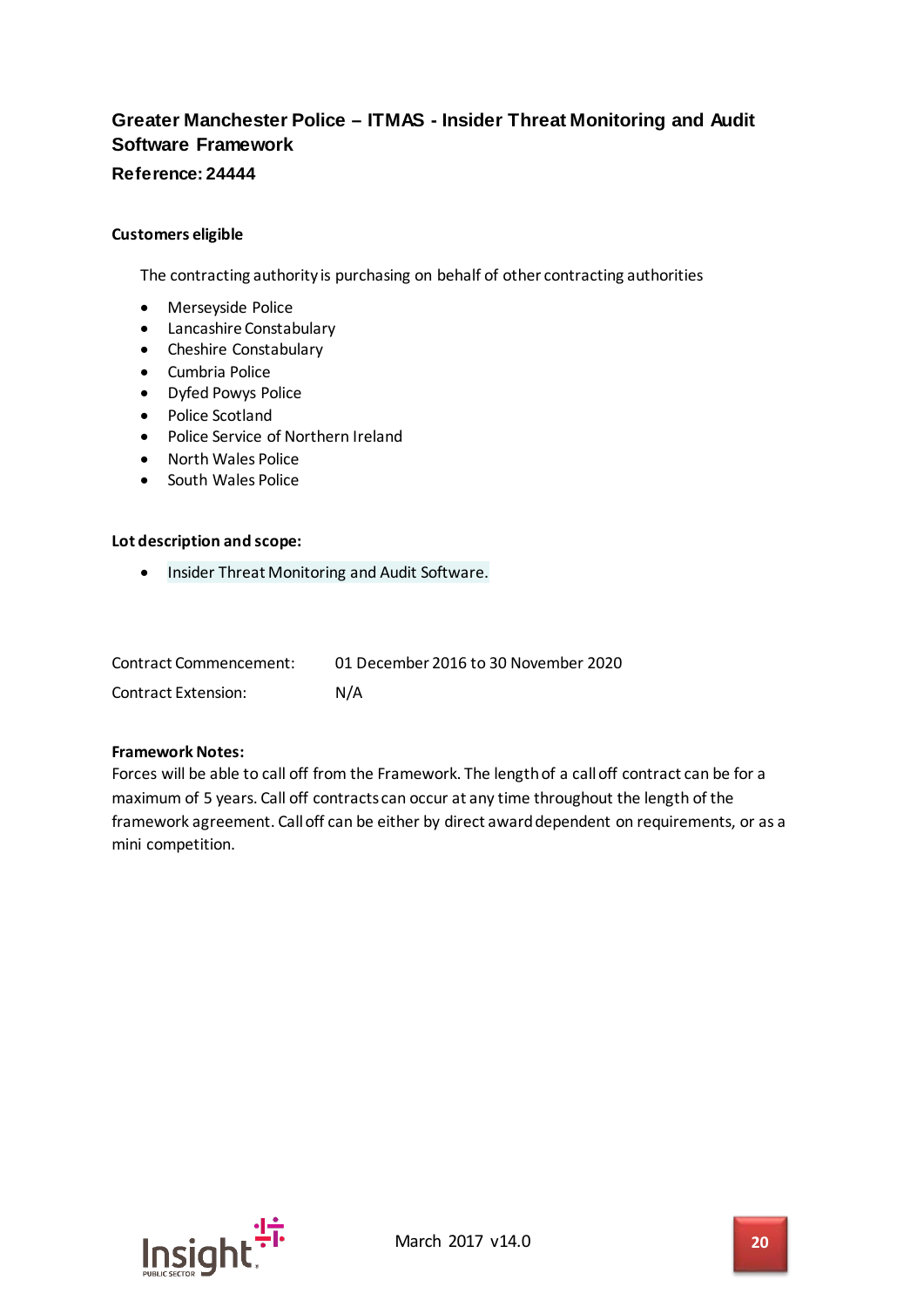## <span id="page-20-0"></span>**HealthTrust Europe – ComIT (Complete IT) Framework**

#### **Customers eligible**

HTE's ICT Solutions Framework for IT Hardware, Software, Services and Support, may be utilised by all public sector bodies and any similar private sector organisations in the UK, which includes:

- Central Government departments and their executive agencies
- · Non-Departmental Public Bodies (NDPBs)
- · National Health Service (NHS)
- · Health boards, NHS Trusts, Community Health Councils and other constituent bodies of the NHS in Wales
- · NHS Scotland and its constituent bodies
- · Health and its constituent bodies
- · Health and Social Care Trusts, Health agencies and other constituent bodies of the NHS in Northern Ireland.
- · Local Authorities and Councils
- Police Forces
- Fire and Ambulance Services and other emergency response organisations
- Educational Establishments through to Higher Education providers
- · Registered Local Landlords (RSLs)
- · Registered Charities
- · Devolved and other administrations within the British Isles
- Her Majesty's Prison Service
- The Ministry of Defense

This framework provides customers with the widest, unrestricted choice of manufacturers and technologies and is free to access and easy to use, through either Direct Award or, if required, a fully managed further competition process. In some cases, you may even be able to continue working with your incumbent supplier.

#### **Lot description and scope:**

#### **Lot 1**

#### **Client devices**

- All In One's
- Check-In Kiosks
- Desktops
- Entertainment Devices / Systems
- Hybrids
- Laptops
- Mobile Telephones, Pagers and Radios
- Mobile Workstations
- Rugged Tablets
- Telecommunication Equipment
- Thin Clients
- Ultrabooks
- Wearables
- Workstations

#### **Peripherals**

• Batteries & Power Leads

- Cabling and Tidying
- Cases and Covers
- Dictation & Microphone Devices
- Displays & Televisions
- Docking Solutions
- Headphones
- Keyboards / Mouse Pointers
- Power Management
- Printers & Consumables
- Projectors
- Screens / Monitors
- Security and Safety Devices
- Signal Boosting Equipment
- Speakers

#### **Furniture, Mounts and Workstations**

- Bespoke furniture solutions
- Carts Educational
- Carts Medical
- Chairs, Seats and Stools

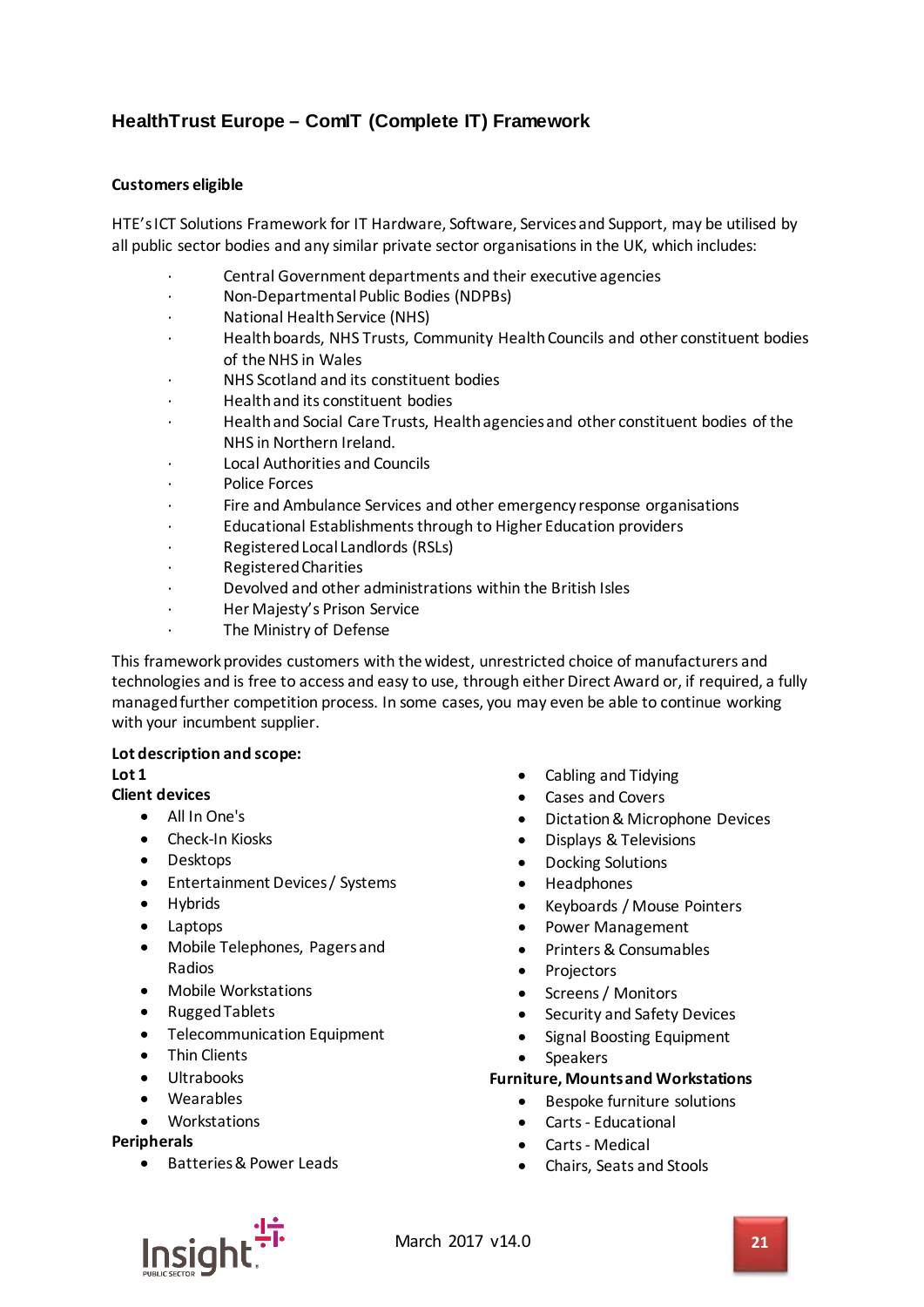- Charging Systems
- Desks Sit Down
- Desks Standup Desks
- Foot Rests
- Mounts Desk
- Mounts Wall
- Tablet Management

#### **Enterprise Servers**

- Blade Chassis & Blades
- **Convergence**
- Rack Servers
- Tower Servers

#### **Enterprise Storage**

- Fibre Channel/FCoE
- iSCSI
- SAN/DAS/NAS

#### **Networking**

- Appliance based security
- Branch
- Cabling
- Campus
- Chassis & Blade
- Datacentre
- Firewalls / VPN
- Routers
- Switches
- Telecommunication Network
- Wireless Access Points

#### **Housing and Power**

- KVM Switch
- PDUs
- Power Management
- Racks & Cabinets
- UPS

#### **Operating Software & Security**

- Application Protection
- Back Up & Recovery
- Big Data Analytics
- Client Management
- Cloud Management
- Cyber Security
- Database Management
- Email Security
- Encryption
- End Point Security
- Identity and Access Management
- Information Assurance
- **Licensing**
- Migration
- Mobile Device Management
- Network Security
- Secure Remote Access
- Server Management
- Software Asset Management (SAM)
- Virtualization
- Windows Server Management

#### **Services & Support**

- Application Services
- Asset Recovery
- Business Intelligence & Analytics
- Business Process Outsourcing
- Client Deployments
- Conferencing & Data Sharing
- **Configuration**
- **Consulting**
- Data Destruction
- Disposals and Recycling
- Enterprise Deployments
- **Installation**
- Logistics
- Managed Services
- Migration Services
- Project Management
- **Security Services**
- Support Services
- Training Services
- Unified Communications & Convergence
- Warranties and Service Plans

#### **Insurance**

- Asset Insurance
- Confidentiality and Data Insurance
- Cyber Insurance

#### **Cloud Services and Solutions**

- Anything as a Service (XaaS)
- Brokerage Services
- Desktop as a Service (VDI)
- Framework as a Service (FaaS)
- Hardware as a Service (HaaS)
- Helpdesk Services Infrastructure as a Service (IaaS)
- ITaaS (IT as a Service)
- Platform as a Service (PaaS)
- Software as a Service (SaaS)
- Specialist Cloud Services (SCS) Storage as a Service

#### **Lot 2**

#### **Programmes and Applications**

• Accounting and Financial Software

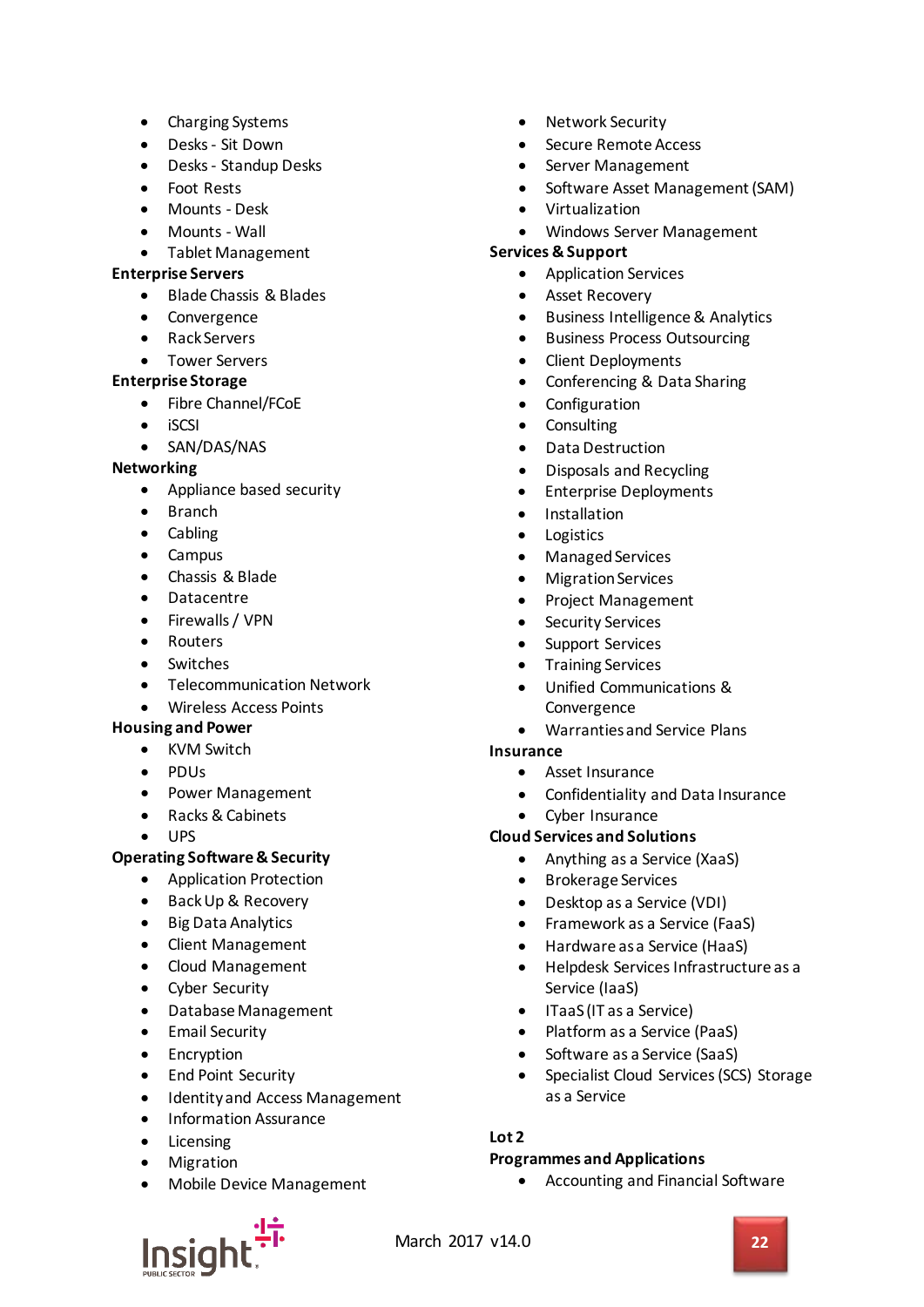- Administration and Management Software
- Admissions & Check In
- CAD Software
- Communication, Multimedia & Entertainment Software
- Conultancy, Auditing and Testing
- CRM Software (Customer Relationship Management)
- Dictation, Transcript and Speech Recognition
- Educational & Training Software & Systems
- EMR (Electronic Medical Records)
- HIS (Hospital Information Systems)
- Interfacing Software and Development
- Mobile Applications Development, Deployment & Software
- Networking Software
- PACS (Picture Archiving & Communication Systems)
- Prescription Management
- Program Development
- Project Management
- Records Management
- RIS (Radiology Information Systems)
- Software Development
- SRM Software (Supplier Relationship Management)
- Stock & Sales Management Software
- VNA (Vendor Neutral Archiving)
- Workflow Systems & Software

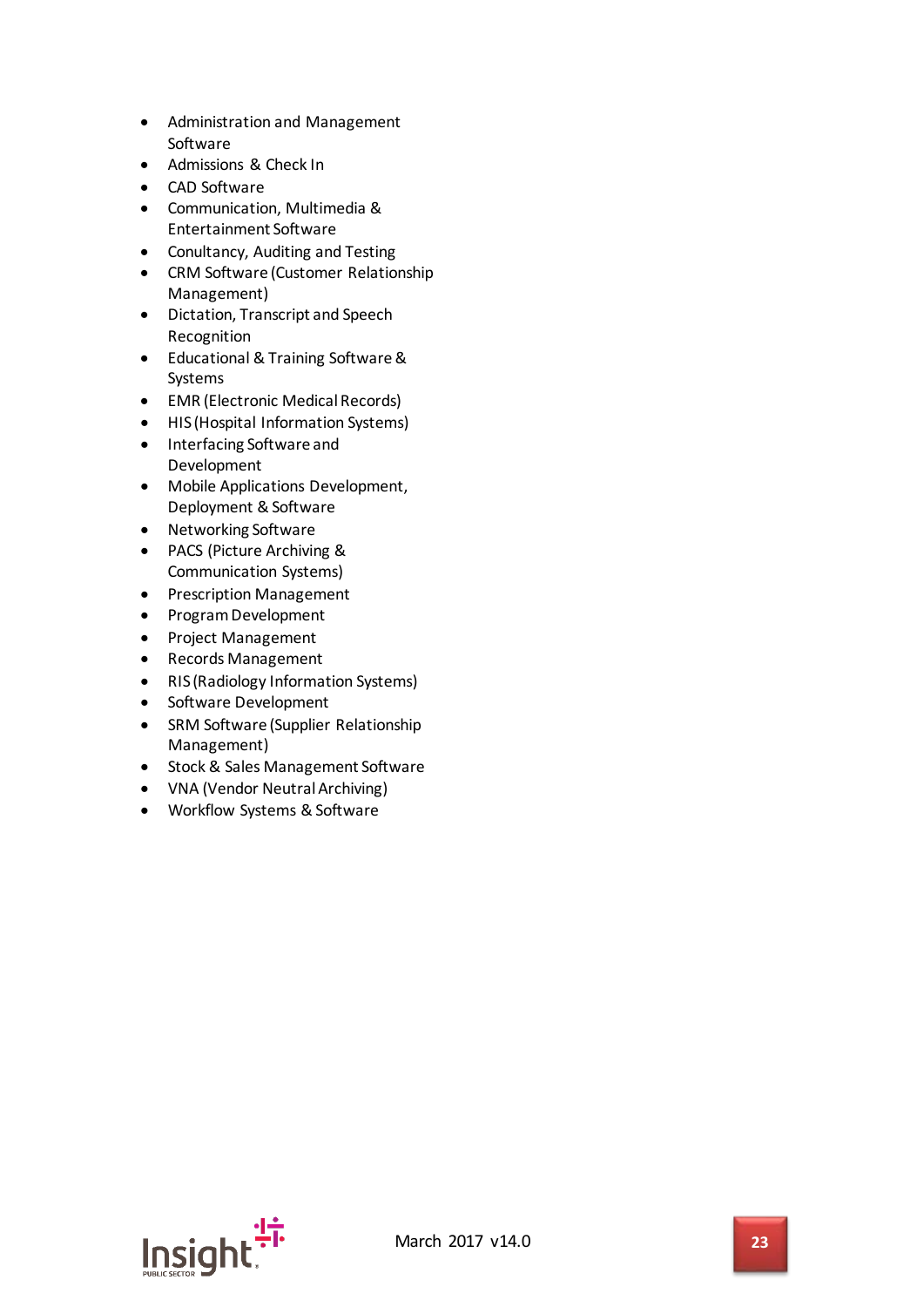| Contract Expiry:    | December 2015 to December 2019 |
|---------------------|--------------------------------|
| Contract Extension: | N/A                            |

#### **Framework Notes:**

The HealthTrust Europe (HTE) Information Communication Technology (ICT) Solutions framework for the provision of enterprise level ICT solutions; for IT hardware products, software, programs, applications, associated products, services and support has been created to deliver the most cost effective and simplest route to market for your IT requirements whatever they may be. The framework is split across just two Lots to help simplify your purchases for hardware and software and allow easy identification of the most suitable suppliers for your end to end solutions.

This framework agreement seeks to satisfy the requirements of Public Sector Contracting Authorities to procure either commodity hardware, software or both, via a preferred Direct Award process. It also provides a facility to procure bespoke IT hardware and / or software solutions through appropriate benchmarking or further competition procedures, where applicable, for single beneficiaries or for those organisations looking to share services across several beneficiaries.

The two Lots provide customers with the widest possible choice of solutions through direct manufacture or reseller suppliers. It is extremely easy to access, free to use, with no commitment and fully supported by our expert procurement team. A simple phone call can get you onto the framework and purchasing your direct awarded solution or, if required you can go on to conduct a fully OJEU compliant procurement process. We offer competitive prices for goods and services based on our consortium volume leverage, which enables you to purchase your solution with confidence.

- Free to access and easy to use
- Direct Award
- · Consortium volume and market relative pricing
- · Highest quality, market leading brands with the widest range of services and support
- Time and operational resource associated cost saving benefits

#### **FAQS**

#### **How does the framework work?**

This framework enables you to engage the UK's best IT providers to deliver your ICT requirements whether they are for hardware, software, services and support, or a combination of these, without running a lengthy and expensive procurement exercise – because we've already gone through an OJEU compliant procurement process. HTE's framework gives you instant access to the largest range of commoditised and specialist solutions available, with a quick and simple sign-up process which gets your solutions delivered faster.

#### **How can I be sure that this framework agreement can be used by my organisation and that we can remain compliant?**

The framework agreement was publicly advertised in the Official Journal of the European Union (2015/S 022¬035317) on 31st January 2015 under the restricted procedure. A copy of the OJEU notice can be obtained by contacting our Helpdesk on telephone 0845 887 5000 or email helpdesk@healthtrusteurope.com

#### **How quickly can I get access to the framework?**

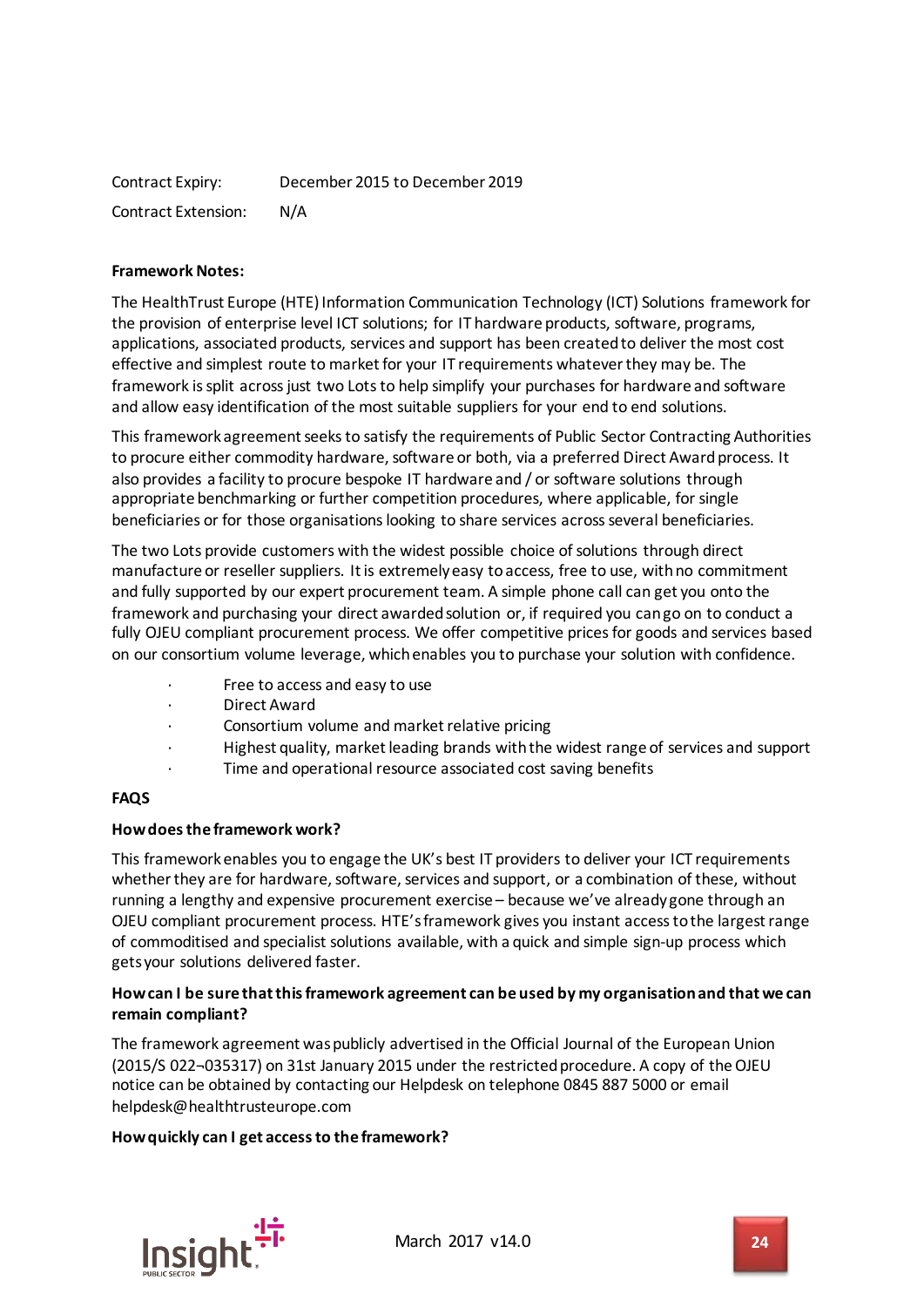You can transact immediately. Contact our Helpdesk directly on 0845 887 5000 or email: helpdesk@healthtrusteurope.com to request participation on the relevant contracts:

Lot 1 – IT Hardware.

Lot 2 – IT Software.

The participation process takes only a few minutes and you can then place your order direct with the supplier, quoting the contract reference on your Purchase Order relevant to the supplier you wish to transact with. You will only need to request participation once and your access to the framework will last for the entire life of the contract.

#### **If I am using a supplier under another framework which is due to expire, or don't have access to any frameworks, can I access this framework without undertaking a selection process?**

Yes, this contract is free to use and providers can be awarded directly by following the award procedure. Contact our Helpdesk on 0845 887 5000 or email helpdesk@healthtrusteurope.com to arrange participation on the framework. Our Category Specialist will help you establish the most relevant procurement process and even guide you through the entire further competition process if required. For information on any of our other framework agreements, including Free to Access, please go to www.healthtrusteurope.com to see how else we can save you time and money

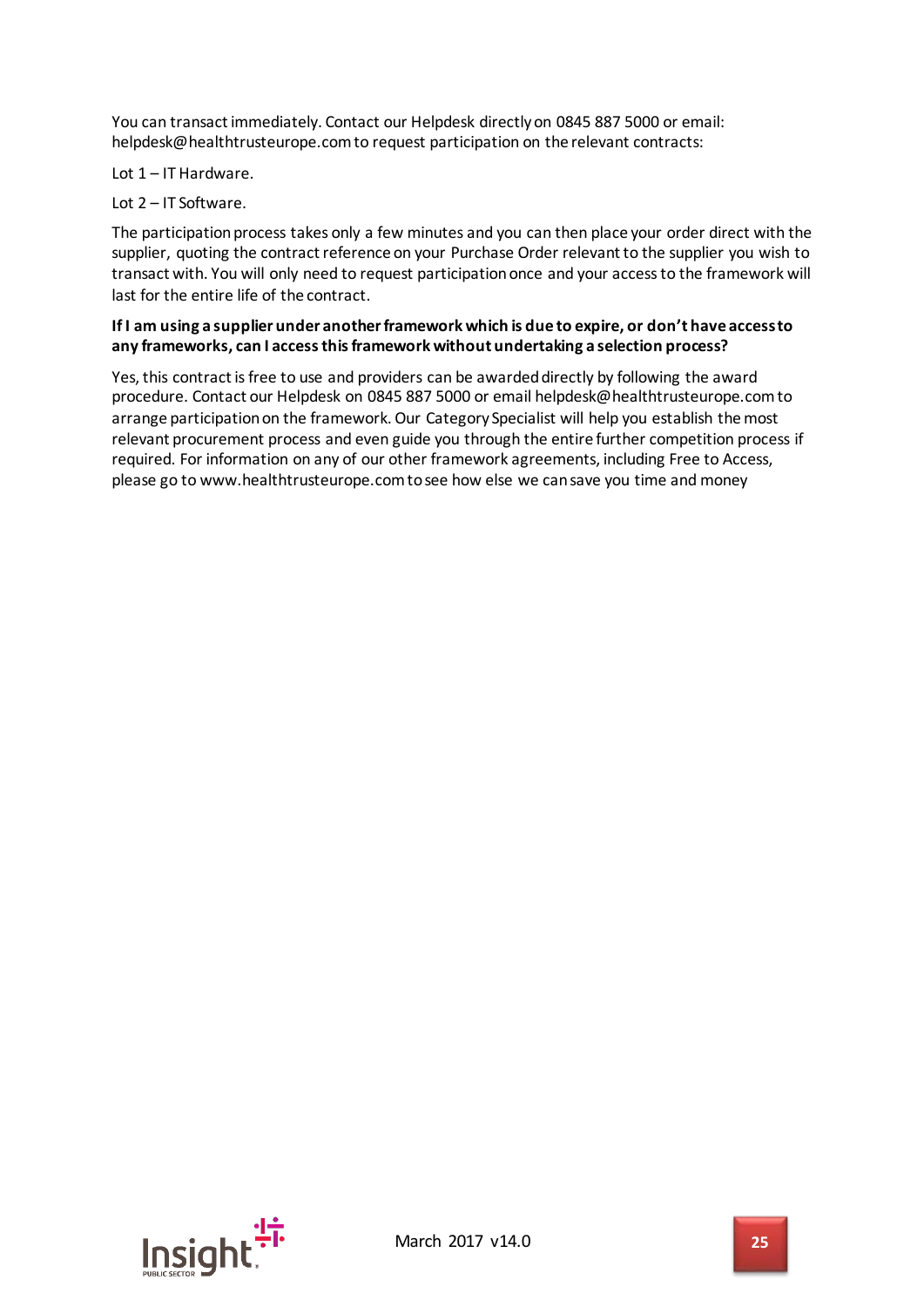## <span id="page-25-0"></span>**HealthTrust Europe – Server and Storage Framework**

#### **Customers eligible**

Open to any private sector entities with similar procurement needs and all public sector organisations including Central government departments, Non departmental public bodies, arms length bodies, Defence, Health, Emergency Services, Local Authorities, Higher Education, Charities, Schools and colleges.

#### **Lot description and scope:**

- **Lot 4 – Servers**
	- o Entry Level Servers
	- o Workgroup Servers
	- o Tower Server
	- o Rack Server
	- o Blade Server
	- o Cloud Server
	- o Server Virtualisation Solutions
	- o Server peripherals and related products

#### • **Lot 5 – Storage**

- o Local Attached Storage
- o DAS/SAN/NAS Storage
- o Tape Libraries
- o Archive Systems
- o Parallel / HPC Storage
- o Virtualised Storage Solutions
- o Storage peripherals and related products

#### **Services for the above include but are not limited to:**

- Pre-sales assessment and consultative services
- Server, Virtualisation and Storage solution design
- Asset Tagging, Imaging, Delivery and Installation, Integration and
- Data Migration.
- Extended Support, Service and Warranty Options

Contract Expiry: June 2014 to June 2018

Contract Extension: N/A

#### **Framework Notes:**

This framework encourages a direct call off. The customer from time to time may approach HealthTrust Europe to discuss market testing their service provision. The customer is NOT required to run a Mini Competition under the Framework Agreement to market test their service.

Customers will ask for quotes – please remember that there are competitors on this Lot so price accordingly.

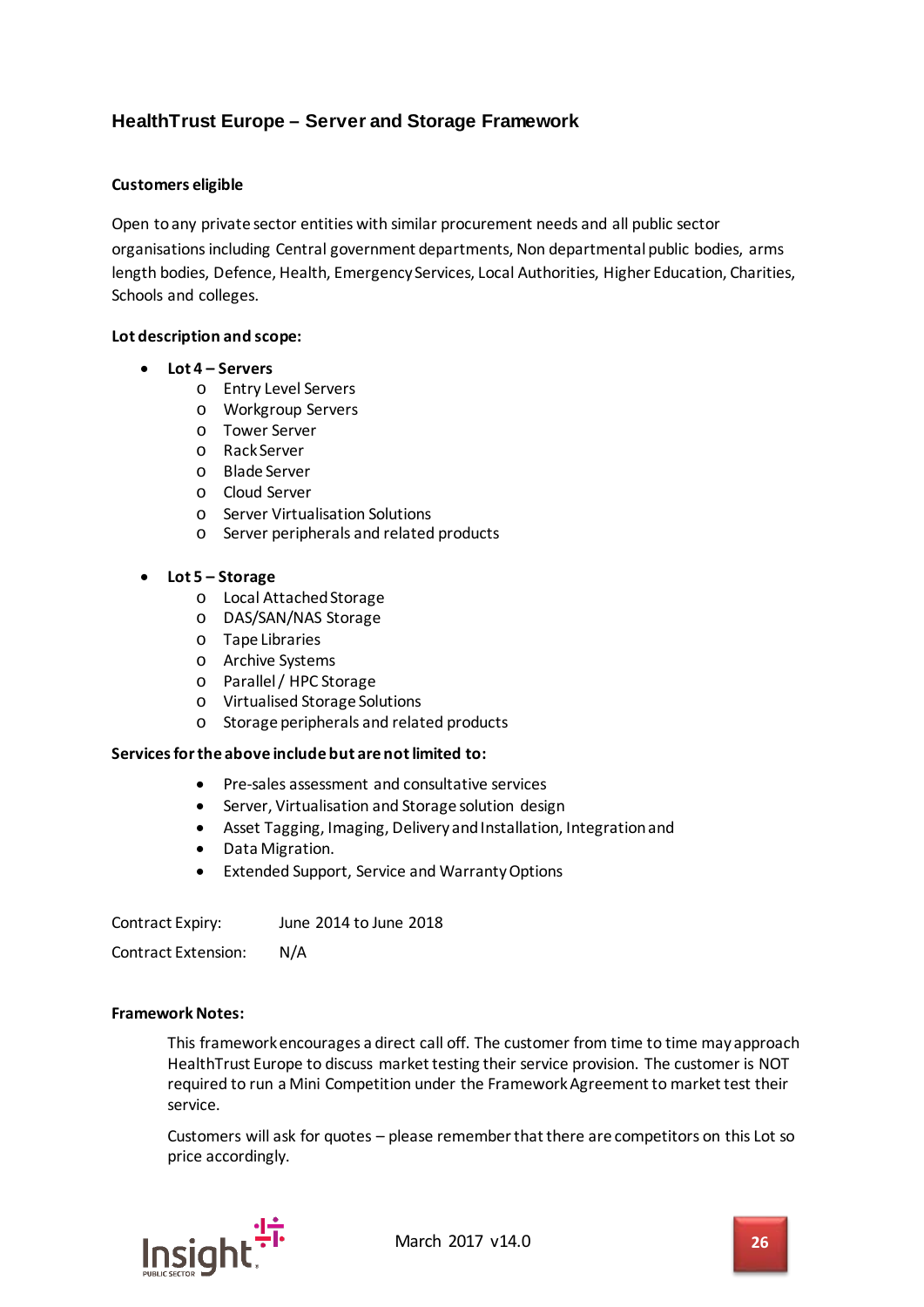## <span id="page-26-0"></span>**HealthTrust Europe – Tablet Framework**

#### **Customers eligible**

Open to any private sector entities with similar procurement needs and all public sector organisations including Central government departments, Non departmental public bodies, arms length bodies, Defence, Health, Emergency Services, Local Authorities, Higher Education, Charities, Schools and colleges.

#### **Lot description and scope:**

• **Tablet Hardware** o Includes, IOS, Android, and Windows devices

| Contract Expiry:           | April 2013 to April 2017 |
|----------------------------|--------------------------|
| <b>Contract Extension:</b> | N/A                      |

#### **Framework Notes:**

This framework encourages a direct call off. The customer from time to time may approach HealthTrust Europe to discuss market testing their service provision. The customer is NOT required to run a Mini Competition under the Framework Agreement to market test their service.

Customers will ask for quotes – please remember that there are competitors on this Lot so price accordingly.

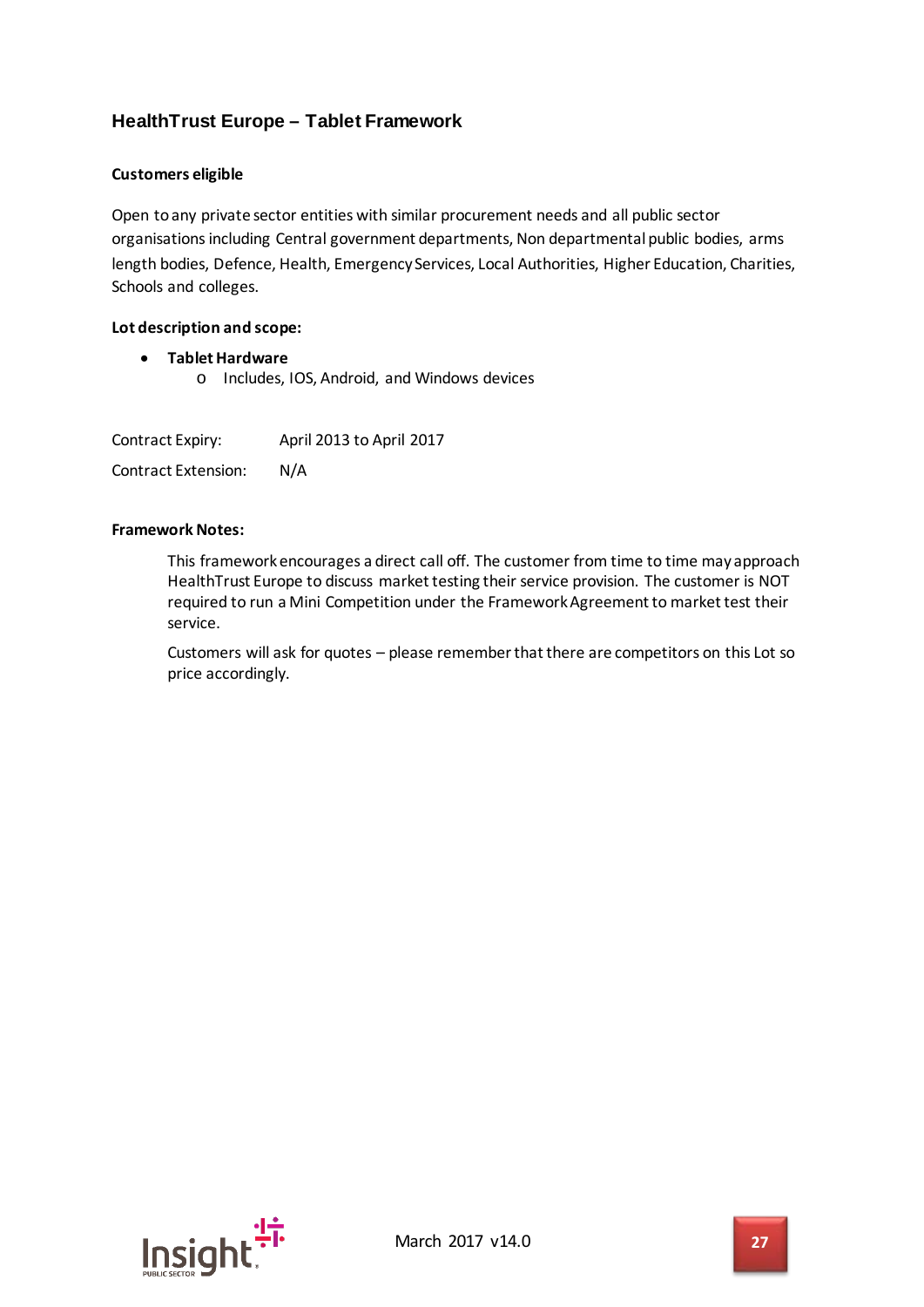## <span id="page-27-0"></span>**HEPCW – Apple Reseller Framework**

#### <span id="page-27-1"></span>**Reference: HEPCW Ref number: ITS6003 - HW**

#### **Customers eligible**

HEPCW members and for members of the London Universities Purchasing Consortium (LUPC), North Eastern Universities Purchasing Consortium (NEUPC), North Western Universities Purchasing Consortium (NWUPC), Southern Universities Purchasing Consortium (SUPC) and the Advanced Procurement for Universities and Colleges Limited (APUC). A full list of the participating Consortia's members are available on the following websites:

- SUPC www.supc.ac.uk
- LUPC www.lupc.ac.uk
- NEUPC www.neupc.ac.uk
- NWUPC www.nwupc.ac.uk
- HEPCW www.hepcw.ac.uk
- APUC www.apuc-scot.ac.ukLot description and scope:

**Lot 2** – supply and support of devices running natively the OSX and iOS operating systems and related peripherals, software and provision of value added services.

| Contract Expiry:    | 01 April 2016 to 31 March 2018                         |
|---------------------|--------------------------------------------------------|
| Contract Extension: | option of 2 further annual extensions to 31 March 2020 |

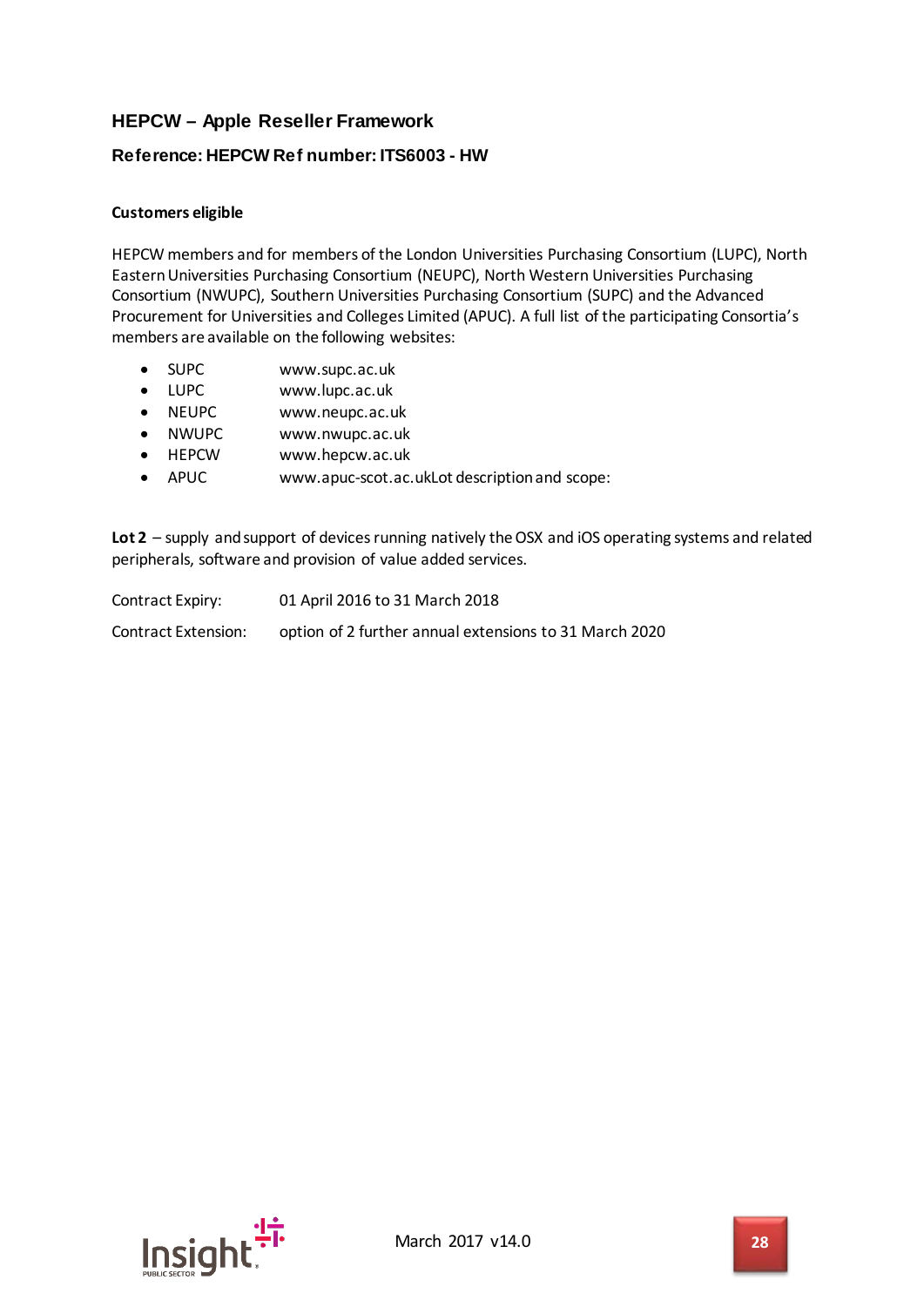## <span id="page-28-0"></span>**JISC – Web Filtering, Monitoring, & Reporting Framework Customers eligible**

All members of: Southern Universities Purchasing Consortium (SUPC) London Universities Purchasing Consortium (LUPC), North Eastern Universities Purchasing Consortium (NEUPC), North Western Universities Purchasing Consortium (NWUPC), the Higher Education Purchasing Consortium Wales (HEPCW) and Advanced Procurement for Universities and Colleges Limited (APUC); and with the written

The Janet Eligibility Policy defines the conditions under which any organisation is eligible for Janet services. The present Eligibility Policy is available at:

#### <https://community.jisc.ac.uk/library/janet-policies/eligibility-policy>

#### **Lot description and scope:**

The framework agreement envisaged is for the supply and support of a broad range of Web Filtering and Monitoring solutions to cover the wide and varied requirements within the education and research sector.

| Procurement Lots                                  | Description of Solution Basis                                                                                                                                                        |
|---------------------------------------------------|--------------------------------------------------------------------------------------------------------------------------------------------------------------------------------------|
| Lot 2 – Exclusively Local Appliance based service | A web monitoring and filtering solution where the<br>architecture is exclusively local appliance based I.E.<br>no cloud based elements although remote updates<br>could be utilised. |

Contract Expiry: 09 May 2016 to 10 May 2018

Contract Extension: 10 May 2020

#### **Framework Notes:**

Insight provides the following under this framework:

- a) A licensing model to support the use of the service across a wide range of eligible organisations within the education sector;
- b) A mechanism of aggregated discount to encourage further uptake of the service and products;
- c) Comprehensive and robust filtering options; both preconfigured and customisable;
- d) The ability to monitor user behaviours;
- e) Support for all common devices, operating systems and browsers;
- f) A comprehensive and robust reporting system that assists the administrator in obtaining information;
- g) Intuitive and easy to use interface/s that require the minimum of training;
- h) Training for administrators, where training facilities are available;
- i) There is a preference that the service is supported by a 24/7 helpline and/or on line support.

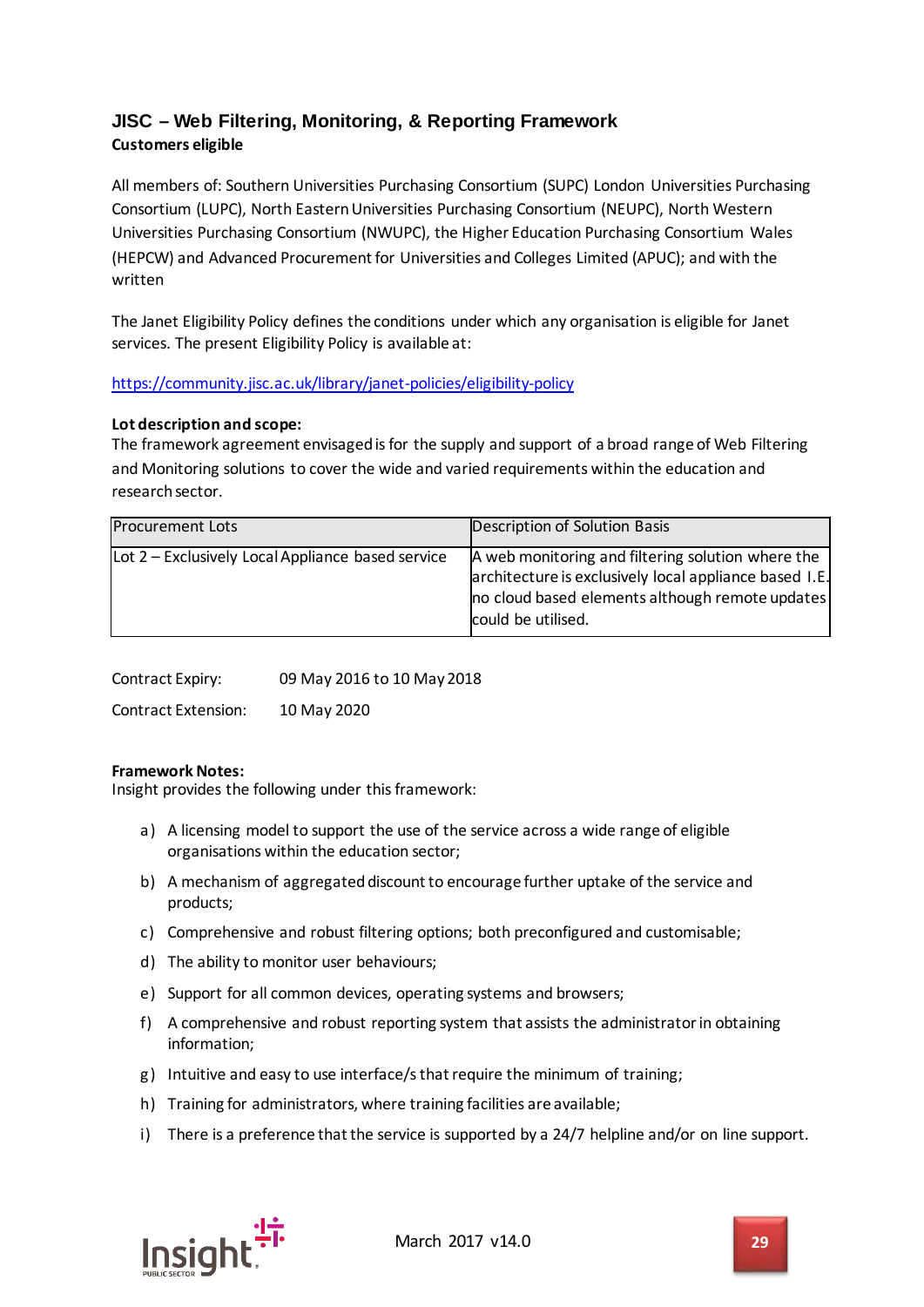## <span id="page-29-0"></span>**KCS – Interactive Audio Visual, IT Hardware Solutions & Consultancy Framework**

#### <span id="page-29-1"></span>**Reference: Y16019 Customers eligible**

**Central Buying Consortium (CBC**) members consisting of Bedford Borough Council, Hampshire County Council, Northamptonshire County Council, Buckinghamshire County Council, Hertfordshire County Council, Oxfordshire County Council, Central Bedfordshire Council, Kent County Council, Portsmouth City Council, Coventry City Council, Luton Borough Council, Southampton City Council, Dorset County Council, Milton Keynes Borough Council, Suffolk County Council, Essex County Council, Northampton Borough Council, West Sussex County Council and any other Authority that may join CBC during the contract.

#### **Lot description and scope:**

**Lot 1** – Interactive & Audio Visual Technologies

Lot 1 covers: delivery, installation and/or integration and on-going support & maintenance of Audio Visual (AV) equipment.

This Lot will include, but is not limited to, the following product/service areas during the framework and any subsequent Further Competitions that may extend beyond framework expiry:

- Interactive Products & Solutions,
- Audio including Soundfield Systems,
- Conferencing systems,
- Digital signage,
- Equipment to be used for the installation & integration of AV equipment,
- Image capture devices,
- Installation & integration,
- IPTV,
- Maintenance,
- Multi-media,
- Mobile systems,
- Networking,
- Projectors,
- Replacement parts, including lamps,
- Room control systems,
- Servicing,
- Software licensing of AV products,
- Training,
- Visual products, including TV's,
- Wireless support in the use of AV equipment,
- L1.1 Installation

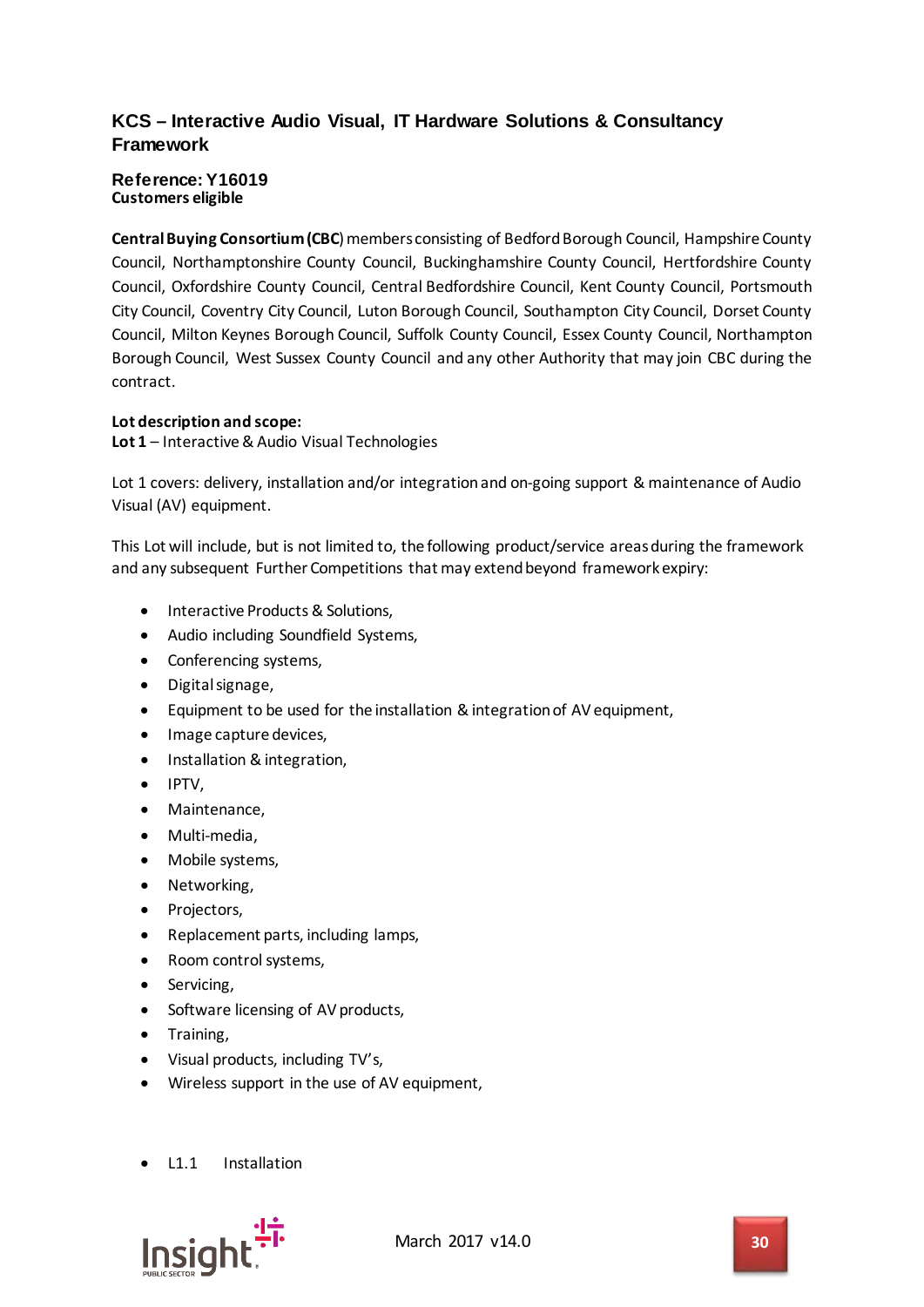- L1.2 Electricity
- L1.3 Removal of goods
- L1.4 Lamp Supply
- L1.5 Pre-Sales Service
- L1.6 Service & Support
- L1.7 Maintenance

#### **Lot 2** – IT Hardware Solutions

Lot 2 is for the provision of IT hardware. Hardware solutions and installations can also be procured. When procuring a solution, appropriate software may be provided under this lot provided the hardware forms most the requirement.

This Lot will include, but is not limited to, the following product/service areas during the framework and any subsequent Further Competitions that may extend beyond framework expiry:

- Desktop PC's
- Laptops
- Tablets
- Thin client
- Servers
- Storage devices
- E-Readers
- Desktop Printers
- L2.1 Installation
- L2.2 Electricity
- L2.3 Removal of goods
- L2.4 Pre-Sales Service
- L2.5 Service & Support

**Lot 5 –** Provision, Installation, Commissioning, Service & Support

This Lot 5 is concerned with the delivery and management of larger 'project' type requirements.

Suppliers must be able to develop and maintain a coherent, sustainable and dependable ICT infrastructure, from being locally installed within the establishment, through levels of remotely hosted solutions through to a full ICT infrastructure as a service (IaaS) option.

It is accepted that due to the nature of this Lot, Partnership agreements with other suppliers may be required. In the event of such partnerships official Partnership Agreement documents must be submitted prior to individual contract commencement.

- L5.1 Installation
- L5.2 Electricity
- L5.3 Removal of goods
- L5.4 Service and Support
- L5.5 Service Level Agreements and Key Performance Indicators



March 2017 v14.0 **31**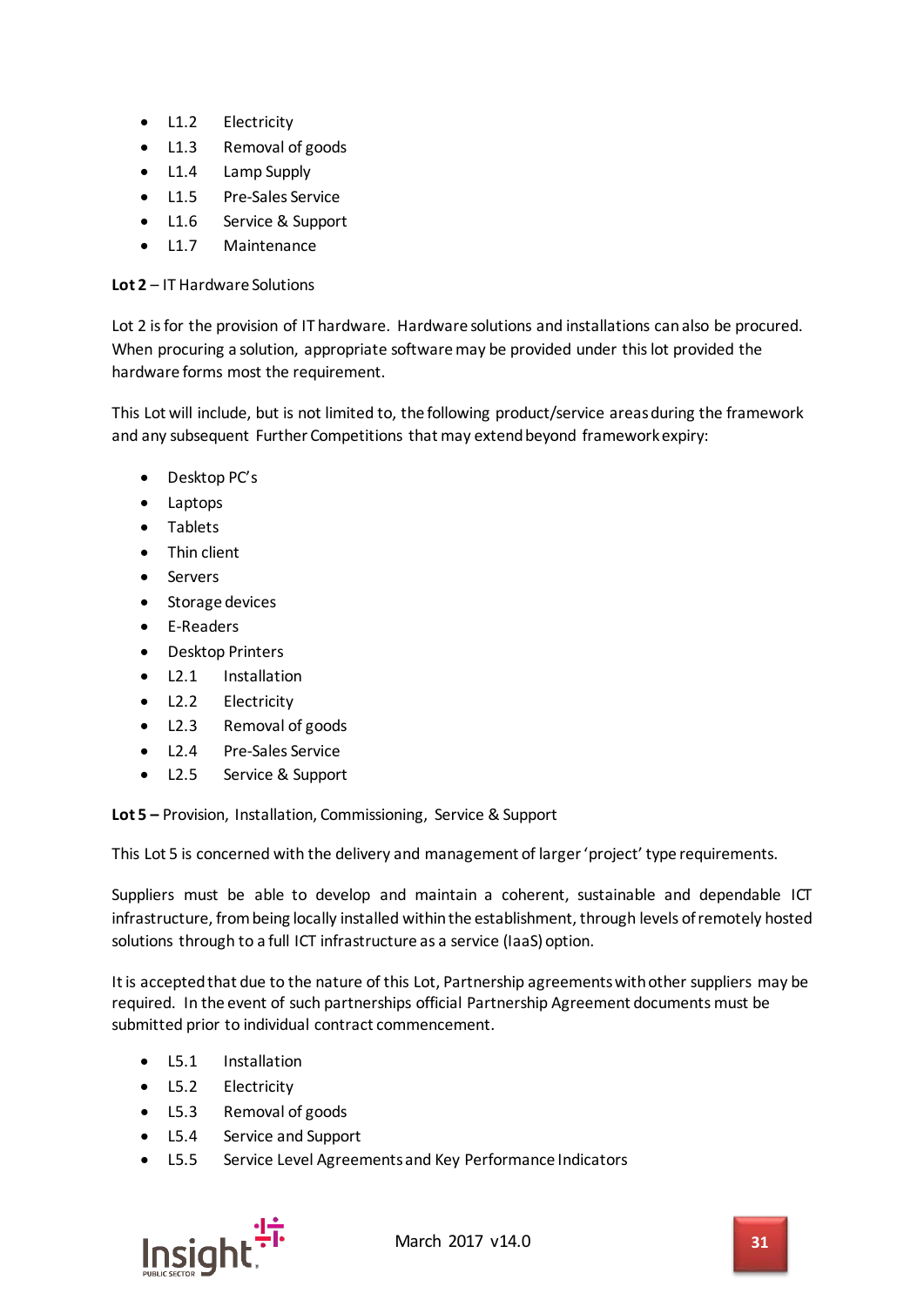Contract Expiry: 14 March 2016 to 13 March 2020

Contract Extension:

#### **Framework Notes:**

There are three award methods permissible under this Agreement;

**1 - Direct** – Ability to meet the need as determined by the Participating Authority and/or Authorised Participant by means of selecting the most appropriate Supplier based on one of the following criteria (not in any order):

- Ability to supply the required quantity
- Total value of order below £5,000
- Product or service required is unique/exclusive to one supplier
- Continuity of existing services or goods

**2 - Mini Competition or mini tender** – a competition with the capable Suppliers in the specific Lot in the Agreement from time to time to determine the most appropriate supplier for a defined period of time or project.

In order to adhere to 'The Public Contracts Regulations 2015' when re-opening competition under this Agreement the Participating Authority should follow the steps below:

- 1. The Participating Authority must invite all Suppliers on the Framework who are deemed capable of delivering the particular requirement.
- 2. The Participating Authority shall be responsible for formulating a specification/product brief containing full details of the work/products required.
- 3. The Participating Authority will send the specification/product brief to all Suppliers quoting the Framework Agreement reference number. A time limit should be set for the submission of fully completed tender responses.
- 4. Responses received must be kept in a secure place, unopened, until the designated closing date and time for final submissions has passed. Responses received after the specified date and time should be rejected.
- 5. The submitted response shall be evaluated in accordance with the criteria stated in the original specification/product brief. The headline criteria used must be the same as the headline criteria used for the original Agreement or part thereof, but the Participating Authority may change the weightings and add their own sub-criteria to apply.
- 6. The winning tenderer must be advised in writing.

**3 - Cascade** – Ability to meet the need as determined by the Participating Authority by means of selecting the most appropriate supplier based on their original tender submission scoring. If no additional requirements are required of the original Agreement then the most appropriate supplier can be used, working downwards from the highest scoring supplier.

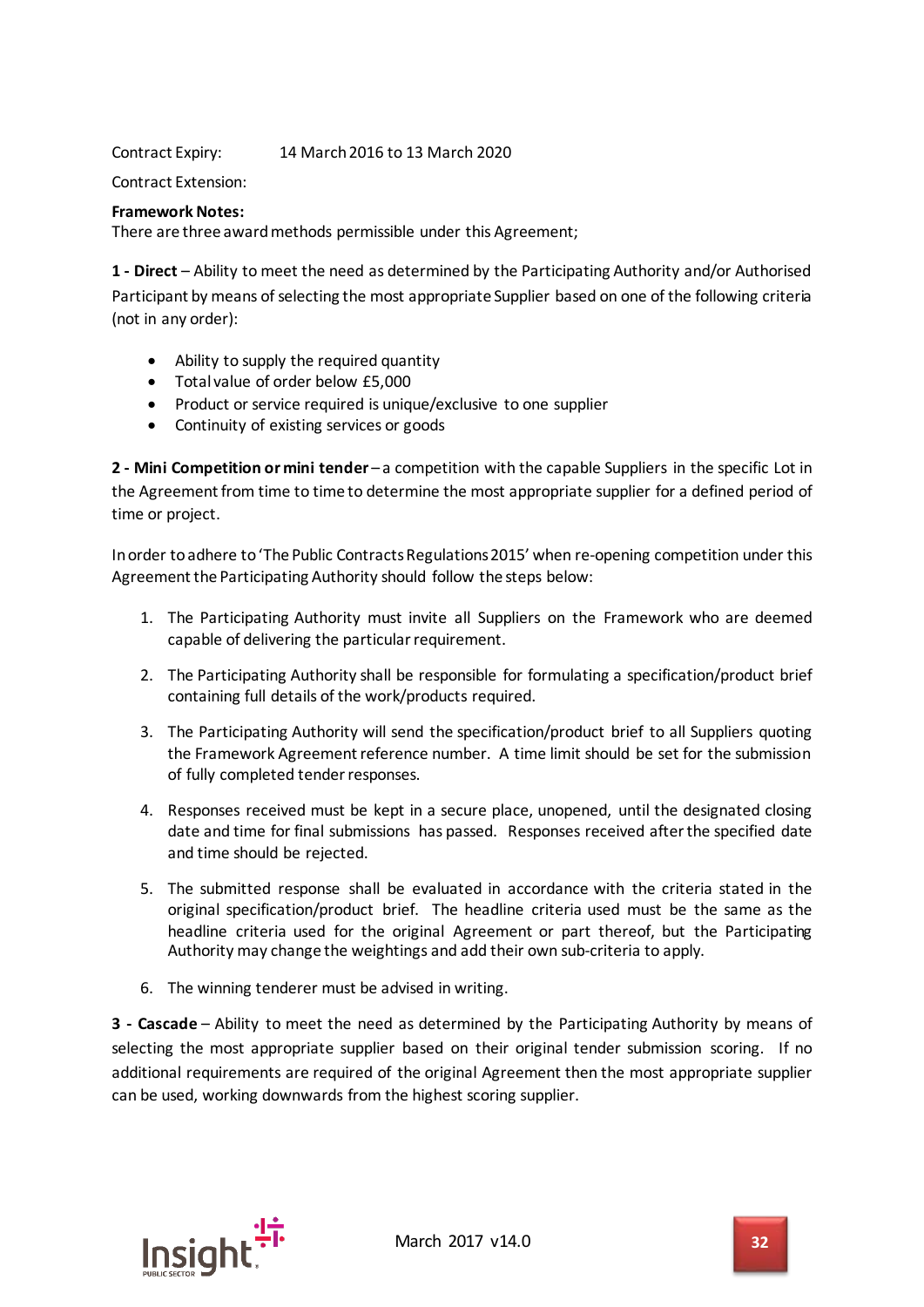## <span id="page-32-1"></span><span id="page-32-0"></span>**KCS – Supply of Software Products & Associated Services Framework 2016 Reference: Y17003**

#### **Customers eligible**

Members of The Central Buying Consortium,(CBC), Eastern Shire Shires Purchasing Organisation, ESPO, North Eastern Procurement Organisation, NEPO, West Mercia Supplies, WMS, and Yorkshire Purchasing Organisation ,YPO.

Those Authorities or buying organisations that will be using the Agreement from the outset are:

- Hertfordshire County Council
- Hampshire County Council
- Kent County Council (via KCS Professional Services)
- Milton Keynes Council
- Oxfordshire County Council
- Suffolk County Council
- West Sussex County Council
- Dorset County Council

Managed by KCS Professional Services.

#### **Lot description and scope:**

- The supply and delivery of a range of computer software packages and associated services for corporate and academic use
	- o Microsoft application licensing
		- Relates to products licensed and distributed by Microsoft or Microsoft approved resellers including, but not linked to, Select Agreements, Subscription Agreements and Enterprise License Agreements.
	- o Anti-virus/security software
		- Relates to the supply of Security software, services and where appropriate, associated appliances which includes Corporate Firewall, Anti-Virus Protection, Data Encryption, Vulnerability Scanning, Email Spam Filtering, Log Consolidation, Network Packet Analysis, Intrusion Detection, Active Directory Reporting, Alert Automation, Patch Management and Database Security Evaluation Tools.
	- o Commercial off-the-shelf
		- Commercial Off the Shelf (COTS) is software of a standard product, not developed by a Supplier for a particular application. Types of Software include, GIS, Graphics, Web Design, Desktop Publishing & Photo Editing Tools, Reporting Tools, Terminal Services, Virtualisation Software (server & desktop) Software Tools for Flexible Working, Alternative Operating Systems, Alternative Desktop Productivity Suites and CAD Software.

| Contract Commencement: | 7 November 2016 |
|------------------------|-----------------|
| Contract Expiry:       | 6 November 2020 |

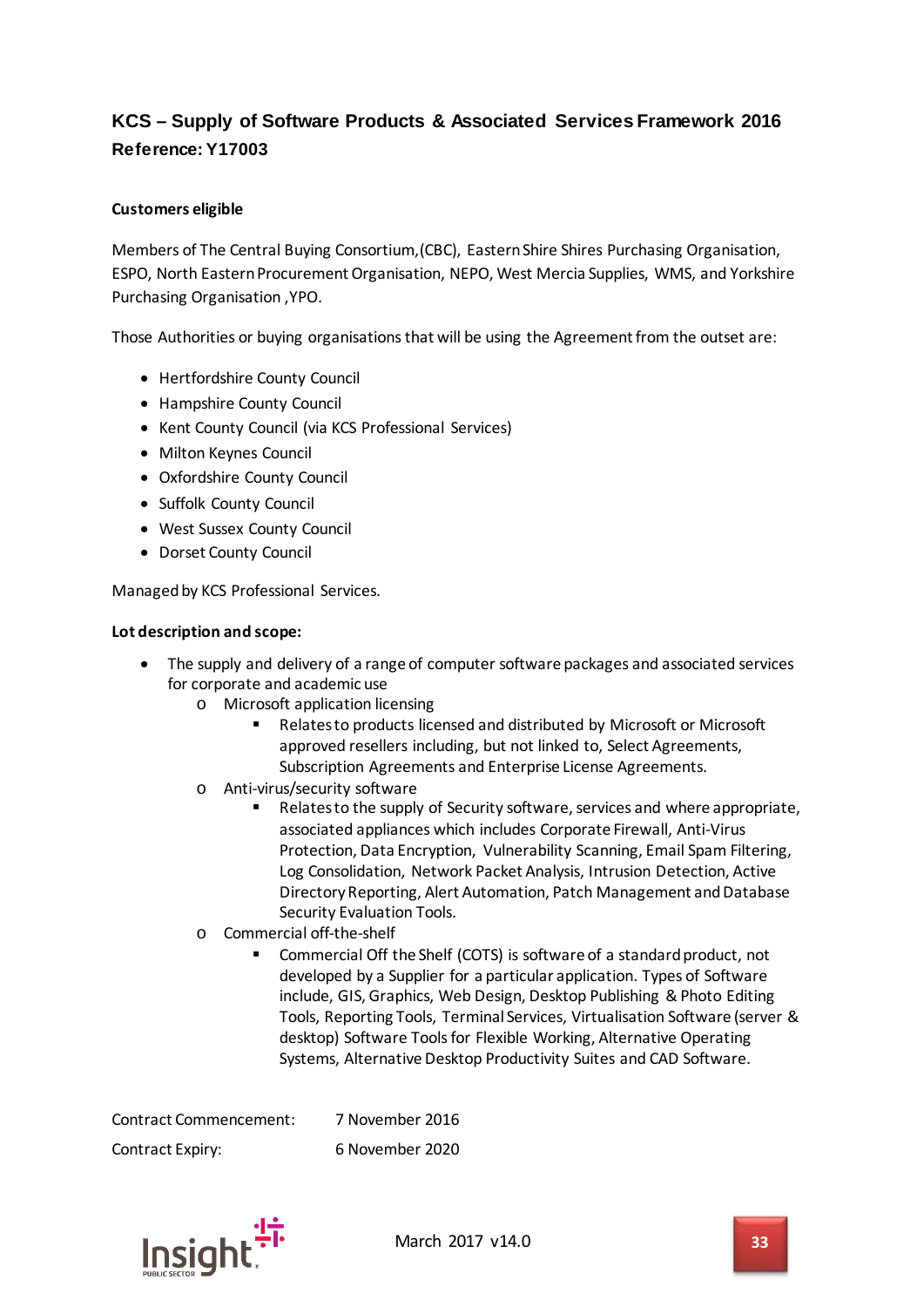#### **Framework Notes:**

The SLR framework allows for both direct call off and mini-competition. If the buyer can determine that the goods/or services can be met by the framework supplier's catalogue set out in the framework and there are no changes to the framework terms (meaning that there are no special terms required by the customer), then the buyer may award a Call Off Agreement under this Framework Agreement without holding a further competition.

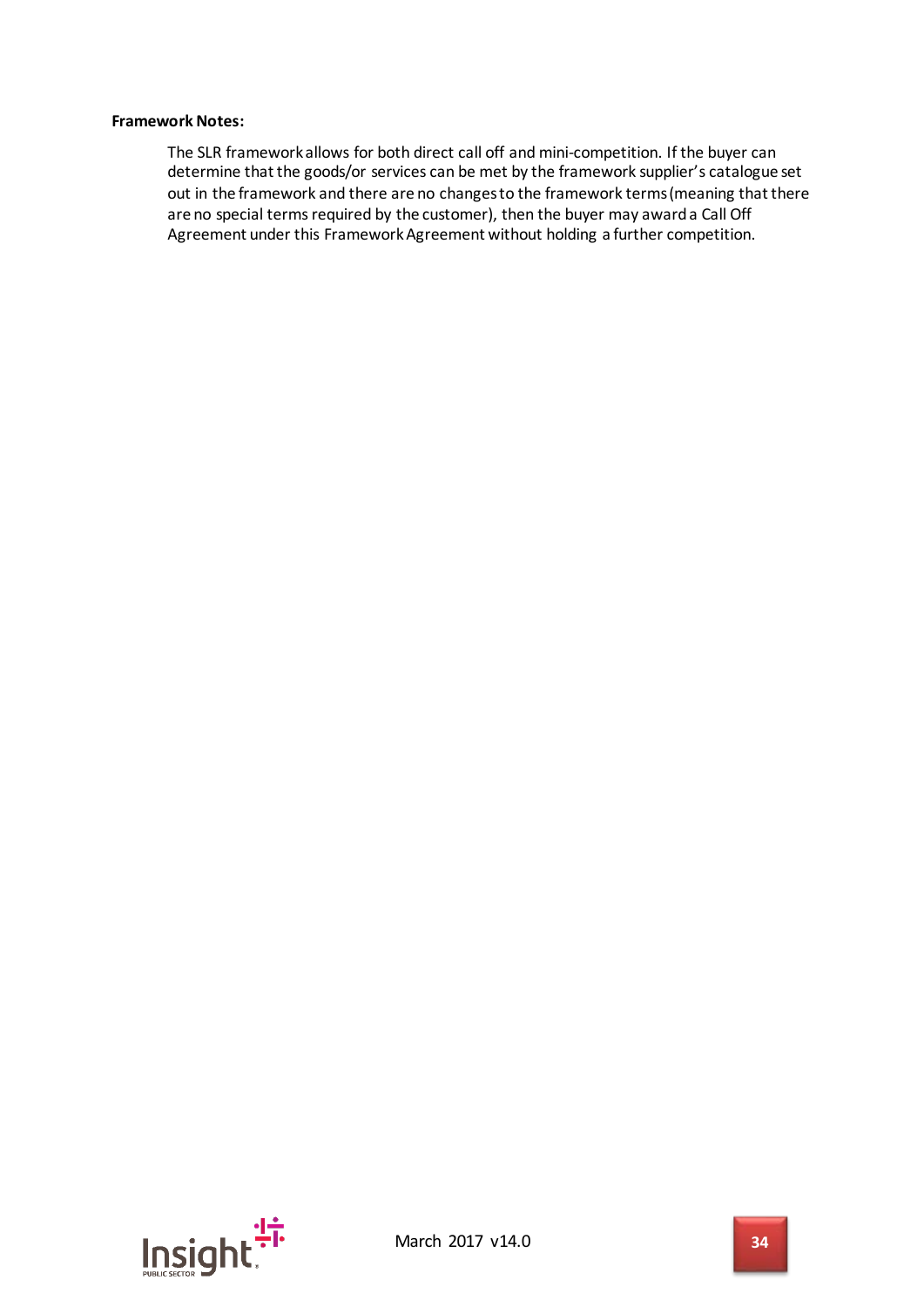## <span id="page-34-0"></span>**Liverpool City Council – ICT Services Framework**

## <span id="page-34-1"></span>**Reference: A2FB-BV59YN**

#### **Customers eligible**

City of Liverpool

#### **Lot description and scope:**

- LOT 1 Hardware -Items which may be required include PCs (standard and high-end), Laptops, Monitors, Tablets and Network SwitchesHigh volume purchases of 'standard' ICT items (see lot 5 for lower volume requirements via e-Catalogue). This may include, for example, the purchase of a large volume of laptop devices to allow LCC employees to work remotely or many network switches following staff relocation to new premises. Purchases of 'non-standard' ICT hardware which is not available via the ICT catalogue being delivered by the Lot 5 provider. This may include, for example, specialist desktop equipment for staff with disabilities or equipment specified by the customer.
- LOT 2 Software LCC procures a wide range of software from enterprise wide, line of business systems to limited deployment or one off user specific applications. Software purchases covered under this lot will include two key types: -Microsoft software, for which the framework provider must hold LAR status and must be a recognised Gold partner or better. Other, non-Microsoft software.
- LOT 3 Professional Services LCC wishes to adopt a partnership approach to working with the framework provider and would expect some professional services to be delivered free of charge, particularly when this could be deemed as Pre-Sales effort or when there are new and innovative solutions that the supplier wants to make the City aware of. The Supplier should identify their core skill sets that will be made available to LCC to assist and advise with decision making. In addition, the supplier should confirm if there are any other resources available to them for call off. Because of the disparate requirements of LCC and the nature of new and emerging technologies we would expect any supplier to be help drive innovation and investigate new and emerging technologies that would help LCC achieve savings and efficiencies across the organisation.
- LOT 4 Support and Maintenance Suppliers will provide support and maintenance for hardware owned and used by the City Council which is not covered by existing support arrangements or where support over and above the manufacturer provided package is required.
- LOT 5 e-Catalogue The framework supplier will provide an online e-catalogue to allow LCC to procure low volume, standardICT hardware as described in Lot 1. The catalogue will offer a range of features to allow users to find and select the most appropriate product to meet their needs. It will include an interface into the LCC SAP finance system for pricing data uploads. The catalogue will be fully managed by the framework supplier with initial content and any subsequent product or pricing changes being reviewed and approved by LCC.
- LOT 6 Schools Hardware LCC services the ICT requirements of over 100 schools across the City region and LCC will utilise the framework agreement to procure ICT hardware on behalf of Liverpool schools. Items which may be required include PCs (standard and high-end), Laptops, Monitors, Laptop Charging Trollies, Classroom Smart Boards and School Servers.
- LOT 7 Schools Software LCC services the ICT requirements of over 100 schools across the City region and LCC will utilise the framework agreement to procure ICT software on behalf of Liverpool schools. Example of 'standard' Software purchases covered under this lot will include: Microsoft software, which must include access to Education Select Plus agreement

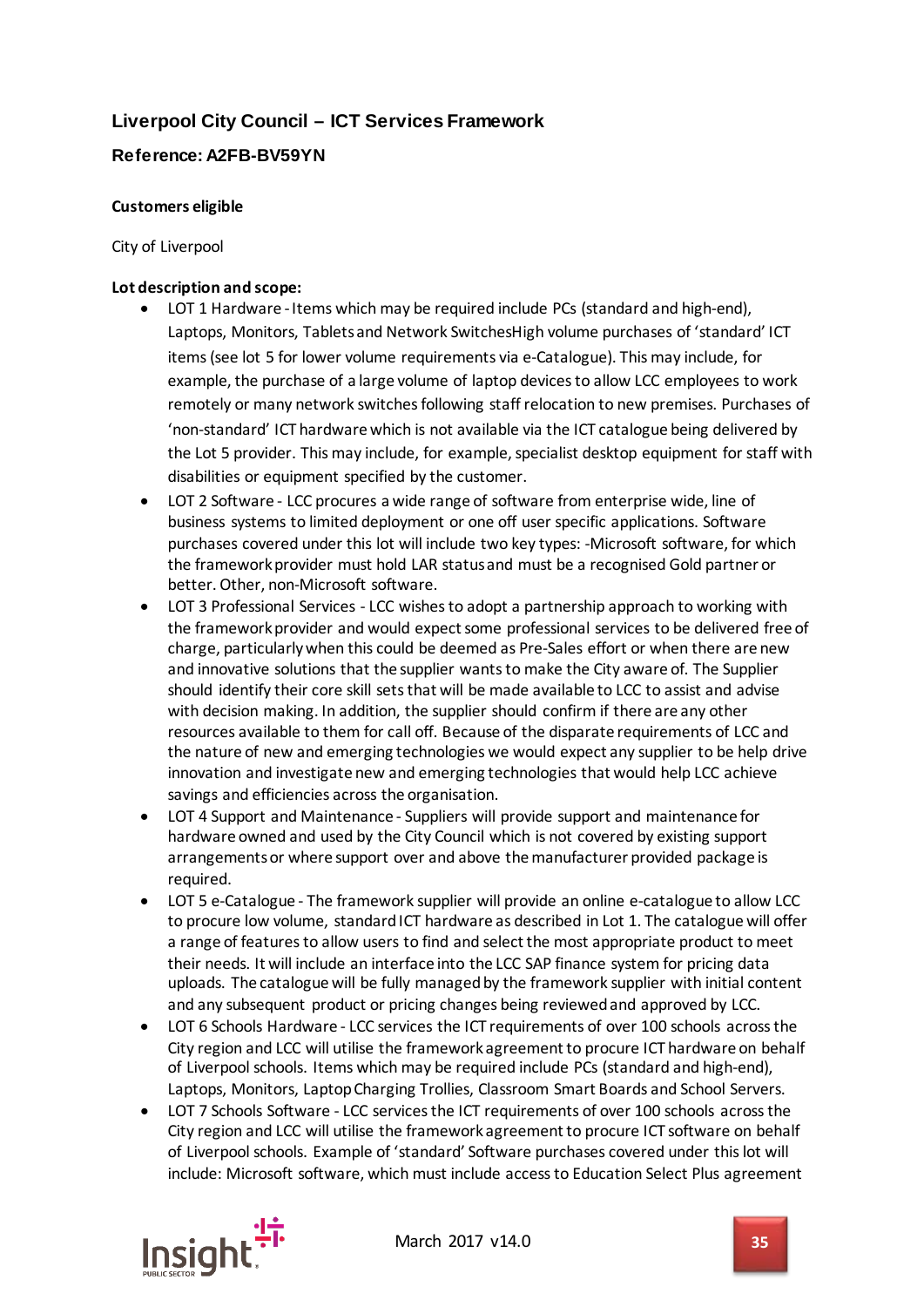pricing models. Other, non-Microsoft software e.g. Adobe Creative Suite, Serif Design Suite, Sibelius 7.5.Bidders must be a recognised Gold partner or better.

| Contract Commencement: | 01 March 2016 to 28 February 2019 |
|------------------------|-----------------------------------|
| Contract Expiry:       | 28 February 2020                  |

#### **Framework Notes:**

Liverpool City Council (LCC) provides a wide range of ICT products and services to users in locations across the City and to schools. To support the delivery of these activities, the City will procure Hardware, Software, Support and Maintenance, and Professional Services through framework suppliers.

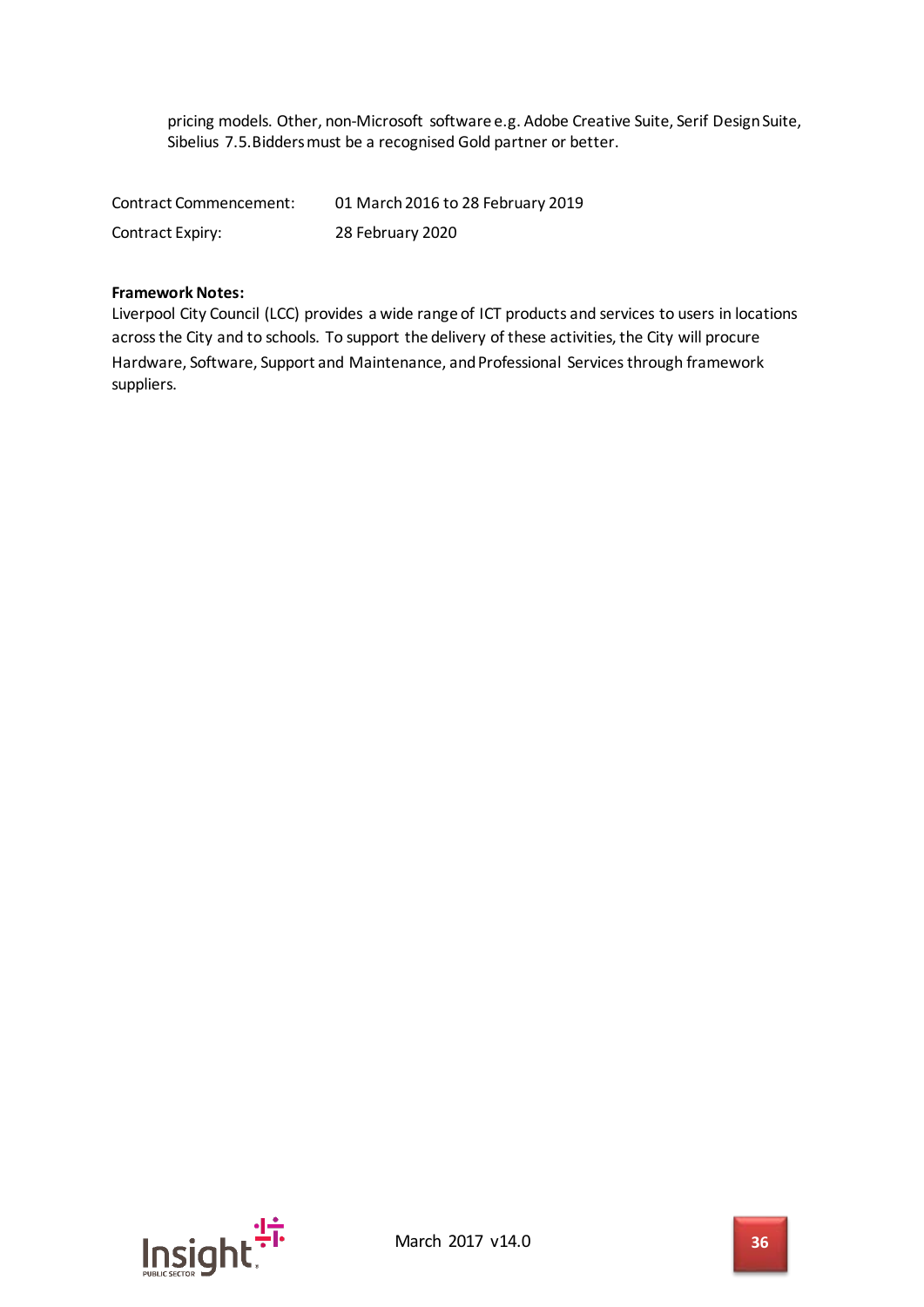# **London Procurement Partnership – CDIS Framework 2016 OJEU Reference: 2016/S061-104740**

# **Customers eligible**

The Authority is a shared procurement partnership operating on behalf of its members and the wider NHS and public sector. The Authority is hosted by Guy's and St Thomas' NHS Foundation Trust. The Authority provides a procurement portal to its members to support the procurement process and facilitate contract management with suppliers nationwide.

See Appendix A for further details of members.

#### **Lot description and scope: Lot 3 – Enabling Systems Supporting EPR & Digital 2020**

- o Sub-lot 3.4 Document Management Services (DMS1 Storage, DMS2 Scanning, DMS3 - EDRMS and DMS4 – Managed Service)
- o Sub-lot 3.5 Interoperability and Interfacing
- o Sub-lot 3.6 Clinical and Patient Portals

### **Lot 4 – Specialised Digital Solutions & Professional Services**

o Sub-lot 4.3 – Professional Services

| Contract commencement: | 8 December 2016 |
|------------------------|-----------------|
| Contract Expiry:       | 7 December 2020 |

#### **Framework Notes:**

The approach to calling-off from the Framework Agreement will vary but must be in accordance with the guidance set down in the Framework Agreement. It is anticipated that call-off from this Agreement could be made in a number of ways but which may be dependent on the specific lot the institution is calling off from:

- Undertaking a further competition to select the most economically advantageous tender for any or all lots
- This framework encourages further competition.

#### **Appendix A:**

This Framework is being tendered on behalf of Members of the following organisations:

- Barking, Havering and Redbridge University Hospitals NHS Trust
- Barnet, Enfield and Haringey Mental Health NHS Trust
- Barts Health NHS Trust
- Brighton and Sussex University Hospitals NHS Trust
- Bromley Healthcare
- Buckinghamshire Healthcare NHS Trust
- Camden and Islington NHS Foundation Trust



March 2017 v14.0 **37**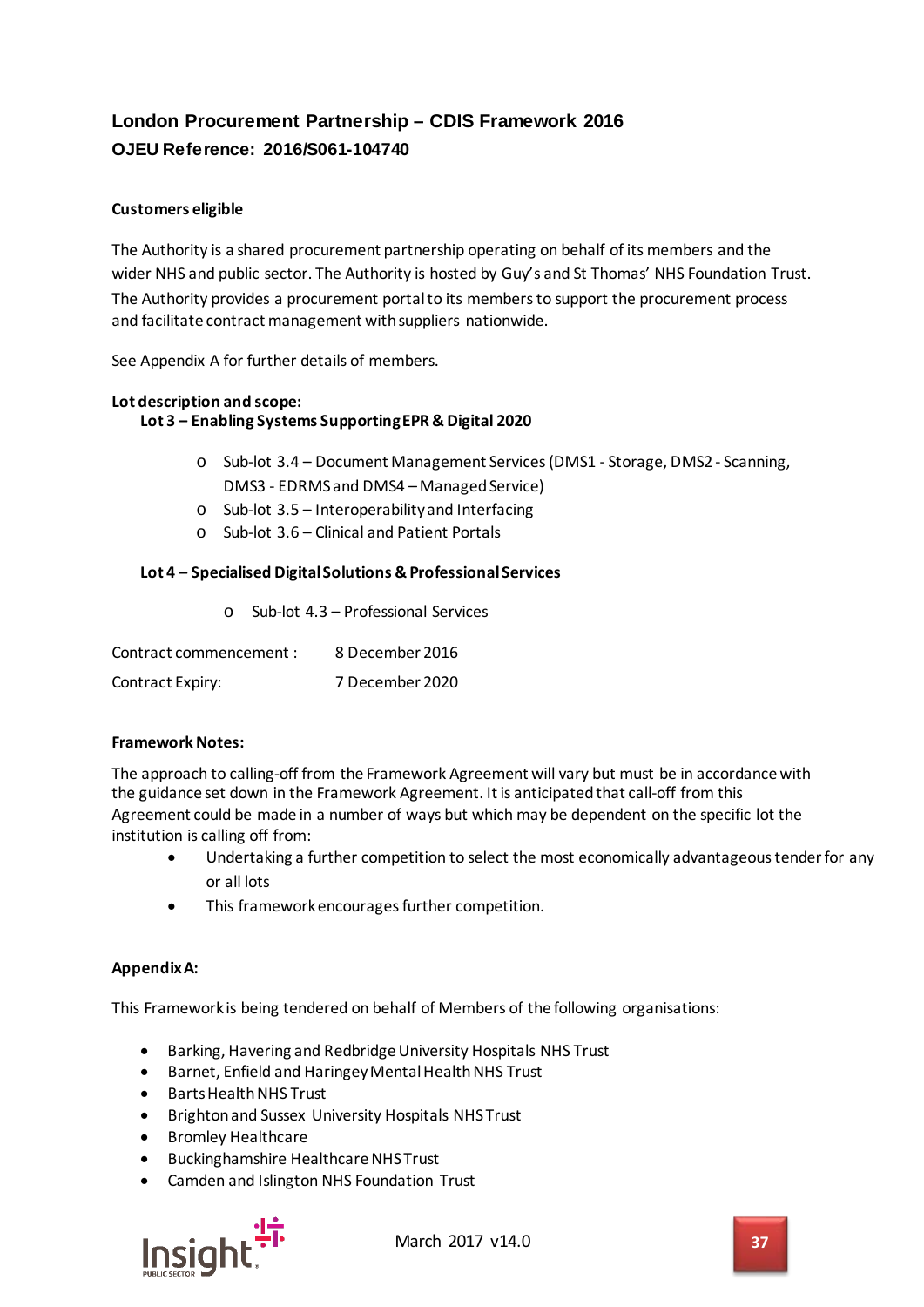- Central and North West London NHS Foundation Trust
- Central London Community Healthcare NHS Trust
- Chelsea and Westminster Hospital NHS Foundation Trust
- Community Health Partnerships
- Croydon Health Services NHS Trust
- Dartford and Gravesham NHS Trust
- East London NHS Foundation Trust
- Epsom and St Helier University Hospitals NHS Trust
- Great Ormond Street Hospital for Children NHS Foundation Trust
- Guy's and St Thomas' NHS Foundation Trust
- Homerton University Hospital NHS Foundation Trust
- Hounslow and Richmond Community Healthcare
- Imperial College Healthcare NHS Trust
- Kettering General Hospital NHS Foundation Trust
- King's College Hospital NHS Foundation Trust
- Kingston Hospital NHS Foundation Trust
- Lewisham and Greenwich NHS Trust
- London Ambulance Service NHS Trust
- London North West Healthcare NHS Trust
- Maidstone and Tunbridge Wells NHS Trust
- Medway NHS Foundation Trust
- Moorfields Eye Hospital NHS Foundation Trust
- NHS Barking and Dagenham CCG
- NHS Barnet CCG
- NHS Bexley CCG
- NHS Blood and Transplant
- NHS Brent CCG
- NHS Bromley CCG
- NHS Camden CCG
- NHS Central London (Westminster) CCG
- NHS City and Hackney CCG
- NHS Croydon CCG
- NHS Ealing CCG
- NHS Enfield CCG
- NHS Greenwich CCG
- NHS Hammersmith and Fulham CCG
- NHS Haringey CCG
- NHS Harrow CCG
- NHS Havering CCG
- NHS Hillingdon CCG
- **NHS Hounslow CCG**
- NHS Islington CCG
- NHS Kingston CCG
- NHS Lambeth CCG
- NHS Lewisham CCG
- NHS Merton CCG
- NHS Newham CCG
- NHS Redbridge CCG
- NHS Richmond CCG

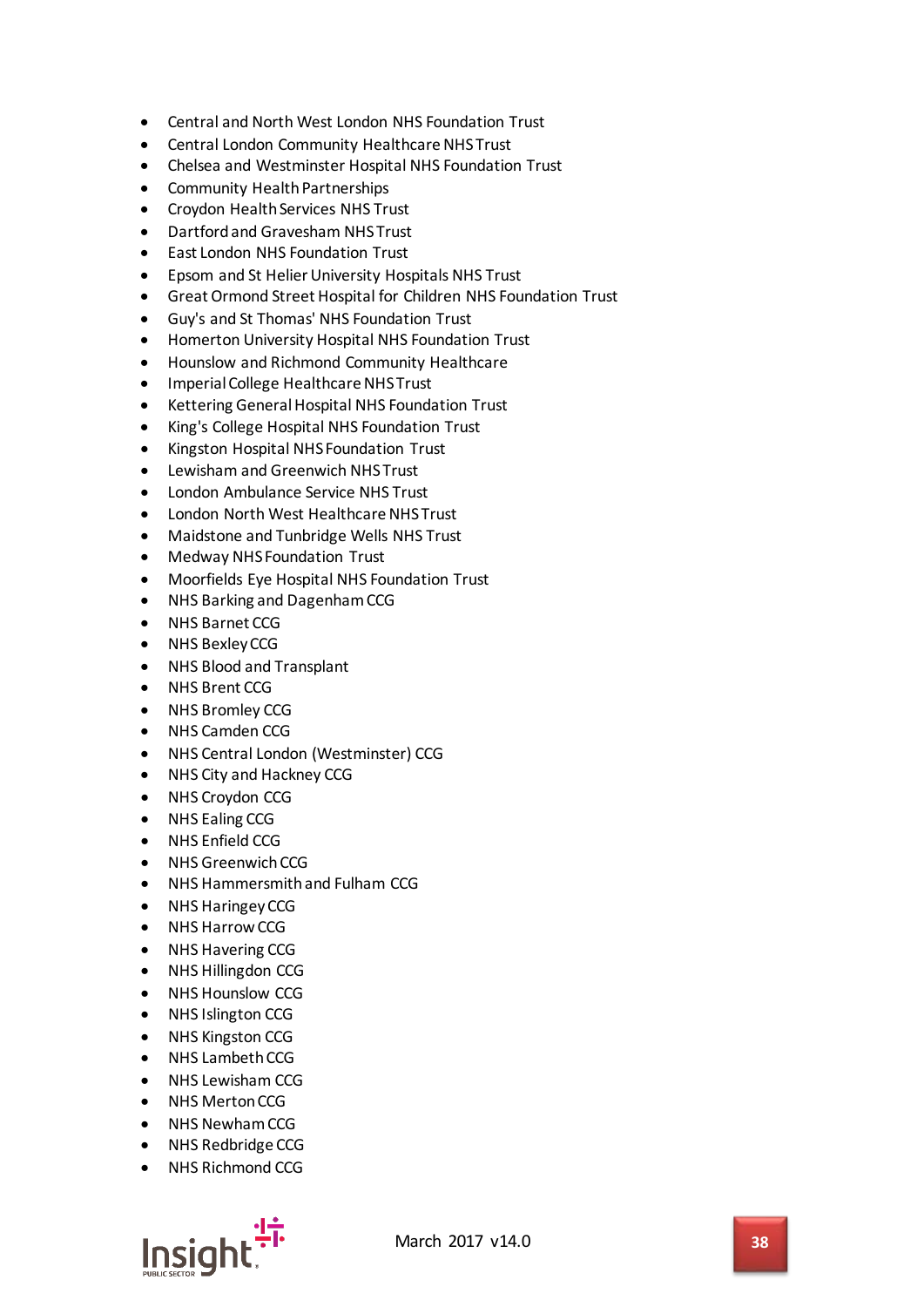- NHS Southwark CCG
- NHS Sutton CCG
- NHS Tower Hamlets CCG
- NHS Waltham forest CCG
- NHS Wandsworth CCG
- NHS West London (K and C and QPP) CCG
- North East London NHS Foundation Trust
- North Middlesex University Hospital NHS Trust
- Oxford University Hospitals NHS Trust
- Oxleas NHS Foundation Trust
- Poole Hospital NHS Foundation Trust
- Royal Berkshire NHS Foundation Trust
- Royal Bournemouth and Christchurch Hospitals NHS Foundation Trust
- Royal Brompton and Harefield NHS Foundation Trust
- Royal Free London NHS Foundation Trust
- Royal National Orthopaedic Hospital NHS Trust
- Sandwell and West Birmingham Hospitals NHS Trust
- South London and Maudsley NHS Foundation Trust
- South West London and St George's Mental Health NHS Trust
- St George's University Hospitals NHS Foundation Trust
- Tavistock and Portman NHS Foundation Trust
- The Hillingdon Hospitals NHS Foundation Trust
- The Royal Marsden NHS Foundation Trust
- The Whittington Hospital NHS Trust
- University College London Hospitals NHS Foundation Trust
- West Hertfordshire Hospitals NHS Trust
- West London Mental Health NHS Trust
- Your Healthcare

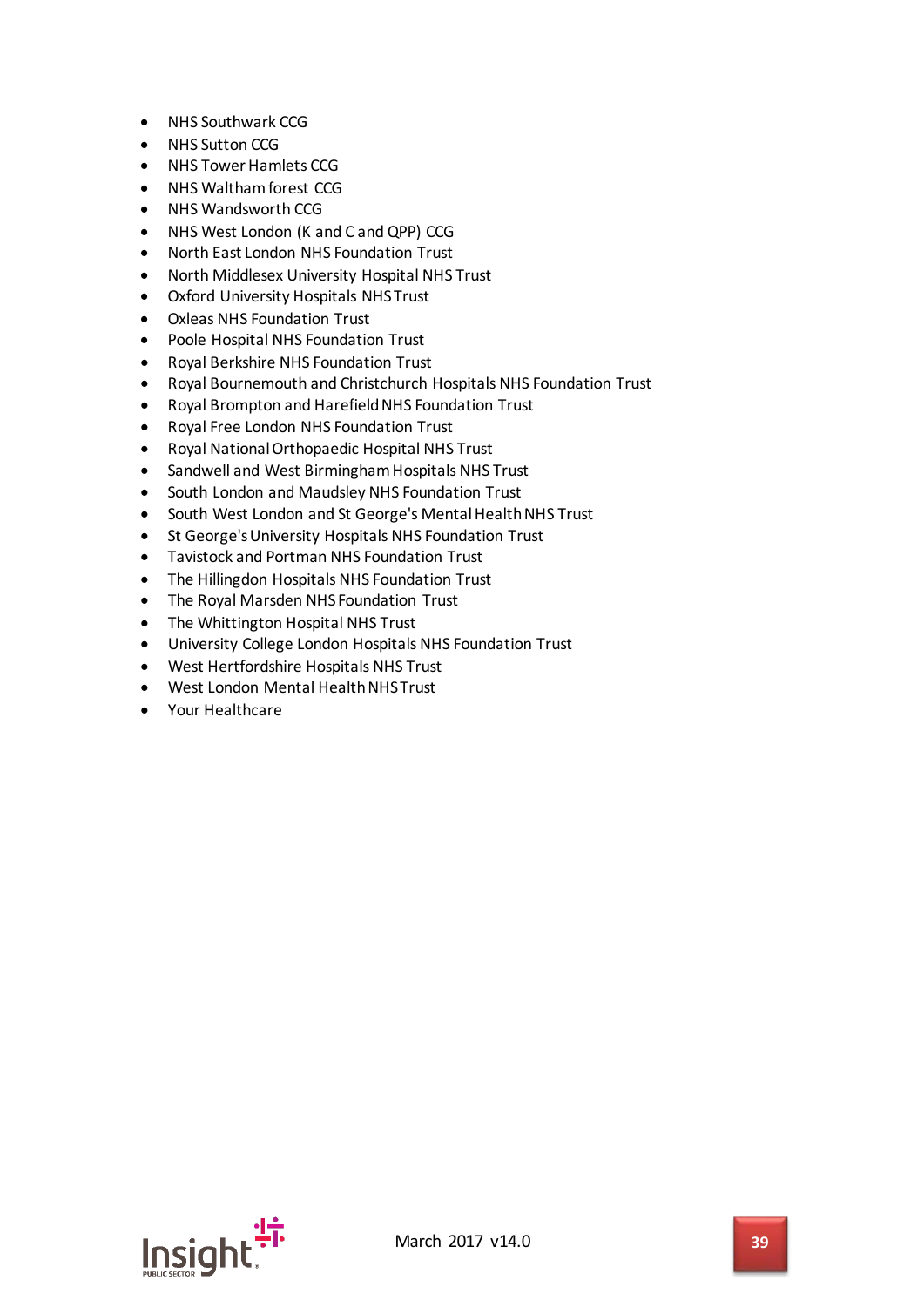# **Manchester College - LTE Group – Framework Agreement for Desktop Hardware & Peripherals**

# **Reference: TMC 0031399683SM82**

### **Customers eligible**

The LTE Group createda Framework Agreement for the supply of Desktop Hardware and Peripherals. The Framework Agreement is for the provision of a specific range of ICT equipment and where applicable support services, to be purchased in varying quantities during the life of the Framework period. All operating divisions of The LTE Group have a demanding ICT infrastructure/environment and the equipment required will be utilised for a variety of environments, including but not limited to Further and Higher Education, The Justice Sector i.e. Prisons and Other miscellaneous settings.

#### **Lot description and scope:**

- Lot 1: PC Specification
- Lot 2: High End Workstation Specification
- Lot 3: Novus Justice Sector High Security Specification
- Lot 4: Thin Client Desktop Specification
- Lot 6: Ultra-Portable Laptop Specification 2
- Lot 8: Tablet Specification
- Lot 9: I Mac Specification 1
- Lot 10: 15" MacBook Pro (Retina Display) Specification 2
- Lot 11: 13" MacBook Pro (Retina Display) Specification 3

| Contract Commencement: | 01 November 2016 to 31 October 2018        |
|------------------------|--------------------------------------------|
| Contract Extension:    | 2 x 12 month extensions to 31 October 2020 |

#### **Framework Notes:**

The framework encourages mini-competition but the number of competitors is low.

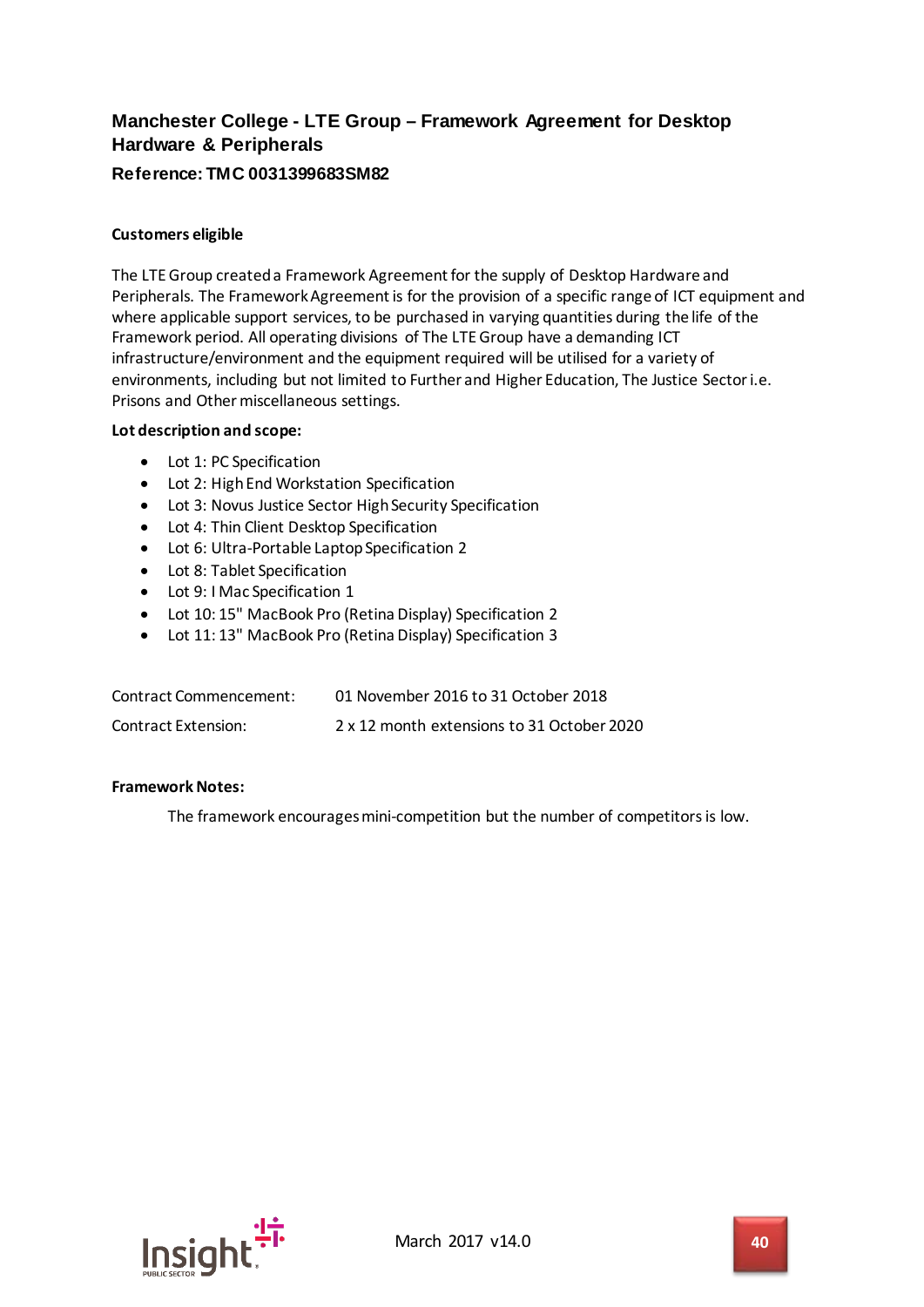# **National Framework for Wireless, Cabling – Harrogate Grammar School managed by Added Value Portal Limited Customers eligible**

All Public sector organisations including Central government departments, Non departmental public bodies, arms length bodies, Defence, Health, Emergency Services, Local Authorities, Higher Education, Charities, Schools and colleges.

### **Lot description and scope:**

- Lot 1 Wireless This lot is for the design, supply and installation of wireless technology. The wireless technology will need to be able to integrate and complement existing installations where feasible.
- **Lot 2 – Network Cabling –** This lot is for the design, supply and installation of Local cabling systems and subsystem components to include cable, termination hardware, supporting hardware, and miscellany that will provide a complete cabling network that will support voice and data.
- **Lot 3 – Hardware Infrastructure –** This lot will include the supply, maintenance and support of the server and other associated hardware required for the operation of a wireless and or cabling system along with several optional upgrades.
- **Lot 4 –** Turnkey Wireless, Network Cabling and Hardware Infrastructure This lot will include all of the above on a turnkey holistic solution.

| Contract Expiry:    | 12 June 2014 to 11 June 2017 |
|---------------------|------------------------------|
| Contract Extension: | 11 June 2018                 |

#### **Framework Notes:**

The framework encourages mini-competition but the number of competitors is low.

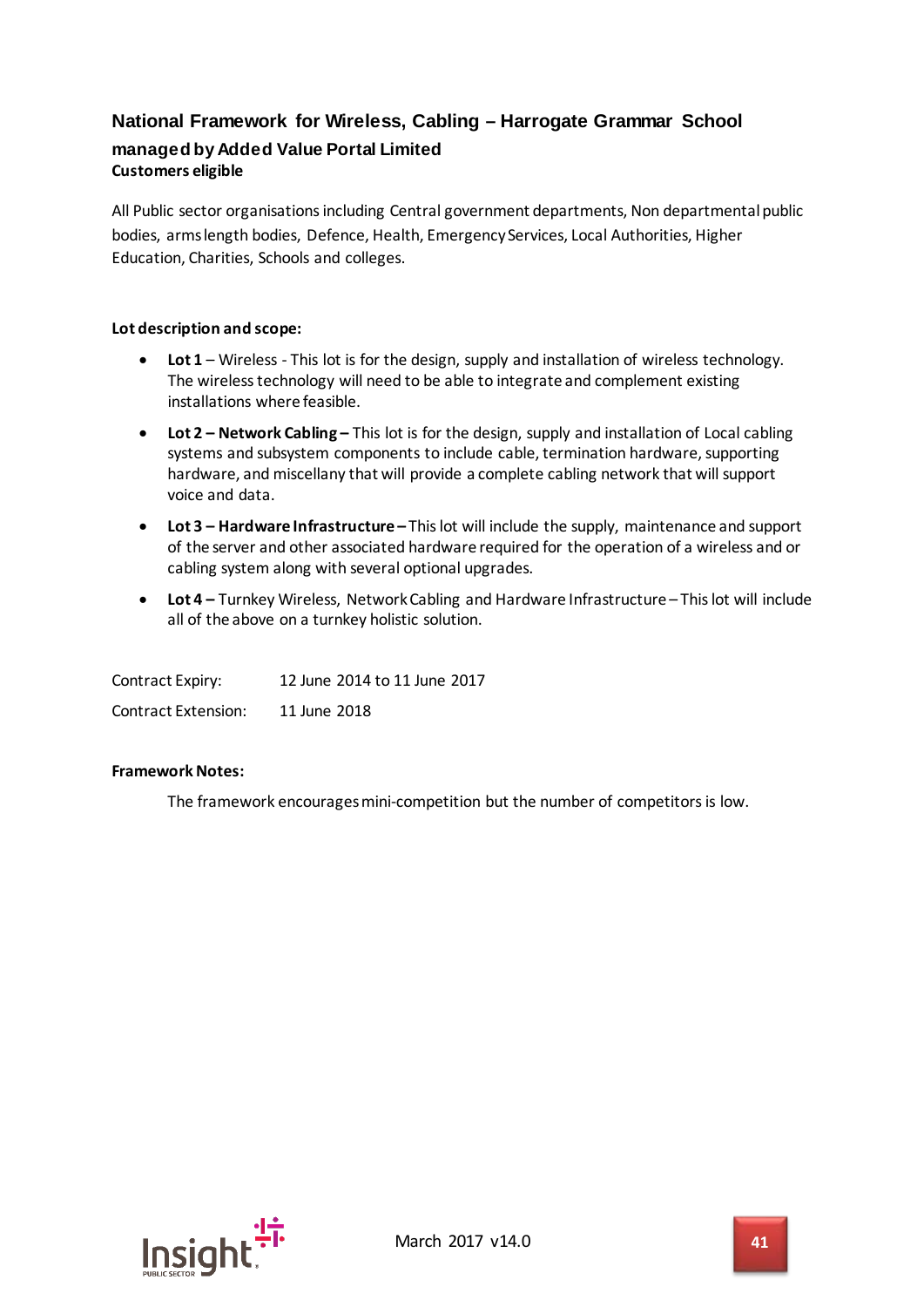# **National Procurement Service Wales - ITPS Framework Reference: NPS-ICT-0019-15 Customers eligible**

All Public-sector organisations in Wales including Central government departments, Nondepartmental public bodies, arm's length bodies, Defence, Health, Emergency Services, Local Authorities, Higher Education, Charities, Schools and Colleges.

# **Lot description and scope:**

- Lot 1: Desktop Software and Associated Products and Services
- Lot 2: Microsoft Corporate Licensing and Associated Products and Services
- Lot 3: Microsoft Educational Licensing and Associated Products and Services
- Lot 4: End User Hardware and Associated Products and Services
- Lot 5: Infrastructure Software and Associated Products and Services
- Lot 6: Servers, Storage Devices and Associated Products and Services
- Lot 7: Network Equipment and Associated Products and Services
- Lot 8: Network Firewall Appliances and Associated Services
- Lot 11: Peripherals & Ancillary Products
- Lot 12: Integrated Solutions

| Contract Expiry:    | 14 December 2015 to 13 December 2017 |
|---------------------|--------------------------------------|
| Contract Extension: | 2 x 12 months to 13 December 2019    |

# **Framework Notes:**

- 1. **Award Procedure**
- 1.1 If the Customer decides to source the Goods and Services through this Agreement then it will award its Goods and Services Requirements in accordance with the procedure in this Framework Schedule 6 (Call-off Procedure).
- 1.2 The Welsh Ministers or Customers may run collaborative (multi-organisation), or noncollaborative (single organisation), further competitions for products throughout the lifetime of the Agreement.
- 1.3 Call-off contracts shall not exceed 4 years in duration and not exceed 2 years beyond the total Agreement period of 4 years.

# 2. **Direct Award**

- 2.1 The Customer may award a Call-off Agreement by Direct Award if the Customer can determine that:
	- 2.1.1 its Goods and Services Requirements can be met by the Supplier's catalogue and description of the Goods and Services as set out in Framework Schedule 2 (Goods and Services); and

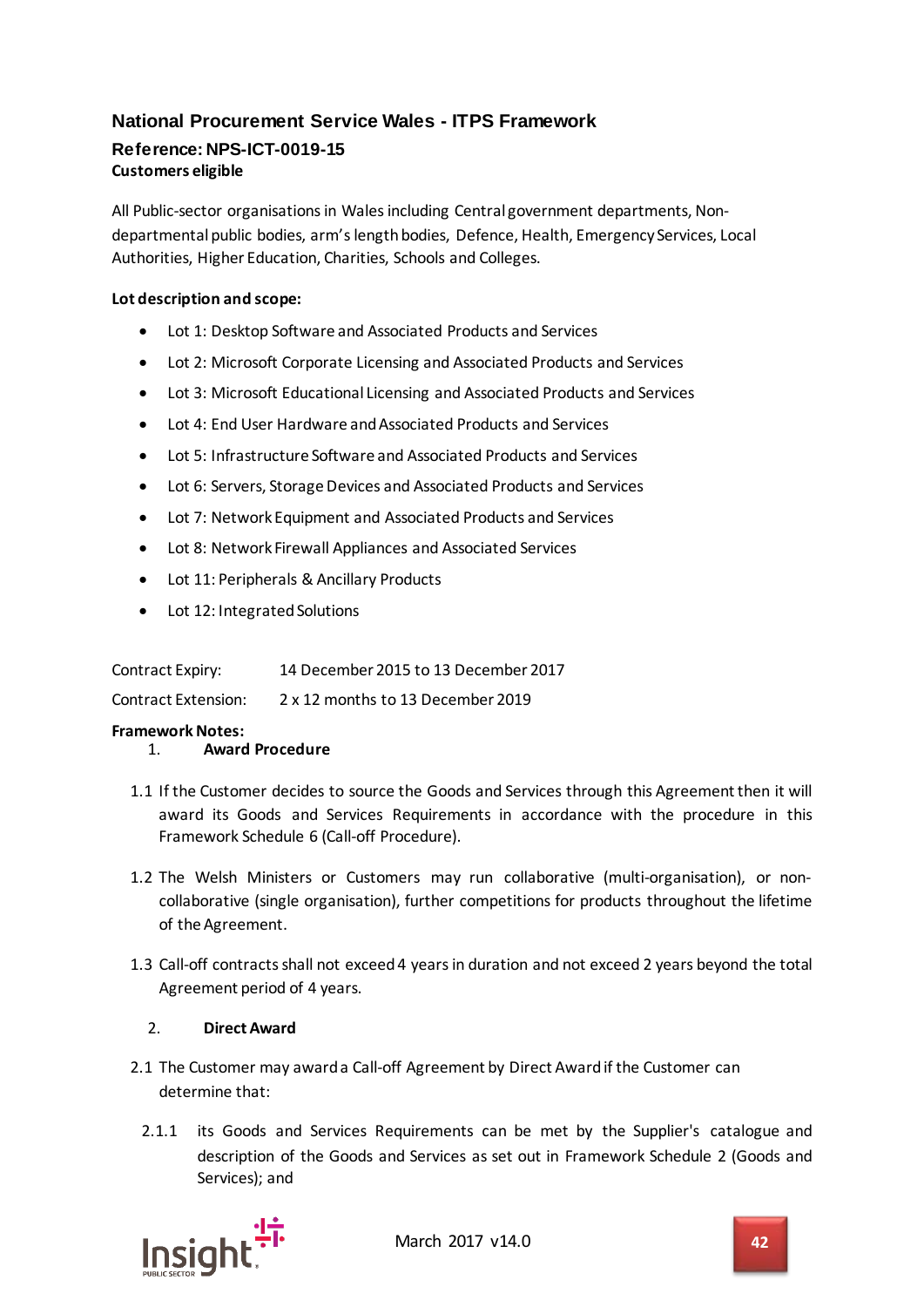- 2.1.2 all of the terms of the proposed Call-off Agreement are laid down in this Agreement and the Template Call-off Terms do not require amendment or any supplementary terms and conditions (other than the inclusion of optional provisions already provided for in the Template Call-off Terms);
- 2.2 Any Customer awarding a Call-off Agreement under this Framework Agreement without holding a further competition shall apply the Direct Award Criteria to the catalogue of the Goods and Services for all Suppliers capable of meeting the Statement of Requirements in order to establish which of the Suppliers provides the most economically advantageous solution.

# 3 **Further Competition Procedure**

- 3.1 A further competition will be required if the Customer;
- 3.1.1 Is unable to identify value for money via the information contained within the Supplier's catalogue and/ or the description of the Goods and Services as set out in Framework Schedule 2 (Goods and Services);
- 3.1.2 requires the Supplier to develop proposals or a solution in respect of such Customer's Goods and/or Services Requirements; and/or
- 3.1.3 needs to amend or refine the Template Call-off Terms to reflect its Goods and/or Services Requirements to the extent permitted by and in accordance with the Regulations and Guidance;
- 3.2 Any Customer awarding a Call-off Agreement under this Agreement through a Further Competition Procedure shall:
	- 3.2.1 produce a specification of the Goods and Services required;
	- 3.2.2 identify to which Lot or Lots the Goods and Services relate and invite all suppliers within the respective Lot or Lots identified to participate in the further competition;
	- 3.2.3 amend or refine the Call-Off Terms and Conditions to reflect its requirements;
	- 3.2.4 set a time limit for the receipt by it of the tenders which takes into account factors such as the complexity of the subject matter of the proposed Call-off Agreement and the time needed to submit tenders; and
	- 3.2.5 keep each tender confidential until the time limit set out for the return of tenders has expired.
	- 3.2.6 apply the Further Competition Award Criteria to the Suppliers' compliant tenders submitted through the Further Competition Procedure as the basis of its decision to award a Call-off Agreement for its Goods and/or Services Requirements;
- 3.3 If the Customer decides to select a Supplier, the Customer shall submit an Order to such Supplier and notify all other potential Suppliers in writing of their failure to be selected.

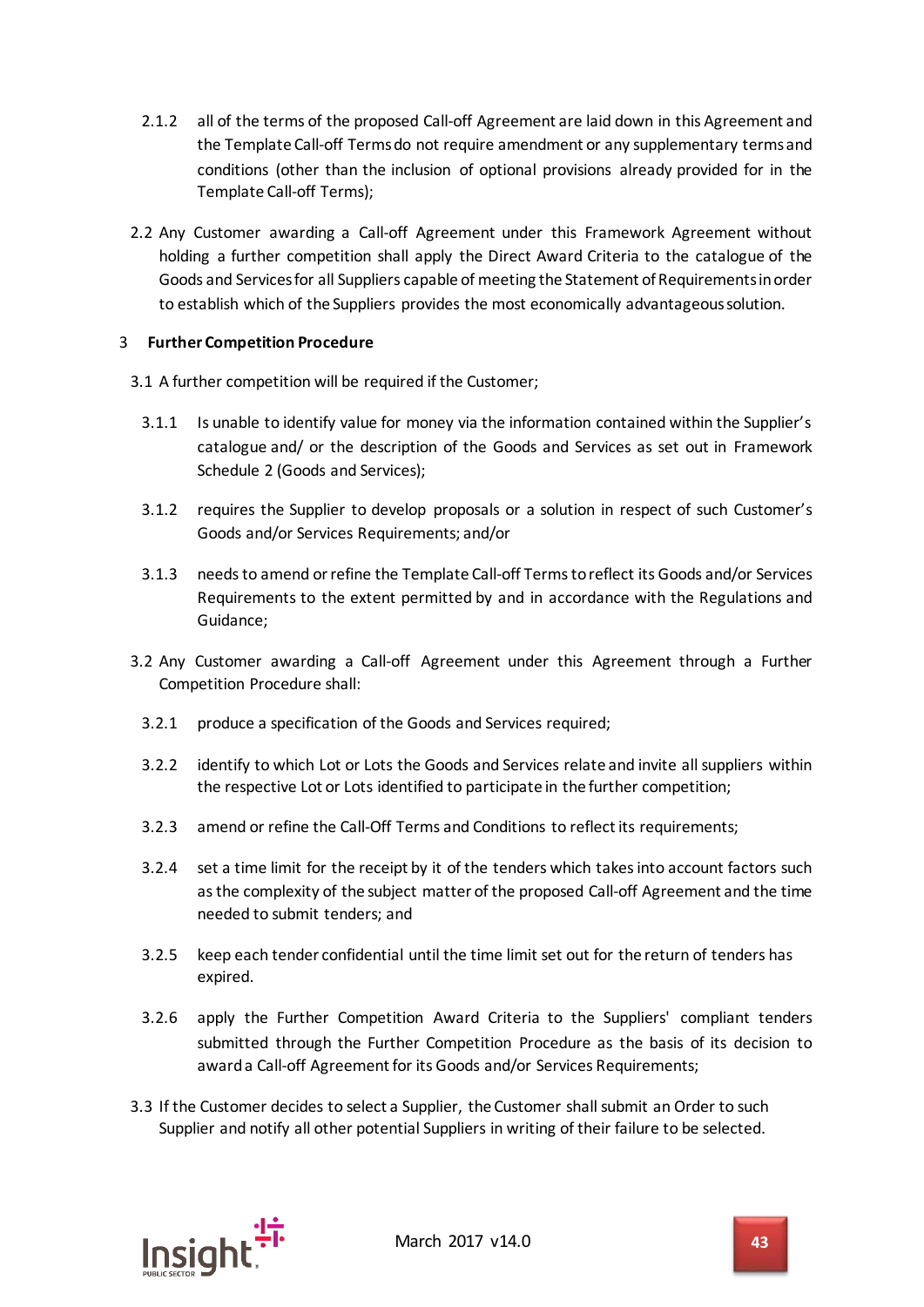- 3.4 The Customer may require the Supplier to submit the Goods and Services detailed in their proposal for hardware evaluation by the Customer.
- 3.4.1 No proposal shall be deemed to have been accepted unless and until an Order has been sent to the Supplier by the Customer.
- 3.5 The Customer shall, at its sole option, decide whether or not to select a Supplier to provide the Goods and Services as set out in the specification. If the Customer decides not to select a Supplier the Customer shall notify all potential Suppliers of the same and the Further-Competition Procedure shall be discontinued. The Customer may at its option repeat the Further-Competition Procedure or, in respect of Core Goods, order them at the price specified in the Pricing Schedule.

### 4 **The Supplier's Obligations**

- 4.1 The Supplier shall in writing, by the time and date specified by the Customer following an invitation to tender provide the Customer with either:
	- 4.1.1 a statement to the effect that it does not wish to tender in relation to the relevant Goods and/or Services Requirements; or
	- 4.1.2 the full details of its tender made in respect of the relevant Statement of Requirements. If the Supplier submits such a tender, it should include, as a minimum:
		- 4.1.2.1 an email response subject line to comprise unique reference number and Supplier name, to clearly identify the Supplier;
		- 4.1.2.2 a statement that the Supplier is bidding for the goods and/ or services as specified in the further competition; and
		- 4.1.2.3 a proposal covering the goods and/or services specified in the further competition.
	- 4.1.3 In the event a Supplier declines to submit a tender in response to a further competition the Supplier shall notify the NPS Contract Manager advising of the following:
		- 4.1.3.1 Name of Customer
		- 4.1.3.2 Estimated Value of Order
		- 4.1.3.3 Rationale for declining to submit a tender response.
	- 4.1.4 The Supplier shall ensure that any prices submitted in relation to a Further Competition Procedure shall be based on the charging structure as set out in Framework Schedule 4 (Framework Prices and Charging Structure).
	- 4.1.5 Supplier failure to compete in further competitions will be addressed in the periodic review meetings and may result in a negative performance rating.
	- 4.1.6 The Supplier agrees that:

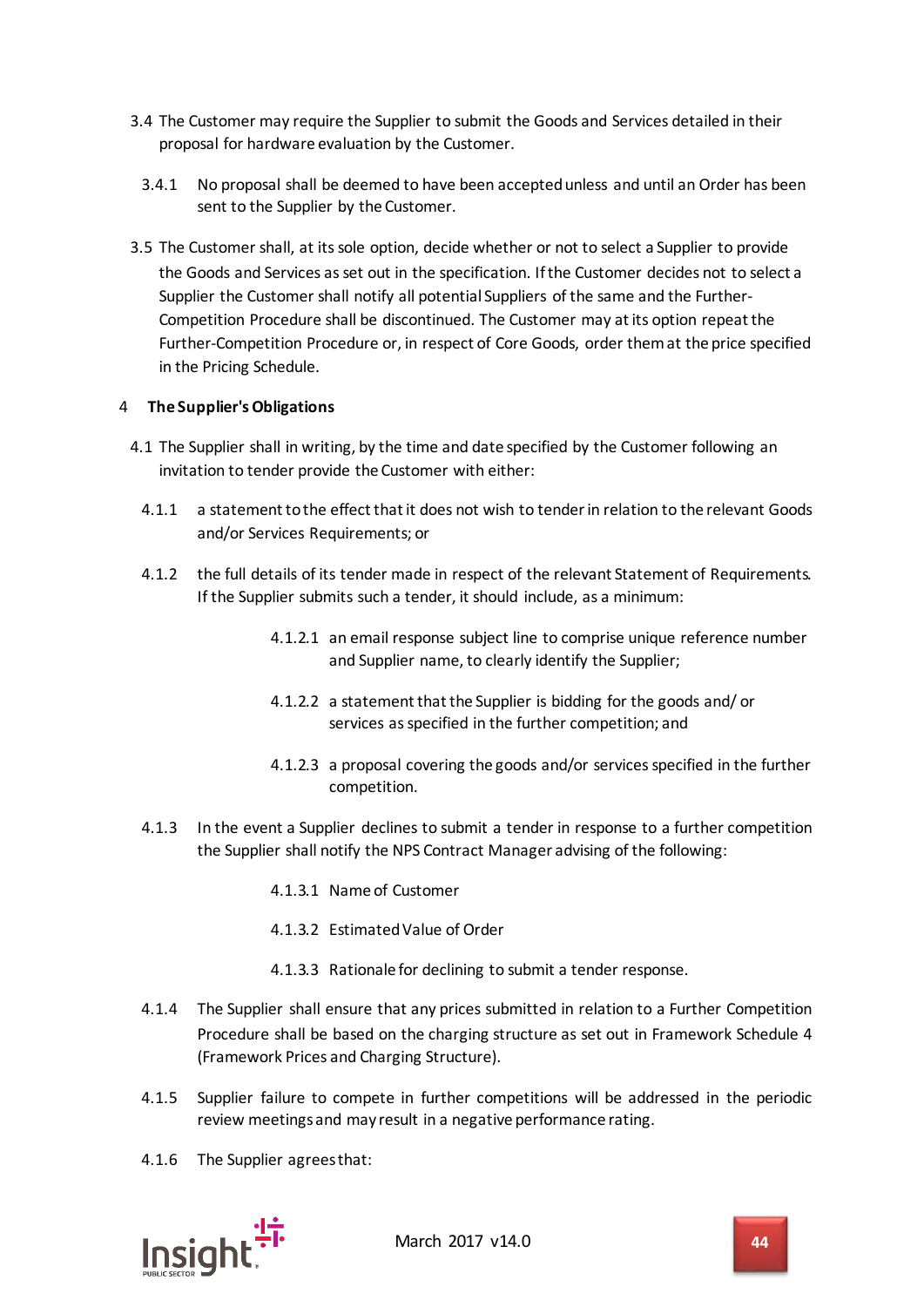4.1.6.1 all tenders submitted by the Supplier in relation to a further competition shall remain open for acceptance by the Customer for ninety (90) Working Days (or

#### 5 **e-Auctions**

such other period specified in the invitation to tender issued by the relevant Customer in accordance with the Call-off Procedure);

- 5.1.1.1 all tenders submitted by the Supplier are not subject to a conflict of interest, or where a conflict of interest is identified that the Supplier will notify the Customer and ensure appropriate and robust Ethical walls are in place. If the Supplier is acting as an agent on behalf of a public sector body then any conflict of interest is subject to the agency agreement between those parties.
- 5.1.1.2 all tenders submitted by the Supplier are made and will be made in good faith and that the Supplier has not fixed or adjusted and will not fix or adjust the price of the tender by/ or in accordance with any agreement or arrangement with any other person. The Supplier certifies that it has not and undertakes that it will not:
- 5.1.1.2.1 communicate to any person other than the person inviting these tenders the amount or approximate amount of the tender, except where the disclosure, in confidence, of the approximate amount of the tender was necessary to obtain quotations required for the preparation of the tender; and
- 5.1.1.2.2 enter into any arrangement or agreement with any other person that he or the other person(s) shall refrain from submitting a tender or as to the amount of any tenders to be submitted
- 5.1 The Supplier acknowledges that Customers may wish to undertake an electronic reverse auction, where Suppliers compete in real time by bidding as the auction unfolds (**"Electronic Reverse Auction"**).
- 5.2 Before undertaking an Electronic Auction, the relevant Customer will make an initial full evaluation of all tenders.
- 5.3 The Customer will inform the Suppliers of the specification for the Electronic Auction which shall include:
	- 5.3.1 the information to be provided at auction, which must be expressed in figures or percentages;
	- 5.3.2 the mathematical formula to be used to determine automatic ranking of bids based on new prices and/or new values submitted;
	- 5.3.3 any limits on the values which may be submitted;

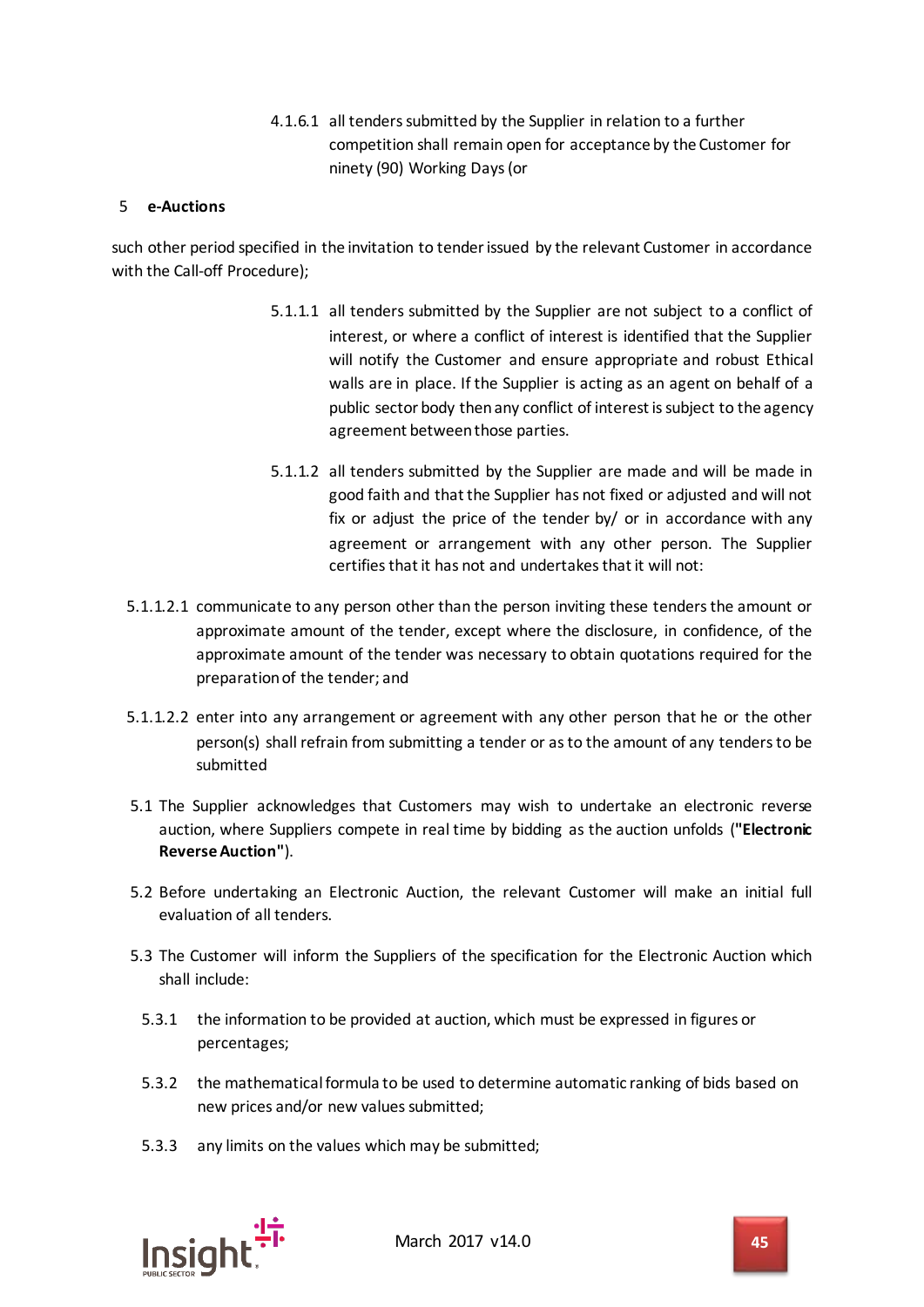- 5.3.4 a description of any information which will be made available to Suppliers during the Electronic Reverse Auction, and when it will be made available to them;
- 5.3.5 the conditions under which Suppliers will be able to bid and theminimum differences which will, where appropriate, be required when bidding;
- 5.3.6 relevant information concerning the electronic equipment used and the arrangements and technical specification for connection;
- 5.3.7 the date and time of the start of the Electronic Reverse Auction; and
- 5.3.8 details of when and how the Electronic Reverse Auction will close.
- 5.4 The Supplier acknowledges and agrees that:
	- 5.4.1 the Customer and its officers, servants, agents, group companies, assignees and customers (including the Welsh Ministers) do not guarantee that its access to the Electronic Reverse Auction will be uninterrupted or error-free;
	- 5.4.2 its access to the Electronic Auction may occasionally be restricted to allow for repairs or maintenance; and
	- 5.4.3 it will comply with all such rules that may be imposed by the Customer in relation to the operation of the Electronic Reverse Auction.
- 5.5 The Customer will close the Electronic Reverse Auction based on a date and time fixed in advance.

#### 6 **No Award**

6.1 Nothing in this Framework Agreement shall oblige any Customer to award any Call-off Agreement.

#### 7 **Responsibility for Awards**

- 7.1 The Supplier acknowledges that each Customer is independently responsible for the conduct of its award of Call-off Agreements under this Framework Agreement and that the Welsh Ministers are not responsible or accountable for and shall have no liability whatsoever in relation to:
	- 7.1.1 the conduct of Other Customers in relation to this Framework Agreement; or
	- 7.1.2 the performance or non-performance of any Call-off Agreements between the Supplier and Customers entered into pursuant to this Framework Agreement.

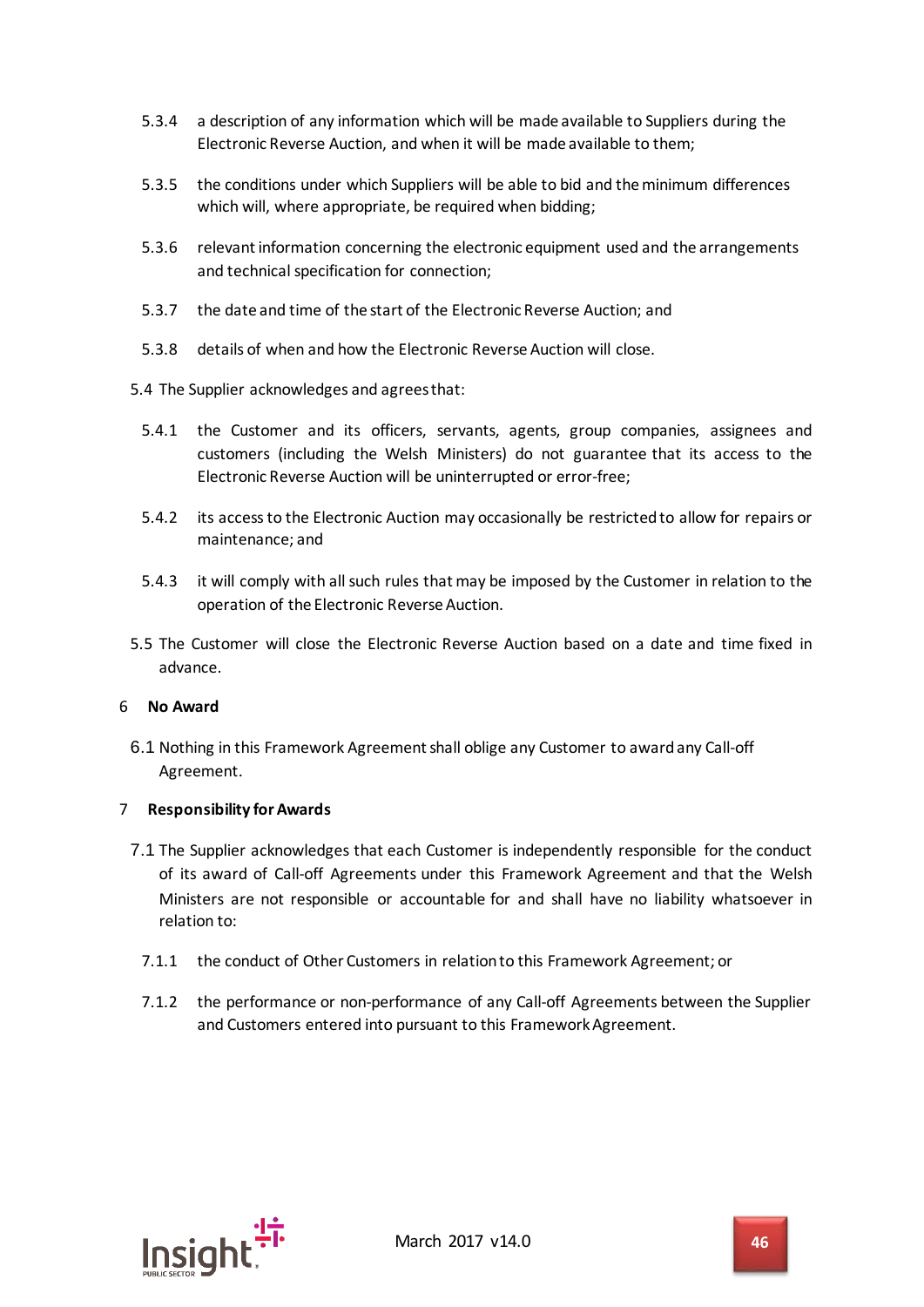# **NEUPC - The supply, Installation, Management and Maintenance of Data Centre Management Equipment and Infrastructure**

# **Reference: ITT – ITS2002 NE**

# **Customers eligible**

All members of: Southern Universities Purchasing Consortium (SUPC) London Universities Purchasing Consortium (LUPC), North Eastern Universities Purchasing Consortium (NEUPC), North Western Universities Purchasing Consortium (NWUPC), the Higher Education Purchasing Consortium Wales (HEPCW) and Advanced Procurement for Universities and Colleges Limited (APUC); and with the written agreement of SUPC, other higher education institutions and Regional Purchasing Consortia.

The framework will be made available to all members of participating consortia: their respective memberships are:

- NEUPC The North Eastern Universities Purchasing consortium <http://www.neupc.ac.uk/our-members>
- NWUPC The North Western Universities Purchasing Consortium <http://www.nwupc.ac.uk/our-members>
- SUPC The Southern Universities Purchasing Consortium <http://www.supc.ac.uk/engage/our-members/our-members>
- APUC Advanced Procurement for Universities and Colleges (Scotland) –
- <http://www.apuc-scot.ac.uk/#!/members>
- HEPCW Higher Education Purchasing Consortium Wales <http://www.hepcw.ac.uk/files/2013/12/HEPCW-Members.pdf>
- LUPC The London Universities Purchasing consortium [http://www.lupc.ac.uk/list-of](http://www.lupc.ac.uk/list-of-members.html)[members.html](http://www.lupc.ac.uk/list-of-members.html)
- CPC Crescent Purchasing Consortium <http://www.thecpc.ac.uk/>

# **Lot description and scope:**

- o **Lot 1 –** Data Centre Equipment Covering UPS, cooling equipment, generators, gas & fire suppression systems, PDU's and including consultancy.
- o **Lot 2 -** Data Centre Infrastructure Covering server & network racks, cabinets, blanking panels, building management equipment and including consultancy.

| Contract Expiry:    | 29 September 2015 to 28 September 2017 |
|---------------------|----------------------------------------|
| Contract Extension: | 2 x 12 month extensions                |

#### **Framework Notes:**

This framework encourages mini-competition.

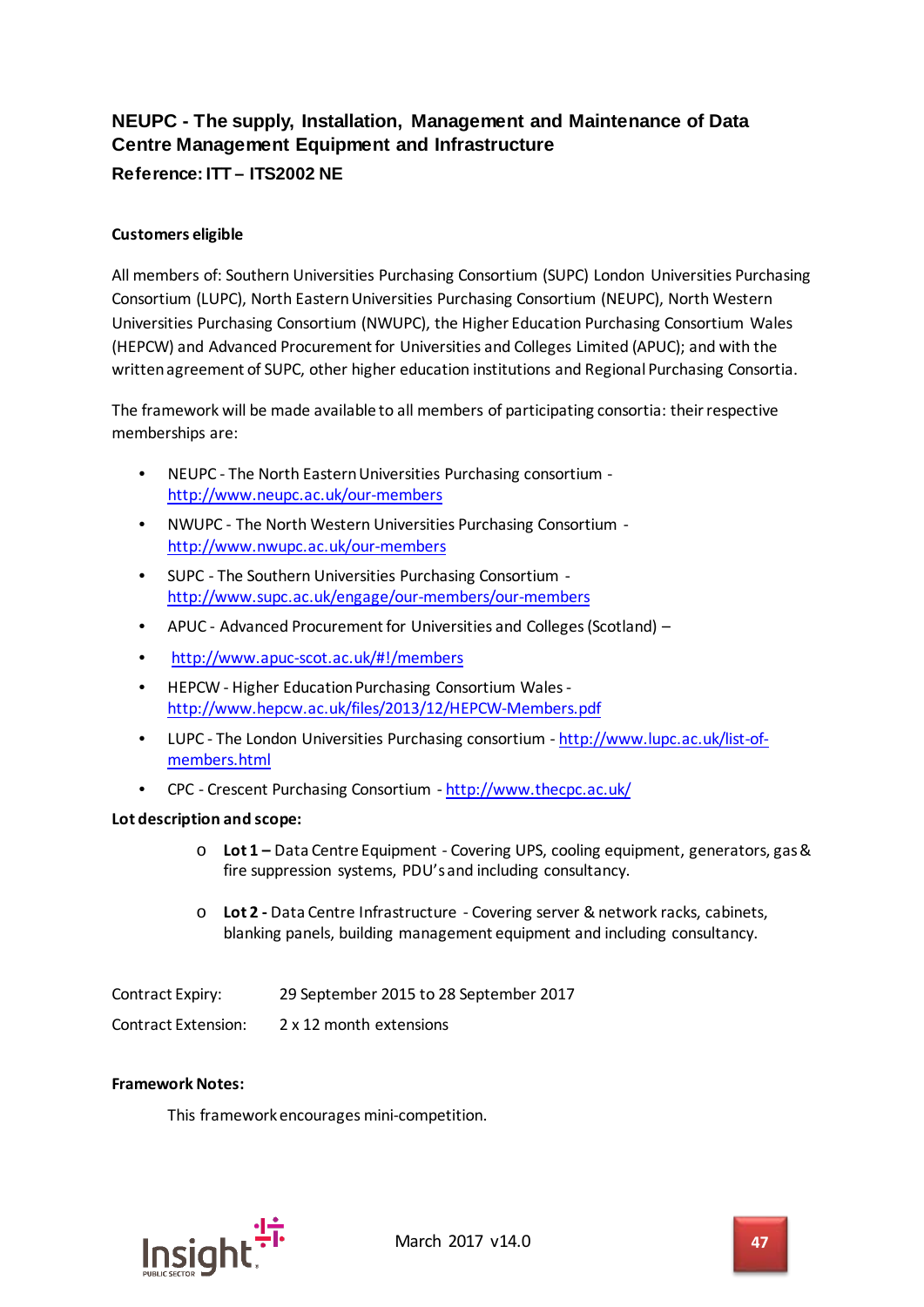# **NEUPC – The supply, maintenance, and repair of Networking Equipment & Consultancy – Ref: ITS2001 NE**

## **Customers eligible**

All members of: Southern Universities Purchasing Consortium (SUPC) London Universities Purchasing Consortium (LUPC), North Eastern Universities Purchasing Consortium (NEUPC), North Western Universities Purchasing Consortium (NWUPC), the Higher Education Purchasing Consortium Wales (HEPCW) and Advanced Procurement for Universities and Colleges Limited (APUC); and with the written agreement of SUPC, other higher education institutions and Regional Purchasing Consortia.

#### **Lot description and scope:**

### • **Lot 1 – Networking Equipment Only**

- o The supply, installation, maintenance, repair and project services will include, but not limited to, networking equipment, equipment maintenance, repair, project work and consultancy.
- o All aspects of Networking Equipment, including Routers, Switches, Wireless, Network interface card and Server Appliances but not limited to Gateway, Router, Switch, Bridge, Hub, Repeater, Multilayer switch, Protocol converter, Bridge router, Proxy server, Firewall, Network address translator, Multiplexer, client adapters, Network Management / Monitoring systems, IP Security Systems, CWDM Optical platforms, DWDM optical platforms, Voice / video / data integration systems, IP video products, Storage Networking Products, Content Switching, through to final disposal.

#### • **Lot 2 – Projects up to £1m in value**

o Covering all aspects of Networking, including design, implementation, maintenance & training through to final disposal.

Contract Expiry: 20 December 2013 to 19 December 2015

Contract Extension: 2 x 12 month extensions

#### **Framework Notes:**

This framework encourages mini-competition.

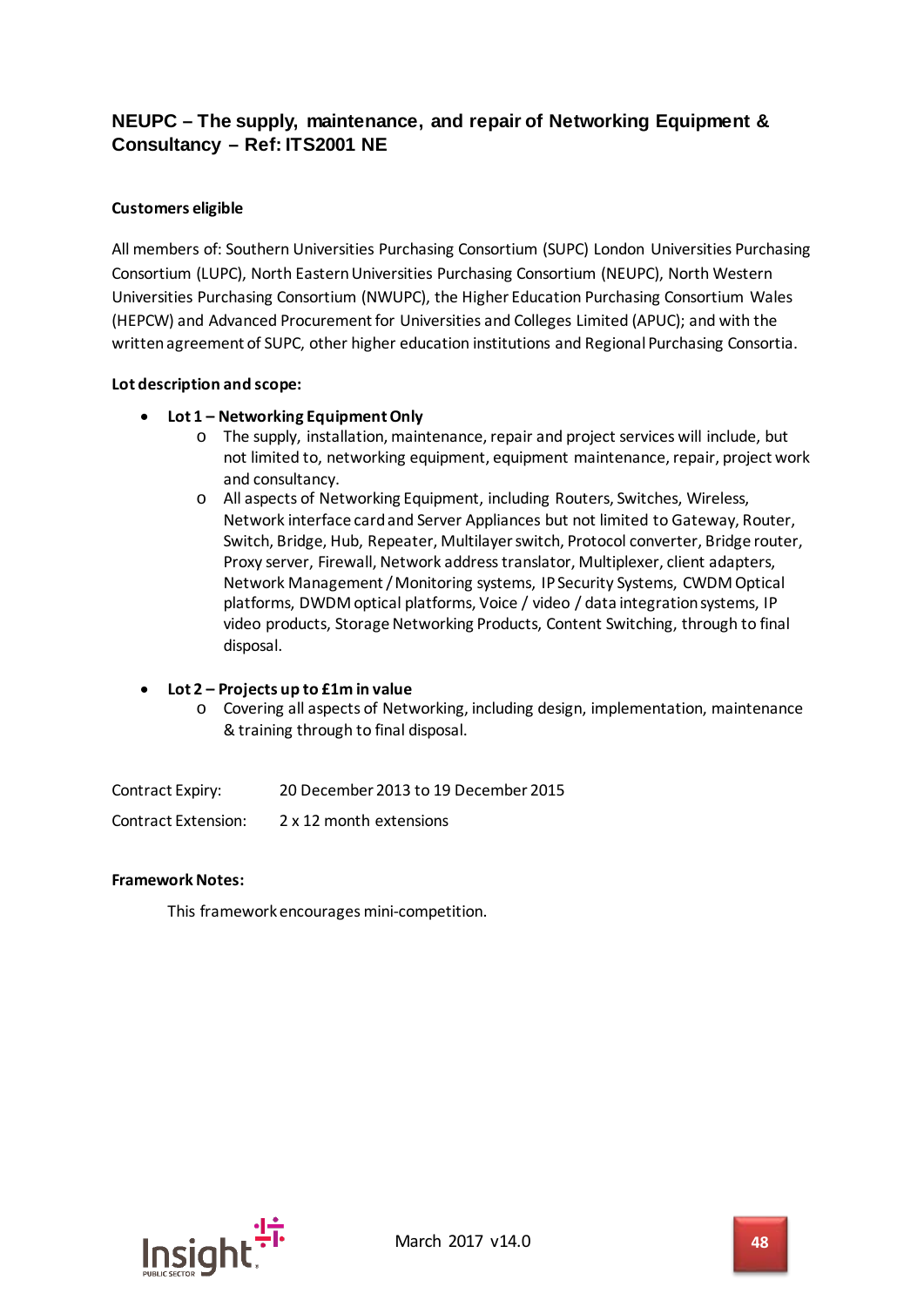# **NHS Commercial Solutions – Client Devices, Peripherals, Services Framework**

#### **Customers eligible**

Public sector organisations including Non-departmental public bodies, arms length bodies, Health, Local Authorities, Charities.

#### **Lot description and scope:**

- **Lot 1 – Desktop Client Devices**
	- o Desktop personal computers and thin client devices (including associated peripherals and accessories
- **Lot 2 – Portable Client Devices**
	- o Notebook/laptop personal computers (including associated peripherals and accessories)

#### • **Lot 3.1 – Large Android Tablet Client Devices**

- o Large Android form factor tablet computers (including associated peripherals and accessories)
- **Lot 3.2 – Small Android Tablet Client Devices**
	- o Small Android form factor tablet computers (including associated peripherals and accessories)
- **Lot 3.3 – Windows Tablet Client Devices**
	- o Windows tablet computers (including associated peripherals and accessories)

#### • **Lot 4 – Peripherals and Accessories**

o Peripheral devices and accessories (displays, external memory, etc.)

Contract Expiry: 01 November 2014 to 31 October 2018

Contract Extension: N/A

#### **Framework Notes:**

• Further competition framework only.

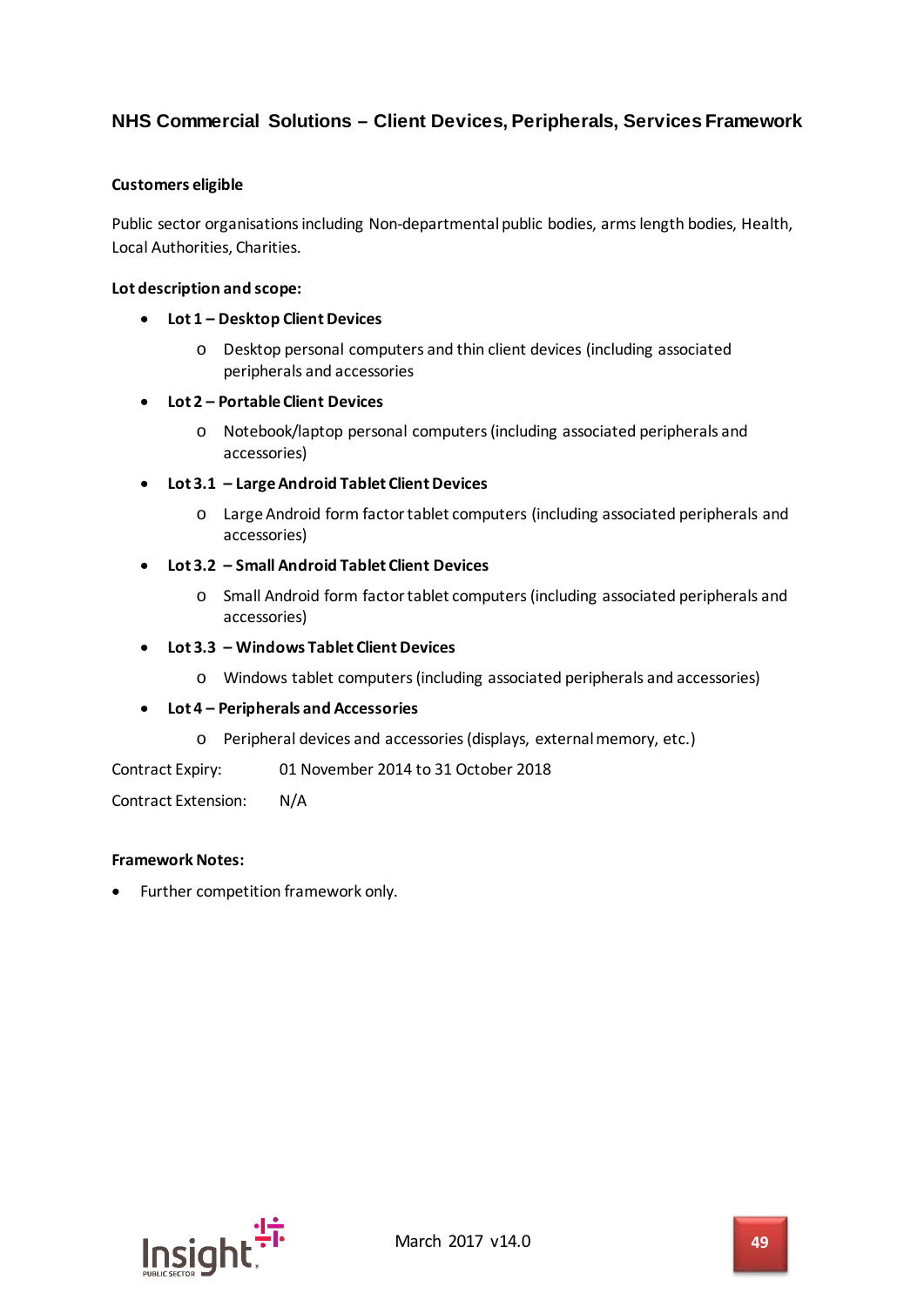# **NHS Shared Business Services – LINK: 2 IT Hardware and Services Framework OJEU reference: 2016/S 160-289168**

# **Customers eligible**

The framework agreement will be for the benefit of NHS organisations aligned to NHS SBS. All tender responses should be reflective of the amalgamation of these trust(s) into a wider remit and that this may extend out over a wider geographical area within the period of this agreement. At the discretion of NHS SBS, this could include other NHS bodies (whether acting individually, or on behalf of, or together as members of any consortia) along with any other NHS bodies which NHS SBS deems necessary for the delivery of Link: Solutions IT to NHS bodies, local authorities, other government departments or non-departmental public bodies charged with the delivery of healthcare or health related services.

See Contracting Authority Access embedded at Appendix A.

#### **Lot description and scope: Lot 2-Laptops**

Products available include Laptop computers, notebook devices, rugged devices, two in ones, thin and lightweight clients plus peripherals. Includes warranty and lease options.

### **Lot 3-Tablets**

Products available include Tablets and Slate devices (wraparound, detachable, phablets) plus peripherals where purchased with a tablets/slate computer. Includes warranty and lease options.

#### **Lot 4-Healthcare IT**

Products available include (but not limited to) Mobile Carts including PC's when purchased together, Infection control products, Mobile Clinical Assistant Devices, for use in point of care and mobile environments plus peripherals. Includes warranty and lease options.

#### **Lot 7-Printers/Scanners**

Products available include (but not limited to) office and medical prescription printers, asset scanners, barcode scanners plus peripherals when purchased. Includes warranty and lease options.

#### **Lot 9-Third Party Warranty**

Services available include warranty provision to replace lapsed manufacture warranty cover.

#### **Lot 10-One Stop Shop**

A selection of IT Hardware and Service including at least 4 of the following categories:

Desktops, Laptops Tablets / Slate Computers, Specialist Healthcare Related IT Hardware, Clinical Monitors, Medical Displays, Green sustainable IT Hardware, Printers / Scanners / Asset Scanners, Deployment Services.

| Contract Expiry:    | 02 December 2016 to 01 December 2018 |
|---------------------|--------------------------------------|
| Contract Extension: | 2 x 12 months until 01 December 2020 |

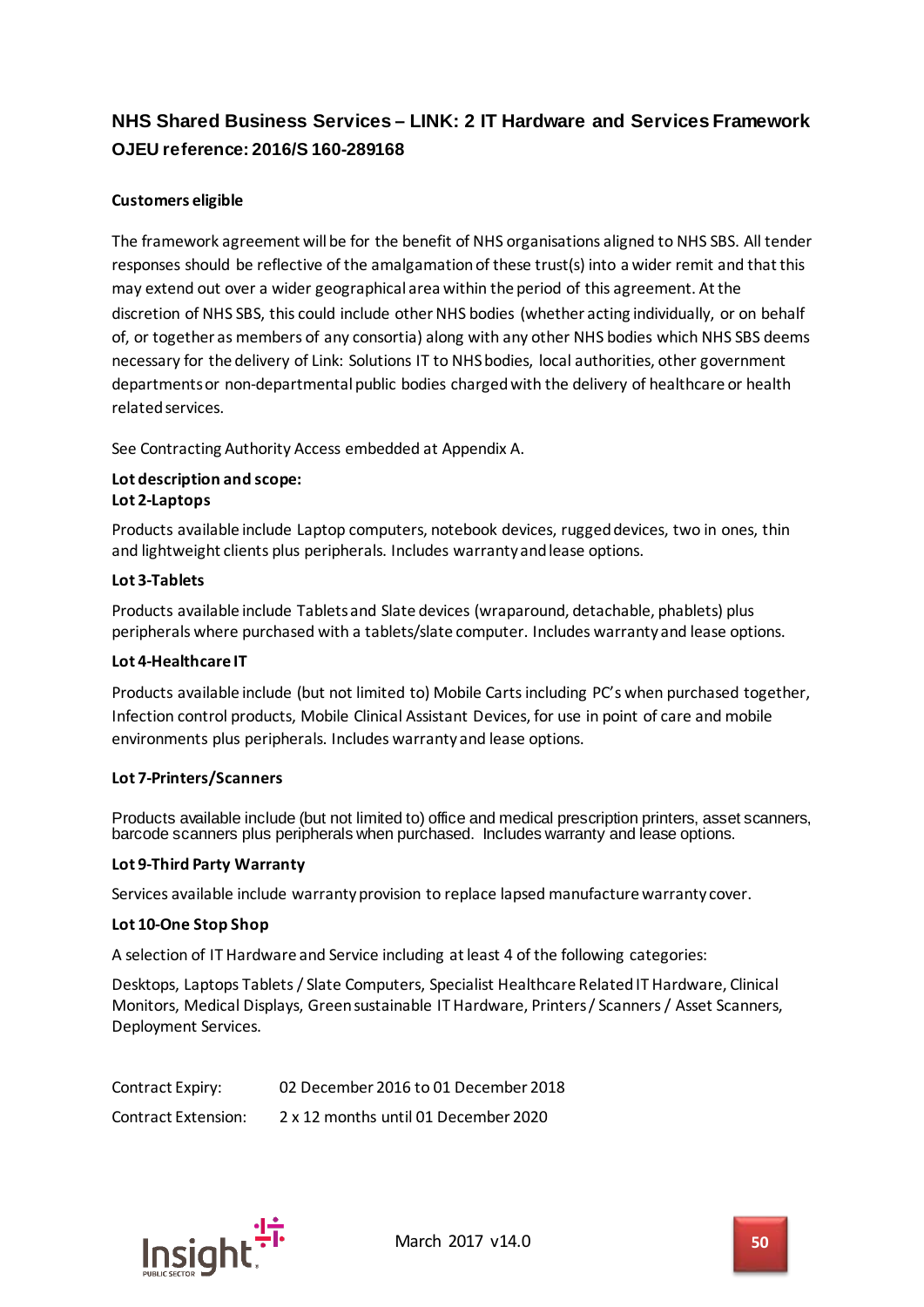## **Framework Notes: Benefits of the new LINK 2: ITHardware and Servicesincludes:**

- NHS SBS and NHS NOE CPC intend that this Framework will run alongside other Frameworks developed by both organisations
- Permits "spot-buying" as well aslonger termstrategic purchases.
- Allows Trusts to maintain relationships with their preferred suppliers if so desired.
- Allows Trusts to run their own further competitions (using suppliers on the Framework) to drive value, meet bespoke requirements, generate financial savings and saves Trust time and resource when compared to a full in-house OJEU process.
- Route to market for new technologiessuch as Phablets and detachables.

#### **Appendix A:**

### **Contracting Authority Access**

#### **Additional information:**

The framework will be for the benefit of Public sector bodies, including any statutory and other successor organisationsto any of the foregoing and in addition any other commissioners (whether alone of jointly with any other organisation), providers and regulators of NHS funded (either in whole or in part) services including practice based commissioning consortia, general practice commissioning consortia, NHS England (and all sub national offices including anybody obtaining new membership to NHS Shared Business Services Ltd and/or NOE CPC. This list may be subject to change and can include other organisations that are NHS SBS and/or NOE CPC members.

The duration referenced in Section II 1.4 is for the placing of orders.

The value provided in Section II 1.4 is only an estimate. We cannot guarantee to successful suppliers any business through this framework agreement. Spend and volumes may vary throughout the life of the framework agreement from the anticipated levels given in this notice.

The framework will be for the benefit of Public sector bodies, including any statutory and other successor organisations to any of the foregoing and in addition any other commissioners (whether alone of jointly with any other organisation), providers and regulators of NHS funded (either in whole or in part) services including practice based commissioning consortia, general practice commissioning consortia, NHS England (and all sub national offices including anybody obtaining new membership to NHS Shared Business Services Ltd.

#### **Participating Authorities for NHS Shared Business Services**

- RTV 5 Boroughs Partnership NHS Foundation Trust
- RTK Ashford and St. Peter's Hospitals NHS Foundation Trust
- RF4 Barking, Havering and Redbridge University Hospital NHS Trust
- RQ3 Birmingham Children's Hospital NHS Foundation Trust
- RMR Blackpool Teaching Hospitals NHS Foundation Trust
- RMC Bolton NHS Foundation Trust
- RAE Bradford Teaching Hospitals NHS Foundation Trust



March 2017 v14.0 **51**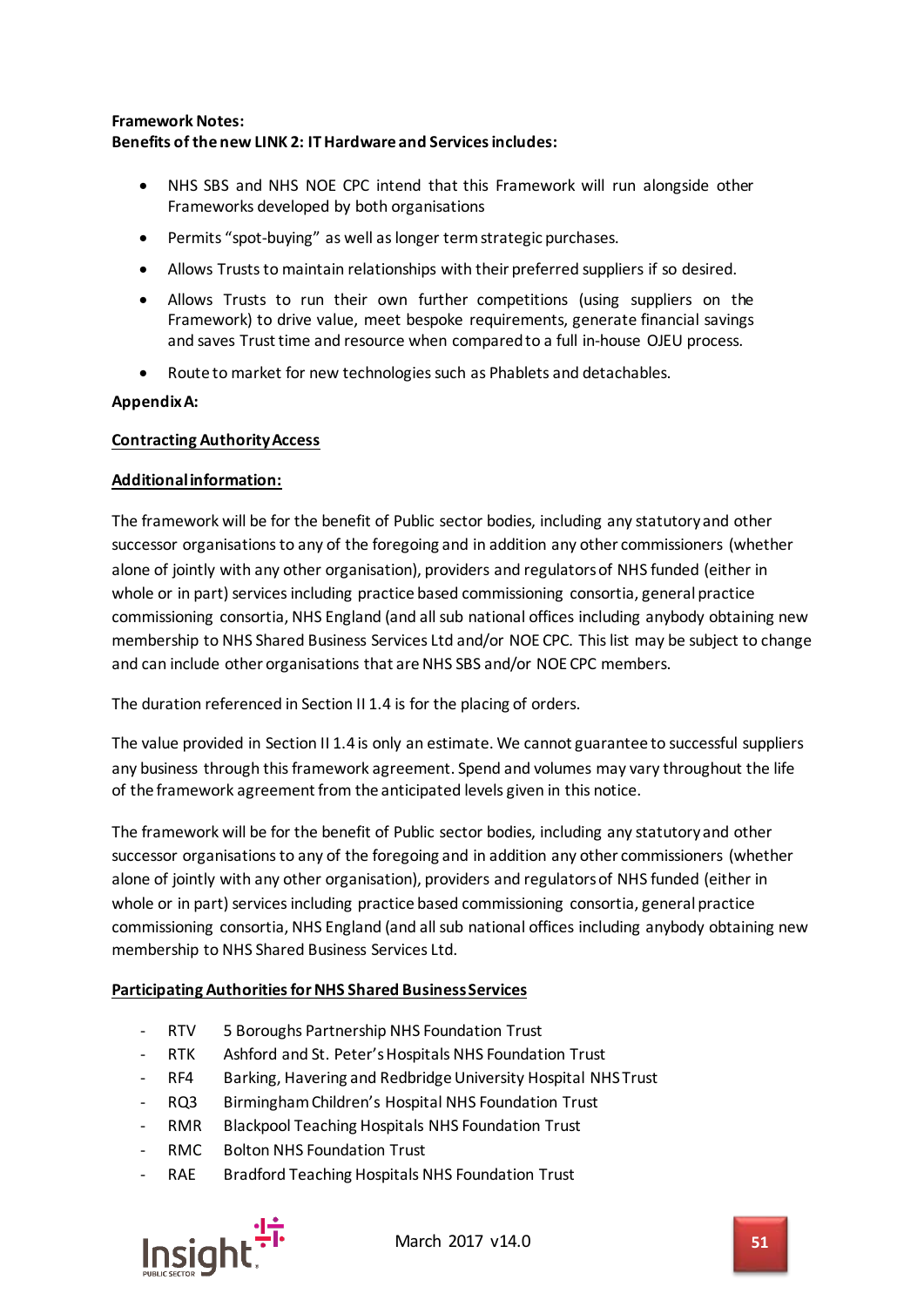- RY2 Bridgewater Community Healthcare NHS Trust
- RV3 Central and North West London NHS Foundation Trust
- RW3 Central Manchester University Hospitals NHS Foundation Trust
- RNN Cumbria Partnership NHS Foundation Trust
- RY8 Derbyshire Community Health Services NHS Trust
- RXM Derbyshire Healthcare NHS Foundation Trust
- RWH East and North Hertfordshire NHS Trust
- RJN Fast Cheshire NHS Trust
- RXR East Lancashire Hospitals NHS Trust
- RWK East London NHS Foundation Trust
- RX9 East Midlands Ambulance Service NHS Trust
- RXV Greater Manchester West Mental Health NHS Foundation Trust
- R1F Isle of Wight NHS Trust
- RW5 Lancashire Care NHS Foundation Trust
- RXN Lancashire Teaching Hospitals NHS Foundation Trust
- RY6 Leeds Community Healthcare NHS Trust
- RGD Leeds and York Partnership NHS Foundation Trust
- RJ2 Lewisham and Greenwich NHS Trust
- RY1 Liverpool Community Health NHS Trust
- RBQ Liverpool Heart and Chest Hospital NHS Foundation Trust
- NR5 Livewell Southwest (Plymouth Community Healthcare CIC)
- TAE Manchester Mental Health & Social Care Trust
- RW4 Mersey Care NHS Trust
- RVW North Tees and Hartlepool NHS Foundation Trust
- RX7 North West Ambulance Service NHS Trust
- RT2 Pennine Care NHS Foundation Trust
- RK9 Plymouth Hospitals NHS Trust
- RHU Portsmouth Hospitals NHS Trust
- RA2 Royal Surrey County Hospital NHS Foundation Trust
- RM3 Salford Royal NHS Foundation Trust
- RYD South East Coast Ambulance Service NHS Foundation Trust
- RYF South West Ambulance Service NHS Foundation Trust
- RXG South West Yorkshire Partnership NHS Foundation Trust
- RW1 Southern Health NHS Foundation Trust
- RBN St. Helens and Knowsley Teaching Hospitals NHS Trust
- R1E Staffordshire & Stoke on Trent Partnership NHS Trust
- RXX Surrey and Borders Partnership NHS Foundation Trust
- RTP Surrey and Sussex Healthcare NHS Trust
- RBV The Christie Hospital NHS Foundation Trust
- RM2 University Hospital of South Manchester NHS Foundation Trust
- RTX University Hospitals of Morecambe Bay NHS Foundation Trust
- RRF Wrightington Wigan & Leigh NHS Foundation Trust
- NNV Your Healthcare Community Interest Company (CIC)
- X24 NHS England
- 07P NHS Brent CCG

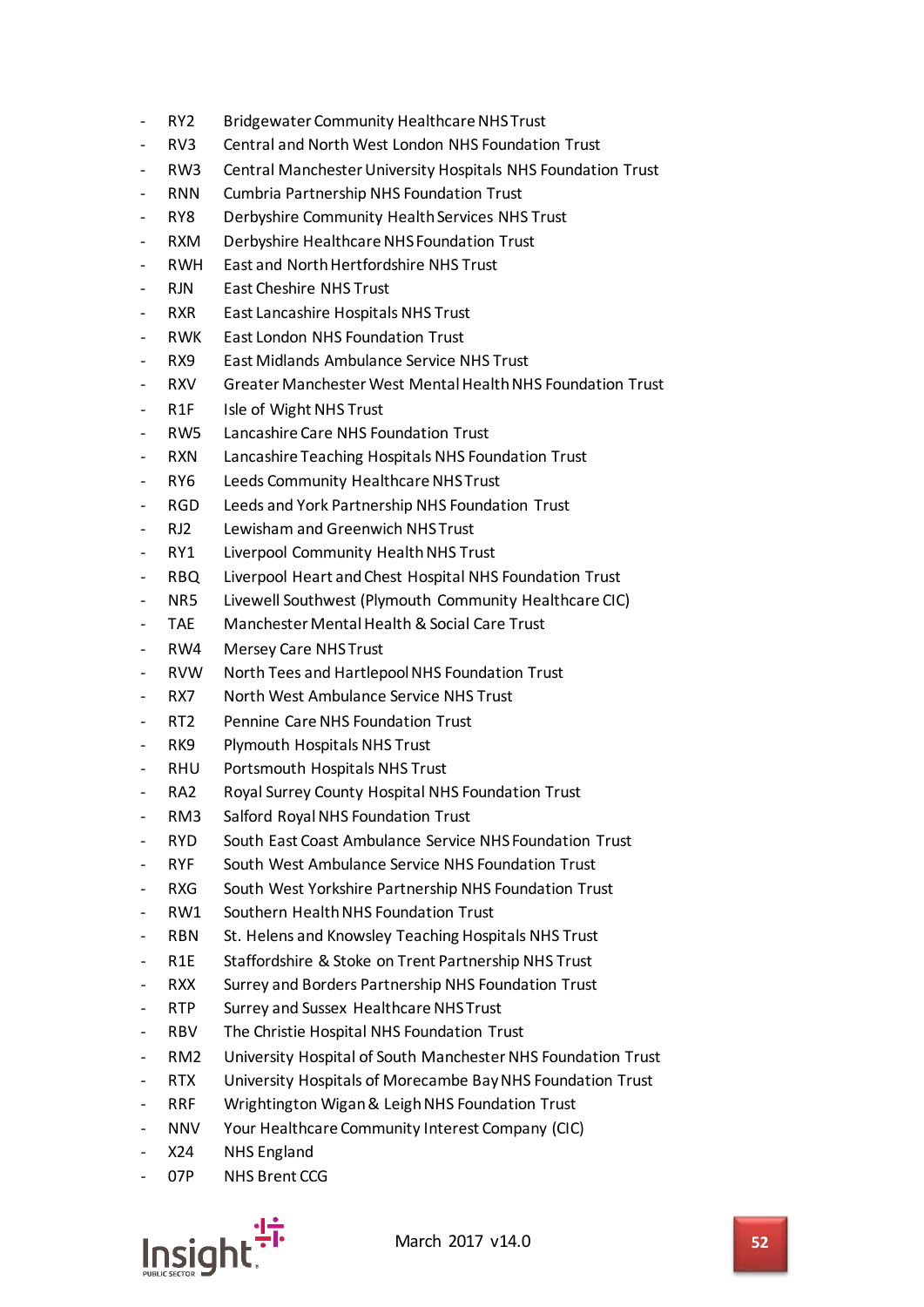- 09A NHS Central London (Westminster) CCG
- 01H NHS Cumbria CCG
- 00C NHS Darlington CCG
- 00D NHS Durham Dales, Easington and Sedgefield CCG
- 07W NHS Ealing CCG
- 08C NHS Hammersmith & Fulham CCG
- 08E NHS Harrow CCG
- 00K NHS Hartlepool and Stockton-On-Tees CCG
- 08G NHS Hillingdon CCG
- 07Y NHS Hounslow CCG
- 13T NHS Newcastle Gateshead CCG
- 00J NHS North Durham CCG
- 99C NHS North Tyneside CCG
- 00L NHS Northumberland CCG
- 00M NHS South Tees CCG
- 00N NHS South Tyneside CCG
- 00P NHS Sunderland CCG
- 08Y NHS West London CCG

This list may be subject to change and can include other organisations that are SBS members.

In addition, the following public sector bodies will be able to use the Framework subject to the approval of NHS SBS:

Central Government Departments, Executive Agencies and NDPBs

- <https://www.gov.uk/government/organisations>
- <http://resources.civilservice.gov.uk/wp-content/uploads/2011/09/PB12.pdf>
- [http://www.ons.gov.uk/ons/rel/na-classification/national-accounts-sector](http://www.ons.gov.uk/ons/rel/na-classification/national-accounts-sector-classification/classification-update--may-2014/public-sector-classification-guide---may-2014.xls)[classification/classification-update--may-2014/public-sector-classification-guide---may-](http://www.ons.gov.uk/ons/rel/na-classification/national-accounts-sector-classification/classification-update--may-2014/public-sector-classification-guide---may-2014.xls)[2014.xls](http://www.ons.gov.uk/ons/rel/na-classification/national-accounts-sector-classification/classification-update--may-2014/public-sector-classification-guide---may-2014.xls)

National Health Service (NHS) bodies, including:

Acute Trusts:<http://www.nhs.uk/ServiceDirectories/Pages/AcuteTrustListing.aspx>

Clinical Commissioning Groups:<http://www.nhs.uk/ServiceDirectories/Pages/CCGListing.aspx>

Mental Health Trusts:<http://www.nhs.uk/ServiceDirectories/Pages/MentalHealthTrustListing.aspx>

Ambulance Trusts:<http://www.nhs.uk/ServiceDirectories/Pages/AmbulanceTrustListing.aspx>

Care Trusts[: http://www.nhs.uk/ServiceDirectories/Pages/CareTrustListing.aspx](http://www.nhs.uk/ServiceDirectories/Pages/CareTrustListing.aspx)

Area Teams:<http://www.nhs.uk/ServiceDirectories/Pages/AreaTeamListing.aspx>

Special Health Authorities:

<http://www.nhs.uk/ServiceDirectories/Pages/SpecialHealthAuthorityListing.aspx>

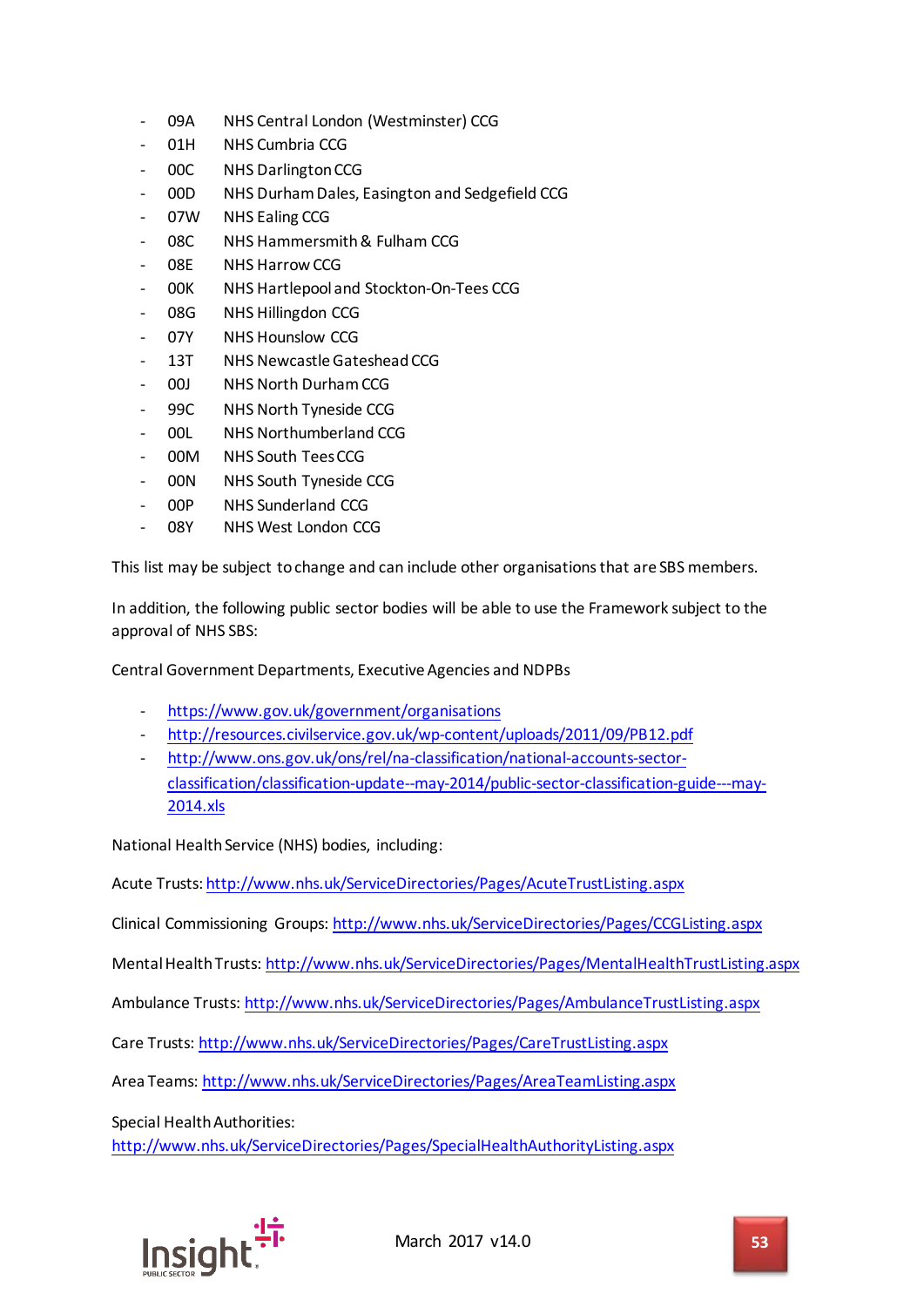other English NHS bodies:<http://www.nhs.uk/servicedirectories/Pages/ServiceSearch.aspx>

Arms Length Bodies: [https://www.gov.uk/government/publications/arms-length-bodies/our-arms](https://www.gov.uk/government/publications/arms-length-bodies/our-arms-length-bodies)[length-bodies](https://www.gov.uk/government/publications/arms-length-bodies/our-arms-length-bodies)

The NHS Commissioning Board and other organisations involved in commissioning or overseeing General Practitioner services and GP consortia which will be responsible for commissioning most aspects of NHS care (or equivalent body/bodies established pursuant to legislation enacted as a result of, or in connection with, the White Paper, Equity and Excellence: Liberating the NHS published July 2010.

GP Practices[: http://www.nhs.uk/servicedirectories/Pages/ServiceSearch.aspx](http://www.nhs.uk/servicedirectories/Pages/ServiceSearch.aspx) , and: <http://www.general-practitioners-uk.co.uk/>

and any other provider of primary medical services:

a) who are a party to any of the following contracts:

- General Medical Services (GMS),
- Personal Medical Services (PMS),
- Alternative Provider Medical Services (APMS) and/or

b) Commissioned by the NHS Commissioning Board or other organisations involved in commissioning or overseeing General Practitioner services, as described above.

Social Enterprises:

[http://webarchive.nationalarchives.gov.uk/20130107105354/http://www.dh.gov.uk/prod\\_consum\\_](http://webarchive.nationalarchives.gov.uk/20130107105354/http:/www.dh.gov.uk/prod_consum_dh/groups/dh_digitalassets/@dh/@en/documents/digitalasset/dh_119228.pdf) [dh/groups/dh\\_digitalassets/@dh/@en/documents/digitalasset/dh\\_119228.pdf](http://webarchive.nationalarchives.gov.uk/20130107105354/http:/www.dh.gov.uk/prod_consum_dh/groups/dh_digitalassets/@dh/@en/documents/digitalasset/dh_119228.pdf)

Local Authorities:

- <https://www.gov.uk/find-your-local-council>

NHS Wales (National Health Service for Wales) including but not limited to: Welsh Health Boards, Primary care services - GPs, pharmacies, dentists and optometrists, Hospital services, and community services, including those provided through community health centres and mental health services:

<http://www.nhsdirect.wales.nhs.uk/localservices/localhealthboards/>

Other Welsh Public Bodies – Welsh Local Authorities

NHS Scotland (National Health Service for Scotland) including but not limited to: NHS Boards, Hospitals, Primary care Services GPs, pharmacies, dentists and optometrists, Hospital services, and community services, including those provided through community health centres and mental health services:

<http://www.show.scot.nhs.uk/organisations/index.aspx>

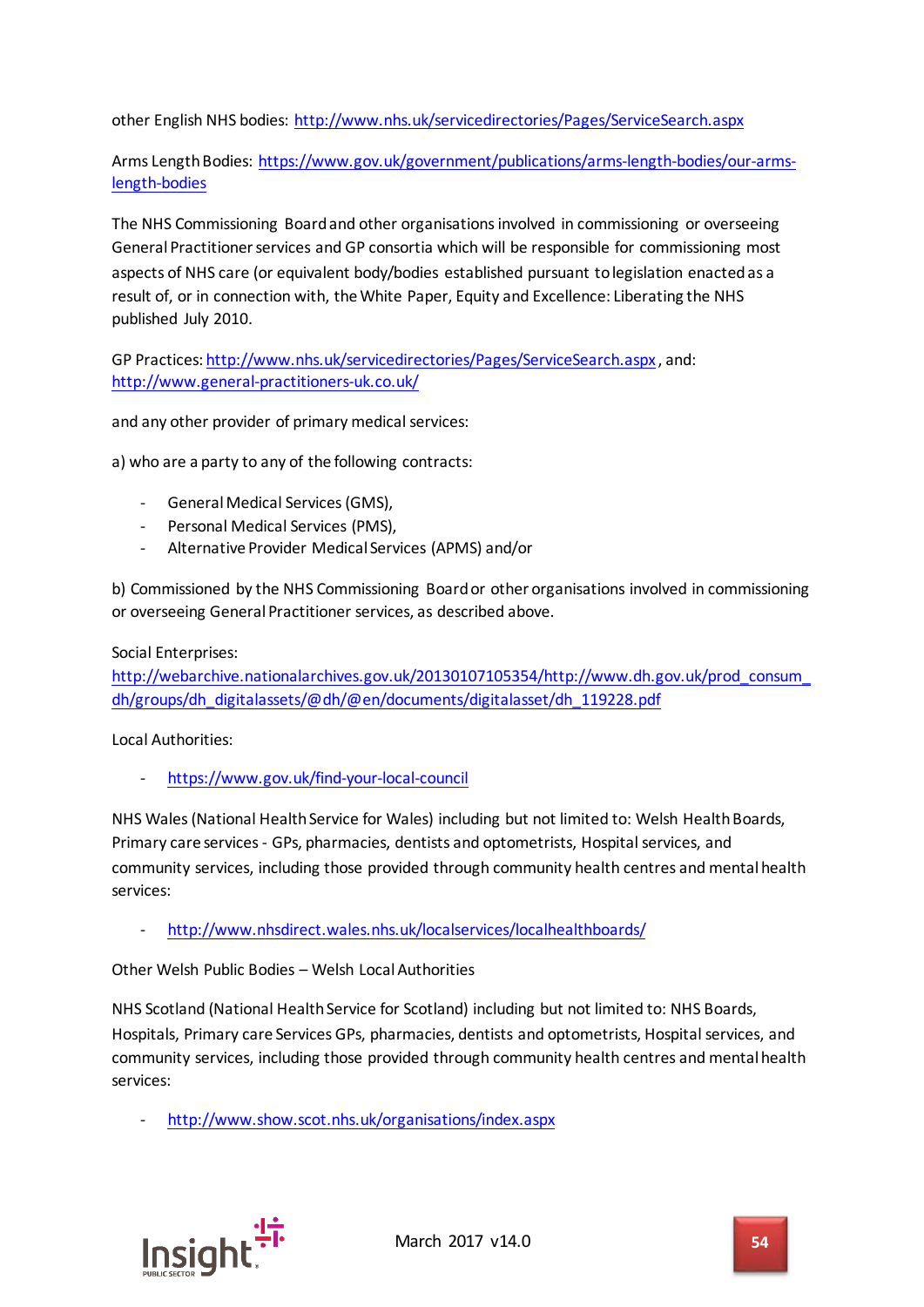Other Scottish Public Bodies:- Scottish Government, Scottish Local Authorities, Scottish Agencies, NDPBs, Scottish Further and Higher Education Boards, Scottish Police, Scottish Fire and Rescue, Scotland Citizens Advice, Scottish Schools and Scottish Housing Associations.

NHS Northern Ireland (National Health Service for Northern Ireland) including but not limited to: Health and Social Care Trusts, Primary care Services GPs, pharmacies, dentists and optometrists, Hospital services, social care services and community services, including those provided through community health centres and mental health services:

# <http://www.hscni.net/>

Northern Ireland Public Bodies including Local Authorities, Schools, Police Service, Citizens Advice.

Hospices in the UK:

[http://www.helpthehospices.org.uk/about-hospice-care/find-a-hospice/uk-hospice-and-palliative](http://www.helpthehospices.org.uk/about-hospice-care/find-a-hospice/uk-hospice-and-palliative-care-services/)[care-services/](http://www.helpthehospices.org.uk/about-hospice-care/find-a-hospice/uk-hospice-and-palliative-care-services/)

Local Authorities

- <https://www.gov.uk/find-your-local-council>
- <http://openlylocal.com/councils/all>
- [http://www.ubico.co.uk](http://www.ubico.co.uk/) (agents acting on behalf of Cheltenham Borough Council)

Any commercial, not-for-profit, or other charitable entity created, controlled and financed by a local authority or authorities with regard to provision of services captured by this framework

Police forces and other emergency services, including fire and rescue services, the maritime and coastguard agency and other rescue authorities (a list of police authorities and fire and rescue services can be found respectively at the following:

- <http://www.police.uk/contact/force-website/>
- <http://apccs.police.uk/about-the-apcc/>
- <http://www.fireservice.co.uk/information/ukfrs>
- <http://www.nifrs.org/areas-districts>
- <http://www.firescotland.gov.uk/your-area.aspx>

Educational establishments Educational Establishments in England and Wales, maintained by the Department for Children, Schools and Families including Schools, Universities and Colleges but NOT

Independent Schools

#### <http://www.education.gov.uk/edubase>

Registered Social Landlords (RSLs) or Private Registered Providers of social housing (PRPs), a list of such authorities being available at: [https://www.homesandcommunities.co.uk/ourwork/registered](https://www.homesandcommunities.co.uk/ourwork/registered-provider-information)[provider-information](https://www.homesandcommunities.co.uk/ourwork/registered-provider-information)

Third Sector and Registered charities, as detailed at:

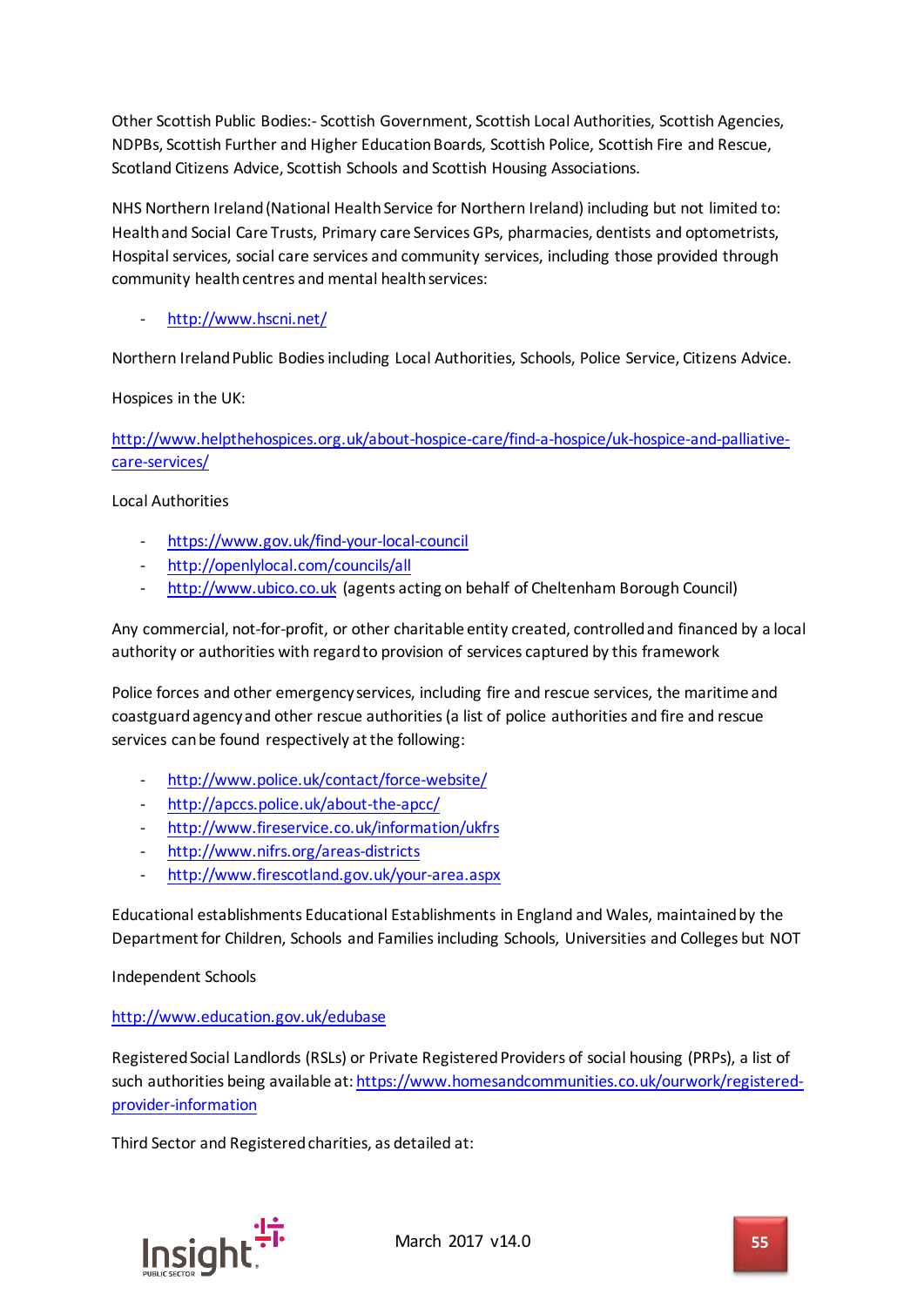[http://www.charity-commission.gov.uk](http://www.charity-commission.gov.uk/)

<http://www.oscr.org.uk/search-charity-register>

<https://www.charitycommissionni.org.uk/ShowCharity/RegisterOfCharities/RegisterHomePage.aspx>

Citizens Advice in the United Kingdom:

<http://www.citizensadvice.org.uk/index/getadvice.htm>

[http://www.cas.org.uk](http://www.cas.org.uk/)

<http://www.citizensadvice.co.uk/>

Devolved and other administrations with the British Isles, including those detailed at: (in the case of Scotland)<http://www.scotland.gov.uk/Home> , an[d http://www.scottish.parliament.uk/](http://www.scottish.parliament.uk/), (in the case of Wales)<http://new.wales.gov.uk/?llang=en>

Her Majesty's prison service as detailed a[t https://www.gov.uk/government/organisations/hm](https://www.gov.uk/government/organisations/hm-prison-service)[prison-service](https://www.gov.uk/government/organisations/hm-prison-service)

The Ministry of Defence as detailed a[t https://www.gov.uk/government/organisations/ministry-of](https://www.gov.uk/government/organisations/ministry-of-defence)[defence](https://www.gov.uk/government/organisations/ministry-of-defence)

Isle of Man Government Health / Public Services

<http://www.gov.im/health/>

ASSOCIATE MEMBERS

In addition, the public sector bodies to whom the use of this contract / framework agreement will be open on an associate member basis may include the following: -

In addition, the following public sector bodies will be able to use the Framework subject to the approval of NHS SBS:

Central Government Departments, Executive Agencies and NDPBs

<https://www.gov.uk/government/organisations>

<http://resources.civilservice.gov.uk/wp-content/uploads/2011/09/PB12.pdf>

National Health Service (NHS) bodies, including:

Acute Trusts:<http://www.nhs.uk/ServiceDirectories/Pages/AcuteTrustListing.aspx>

Clinical Commissioning Groups:<http://www.nhs.uk/ServiceDirectories/Pages/CCGListing.aspx>

Mental Health Trusts:<http://www.nhs.uk/ServiceDirectories/Pages/MentalHealthTrustListing.aspx>

Ambulance Trusts:<http://www.nhs.uk/ServiceDirectories/Pages/AmbulanceTrustListing.aspx>

Care Trusts[: http://www.nhs.uk/ServiceDirectories/Pages/CareTrustListing.aspx](http://www.nhs.uk/ServiceDirectories/Pages/CareTrustListing.aspx)

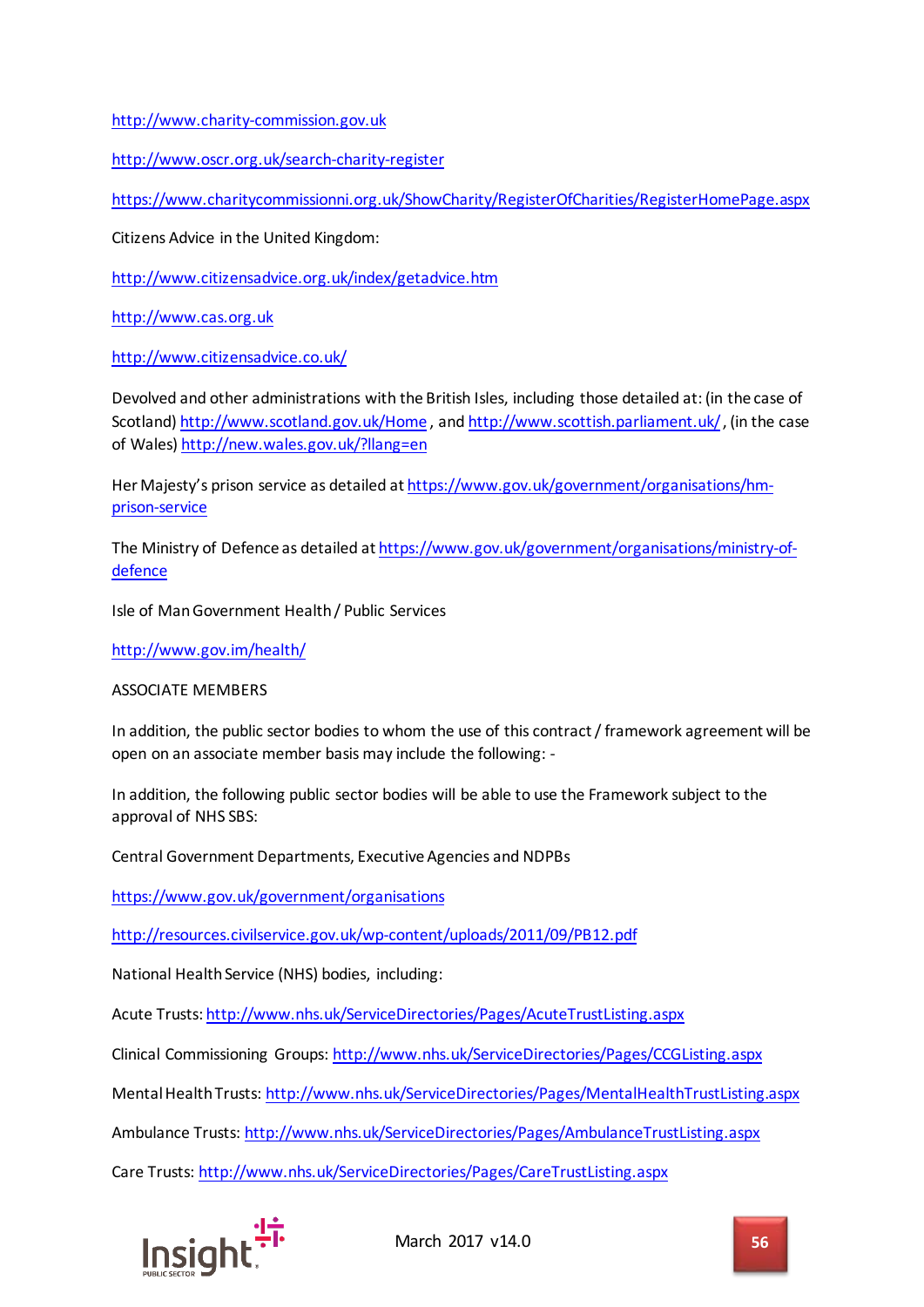Area Teams:<http://www.nhs.uk/ServiceDirectories/Pages/AreaTeamListing.aspx>

Special Health Authorities: <http://www.nhs.uk/ServiceDirectories/Pages/SpecialHealthAuthorityListing.aspx>

other English NHS bodies:<http://www.nhs.uk/servicedirectories/Pages/ServiceSearch.aspx>

Arms Length Bodies: [https://www.gov.uk/government/publications/arms-length-bodies/our-arms](https://www.gov.uk/government/publications/arms-length-bodies/our-arms-length-bodies)[length-bodies](https://www.gov.uk/government/publications/arms-length-bodies/our-arms-length-bodies)

The NHS Commissioning Board and other organisations involved in commissioning or overseeing General Practitioner services and GP consortia which will be responsible for commissioning most aspects of NHS care (or equivalent body/bodies established pursuant to legislation enacted as a result of, or in connection with, the White Paper, Equity and Excellence: Liberating the NHS published July 2010.

GP Practices: http://www.nhs.uk/servicedirectories/Pages/ServiceSearch.aspx, and: http://www.general-practitioners-uk.co.uk/

and any other provider of primary medical services:

a) who are a party to any of the following contracts:

- General Medical Services (GMS),
- Personal Medical Services (PMS),
- Alternative Provider Medical Services (APMS) and/or

b) Commissioned by the NHS Commissioning Board or other organisations involved in commissioning or overseeing General Practitioner services, as described above.

Social Enterprises:

• [http://webarchive.nationalarchives.gov.uk/20130107105354/http://www.dh.gov.uk/prod\\_c](http://webarchive.nationalarchives.gov.uk/20130107105354/http:/www.dh.gov.uk/prod_consum_dh/groups/dh_digitalassets/@dh/@en/documents/digitalasset/dh_119228.pdf) [onsum\\_dh/groups/dh\\_digitalassets/@dh/@en/documents/digitalasset/dh\\_119228.pdf](http://webarchive.nationalarchives.gov.uk/20130107105354/http:/www.dh.gov.uk/prod_consum_dh/groups/dh_digitalassets/@dh/@en/documents/digitalasset/dh_119228.pdf)

Local Authorities:

• <https://www.gov.uk/find-your-local-council>

NHS Wales (National Health Service for Wales) including but not limited to: Welsh Health Boards, Primary care services - GPs, pharmacies, dentists and optometrists, Hospital services, and community services, including those provided through community health centres and mental health services:

• <http://www.nhsdirect.wales.nhs.uk/localservices/localhealthboards/>

Other Welsh Public Bodies – Welsh Local Authorities

NHS Scotland (National Health Service for Scotland) including but not limited to: NHS Boards, Hospitals, Primary care Services GPs, pharmacies, dentists and optometrists, Hospital services, and

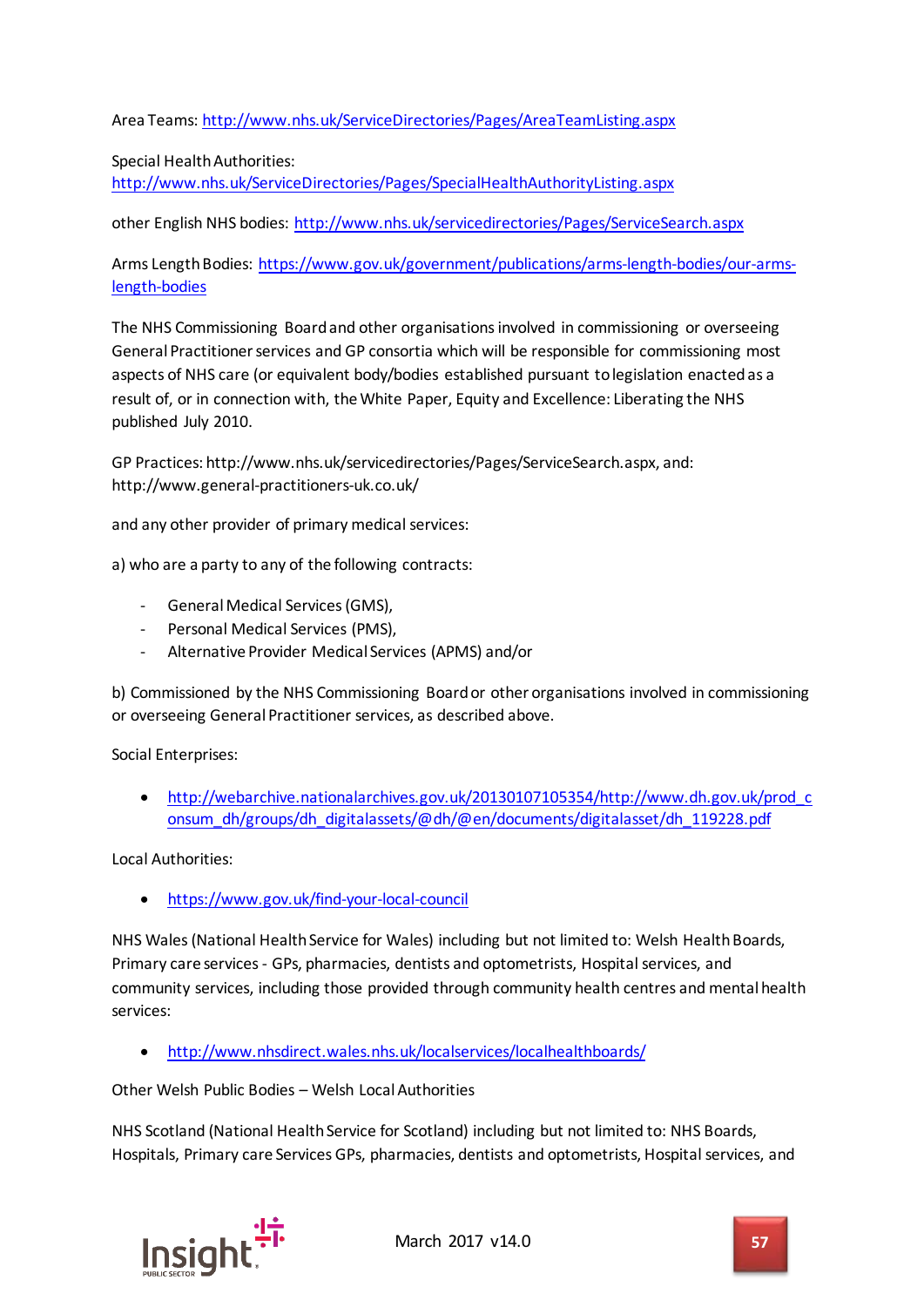community services, including those provided through community health centres and mental health services:

• <http://www.show.scot.nhs.uk/organisations/index.aspx>

Other Scottish Public Bodies:- Scottish Government, Scottish Local Authorities, Scottish Agencies, NDPBs, Scottish Further and Higher Education Boards, Scottish Police, Scottish Fire and Rescue, Scotland Citizens Advice, Scottish Schools and Scottish Housing Associations.

NHS Northern Ireland (National Health Service for Northern Ireland) including but not limited to: Health and Social Care Trusts, Primary care Services GPs, pharmacies, dentists and optometrists, Hospital services, social care services and community services, including those provided through community health centres and mental health services:

• http://www.hscni.net/

Northern Ireland Public Bodies including Local Authorities, Schools, Police Service, Citizens Advice.

Local Authorities

• <https://www.gov.uk/find-your-local-council>

Any commercial, not-for-profit, or other charitable entity created, controlled and financed by a local authority or authorities with regard to provision of services captured by this framework

Police forces and other emergency services, including fire and rescue services, the maritime and coastguard agency and other rescue authorities (a list of police authorities and fire and rescue services can be found respectively at the following: http://www.police.uk/. and http://www.fireservice.co.uk/information/ukfrs

Educational establishments Educational Establishments in England and Wales, maintained by the Department for Children, Schools and Families including Schools, Universities and Colleges but NOT

Independent Schools

• <http://www.education.gov.uk/edubase>

Registered Social Landlords (RSLs) or Private Registered Providers of social housing (PRPs), a list of such authorities being available at: https://www.homesandcommunities.co.uk/ourwork/registeredprovider-information

• Third Sector and Registered charities, as detailed a[t http://www.charity-commission.gov.uk](http://www.charity-commission.gov.uk/)

Devolved and other administrations with the British Isles, including those detailed at: (in the case of Scotland)

- <http://www.scotland.gov.uk/Home> , and
- <http://www.scottish.parliament.uk/>, (in the case of Wales)
- <http://new.wales.gov.uk/?llang=en>

Her Majesty's prison service as detailed at

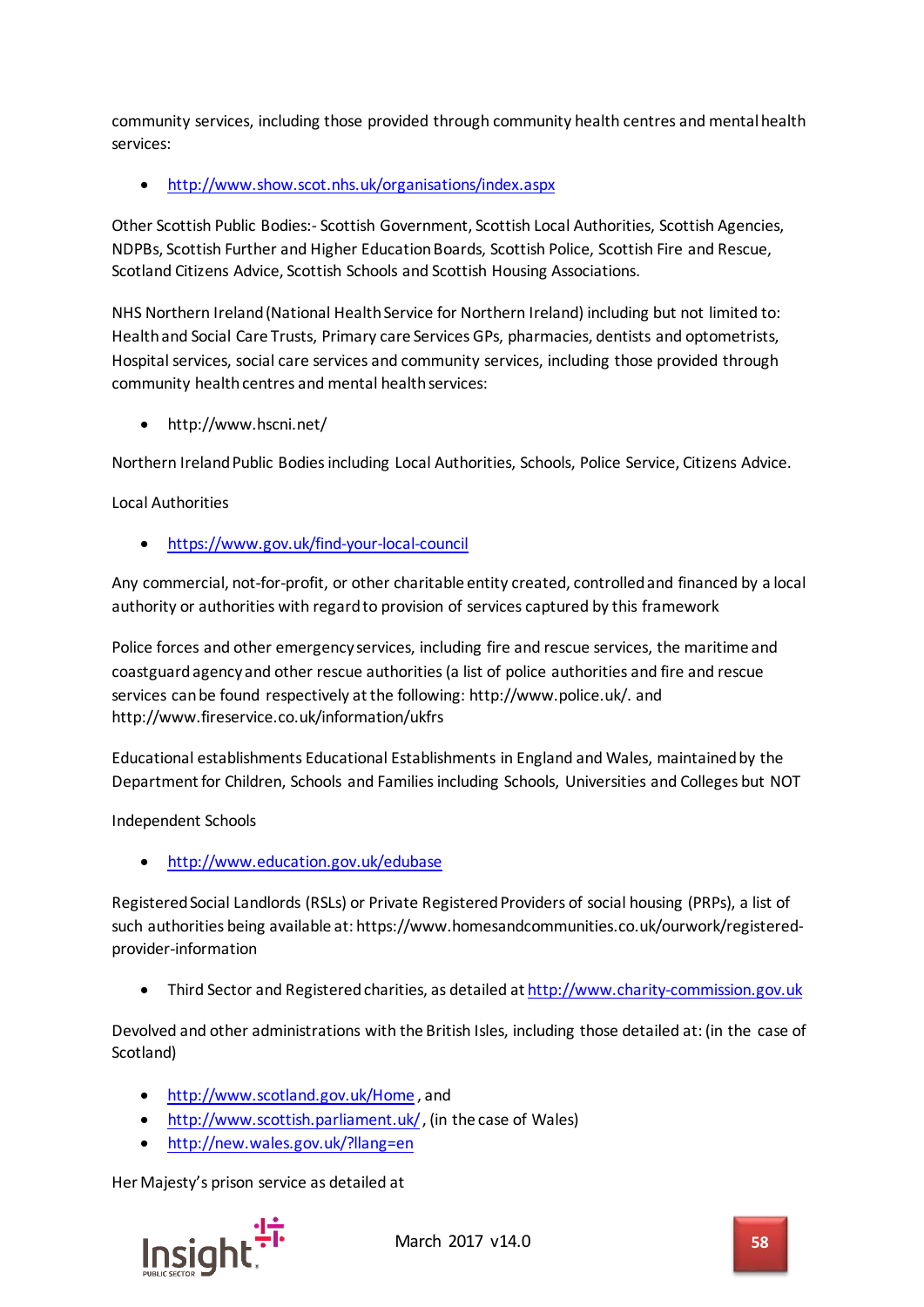• <https://www.gov.uk/government/organisations/hm-prison-service>

The Ministry of Defence as detailed at

• <https://www.gov.uk/government/organisations/ministry-of-defence>

Isle of Man Government Health / Public Services

• <http://www.gov.im/health/>

#### **Participating Authorities for NHS Commercial Procurement Collaborative**

The following entities shall be eligible to utilise any resulting agreement(s):

NOE CPC member bodies as listed at[: http://www.noecpc.nhs.uk/our-current-customers,](http://www.noecpc.nhs.uk/our-current-customers) and any additional new CPC members for the duration of the contract, plus any other NHS/Public Sector bodies located in England, Wales, Scotland and Northern Ireland, subject to the approval of NOE CPC, including but not limited to Acute Trusts, Foundation Trusts, Clinical Commissioning Groups, Ambulance Trusts, Care Trusts, Hospital Trusts, Mental Health Trusts, Community Health Trusts, Special Health Authorities, Health Boards, NHS Commissioning Boards, Commissioning Support Units and other health organisations (Wales, Scotland and Northern Ireland), Health and Social Care Trusts (Northern Ireland), Community Health Councils, Local Health Boards, Social Enterprises, NHS Collaborative Procurement Hubs/Organisations, GP Practices, Primary Care Commissioners, Department of Health, Public Health England and Local Authorities (where Local Authorities are engaged in the provision or commissioning of health related services, for example (but not limited to) the fields of healthcare, social care, early years care and public health).

For the avoidance of doubt the following is a list or our current members on the date of publishing this notice;

- Barnsley Hospital NHS FT
- Bedford Hospital NHS Trust
- Blackburn with Darwen CCG
- Blackpool CCG
- Bradford Teaching Hospitals NHS FT
- Burton Hospitals NHS Foundation Trust
- Calderdale and Huddersfield NHS FT
- Cannock Chase CCG
- Chesterfield Royal Hospital NHS FT
- Chorley and South Ribble CCG
- Colchester Hospital University NHS Foundation Trust
- Derby Hospitals NHS FT
- Derbyshire Community Health Services NHS FT
- Doncaster and Bassetlaw Hospitals NHS FT
- East Lancashire CCG
- East Staffordshire CCG
- Fylde and Wyre CCG
- Greater Preston CCG

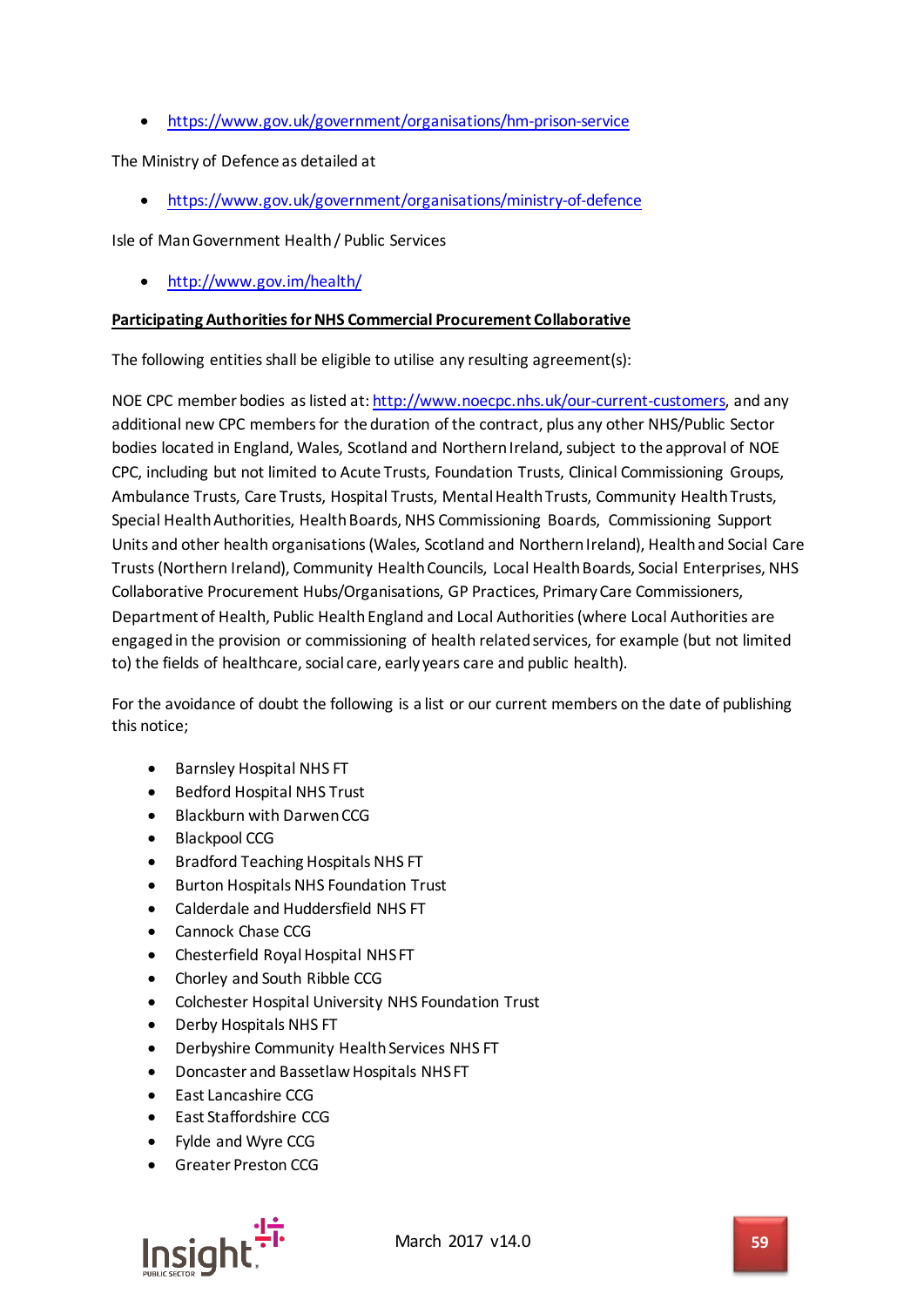- Harrogate and District NHS FT
- Health Education England
- Heart of England NHS FT
- Herefordshire CCG
- Humber NHS FT
- Ipswich Hospital NHS Trust
- James Paget University Hospitals NHS FT
- Lancashire North CCG
- Leeds and York Partnership NHS FT
- Leeds Community Healthcare NHS Trust
- Leeds Teaching Hospitals NHS Trust ?
- Locala Community Partnerships CIC
- Mid Yorkshire Hospitals NHS Trust
- Midlands and Lancashire Commissioning Support Unit
- NHS Eastern Cheshire CCG
- NHS Halton CCG
- NHS Knowsley CCG
- NHS Liverpool CCG
- NHS Redditch And Bromsgrove CCG
- NHS South Cheshire CCG
- NHS South Sefton CCG
- NHS South Worcestershire CCG
- NHS Southport And Formby CCG
- NHS St Helens CCG
- NHS Vale Royal CCG
- NHS Warrington CCG
- NHS West Cheshire CCG
- NHS Wirral CCG
- NHS Wyre Forest CCG
- North Cumbria University Hospitals NHS Trust
- North Staffordshire CCG
- North Staffordshire Combined Healthcare NHS Trust
- North Tees and Hartlepool NHS FT
- Northern Lincolnshire and Goole NHS FT
- Northumbria Healthcare NHS FT
- Nottingham University Hospitals NHS Trust
- QE Facilities Ltd (wholly owned subsidiary of Gateshead Health NHS Foundation Trust)
- Salisbury NHS FT
- Sheffield Children's NHS FT
- Sheffield Health & Social Care NHS FT
- Sheffield Teaching Hospitals NHS Foundation Trust
- Sherwood Forest Hospitals NHS FT
- Shropshire CCG
- South East Staffordshire and Seisdon Peninsula CCG
- South Staffordshire & Shropshire Healthcare NHS FT

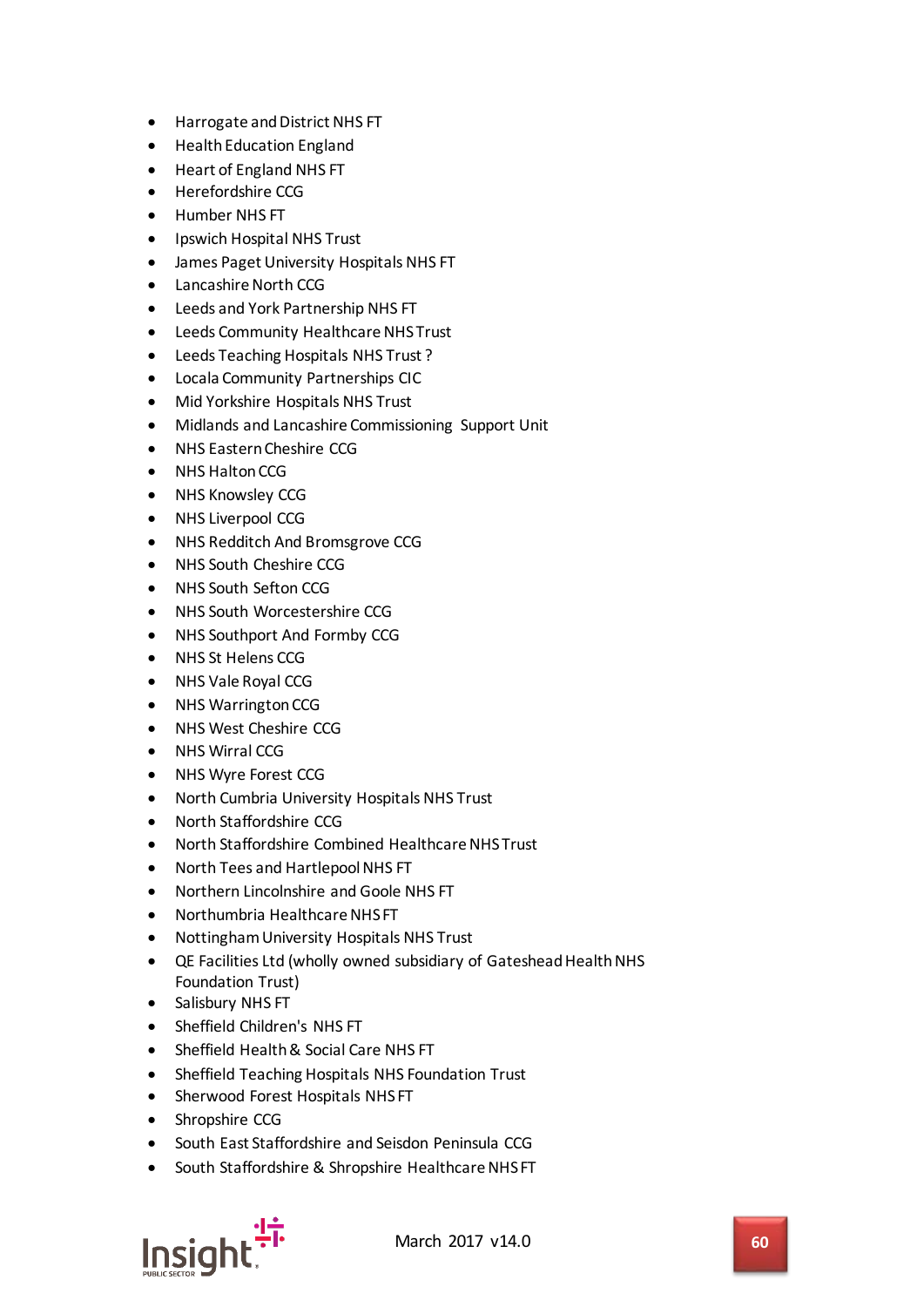- Southend University Hospital NHS FT
- Southport and Ormskirk Hospital NHS Trust
- Stafford and Surrounds CCG
- Stockport NHS Foundation Trust
- Stoke-on-Trent CCG
- Telford and Wrekin CCG
- The Newcastle upon Tyne Hospitals NHS FT
- The Queen Elizabeth Hospital King's Lynn NHS FT
- The Rotherham NHS FT
- United Lincolnshire Hospitals NHS Trust ?
- University Hospital of North Midlands NHS Trust
- University Hospitals Birmingham NHS Foundation Trust
- University Hospitals of Leicester NHS Trust
- West Lancashire CCG
- York Teaching Hospitals NHS FT
- Yorkshire Ambulance Service NHS Trust

Listings of the entities eligible to utilise any resulting agreement(s), subject to the approval of NOE CPC, can be found at:

Acute Trusts:

<http://www.nhs.uk/ServiceDirectories/Pages/AcuteTrustListing.aspx>

Clinical commissioning groups (CCGs):

<http://www.nhs.uk/ServiceDirectories/Pages/CCGListing.aspx>

Mental Health Trusts:

<http://www.nhs.uk/ServiceDirectories/Pages/MentalHealthTrustListing.aspx>

Ambulance Trusts:

<http://www.nhs.uk/ServiceDirectories/Pages/AmbulanceTrustListing.aspx>

Care Trusts:

<http://www.nhs.uk/ServiceDirectories/Pages/CareTrustListing.aspx>

NHS Trust Development Authority (TDA):

<http://www.ntda.nhs.uk/>

Special Health Authorities:

<http://www.nhs.uk/ServiceDirectories/Pages/SpecialHealthAuthorityListing.aspx>

Arms Length Bodies:

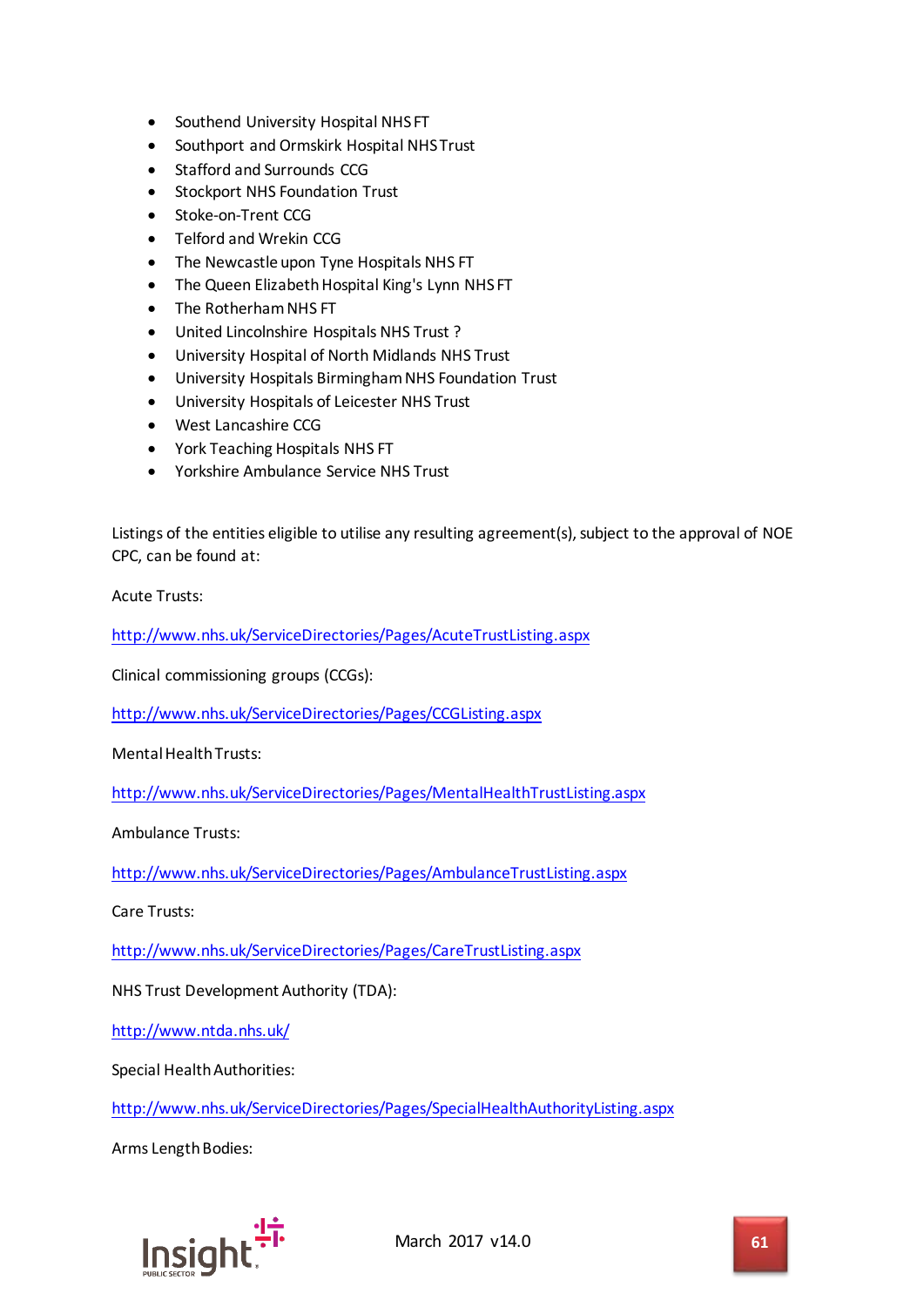# <https://www.gov.uk/government/publications/arms-length-bodies/our-arms-length-bodies>

NHS England:

<http://www.england.nhs.uk/ourwork/d-com/> and other organisations involved in commissioning of primary care services via Clinical Commissioning Groups – CCGs supported by the Commissioning Support Units – CSU's which will be responsible for commissioning most aspects of NHS care (or equivalent body/bodies established pursuant to legislation enacted as a result of, or in connection with, the White Paper, Equity and Excellence: Liberating the NHS published July 2010.

CCG: [www.commissioningboard.nhs.uk/ccg-details/](http://www.commissioningboard.nhs.uk/ccg-details/)

CSU: [www.commissioningboard.nhs.uk/appointments/csu](http://www.commissioningboard.nhs.uk/appointments/csu)

NHS Professional Regulator:

[http://www.nhs.uk/NHSEngland/thenhs/healthregulators/Pages/professional-standards](http://www.nhs.uk/NHSEngland/thenhs/healthregulators/Pages/professional-standards-authority.aspx)[authority.aspx](http://www.nhs.uk/NHSEngland/thenhs/healthregulators/Pages/professional-standards-authority.aspx)

The Clinical Commissioning Board, Area Teams:

<http://www.nhs.uk/ServiceDirectories/Pages/AreaTeamListing.aspx> and other organisations involved in commissioning and/or overseeing General Practitioner services and GP consortia and GP Practices:

and any other provider of primary medical services:

a) who are a party to any of the following contracts:

- General Medical Services (GMS),
- Personal Medical Services (PMS),
- Alternative Provider Medical Services (APMS) and/or

b) Commissioned by NHS England or other organisations involved in commissioning or overseeing General Practitioner services, as described above.

Social Enterprises:

<http://www.socialenterprise.org.uk/>

Local Authorities:

<http://www.idea.gov.uk/idk/org/la-data.do>

NHS Wales (National Health Service for Wales) including but not limited to: Welsh Health Boards, Primary care services - GPs, pharmacies, dentists and optometrists, Hospital services, and community services, including those provided through community health centres and mental health services:

<http://www.nhsdirect.wales.nhs.uk/localservices/localhealthboards/>

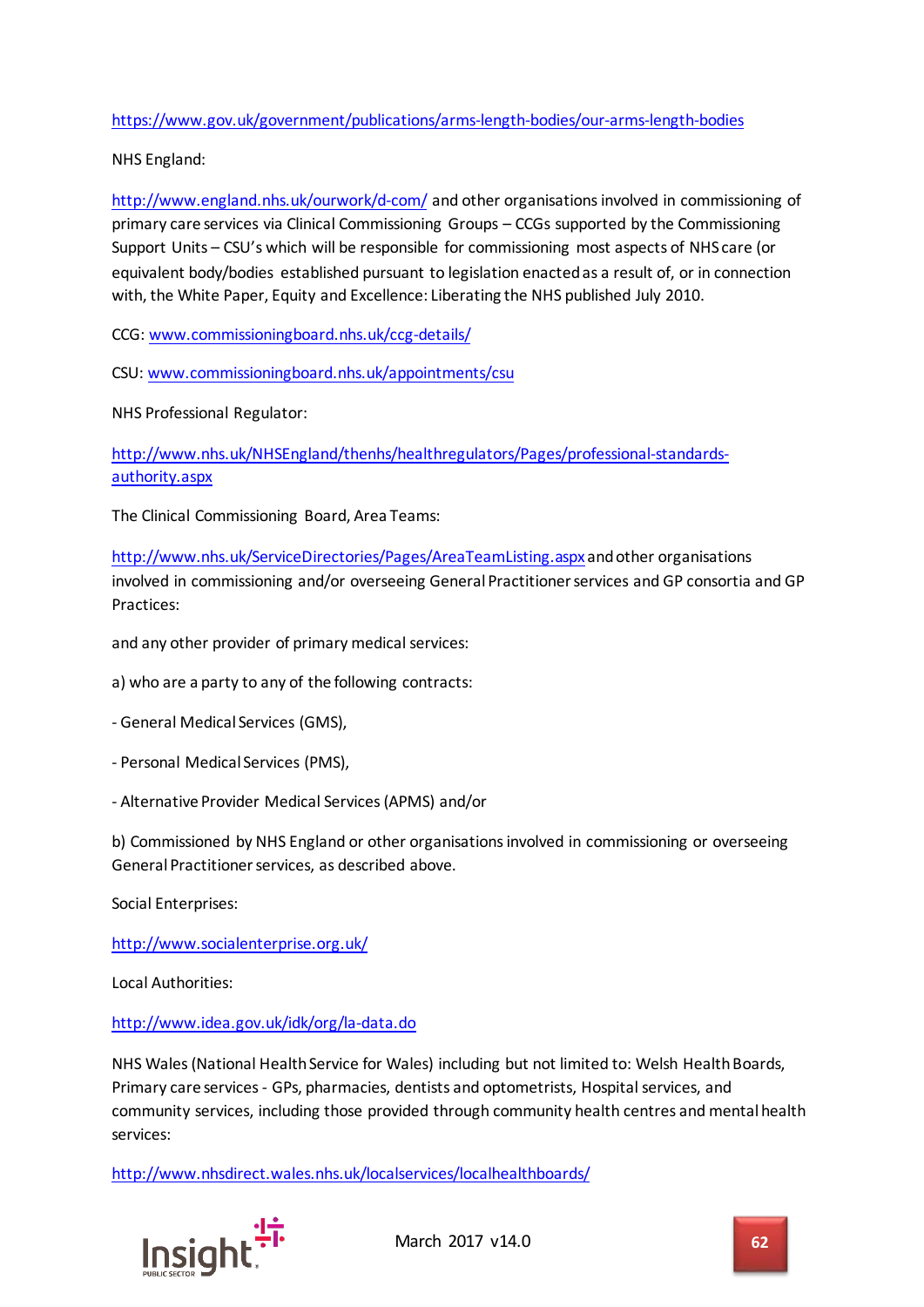NHS Scotland (National Health Service for Scotland) including but not limited to: NHS Boards, Hospitals, Primary care Services GPs, pharmacies, dentists and optometrists, Hospital services, and community services, including those provided through community health centres and mental health services:

# <http://www.show.scot.nhs.uk/organisations/index.aspx>

NHS Northern Ireland (National Health Service for Northern Ireland) including but not limited to: Health and Social Care Trusts, Primary care Services GPs, pharmacies, dentists and optometrists, Hospital services, social care services and community services, including those provided through community health centres and mental health services:

<http://www.hscni.net/>

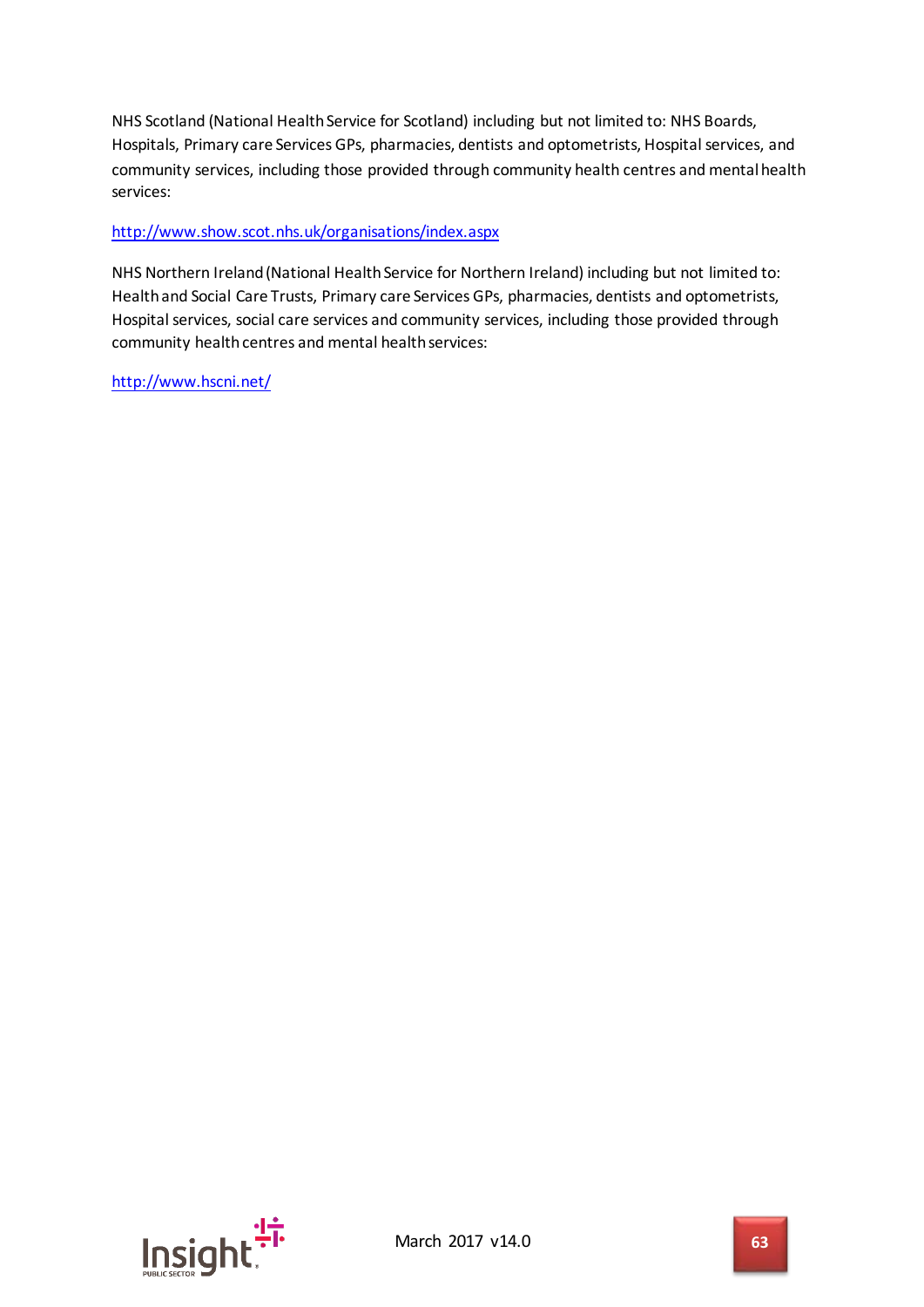# **NOE CPC – LINK Solutions IT Framework Reference: NHS/14/CR/WAB/8723**

# **Customers eligible**

The framework agreement will be for the benefit of NHS organisations aligned to NHS SBS. All tender responses should be reflective of the amalgamation of these trust(s) into a wider remit and that this may extend out over a wider geographical area within the period of this agreement. At the discretion of NHS SBS, this could include other NHS bodies (whether acting individually, or on behalf of, or together as members of any consortia) along with any other NHS bodies which NHS SBS deems necessary for the delivery of Link: Solutions IT to NHS bodies, local authorities, other government departments or non-departmental public bodies charged with the delivery of healthcare or health related services.

# **Lot description and scope:**

A list of the hardware and software covered in this agreement includes but is not limited to:

| Servers and<br>related<br>products | <b>Client Devices</b>                | Session<br><b>Broker</b>             | <b>CALS</b>                                                                        |
|------------------------------------|--------------------------------------|--------------------------------------|------------------------------------------------------------------------------------|
| Storage                            | Virtualization<br>Platforms          | Desktop<br>Operating<br>Systems      | Environment<br>Specific<br>Application<br>Software                                 |
| Switches                           | <b>VDI</b><br>Connection<br>Protocol | Application<br>Virtualization        | Application<br>Validation                                                          |
| Backup &<br>recovery               | Virtualization<br>Management         | Profile and<br>Data Re-<br>direction | Other third<br>party<br>software<br>including<br>niche and<br>bespoke<br>software. |

Contract Expiry: 01 April 2016 to 31 March 2019

Contract Extension: 31 March 2020

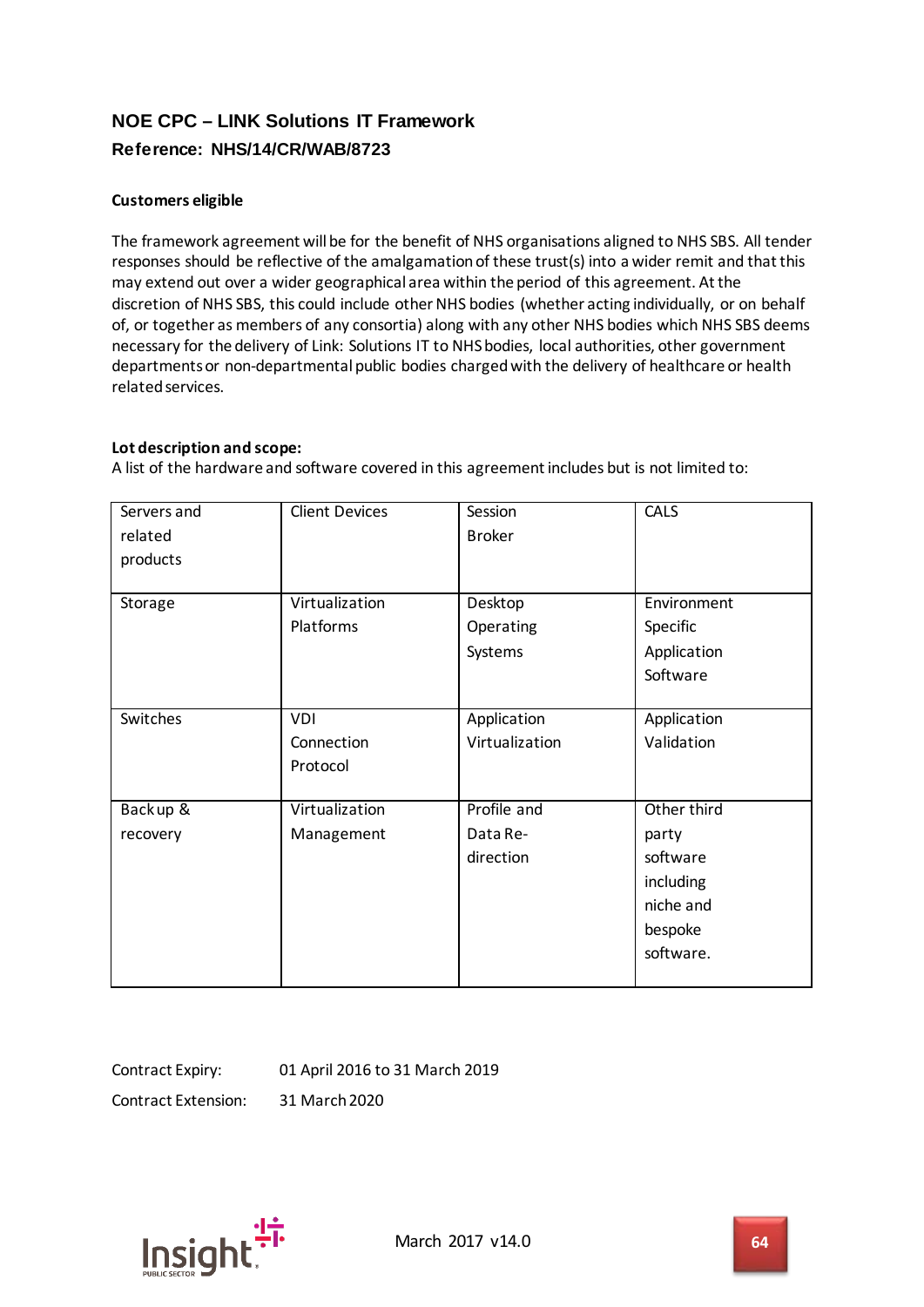### **Framework Notes:**

Benefits of the new LINK: Solutions IT Framework includes:

- NHS Shared Business Services intend that this framework will run alongside the Link: IT Framework to offer our member and associate member trusts a full product offering within the IT market, and will offer the same easy to use access for both supplier and for trusts.
- Permits "spot-buying" as well as longer term strategic purchases.
- Allows Trusts to maintain relationships with their preferred suppliers if so desired.
- Allows Trusts to run their own further competitions (using suppliers on the framework) to drive value, meet bespoke requirements, generate financial savings and saves Trust time and resource when compared to a full in-house OJEU process.
- Route to market for new technologies such as Cloud capable computing.

**Participating Authorities can call off directly**: Where the terms laid down in the framework agreement are precise enough and complete for the call-off product and/or service provision. Each Participating Authority and/or consortia may supplement or refine the framework agreement's basic terms to reflect the circumstances for each direct call off.

Examples of such supplementary terms, include but are not limited to:

- delivery timescales;
- phasing of bulk orders;
- invoicing arrangements and payment profiles;
- authority is seeking quantity or another discount;
- specification and/or product quality changes;
- niche or bespoke software requirements;
- requirement to utilize Cloud technology/functionality;
- additional warranties;
- any other special terms

**Participating Authorities will also have the option to run Mini Competitions**: where the terms laid down in the framework agreements are not precise enough for the particular call-off a mini competition will be held with all those suppliers on the framework capable of meeting the Participating Authorities particular needs Each Participating Authority and/or consortia may supplement or refine the framework agreement's basic terms to reflect the particular circumstances for each mini-competition..

Examples of such supplementary terms include, but are not limited to:

- the supplementary terms listed above (relating to direct call-offs)
- increased information security needs;
- bespoke set ups;
- requirement to interface with an existing system or software;
- requirement for pre-sales support and/or associated consultancy services



March 2017 v14.0 **65**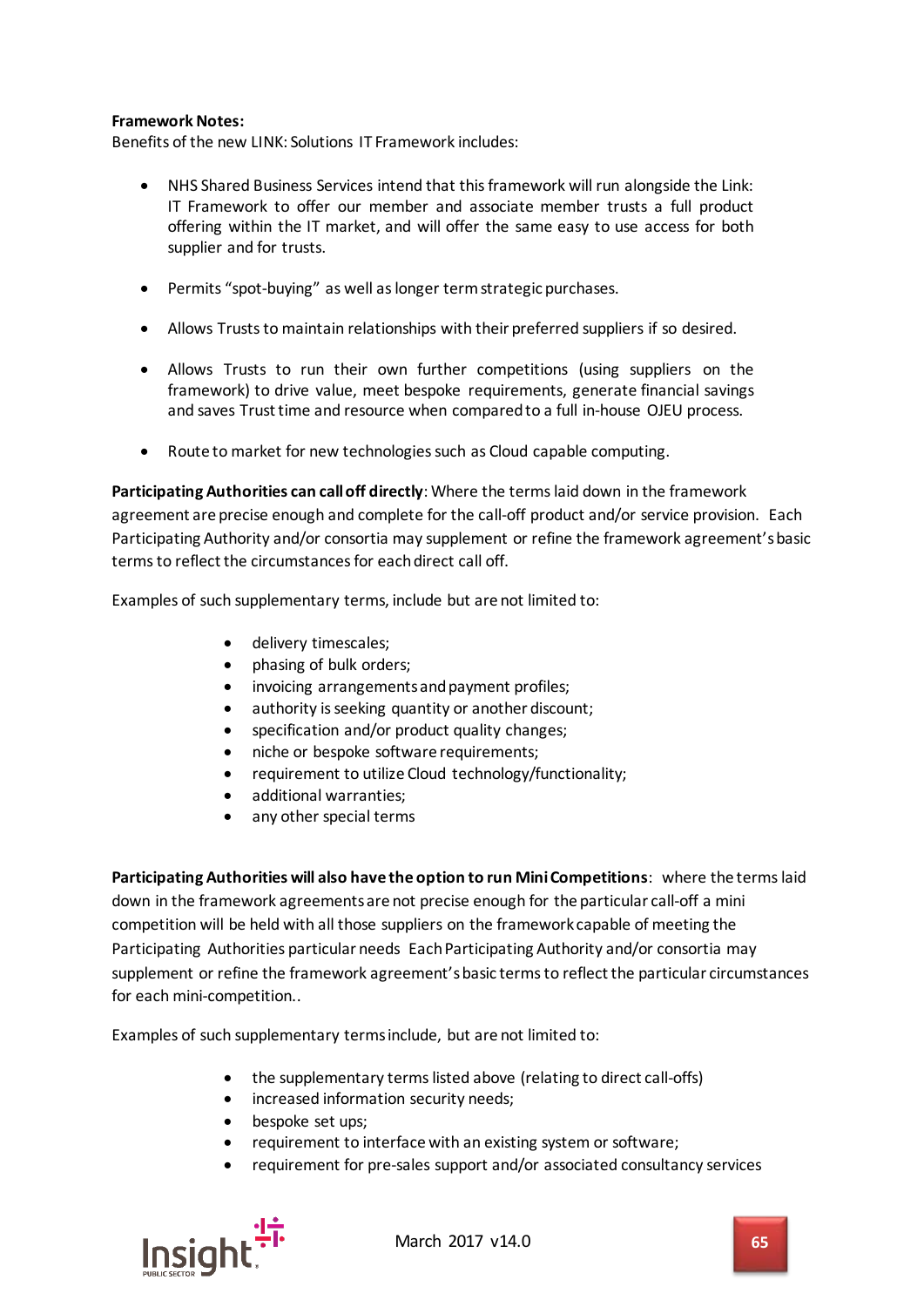- requirement for project management services;
- requirement for a managed service;
- requirement to install in a complicated facility;
- associated services required, e.g. installation, maintenance and training;
- requirement for a Participating Authority's scenario to be priced based on any permutations of the option list in the pricing schedule;
- Participating Authority may require bidders to evaluate multiple scenarios e.g. based on user numbers;
- requirements for multiple hosted options;
- requirement multiple services option within the scenario;
- multiple training and support options required;
- requirement for modular options;
- any other special terms e.g. requirements specific to the product, service or solution that is needed and/or provided to meet requirements;

For mini-competitions, the following sub-criteria will be followed and the weightings will always total 100%

| <b>SECTION</b>           | <b>RANGE</b> |
|--------------------------|--------------|
| Section A                | N/A          |
|                          |              |
| <b>Generic Questions</b> | $60 - 90$    |
| Pricing                  | $10 - 40$    |



 $\mathsf{I}$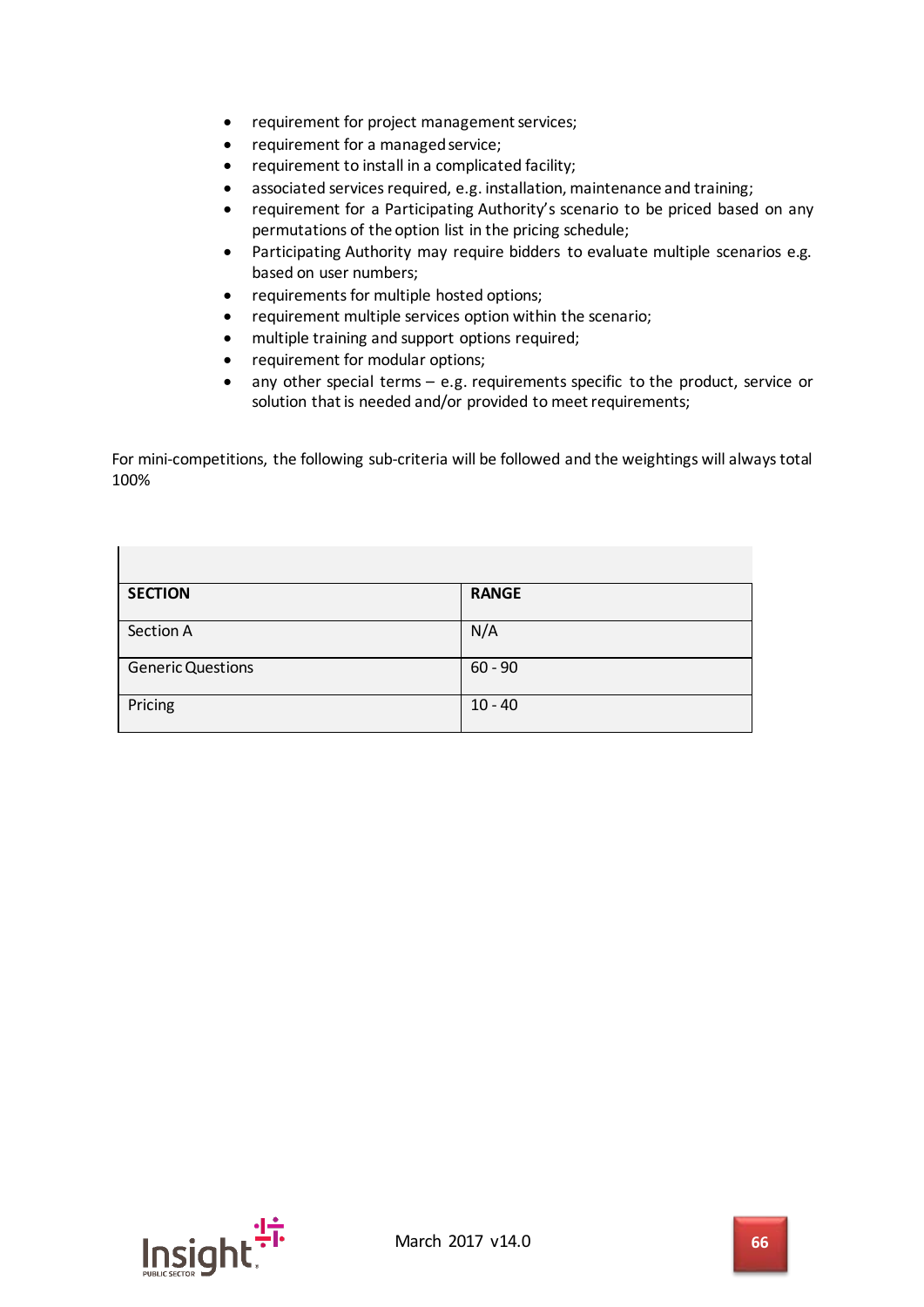# **NOE CPC – IT Infrastructure Hardware and Services Framework OJEU reference: 2014/S 050-083155 NOE CPC Project Ref. 000122**

### **Customers eligible**

The framework agreement will be for the benefit of NHS organisations aligned to NHS SBS. All tender responses should be reflective of the amalgamation of these trust(s) into a wider remit and that this may extend out over a wider geographical area within the period of this agreement. At the discretion of NHS SBS, this could include other NHS bodies (whether acting individually, or on behalf of, or together as members of any consortia) along with any other NHS bodies which NHS SBS deems necessary for the delivery of Link: Solutions IT to NHS bodies, local authorities, other government departments or non-departmental public bodies charged with the delivery of healthcare or health related services.

See Contracting Authority Access embedded at Appendix A.

#### **Lot description and scope:**

#### **Lot 1 - Server and Storage Hardware, Software and Maintenance;**

Products available to include (but not be restricted to) servers and storage hardware plus accompanying software and maintenance.

#### **Lot 2 - Network Infrastructure Hardware and Maintenance;**

Products available to include (but not be restricted to) routers, switches plus accompanying software and maintenance.

#### **Lot 3 - IT Infrastructure Solution Design and Delivery;**

- End to end solution design, supply of goods and project delivery; to include a combination of any of the following, but not be limited to:
- Project Consultancy
- Development of vision and strategic brief
- Analysis of current systems and problem / opportunity definition
- Options analysis
- Conceptualisation / inception and viability studies
- Technical, Economic and/or Operational analysis
- Cost v Benefit analysis
- Recommendation of preferred solution
- Requirements specification
- Provide technical expertise to support on-going ICT projects
- Supply of Goods
- Delivery of Goods
- Installation of Goods
- Project Management
- Implementation of Required Solutions
- On-going support and maintenance of hardware/software as required.

#### **Lot 4 - Co-Location Hosting.**

• Services include the provision of collocated hosting and rental of IT infrastructure hardware

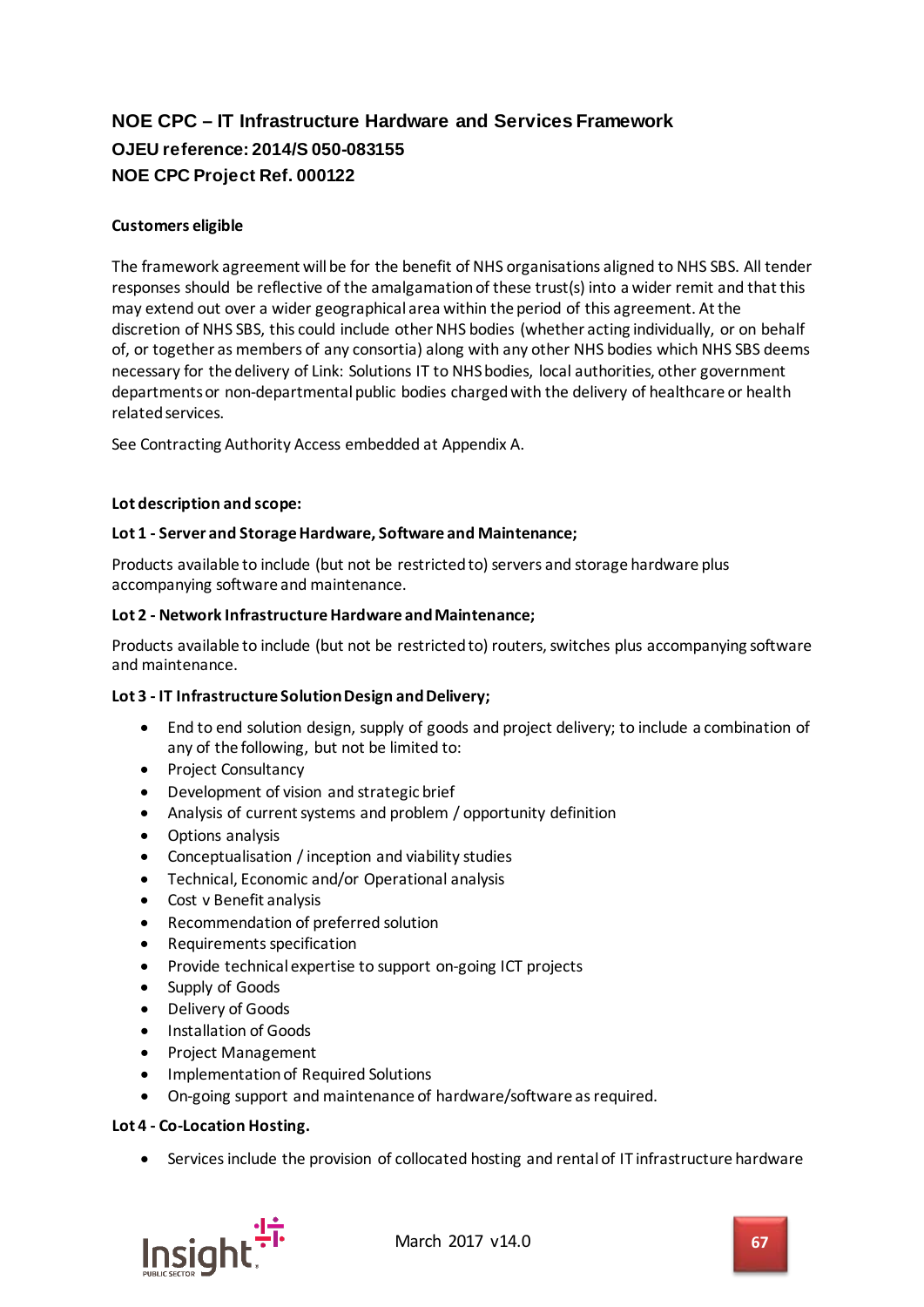| Contract Commencement:  | 01 August 2014 |
|-------------------------|----------------|
| <b>Contract Expiry:</b> | 31 July 2017   |
| Contract Extension:     | 31 July 2018   |

#### **Framework Notes:**

Lot 1 – Server and Storage Hardware, Software and Maintenance

Products available to include servers and storage hardware plus accompanying software and maintenance.

Participating Organisations will can direct award based on the framework prices offered or undertake a further competition for the specific products/service required.

#### **Lot 2 – Network Infrastructure Hardware and Maintenance**

Products available to include routers, switches plus accompanying software and maintenance.

Participating Organisations will can direct award based on the framework prices offered or undertake a further competition for the specific products/service required.

#### **Lot 3 – IT Infrastructure Solution Design and Delivery**

End to end solution design and delivery including project consultancy, implementation of required solutions and hardware/software/maintenance as required.

Participating Organisations will run further competition processes based on the specific requirements as required to bidders who respond to a pre-procurement capability assessment.

#### **Lot 4 – Co-Lo Hosting**

Services include the provision of collocated hosting and rental of IT infrastructure hardware

Participating Organisations will run further competition processes based on the specific requirements as required to bidders who respond to a pre-procurement capability assessment.

#### **Appendix A:**

#### **Contracting Authority Access**

#### **Additional information:**

The framework will be for the benefit of Public sector bodies, including any statutory and other successor organisations to any of the foregoing and in addition any other commissioners (whether alone of jointly with any other organisation), providers and regulators of NHS funded (either in whole or in part) services including practice based commissioning consortia, general practice commissioning consortia, NHS England (and all sub national offices including anybody obtaining new membership to NHS Shared Business Services Ltd and/or NOE CPC. This list may be subject to change and can include other organisations that are NHS SBS and/or NOE CPC members.

The duration referenced in Section II 1.4 is for the placing of orders.

The value provided in Section II 1.4 is only an estimate. We cannot guarantee to successful suppliers any business through this framework agreement. Spend and volumes may vary throughout the life of the framework agreement from the anticipated levels given in this notice.

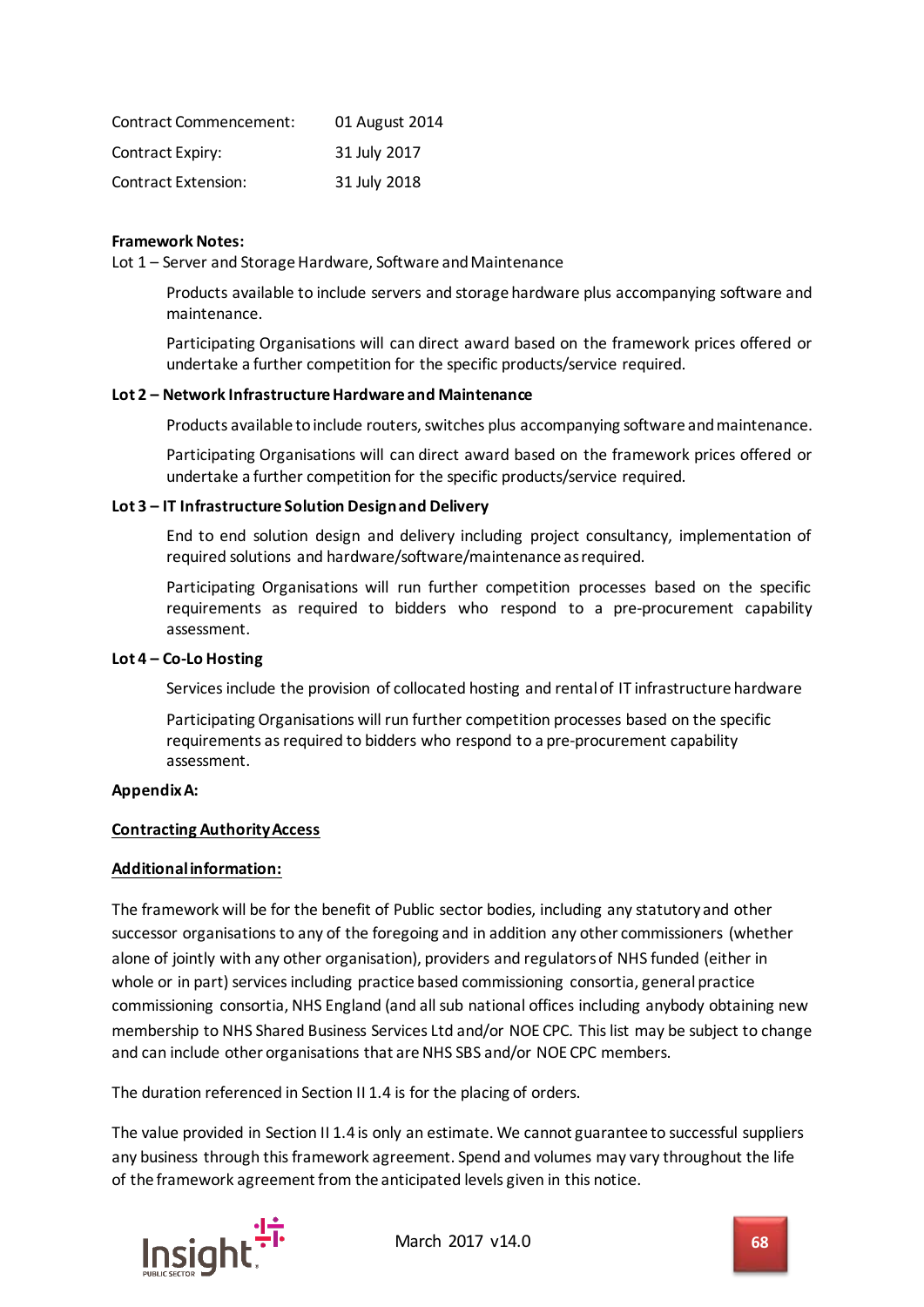The framework will be for the benefit of Public sector bodies, including any statutory and other successor organisations to any of the foregoing and in addition any other commissioners (whether alone of jointly with any other organisation), providers and regulators of NHS funded (either in whole or in part) services including practice based commissioning consortia, general practice commissioning consortia, NHS England (and all sub national offices including anybody obtaining new membership to NHS Shared Business Services Ltd.

# **Participating Authorities for NHS Shared Business Services**

- RTV 5 Boroughs Partnership NHS Foundation Trust
- RTK Ashford and St. Peter's Hospitals NHS Foundation Trust
- RF4 Barking, Havering and Redbridge University Hospital NHS Trust
- RQ3 Birmingham Children's Hospital NHS Foundation Trust
- RMR Blackpool Teaching Hospitals NHS Foundation Trust
- RMC Bolton NHS Foundation Trust
- RAE Bradford Teaching Hospitals NHS Foundation Trust
- RY2 Bridgewater Community Healthcare NHS Trust
- RV3 Central and North West London NHS Foundation Trust
- RW3 Central Manchester University Hospitals NHS Foundation Trust
- RNN Cumbria Partnership NHS Foundation Trust
- RY8 Derbyshire Community Health Services NHS Trust
- RXM Derbyshire Healthcare NHS Foundation Trust
- RWH East and North Hertfordshire NHS Trust
- RJN East Cheshire NHS Trust
- RXR East Lancashire Hospitals NHS Trust
- RWK East London NHS Foundation Trust
- RX9 East Midlands Ambulance Service NHS Trust
- RXV Greater Manchester West Mental Health NHS Foundation Trust
- R1F Isle of Wight NHS Trust
- RW5 Lancashire Care NHS Foundation Trust
- RXN Lancashire Teaching Hospitals NHS Foundation Trust
- RY6 Leeds Community Healthcare NHS Trust
- RGD Leeds and York Partnership NHS Foundation Trust
- RJ2 Lewisham and Greenwich NHS Trust
- RY1 Liverpool Community Health NHS Trust
- RBQ Liverpool Heart and Chest Hospital NHS Foundation Trust
- NR5 Livewell Southwest (Plymouth Community Healthcare CIC)
- TAE Manchester Mental Health & Social Care Trust
- RW4 Mersey Care NHS Trust
- RVW North Tees and Hartlepool NHS Foundation Trust
- RX7 North West Ambulance Service NHS Trust
- RT2 Pennine Care NHS Foundation Trust
- RK9 Plymouth Hospitals NHS Trust
- RHU Portsmouth Hospitals NHS Trust
- RA2 Royal Surrey County Hospital NHS Foundation Trust
- RM3 Salford Royal NHS Foundation Trust



March 2017 v14.0 **69**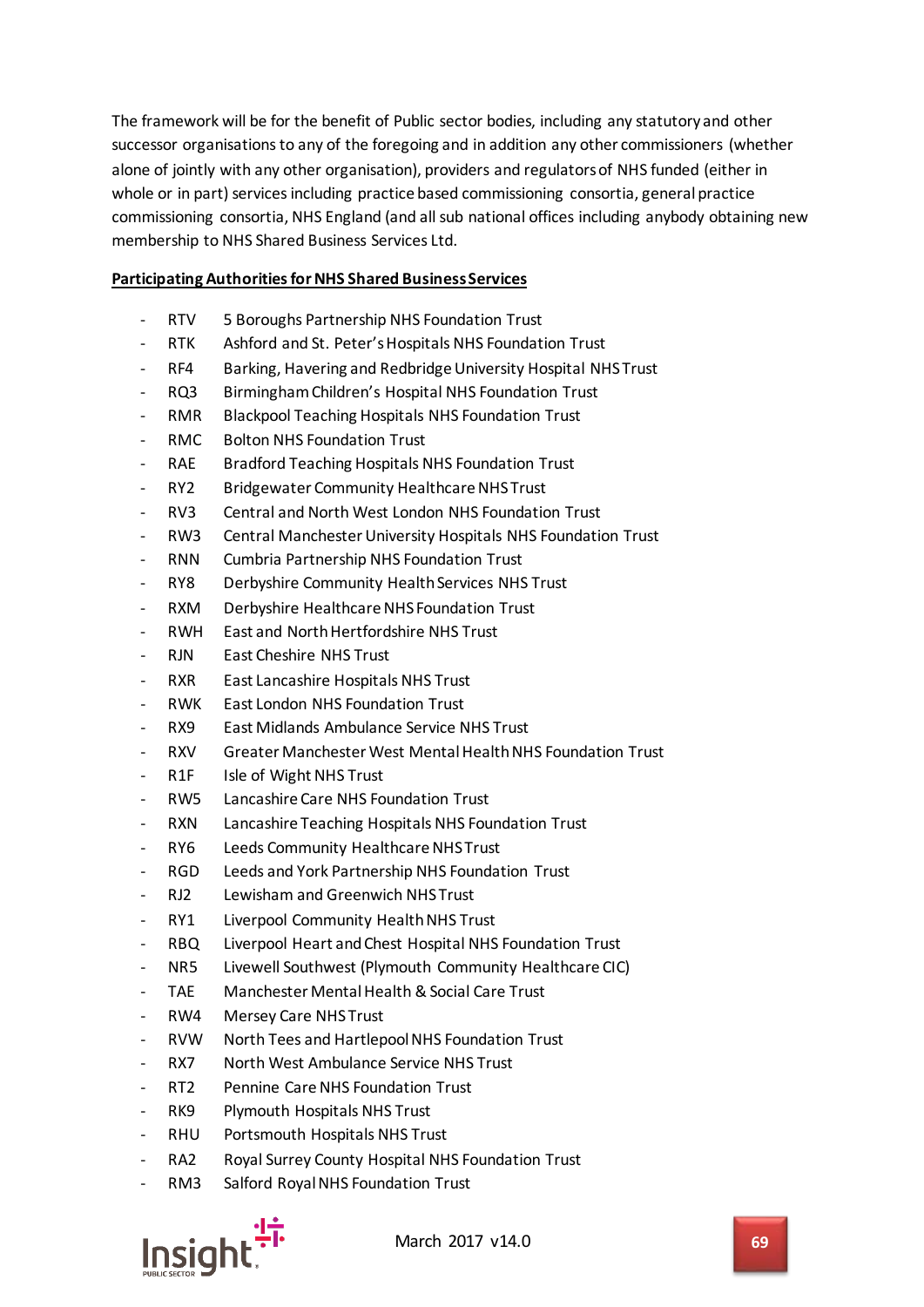- RYD South East Coast Ambulance Service NHS Foundation Trust
- RYF South West Ambulance Service NHS Foundation Trust
- RXG South West Yorkshire Partnership NHS Foundation Trust
- RW1 Southern Health NHS Foundation Trust
- RBN St. Helens and Knowsley Teaching Hospitals NHS Trust
- R1E Staffordshire & Stoke on Trent Partnership NHS Trust
- RXX Surrey and Borders Partnership NHS Foundation Trust
- RTP Surrey and Sussex Healthcare NHS Trust
- RBV The Christie Hospital NHS Foundation Trust
- RM2 University Hospital of South Manchester NHS Foundation Trust
- RTX University Hospitals of Morecambe Bay NHS Foundation Trust
- RRF Wrightington Wigan & Leigh NHS Foundation Trust
- NNV Your Healthcare Community Interest Company (CIC)
- X24 NHS England
- 07P NHS Brent CCG
- 09A NHS Central London (Westminster) CCG
- 01H NHS Cumbria CCG
- 00C NHS Darlington CCG
- 00D NHS Durham Dales, Easington and Sedgefield CCG
- 07W NHS Ealing CCG
- 08C NHS Hammersmith & Fulham CCG
- 08E NHS Harrow CCG
- 00K NHS Hartlepool and Stockton-On-Tees CCG
- 08G NHS Hillingdon CCG
- 07Y NHS Hounslow CCG
- 13T NHS Newcastle Gateshead CCG
- 00J NHS North Durham CCG
- 99C NHS North Tyneside CCG
- 00L NHS Northumberland CCG
- 00M NHS South Tees CCG
- 00N NHS South Tyneside CCG
- 00P NHS Sunderland CCG
- 08Y NHS West London CCG

This list may be subject to change and can include other organisations that are SBS members.

In addition, the following public sector bodies will be able to use the Framework subject to the approval of NHS SBS:

Central Government Departments, Executive Agencies and NDPBs

- <https://www.gov.uk/government/organisations>
- <http://resources.civilservice.gov.uk/wp-content/uploads/2011/09/PB12.pdf>
- [http://www.ons.gov.uk/ons/rel/na-classification/national-accounts-sector](http://www.ons.gov.uk/ons/rel/na-classification/national-accounts-sector-classification/classification-update--may-2014/public-sector-classification-guide---may-2014.xls)[classification/classification-update--may-2014/public-sector-classification-guide---may-](http://www.ons.gov.uk/ons/rel/na-classification/national-accounts-sector-classification/classification-update--may-2014/public-sector-classification-guide---may-2014.xls)[2014.xls](http://www.ons.gov.uk/ons/rel/na-classification/national-accounts-sector-classification/classification-update--may-2014/public-sector-classification-guide---may-2014.xls)

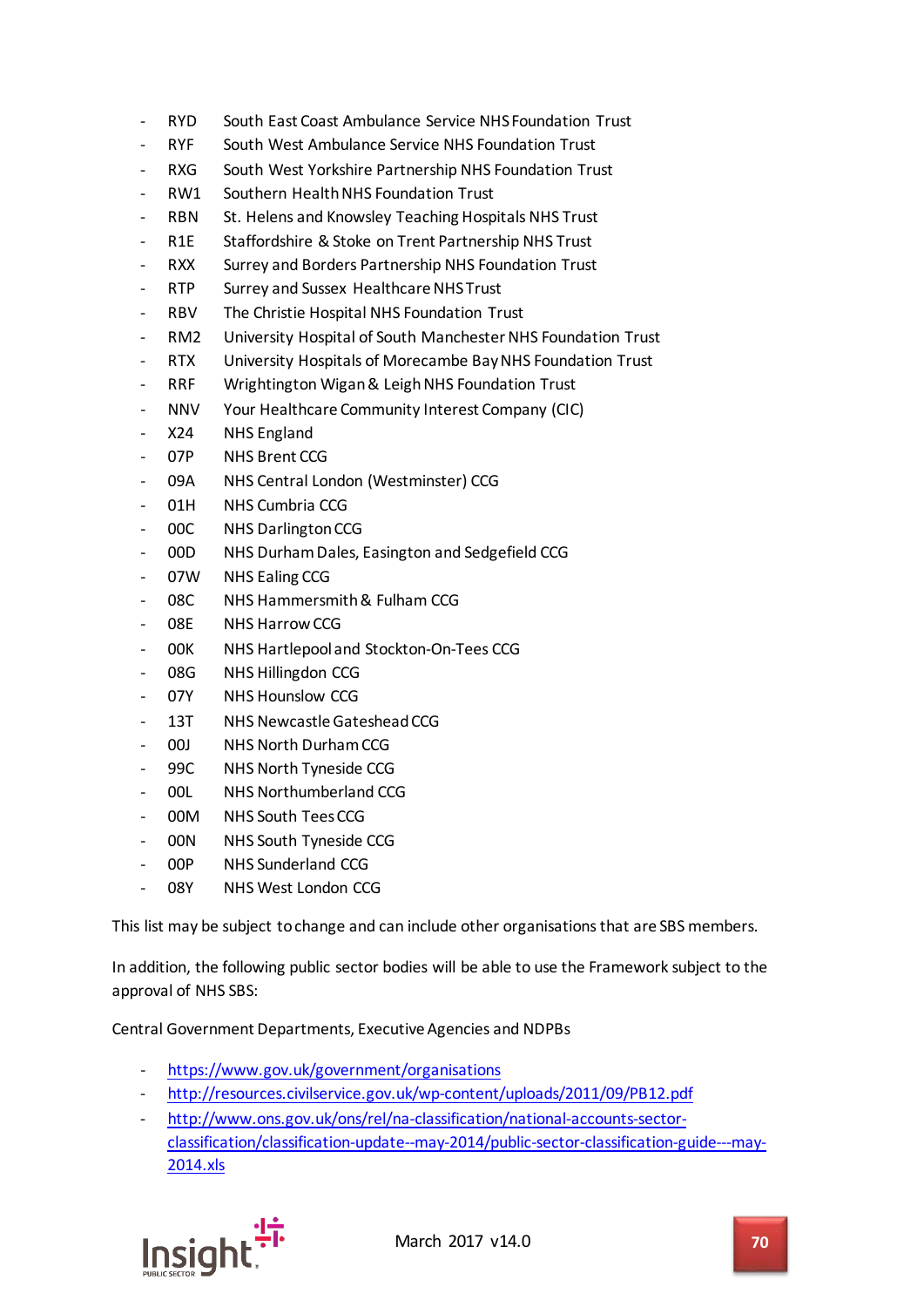National Health Service (NHS) bodies, including:

Acute Trusts:<http://www.nhs.uk/ServiceDirectories/Pages/AcuteTrustListing.aspx>

Clinical Commissioning Groups:<http://www.nhs.uk/ServiceDirectories/Pages/CCGListing.aspx>

Mental Health Trusts:<http://www.nhs.uk/ServiceDirectories/Pages/MentalHealthTrustListing.aspx>

Ambulance Trusts:<http://www.nhs.uk/ServiceDirectories/Pages/AmbulanceTrustListing.aspx>

Care Trusts[: http://www.nhs.uk/ServiceDirectories/Pages/CareTrustListing.aspx](http://www.nhs.uk/ServiceDirectories/Pages/CareTrustListing.aspx)

Area Teams:<http://www.nhs.uk/ServiceDirectories/Pages/AreaTeamListing.aspx>

Special Health Authorities:

<http://www.nhs.uk/ServiceDirectories/Pages/SpecialHealthAuthorityListing.aspx>

other English NHS bodies:<http://www.nhs.uk/servicedirectories/Pages/ServiceSearch.aspx>

Arms Length Bodies: [https://www.gov.uk/government/publications/arms-length-bodies/our-arms](https://www.gov.uk/government/publications/arms-length-bodies/our-arms-length-bodies)[length-bodies](https://www.gov.uk/government/publications/arms-length-bodies/our-arms-length-bodies)

The NHS Commissioning Board and other organisations involved in commissioning or overseeing General Practitioner services and GP consortia which will be responsible for commissioning most aspects of NHS care (or equivalent body/bodies established pursuant to legislation enacted as a result of, or in connection with, the White Paper, Equity and Excellence: Liberating the NHS published July 2010.

GP Practices[: http://www.nhs.uk/servicedirectories/Pages/ServiceSearch.aspx](http://www.nhs.uk/servicedirectories/Pages/ServiceSearch.aspx) , and: <http://www.general-practitioners-uk.co.uk/>

and any other provider of primary medical services:

a) who are a party to any of the following contracts:

- General Medical Services (GMS),
- Personal Medical Services (PMS),
- Alternative Provider Medical Services (APMS) and/or

b) Commissioned by the NHS Commissioning Board or other organisations involved in commissioning or overseeing General Practitioner services, as described above.

Social Enterprises:

[http://webarchive.nationalarchives.gov.uk/20130107105354/http://www.dh.gov.uk/prod\\_consum\\_](http://webarchive.nationalarchives.gov.uk/20130107105354/http:/www.dh.gov.uk/prod_consum_dh/groups/dh_digitalassets/@dh/@en/documents/digitalasset/dh_119228.pdf) [dh/groups/dh\\_digitalassets/@dh/@en/documents/digitalasset/dh\\_119228.pdf](http://webarchive.nationalarchives.gov.uk/20130107105354/http:/www.dh.gov.uk/prod_consum_dh/groups/dh_digitalassets/@dh/@en/documents/digitalasset/dh_119228.pdf)

Local Authorities:

<https://www.gov.uk/find-your-local-council>

NHS Wales (National Health Service for Wales) including but not limited to: Welsh Health Boards, Primary care services - GPs, pharmacies, dentists and optometrists, Hospital services, and

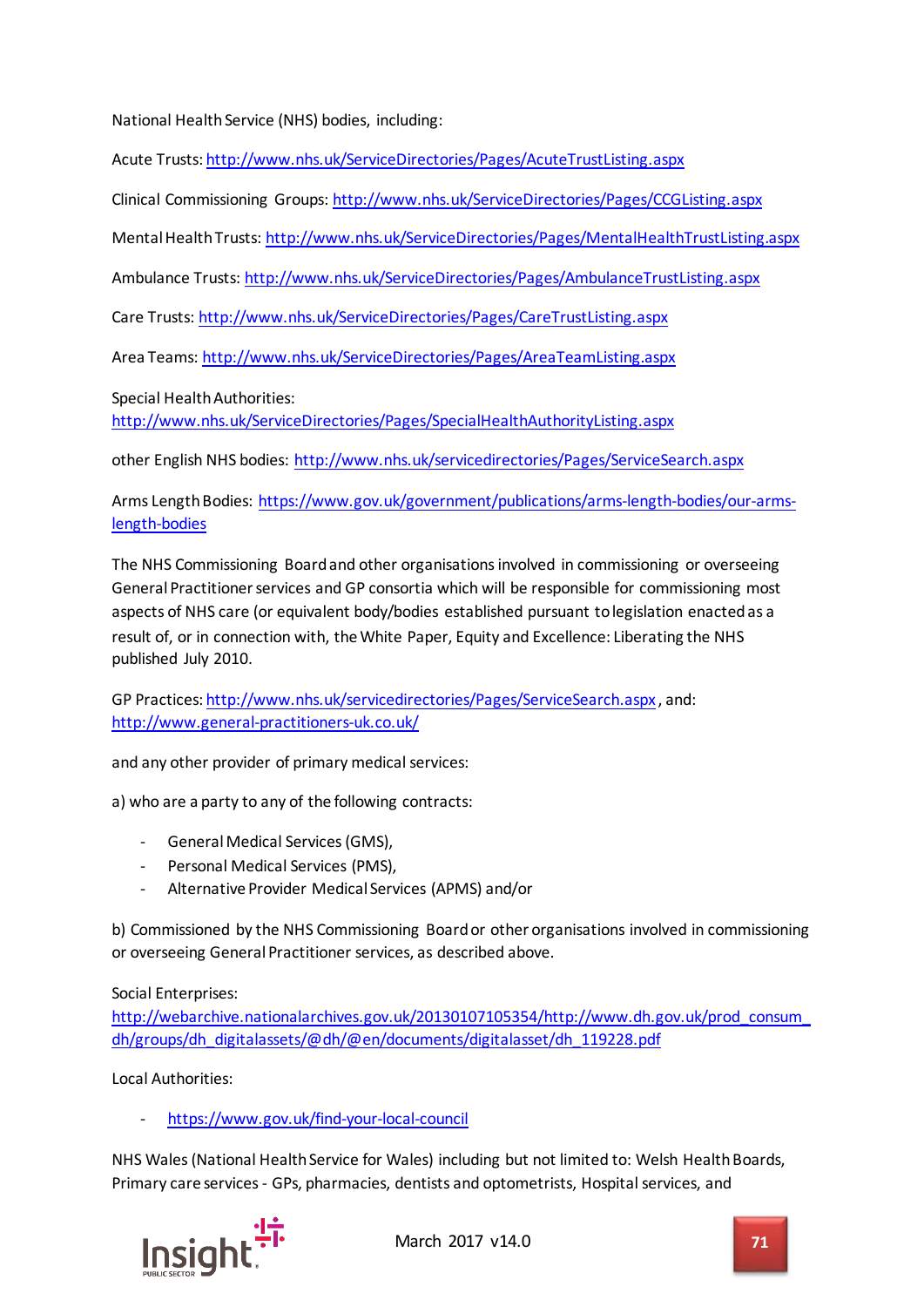community services, including those provided through community health centres and mental health services:

<http://www.nhsdirect.wales.nhs.uk/localservices/localhealthboards/>

Other Welsh Public Bodies – Welsh Local Authorities

NHS Scotland (National Health Service for Scotland) including but not limited to: NHS Boards, Hospitals, Primary care Services GPs, pharmacies, dentists and optometrists, Hospital services, and community services, including those provided through community health centres and mental health services:

- <http://www.show.scot.nhs.uk/organisations/index.aspx>

Other Scottish Public Bodies:- Scottish Government, Scottish Local Authorities, Scottish Agencies, NDPBs, Scottish Further and Higher Education Boards, Scottish Police, Scottish Fire and Rescue, Scotland Citizens Advice, Scottish Schools and Scottish Housing Associations.

NHS Northern Ireland (National Health Service for Northern Ireland) including but not limited to: Health and Social Care Trusts, Primary care Services GPs, pharmacies, dentists and optometrists, Hospital services, social care services and community services, including those provided through community health centres and mental health services:

<http://www.hscni.net/>

Northern Ireland Public Bodies including Local Authorities, Schools, Police Service, Citizens Advice.

Hospices in the UK:

[http://www.helpthehospices.org.uk/about-hospice-care/find-a-hospice/uk-hospice-and-palliative](http://www.helpthehospices.org.uk/about-hospice-care/find-a-hospice/uk-hospice-and-palliative-care-services/)[care-services/](http://www.helpthehospices.org.uk/about-hospice-care/find-a-hospice/uk-hospice-and-palliative-care-services/)

#### Local Authorities

- <https://www.gov.uk/find-your-local-council>
- <http://openlylocal.com/councils/all>
- [http://www.ubico.co.uk](http://www.ubico.co.uk/) (agents acting on behalf of Cheltenham Borough Council)

Any commercial, not-for-profit, or other charitable entity created, controlled and financed by a local authority or authorities with regard to provision of services captured by this framework

Police forces and other emergency services, including fire and rescue services, the maritime and coastguard agency and other rescue authorities (a list of police authorities and fire and rescue services can be found respectively at the following:

- <http://www.police.uk/contact/force-website/>
- <http://apccs.police.uk/about-the-apcc/>
- <http://www.fireservice.co.uk/information/ukfrs>
- <http://www.nifrs.org/areas-districts>
- <http://www.firescotland.gov.uk/your-area.aspx>

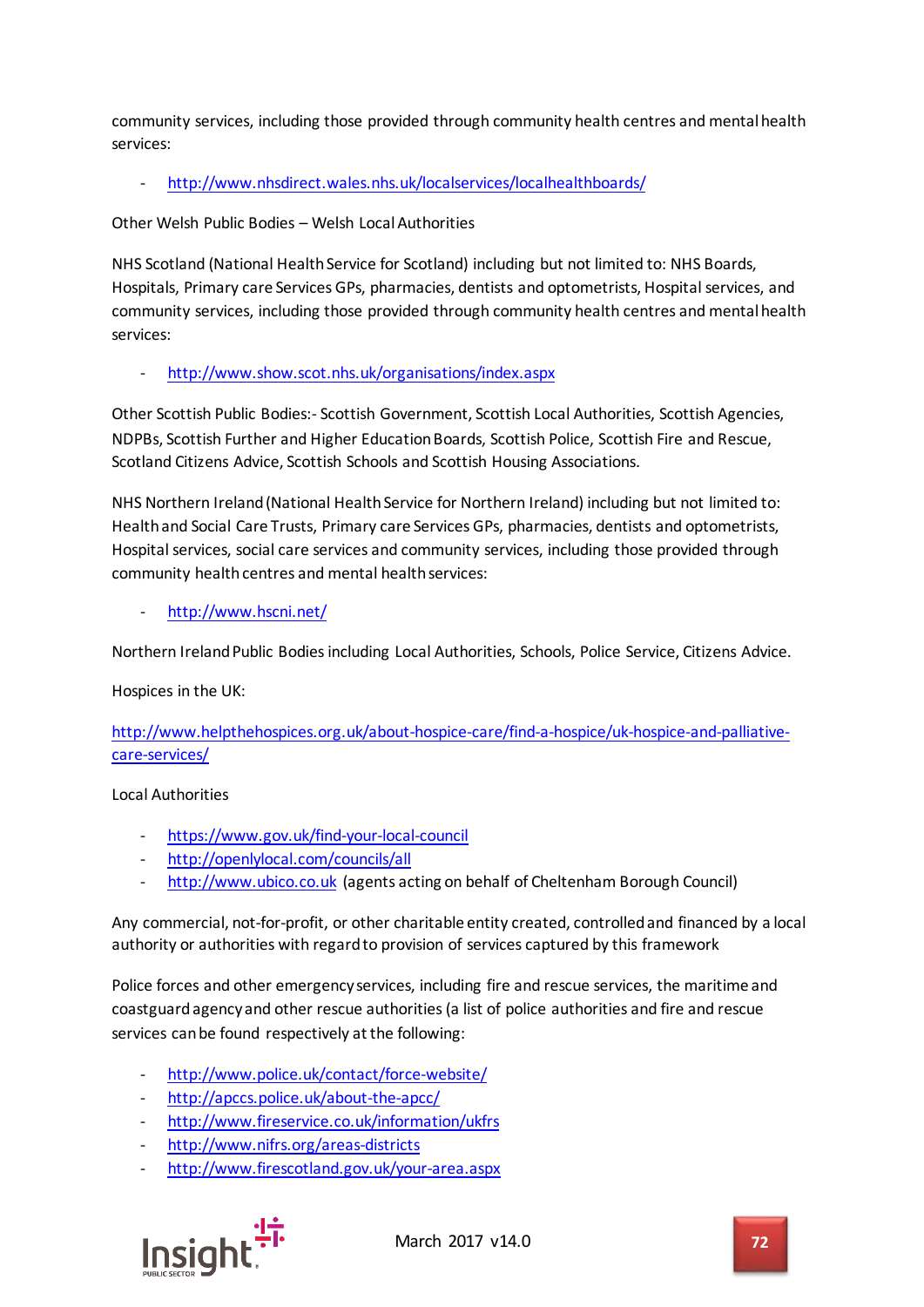Educational establishments Educational Establishments in England and Wales, maintained by the Department for Children, Schools and Families including Schools, Universities and Colleges but NOT

Independent Schools

<http://www.education.gov.uk/edubase>

Registered Social Landlords (RSLs) or Private Registered Providers of social housing (PRPs), a list of such authorities being available at: [https://www.homesandcommunities.co.uk/ourwork/registered](https://www.homesandcommunities.co.uk/ourwork/registered-provider-information)[provider-information](https://www.homesandcommunities.co.uk/ourwork/registered-provider-information)

Third Sector and Registered charities, as detailed at:

[http://www.charity-commission.gov.uk](http://www.charity-commission.gov.uk/)

<http://www.oscr.org.uk/search-charity-register>

<https://www.charitycommissionni.org.uk/ShowCharity/RegisterOfCharities/RegisterHomePage.aspx>

Citizens Advice in the United Kingdom:

<http://www.citizensadvice.org.uk/index/getadvice.htm>

[http://www.cas.org.uk](http://www.cas.org.uk/)

<http://www.citizensadvice.co.uk/>

Devolved and other administrations with the British Isles, including those detailed at: (in the case of Scotland)<http://www.scotland.gov.uk/Home> , an[d http://www.scottish.parliament.uk/](http://www.scottish.parliament.uk/), (in the case of Wales)<http://new.wales.gov.uk/?llang=en>

Her Majesty's prison service as detailed a[t https://www.gov.uk/government/organisations/hm](https://www.gov.uk/government/organisations/hm-prison-service)[prison-service](https://www.gov.uk/government/organisations/hm-prison-service)

The Ministry of Defence as detailed a[t https://www.gov.uk/government/organisations/ministry-of](https://www.gov.uk/government/organisations/ministry-of-defence)[defence](https://www.gov.uk/government/organisations/ministry-of-defence)

Isle of Man Government Health / Public Services

<http://www.gov.im/health/>

ASSOCIATE MEMBERS

In addition, the public sector bodies to whom the use of this contract / framework agreement will be open on an associate member basis may include the following: -

In addition, the following public sector bodies will be able to use the Framework subject to the approval of NHS SBS:

Central Government Departments, Executive Agencies and NDPBs

<https://www.gov.uk/government/organisations>

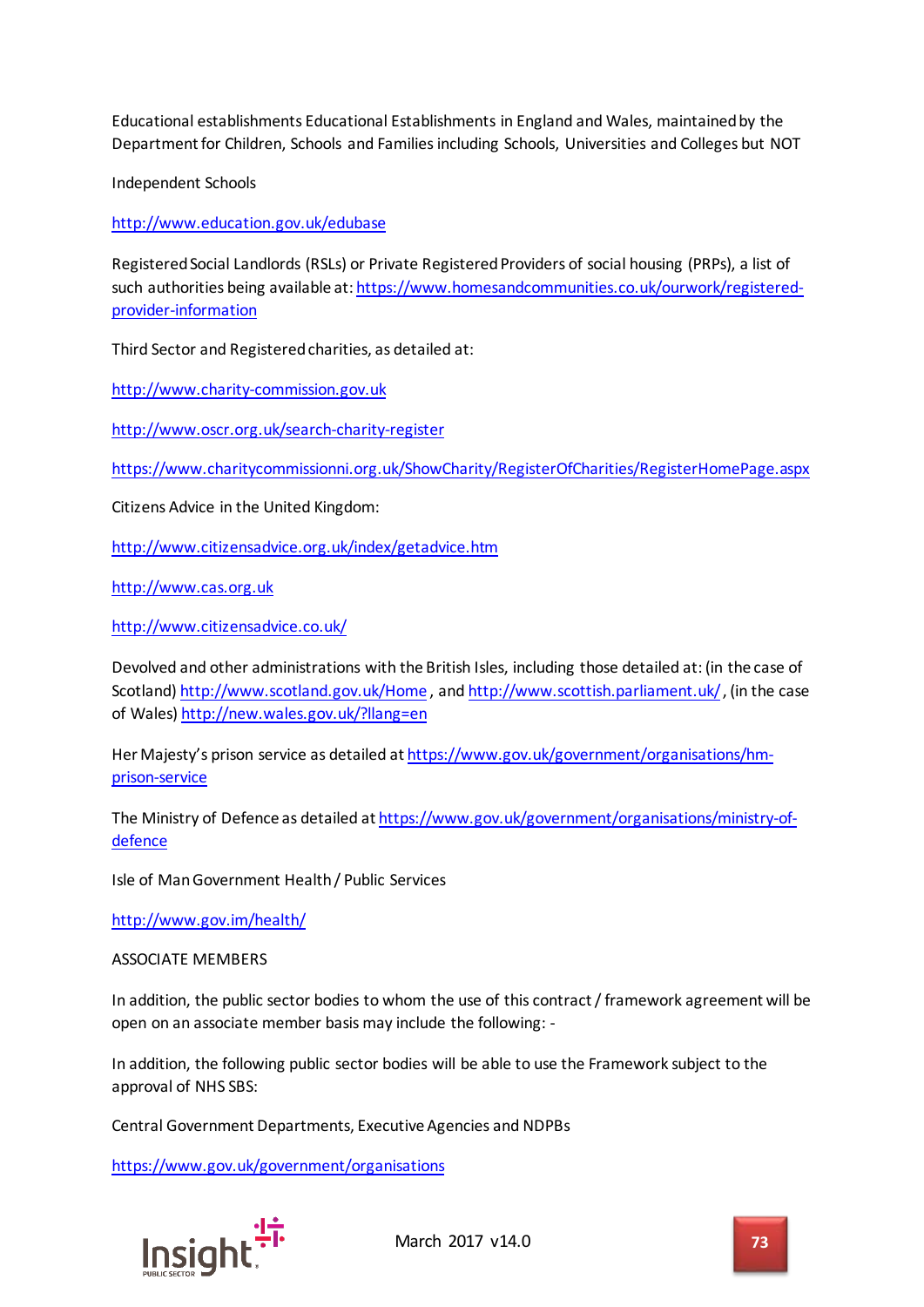## <http://resources.civilservice.gov.uk/wp-content/uploads/2011/09/PB12.pdf>

National Health Service (NHS) bodies, including:

Acute Trusts:<http://www.nhs.uk/ServiceDirectories/Pages/AcuteTrustListing.aspx>

Clinical Commissioning Groups:<http://www.nhs.uk/ServiceDirectories/Pages/CCGListing.aspx>

Mental Health Trusts:<http://www.nhs.uk/ServiceDirectories/Pages/MentalHealthTrustListing.aspx>

Ambulance Trusts:<http://www.nhs.uk/ServiceDirectories/Pages/AmbulanceTrustListing.aspx>

Care Trusts[: http://www.nhs.uk/ServiceDirectories/Pages/CareTrustListing.aspx](http://www.nhs.uk/ServiceDirectories/Pages/CareTrustListing.aspx)

Area Teams:<http://www.nhs.uk/ServiceDirectories/Pages/AreaTeamListing.aspx>

Special Health Authorities:

<http://www.nhs.uk/ServiceDirectories/Pages/SpecialHealthAuthorityListing.aspx>

other English NHS bodies:<http://www.nhs.uk/servicedirectories/Pages/ServiceSearch.aspx>

Arms Length Bodies: [https://www.gov.uk/government/publications/arms-length-bodies/our-arms](https://www.gov.uk/government/publications/arms-length-bodies/our-arms-length-bodies)[length-bodies](https://www.gov.uk/government/publications/arms-length-bodies/our-arms-length-bodies)

The NHS Commissioning Board and other organisations involved in commissioning or overseeing General Practitioner services and GP consortia which will be responsible for commissioning most aspects of NHS care (or equivalent body/bodies established pursuant to legislation enacted as a result of, or in connection with, the White Paper, Equity and Excellence: Liberating the NHS published July 2010.

GP Practices: http://www.nhs.uk/servicedirectories/Pages/ServiceSearch.aspx, and: http://www.general-practitioners-uk.co.uk/

and any other provider of primary medical services:

a) who are a party to any of the following contracts:

- General Medical Services (GMS),
- Personal Medical Services (PMS),
- Alternative Provider Medical Services (APMS) and/or

b) Commissioned by the NHS Commissioning Board or other organisations involved in commissioning or overseeing General Practitioner services, as described above.

Social Enterprises:

• [http://webarchive.nationalarchives.gov.uk/20130107105354/http://www.dh.gov.uk/prod\\_c](http://webarchive.nationalarchives.gov.uk/20130107105354/http:/www.dh.gov.uk/prod_consum_dh/groups/dh_digitalassets/@dh/@en/documents/digitalasset/dh_119228.pdf) [onsum\\_dh/groups/dh\\_digitalassets/@dh/@en/documents/digitalasset/dh\\_119228.pdf](http://webarchive.nationalarchives.gov.uk/20130107105354/http:/www.dh.gov.uk/prod_consum_dh/groups/dh_digitalassets/@dh/@en/documents/digitalasset/dh_119228.pdf)

Local Authorities:

• <https://www.gov.uk/find-your-local-council>

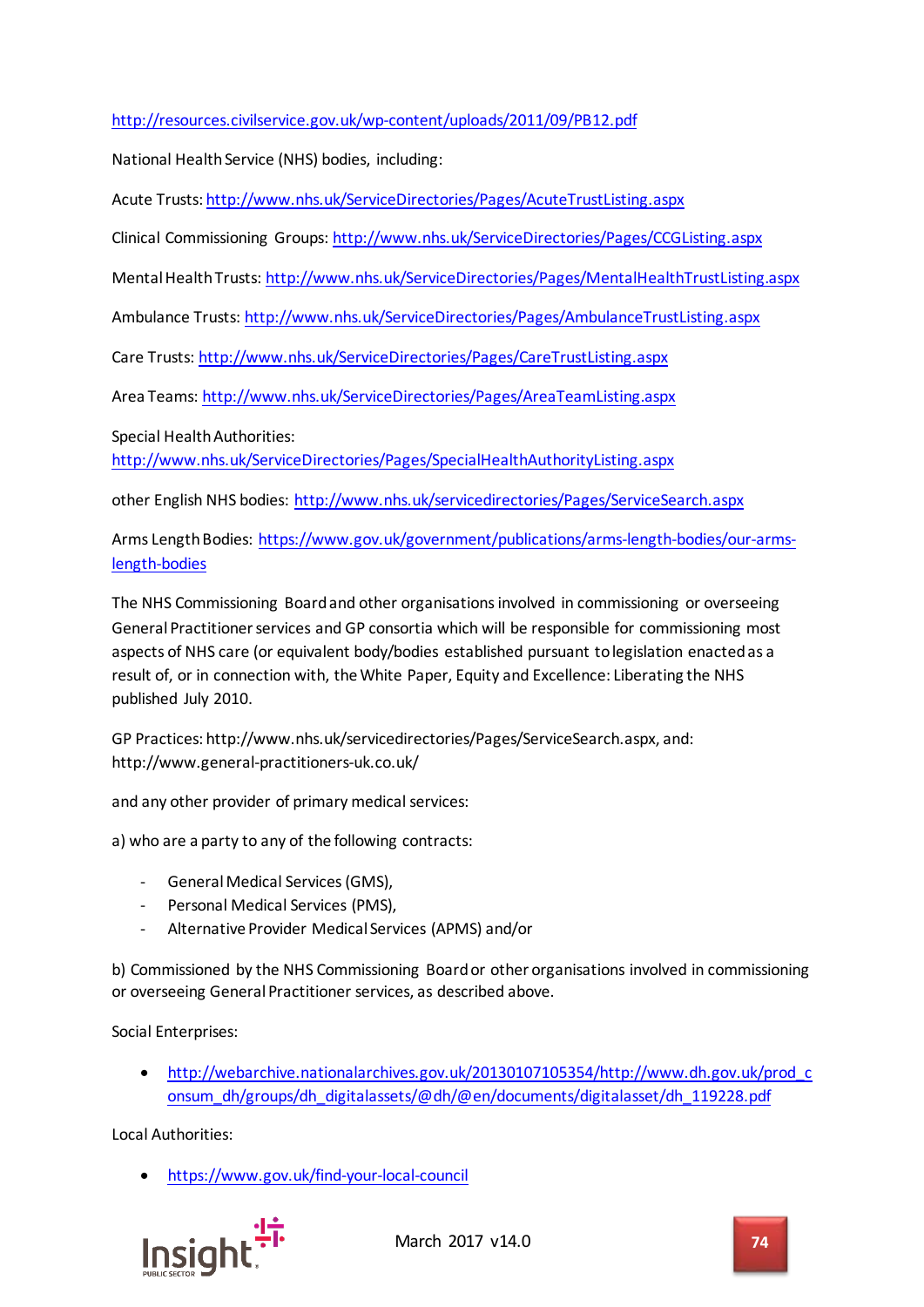NHS Wales (National Health Service for Wales) including but not limited to: Welsh Health Boards, Primary care services - GPs, pharmacies, dentists and optometrists, Hospital services, and community services, including those provided through community health centres and mental health services:

• <http://www.nhsdirect.wales.nhs.uk/localservices/localhealthboards/>

Other Welsh Public Bodies – Welsh Local Authorities

NHS Scotland (National Health Service for Scotland) including but not limited to: NHS Boards, Hospitals, Primary care Services GPs, pharmacies, dentists and optometrists, Hospital services, and community services, including those provided through community health centres and mental health services:

• <http://www.show.scot.nhs.uk/organisations/index.aspx>

Other Scottish Public Bodies:- Scottish Government, Scottish Local Authorities, Scottish Agencies, NDPBs, Scottish Further and Higher Education Boards, Scottish Police, Scottish Fire and Rescue, Scotland Citizens Advice, Scottish Schools and Scottish Housing Associations.

NHS Northern Ireland (National Health Service for Northern Ireland) including but not limited to: Health and Social Care Trusts, Primary care Services GPs, pharmacies, dentists and optometrists, Hospital services, social care services and community services, including those provided through community health centres and mental health services:

• http://www.hscni.net/

Northern Ireland Public Bodies including Local Authorities, Schools, Police Service, Citizens Advice.

Local Authorities

• <https://www.gov.uk/find-your-local-council>

Any commercial, not-for-profit, or other charitable entity created, controlled and financed by a local authority or authorities with regard to provision of services captured by this framework

Police forces and other emergency services, including fire and rescue services, the maritime and coastguard agency and other rescue authorities (a list of police authorities and fire and rescue services can be found respectively at the following: http://www.police.uk/. and http://www.fireservice.co.uk/information/ukfrs

Educational establishments Educational Establishments in England and Wales, maintained by the Department for Children, Schools and Families including Schools, Universities and Colleges but NOT

Independent Schools

• <http://www.education.gov.uk/edubase>

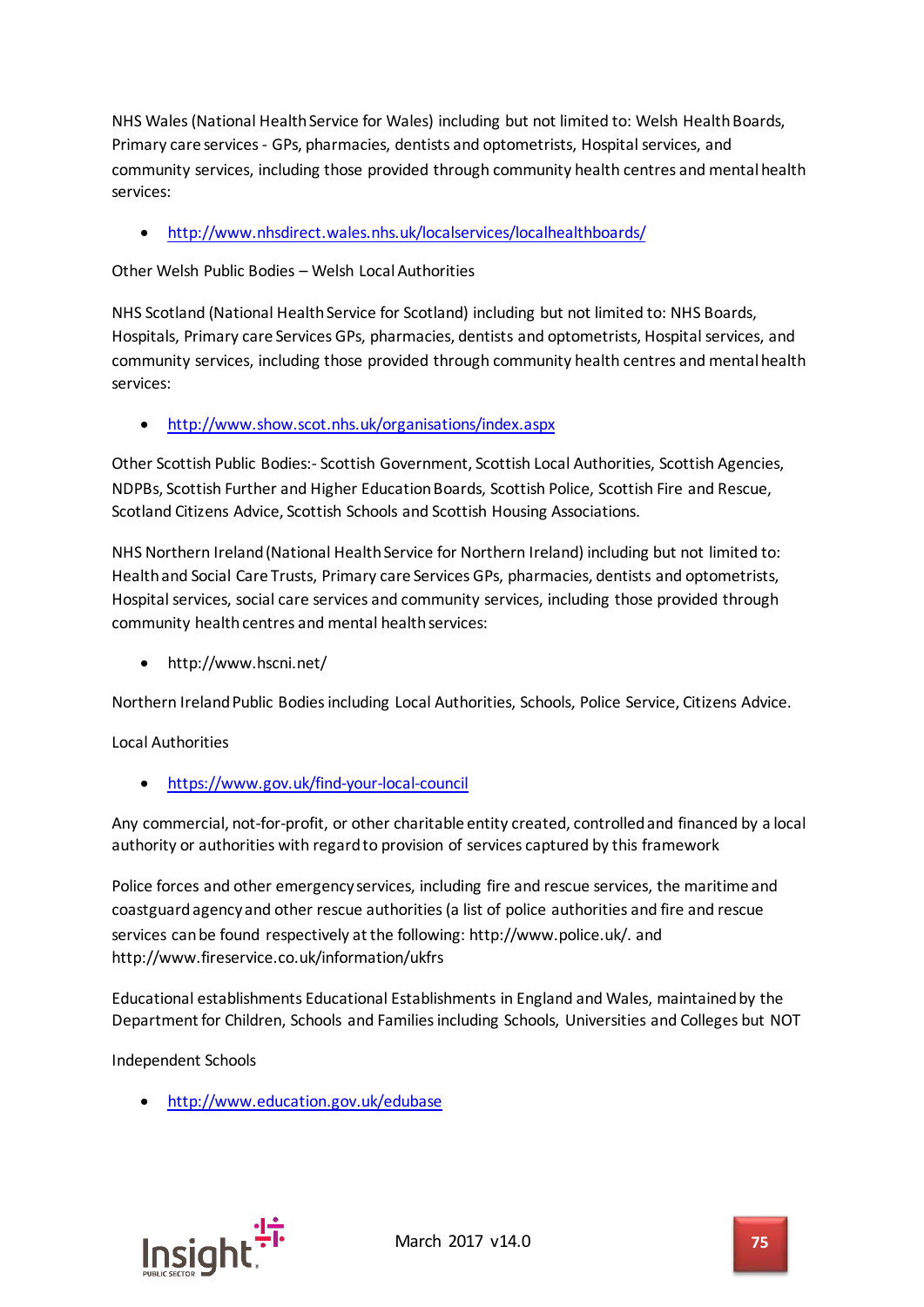Registered Social Landlords (RSLs) or Private Registered Providers of social housing (PRPs), a list of such authorities being available at: https://www.homesandcommunities.co.uk/ourwork/registeredprovider-information

• Third Sector and Registered charities, as detailed a[t http://www.charity-commission.gov.uk](http://www.charity-commission.gov.uk/)

Devolved and other administrations with the British Isles, including those detailed at: (in the case of Scotland)

- <http://www.scotland.gov.uk/Home> , and
- <http://www.scottish.parliament.uk/>, (in the case of Wales)
- <http://new.wales.gov.uk/?llang=en>

Her Majesty's prison service as detailed at

• <https://www.gov.uk/government/organisations/hm-prison-service>

The Ministry of Defence as detailed at

• <https://www.gov.uk/government/organisations/ministry-of-defence>

Isle of Man Government Health / Public Services

• <http://www.gov.im/health/>

## **Participating Authorities for NHS Commercial Procurement Collaborative**

The following entities shall be eligible to utilise any resulting agreement(s):

NOE CPC member bodies as listed at[: http://www.noecpc.nhs.uk/our-current-customers,](http://www.noecpc.nhs.uk/our-current-customers) and any additional new CPC members for the duration of the contract, plus any other NHS/Public Sector bodies located in England, Wales, Scotland and Northern Ireland, subject to the approval of NOE CPC, including but not limited to Acute Trusts, Foundation Trusts, Clinical Commissioning Groups, Ambulance Trusts, Care Trusts, Hospital Trusts, Mental Health Trusts, Community Health Trusts, Special Health Authorities, Health Boards, NHS Commissioning Boards, Commissioning Support Units and other health organisations (Wales, Scotland and Northern Ireland), Health and Social Care Trusts (Northern Ireland), Community Health Councils, Local Health Boards, Social Enterprises, NHS Collaborative Procurement Hubs/Organisations, GP Practices, Primary Care Commissioners, Department of Health, Public Health England and Local Authorities (where Local Authorities are engaged in the provision or commissioning of health related services, for example (but not limited to) the fields of healthcare, social care, early years care and public health).

For the avoidance of doubt the following is a list or our current members on the date of publishing this notice;

- Barnsley Hospital NHS FT
- Bedford Hospital NHS Trust
- Blackburn with Darwen CCG
- Blackpool CCG
- Bradford Teaching Hospitals NHS FT



March 2017 v14.0 **76**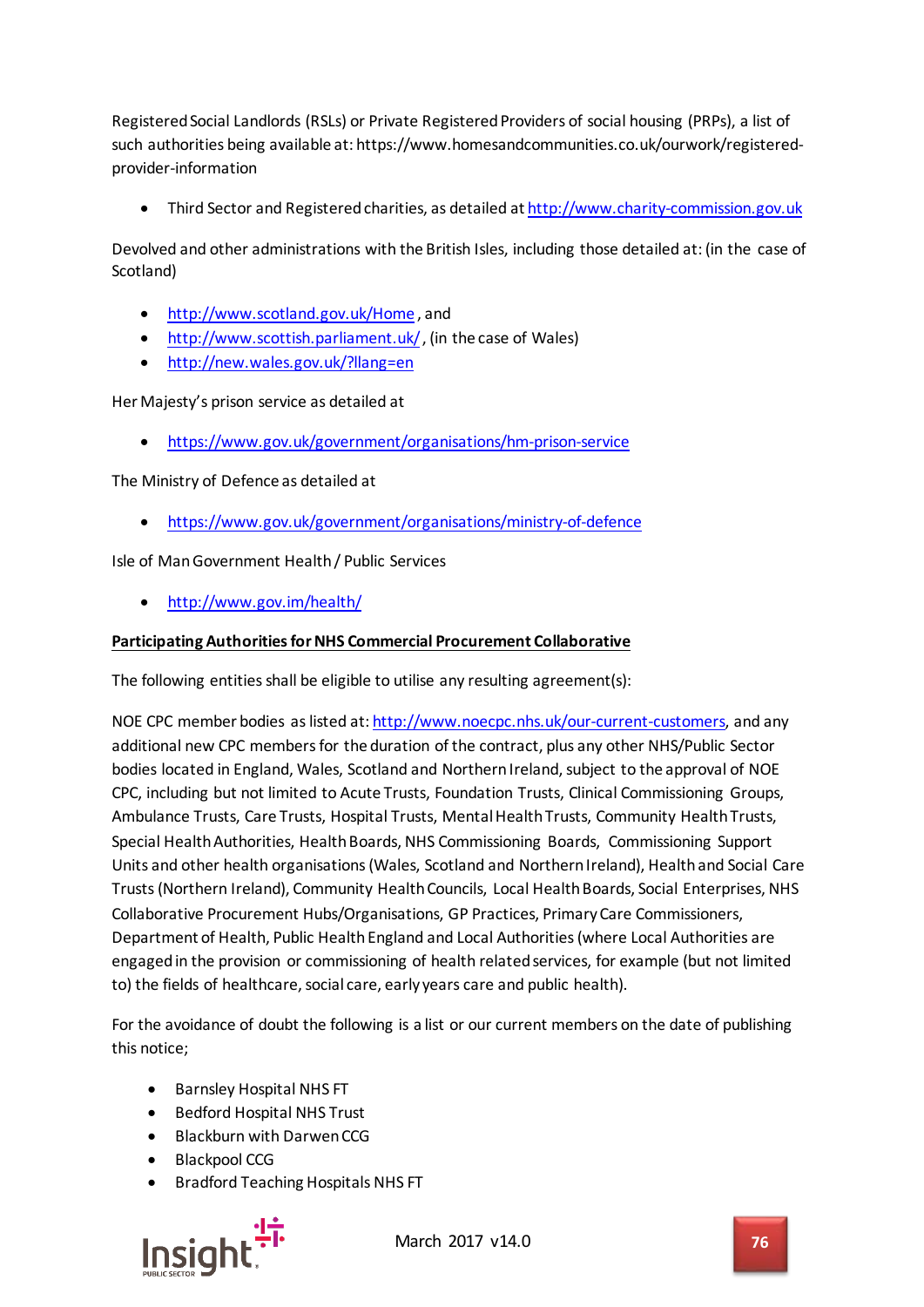- Burton Hospitals NHS Foundation Trust
- Calderdale and Huddersfield NHS FT
- Cannock Chase CCG
- Chesterfield Royal Hospital NHS FT
- Chorley and South Ribble CCG
- Colchester Hospital University NHS Foundation Trust
- Derby Hospitals NHS FT
- Derbyshire Community Health Services NHS FT
- Doncaster and Bassetlaw Hospitals NHS FT
- East Lancashire CCG
- East Staffordshire CCG
- Fylde and Wyre CCG
- Greater Preston CCG
- Harrogate and District NHS FT
- Health Education England
- Heart of England NHS FT
- Herefordshire CCG
- Humber NHS FT
- Ipswich Hospital NHS Trust
- James Paget University Hospitals NHS FT
- Lancashire North CCG
- Leeds and York Partnership NHS FT
- Leeds Community Healthcare NHS Trust
- Leeds Teaching Hospitals NHS Trust ?
- Locala Community Partnerships CIC
- Mid Yorkshire Hospitals NHS Trust
- Midlands and Lancashire Commissioning Support Unit
- NHS Eastern Cheshire CCG
- NHS Halton CCG
- NHS Knowsley CCG
- NHS Liverpool CCG
- NHS Redditch And Bromsgrove CCG
- NHS South Cheshire CCG
- NHS South Sefton CCG
- NHS South Worcestershire CCG
- NHS Southport And Formby CCG
- NHS St Helens CCG
- NHS Vale Royal CCG
- NHS Warrington CCG
- NHS West Cheshire CCG
- NHS Wirral CCG
- NHS Wyre Forest CCG
- North Cumbria University Hospitals NHS Trust
- North Staffordshire CCG
- North Staffordshire Combined Healthcare NHS Trust
- North Tees and Hartlepool NHS FT

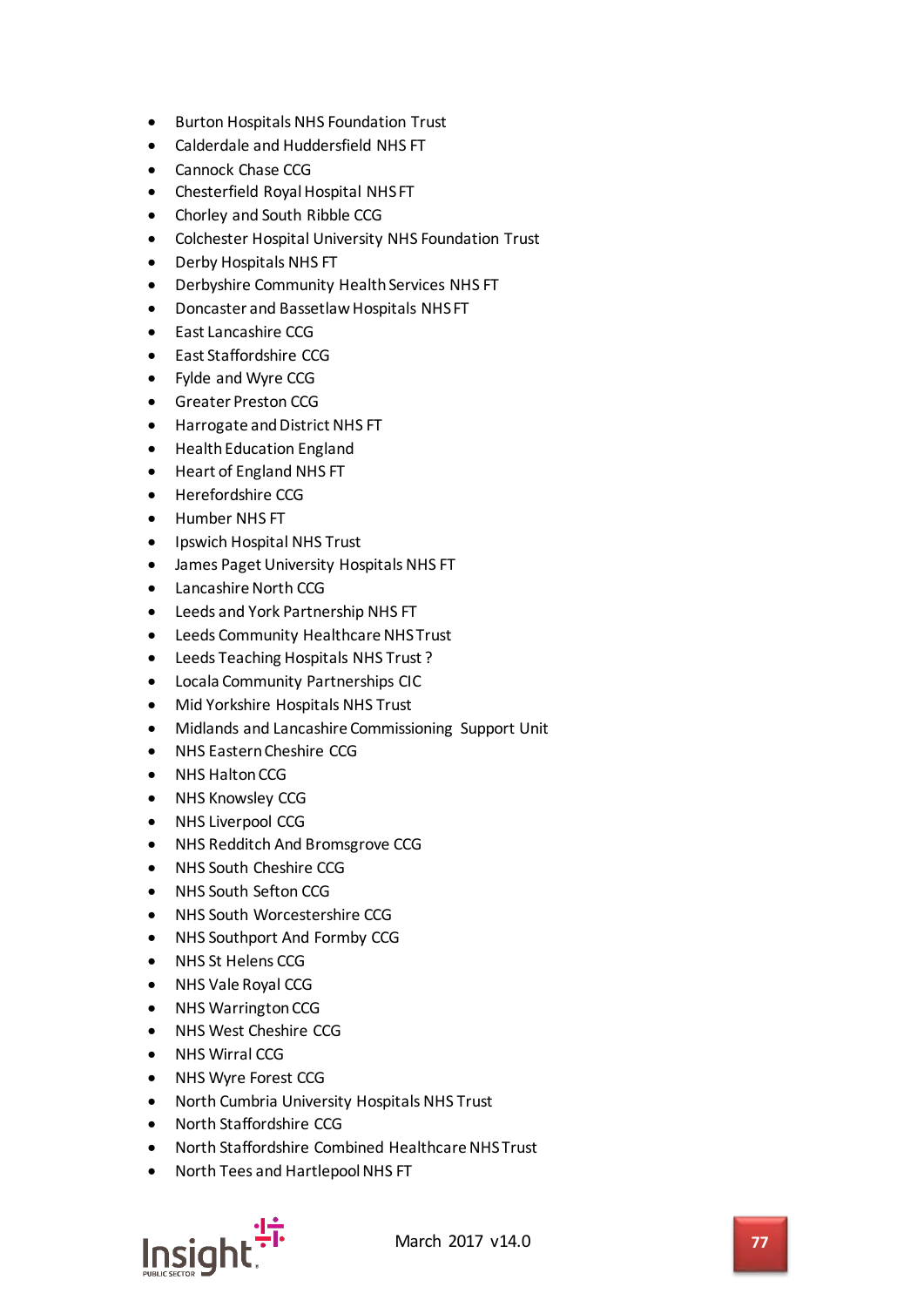- Northern Lincolnshire and Goole NHS FT
- Northumbria Healthcare NHS FT
- Nottingham University Hospitals NHS Trust
- QE Facilities Ltd (wholly owned subsidiary of Gateshead Health NHS Foundation Trust)
- Salisbury NHS FT
- Sheffield Children's NHS FT
- Sheffield Health & Social Care NHS FT
- Sheffield Teaching Hospitals NHS Foundation Trust
- Sherwood Forest Hospitals NHS FT
- Shropshire CCG
- South East Staffordshire and Seisdon Peninsula CCG
- South Staffordshire & Shropshire Healthcare NHS FT
- Southend University Hospital NHS FT
- Southport and Ormskirk Hospital NHS Trust
- Stafford and Surrounds CCG
- Stockport NHS Foundation Trust
- Stoke-on-Trent CCG
- Telford and Wrekin CCG
- The Newcastle upon Tyne Hospitals NHS FT
- The Queen Elizabeth Hospital King's Lynn NHS FT
- The Rotherham NHS FT
- United Lincolnshire Hospitals NHS Trust ?
- University Hospital of North Midlands NHS Trust
- University Hospitals Birmingham NHS Foundation Trust
- University Hospitals of Leicester NHS Trust
- West Lancashire CCG
- York Teaching Hospitals NHS FT
- Yorkshire Ambulance Service NHS Trust

Listings of the entities eligible to utilise any resulting agreement(s), subject to the approval of NOE CPC, can be found at:

Acute Trusts:

<http://www.nhs.uk/ServiceDirectories/Pages/AcuteTrustListing.aspx>

Clinical commissioning groups (CCGs):

<http://www.nhs.uk/ServiceDirectories/Pages/CCGListing.aspx>

Mental Health Trusts:

<http://www.nhs.uk/ServiceDirectories/Pages/MentalHealthTrustListing.aspx>

Ambulance Trusts:

<http://www.nhs.uk/ServiceDirectories/Pages/AmbulanceTrustListing.aspx>

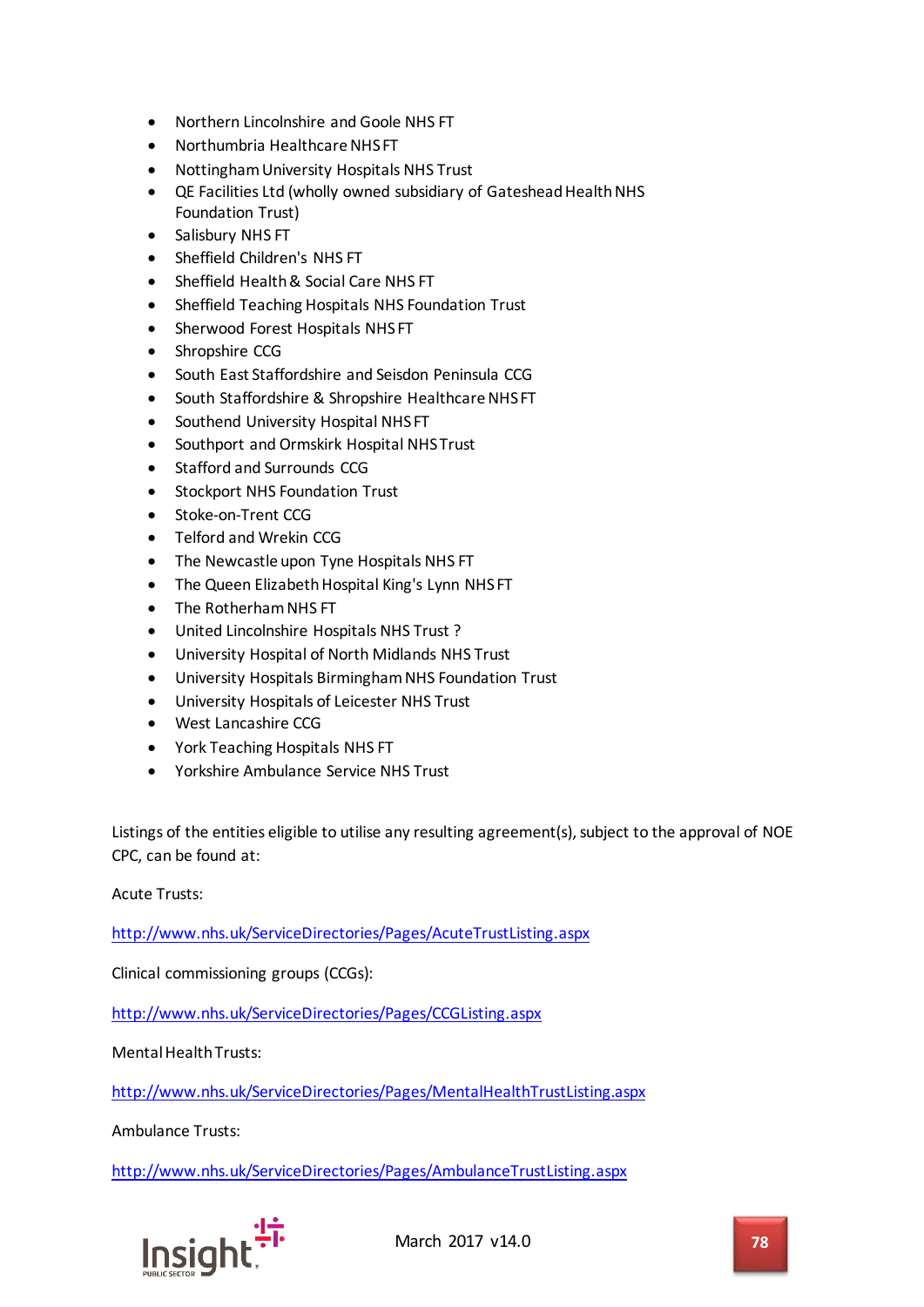Care Trusts:

<http://www.nhs.uk/ServiceDirectories/Pages/CareTrustListing.aspx>

NHS Trust Development Authority (TDA):

<http://www.ntda.nhs.uk/>

Special Health Authorities:

<http://www.nhs.uk/ServiceDirectories/Pages/SpecialHealthAuthorityListing.aspx>

Arms Length Bodies:

<https://www.gov.uk/government/publications/arms-length-bodies/our-arms-length-bodies>

NHS England:

<http://www.england.nhs.uk/ourwork/d-com/> and other organisations involved in commissioning of primary care services via Clinical Commissioning Groups – CCGs supported by the Commissioning Support Units – CSU's which will be responsible for commissioning most aspects of NHS care (or equivalent body/bodies established pursuant to legislation enacted as a result of, or in connection with, the White Paper, Equity and Excellence: Liberating the NHS published July 2010.

CCG: [www.commissioningboard.nhs.uk/ccg-details/](http://www.commissioningboard.nhs.uk/ccg-details/)

CSU: [www.commissioningboard.nhs.uk/appointments/csu](http://www.commissioningboard.nhs.uk/appointments/csu)

NHS Professional Regulator:

[http://www.nhs.uk/NHSEngland/thenhs/healthregulators/Pages/professional-standards](http://www.nhs.uk/NHSEngland/thenhs/healthregulators/Pages/professional-standards-authority.aspx)[authority.aspx](http://www.nhs.uk/NHSEngland/thenhs/healthregulators/Pages/professional-standards-authority.aspx)

The Clinical Commissioning Board, Area Teams:

<http://www.nhs.uk/ServiceDirectories/Pages/AreaTeamListing.aspx> and other organisations involved in commissioning and/or overseeing General Practitioner services and GP consortia and GP Practices:

and any other provider of primary medical services:

a) who are a party to any of the following contracts:

- General Medical Services (GMS),
- Personal Medical Services (PMS),
- Alternative Provider Medical Services (APMS) and/or

b) Commissioned by NHS England or other organisations involved in commissioning or overseeing General Practitioner services, as described above.

Social Enterprises:

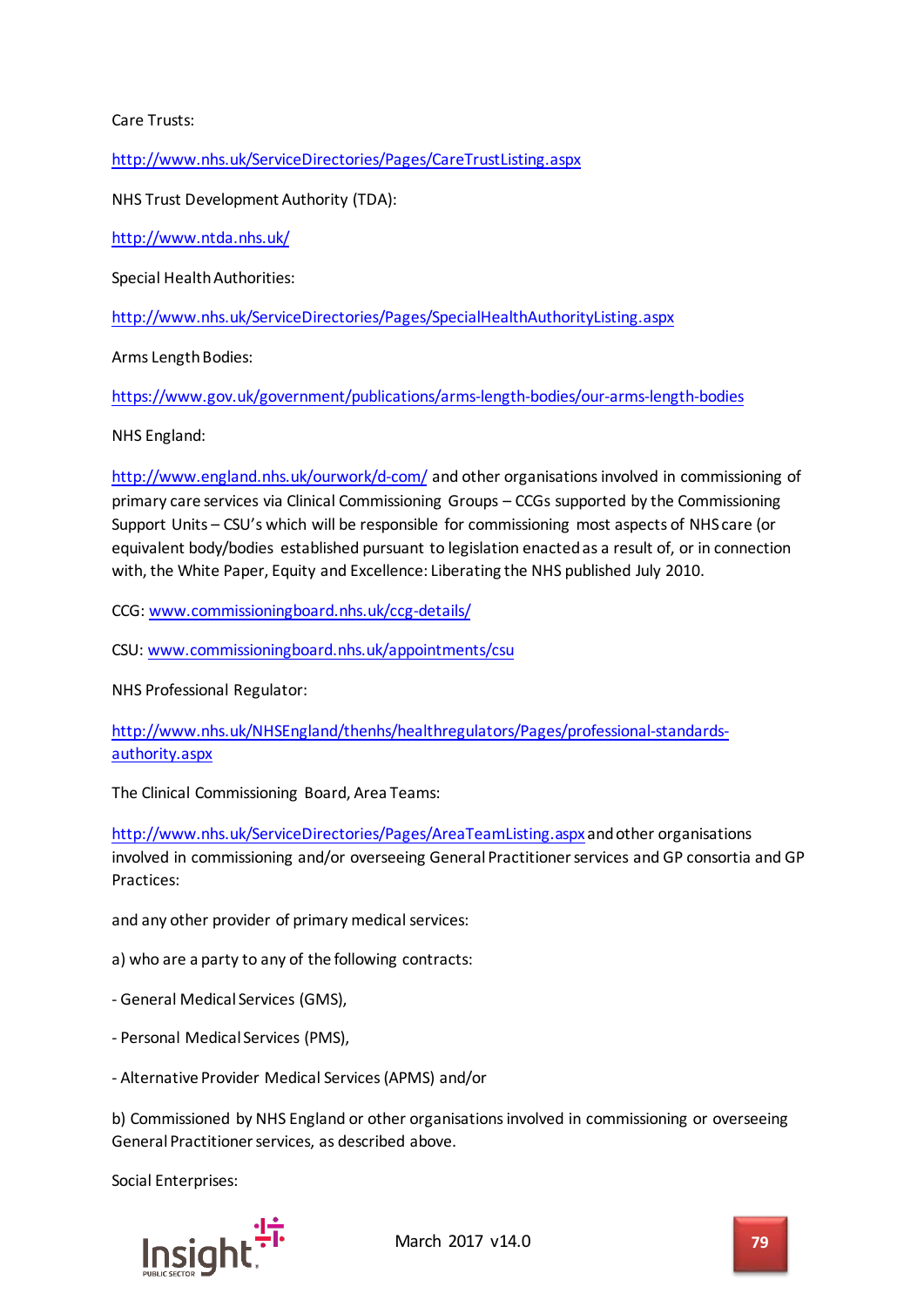## <http://www.socialenterprise.org.uk/>

Local Authorities:

## <http://www.idea.gov.uk/idk/org/la-data.do>

NHS Wales (National Health Service for Wales) including but not limited to: Welsh Health Boards, Primary care services - GPs, pharmacies, dentists and optometrists, Hospital services, and community services, including those provided through community health centres and mental health services:

## <http://www.nhsdirect.wales.nhs.uk/localservices/localhealthboards/>

NHS Scotland (National Health Service for Scotland) including but not limited to: NHS Boards, Hospitals, Primary care Services GPs, pharmacies, dentists and optometrists, Hospital services, and community services, including those provided through community health centres and mental health services:

### <http://www.show.scot.nhs.uk/organisations/index.aspx>

NHS Northern Ireland (National Health Service for Northern Ireland) including but not limited to: Health and Social Care Trusts, Primary care Services GPs, pharmacies, dentists and optometrists, Hospital services, social care services and community services, including those provided through community health centres and mental health services:

<http://www.hscni.net/>

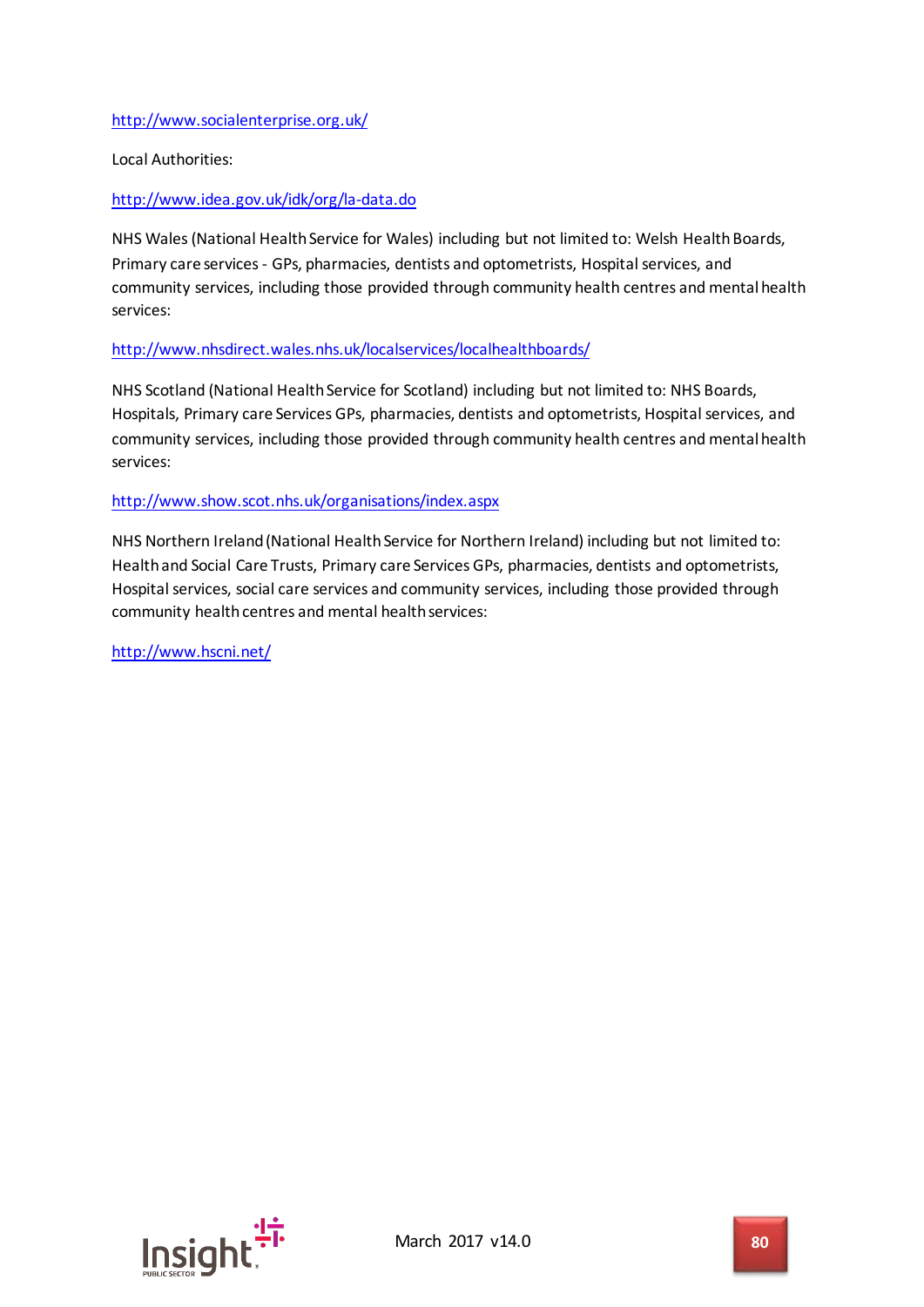## **OASIS Academy Schools Trust - Hardware Framework 2016**

### **Customers eligible**

Oasis Academies and affiliated organisations.

### **Lot description and scope: Lot 1; Client Devices**

- o Laptop computers
- o Tablets (and specifically iOS devices)
- o Docking and other charging stations
- o Trolleys
- o Desktop computers
- o Peripherals
- o Associated software

Contract Expiry: 09 May 2016 to 08 May 2020

Contract Extension: N/A

**Framework Notes:** All orders are subject to further competition only. No direct award.

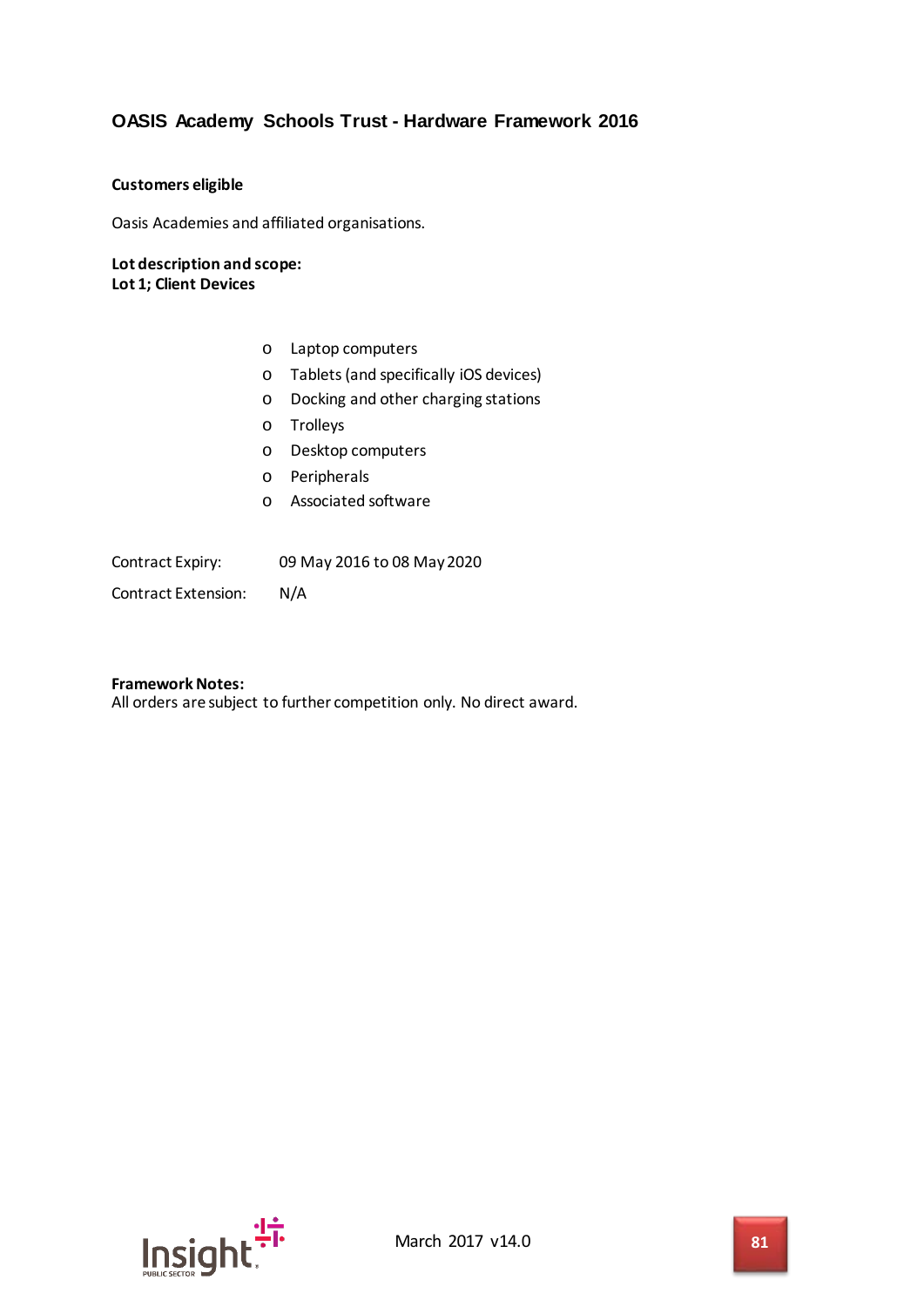## **RCUK / SBS Storage Agreement**

### **Customers eligible**

See Framework Notes below for complete list of eligible customers. List includes core customers and other organisations.

### **Lot description and scope:**

- **Exclusive storage hardware/solution provider for:**
	- o Nexan
	- o V2
	- o EMC
	- o Oracle

| Contract Expiry:           | 1 February 2014 to 31 January 2017    |
|----------------------------|---------------------------------------|
| <b>Contract Extension:</b> | 2 Year Extension in 1 Year Increments |

### **Framework competitors**

• None for the above storage hardware manufacturers.

### **Framework Notes:**

The following is a list of all organisations, institutes, centres and bodies (Authorised Entities) that may use any appropriately-advertised Contract let by the UK Shared Business Services Ltd.

#### **Authorised Entities**

### **Core Customers: Associated Bodies**

The Contract will be open for use by all the Research Councils:

- The Science and Technology Facilities Council
- The Medical Research Council
- The Engineering and Physical Sciences Research Council
- The Economic and Social Research Council
- The Natural Environment Research Council
- The Arts and Humanities Research Council
- The Biotechnology and Biological Sciences Research Council

#### and

• UK Shared Business Services Ltd (UK SBS)

Any Research Council institute, research facility, centre or unit may also use the Contract.

### **Other Organisations**:

The following organisations may also access the Contract:

- Animal Health & Veterinary Laboratories Agency (AHVLA)
- Cancer Research UK

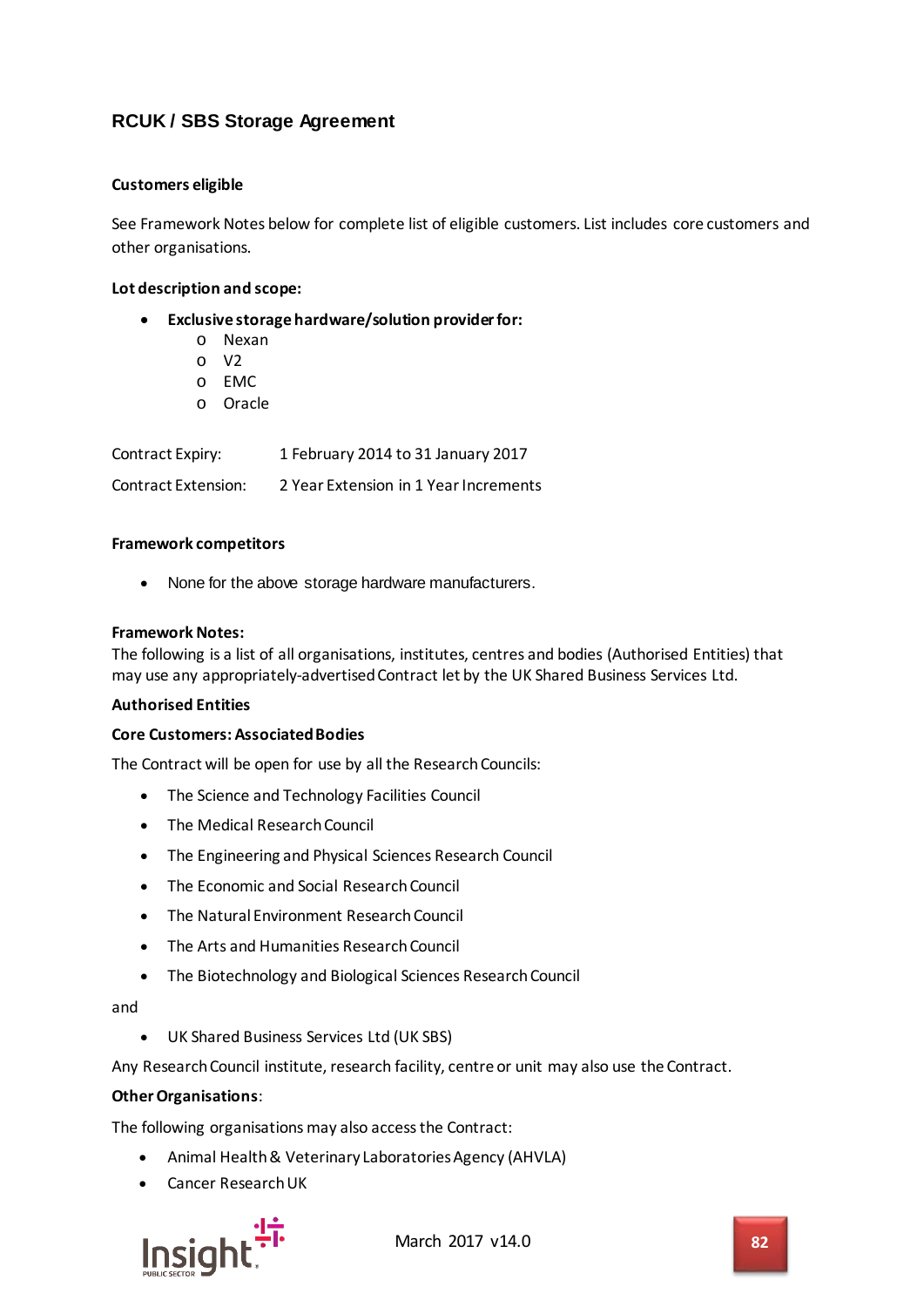- Centre for Environment, Fisheries & Aquaculture Science (CEFAS)
- Defence Science & Technology Laboratory (DSTL)
- Department of Business Innovation and Skills (BIS)
- Environment Agency (EA)
- Food & Environment Research Agency (FERA)
- Food Standards Agency (FSA)
- Health & Safety Laboratory (HSL)
- Health Protection Agency (HPA)
- Higher Education Funding Council for England (HEFCE)
- Home Office Scientific Development Branch (HOSDB)
- National Physical Laboratory
- Natural History Museum
- Nuclear Decommissioning Authority (NDA)
- Sanger Institute
- The Francis Crick Institute
- The Technology Strategy Board
- The Welcome Trust
- Trinity College Dublin (TCD)
- University College Dublin (UCD)
- UK National Quality Assesment Service (UK NEQAS)

## **UK Universities:**

The following University Purchasing Consortiums may also use the Contract:

- Advanced Procurement for Universities and Colleges, Scotland (APUC Ltd)
- Higher Education Purchasing Consortium Wales (HEPCW)
- London Universities Purchasing Consortium (LUPC)
- North Eastern Universities Purchasing Group (NEUPG Ltd)
- North Western Universities Purchasing Consortium (NWUPC Ltd)
- Southern Universities Purchasing Consortium (SUPC)

In addition, each individual UK University and associated college may also have access to use the Contract.

## **Government Departments and NDPBs:**

Any central government department, executive agency and non-departmental public body may also use the Contract. A full list of these can be found at:

## <https://www.gov.uk/government/organisations#agencies-and-public-bodies>

NHS Bodies (i.e. Acute Trusts, Ambulance Trusts, Primary Care Trusts, Care Trusts, NHS Hospital Trusts, Strategic Health Authorities, Mental Health Trusts, Special Health Authorities) may also use the Contract. A full list of such Authorities and Trusts can be found at:

<http://www.nhs.uk/servicedirectories/pages/primarycaretrustlisting.aspx>

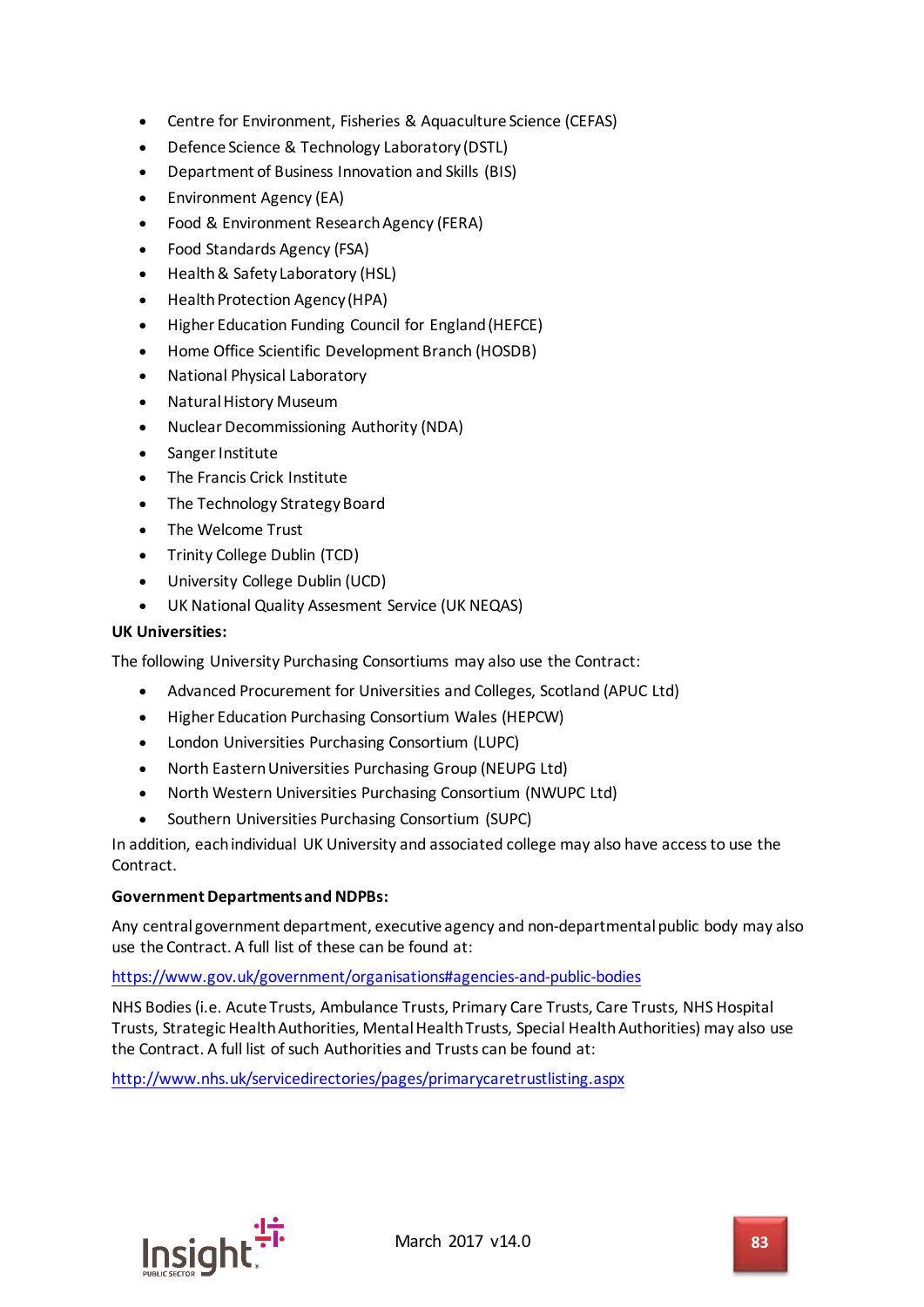# **RM1042 Corporate Software Solutions Framework**

## **Crown Commercial Service Customers eligible**

All Public sector organisations including Central government departments, Non departmental public bodies, arms length bodies, Defence, Health, Emergency Services, Local Authorities, Higher Education, Charities, Schools and colleges.

## **Lot 3 Human Resources (HR) and Payroll Software Solutions**

Provides for HR & payroll application solutions or amendment of existing solutions which will include solution identification, design, development, implementation, data take-on, migration, management of internal resources, integration and security; user training, maintenance and support.

Suppliers can provide either a complete HR/Payroll application or modules of systems and/or services for managing internal resources and payroll such as:

- Payroll automated pay process based on employee time and attendance, and calculates various deductions and taxes;
- Benefits administration module allows organizations to administer and track employee participation in benefit programmes (insurance, compensation, profit sharing, retirement);
- HR management module basic demographic and address data, training and development, skills management;
- Performance management;
- People management;
- Absence management;
- Resource management;
- Recruitment applicant tracking, web recruitment, talent attraction; and
- Other staff focused or staff support applications

For the purposes of this Lot, Goods may include requirements as part of an HR and payroll solutions or modules as listed above and where they are purchased as part of the solution.

Hardware can be purchased if software forms most the total contract value.

Insight partnered Midland HR to win this lot. We can use other HR software partners if required by the circumstance of the customer requirement

### **LOT 5 Enterprise Content Management (ECM)Software Solutions**

Provides for Enterprise Content Management (ECM) or Document and Records Management (EDRM) solutions which will include solution identification, design, development, implementation, organising, storing, data take-on, migration, integration and security; user training, maintenance and support as part of a wider solution that relates to the customer's processes. It will also cover the prototyping, configuring or tailoring of existing products and include some goods and services as part of a wider solution required throughout the lifecycle of the content. The scope of this Lot covers the implementation of document life cycle solutions.

Suppliers in this Lot can provide either a complete ECM or EDRM solution or modules of an ECM or EDRM solution including but not limited to;

- Document Management;
- Document Scanning Services;
- Web Content Management;
- Records Management;

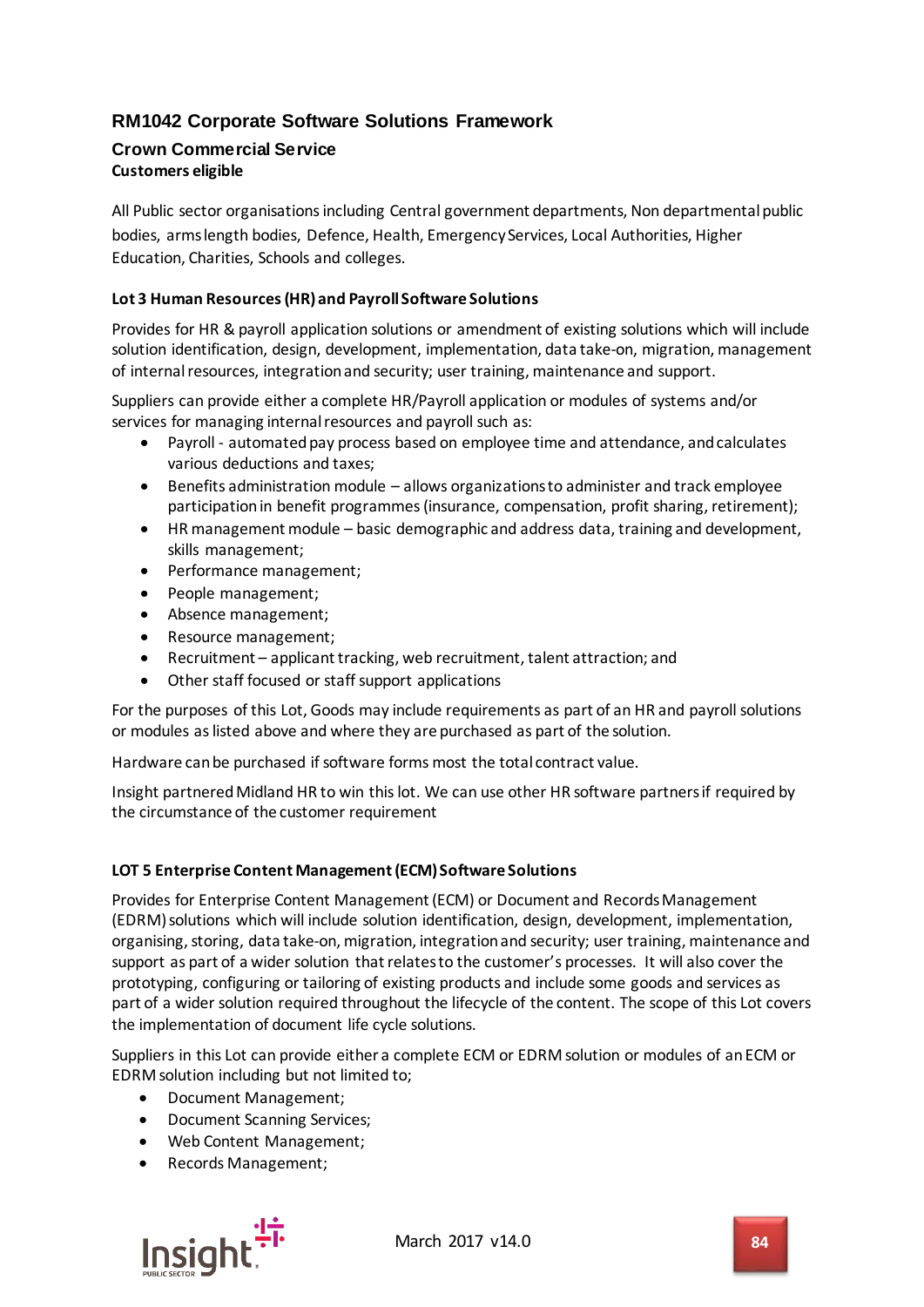- Image Processing;
- Workflow Management;
- Storage of (electronic) document / records; and
- Systematic control of the creation, receipt, maintenance and processes for capturing and maintaining information about business activities and transactions.

Hardware can be purchased ifsoftware forms most the total contract value.

Insight partnered Ideagen to win this lot. We can use other ECM software partners if required by the circumstance of the customer requirement

Lot 5 will attract Grade Day Rates as some of the services under this Lot fall in the category of Resource Based Services.

## **LOT 6 Data Management and Reporting Systems (DMRS) Software Solutions**

Provides for Information Management application solutions or amendment of existing solutions which will include solution identification, design, development, implementation, data take-on, migration, processing, integration and security; user training, maintenance and support. This Lot also covers data management services which will include data interfacing, data integration, data governance, data analysis, data architecture, data modelling, data management, data archiving/deduplication, data security, data mining, data quality management, master data management, data warehousing, business intelligence, content management and meta data management to efficiently process large quantities of data within a specified time limit.

Suppliers in this Lot can provide either a complete DMRS solution or modules of a DMRS solution including but not limited to;

- Implementation of systems and/or services for data management, business intelligence and performance management requirements
- Business intelligence and reporting systems;
- Data warehouse and data management systems;
- Data Manipulation, Quality and Integration Tools;
	- o data quality solutions;
	- o data manipulation solutions;
	- o data integration solutions;
	- o data discovery solutions; and
	- o data mining solutions.
	- Data Analytics;
- Big Data;
	- o massively parallel processing (MPP) databases;
	- o data mining grids;
	- o distributed file systems;
	- o distributed databases;
	- o scalable storage systems.

All solutions should have the capability to report and analyse.

Hardware can be purchased if software forms most the total contract value.

Ancillary services for all Lots shall include but are not limited to the provision of;

- requirements analysis;
- development and customisation of the system;
- integration of the solution;

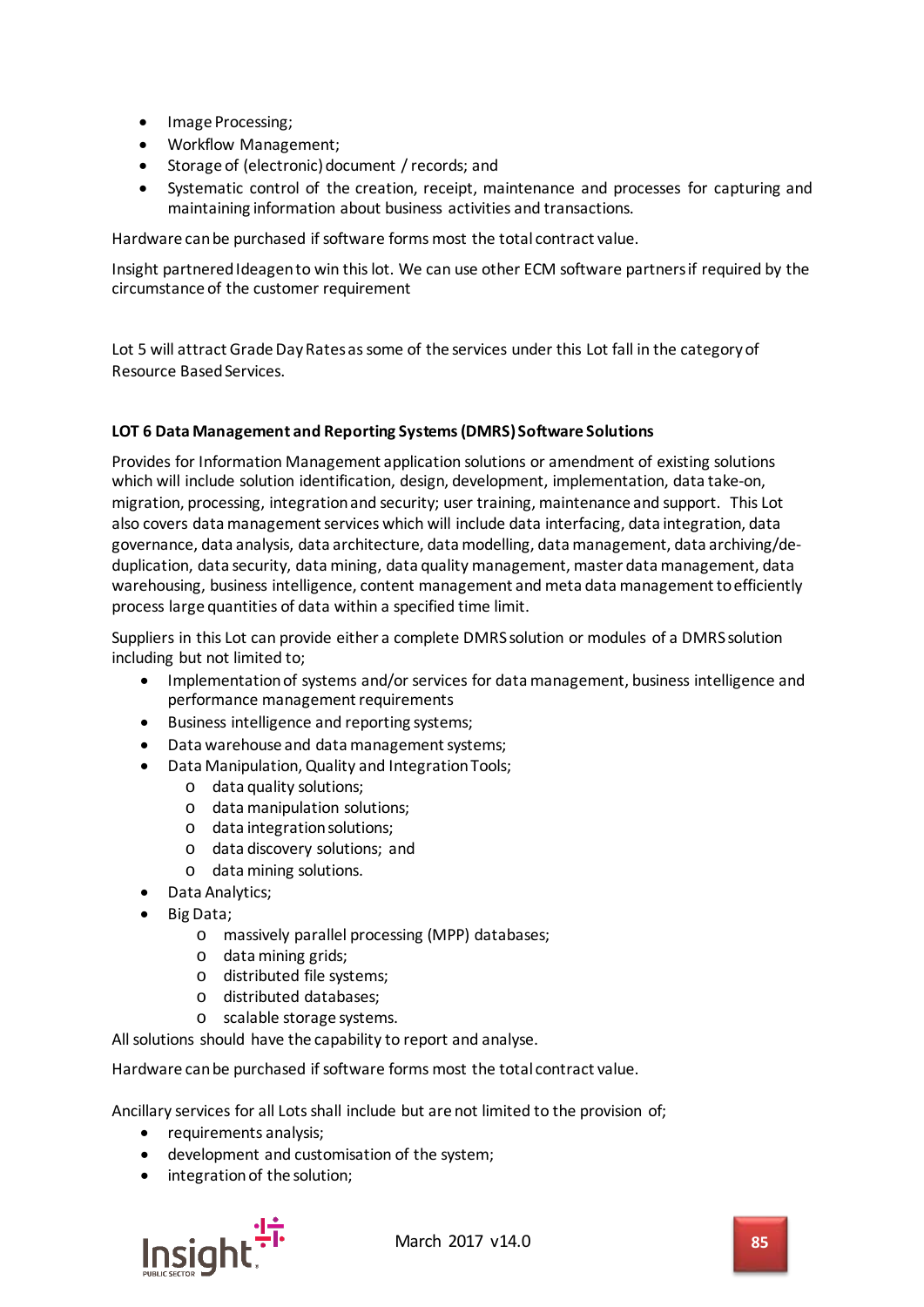- onsite or remote deployment;
- business process re-engineering;
- work flow development;
- training;
- service desk;
- hosting services;
- user support;
- solution review process;
- data migration, loading, validation and storage; and
- user support and maintenance

Insight partnered Marklogic to win this lot. Other vendors we can use include Intersystem, Philips, Viper, Restart and Orion for VPR/PAS systems etc.

| Contract Expiry:    | 5th October 2016                        |
|---------------------|-----------------------------------------|
| Contract Extension: | $(1+1)$ available with 3 months' notice |

## **Framework Notes:**

Further competition only.

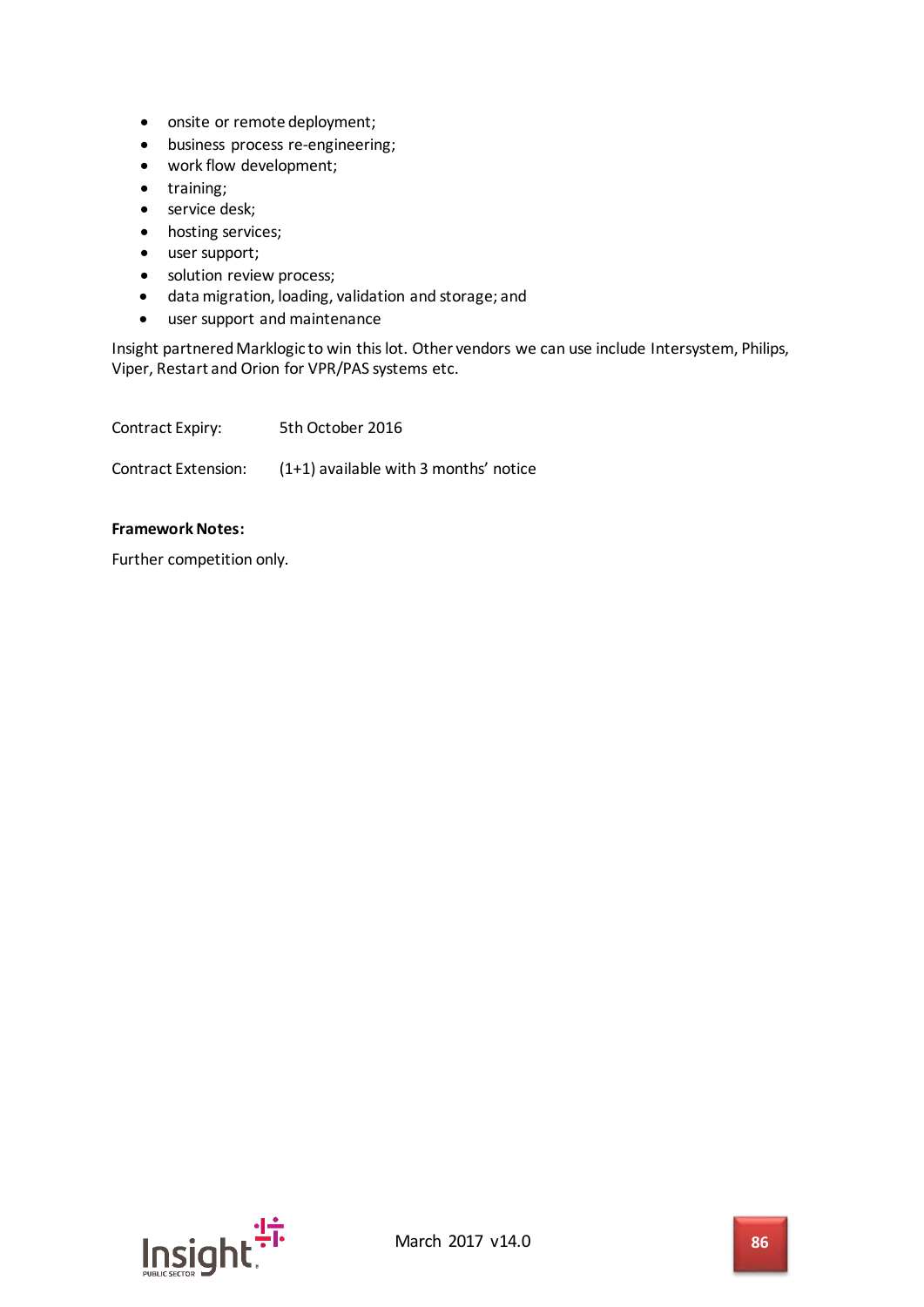# **RM1058 Technology Services Framework**

# **Crown Commercial Service Customers eligible**

All Public sector organisations including Central government departments, Non departmental public bodies, arms length bodies, Defence, Health, Emergency Services, Local Authorities, Higher Education, Charities, Schools and colleges.

## Lot description and scope:

|                | Lot Description                                                                                                                                                                                                                                                                                                                                                                                                                                                                                                                                                                                                                                                                                                               |
|----------------|-------------------------------------------------------------------------------------------------------------------------------------------------------------------------------------------------------------------------------------------------------------------------------------------------------------------------------------------------------------------------------------------------------------------------------------------------------------------------------------------------------------------------------------------------------------------------------------------------------------------------------------------------------------------------------------------------------------------------------|
| 1              | Help / service desk:<br>The single point of contact between a service provider and users within an organisation. A typical<br>service desk manages incidents and service requests, and also handles communication with the<br>users.                                                                                                                                                                                                                                                                                                                                                                                                                                                                                          |
| $\overline{2}$ | Desktop support:<br>The technical services offered by a support organisation to a user(s) experiencing problems with<br>their computers. Support may be on either hardware or software running on the affected computing<br>device. Support may include but is not limited to installations, moves, adds, changes and disposition,<br>and local remote services.                                                                                                                                                                                                                                                                                                                                                              |
| 4              | Network and content security:<br>Tasks or processes related to network security which can include, but are not limited to, device<br>management; monitoring and remediation; email security including anti-spam, anti-malware and IP<br>filtering; network intrusion detection and prevention; asset classification and change management;<br>data leak protection, and the creation of access control policies.                                                                                                                                                                                                                                                                                                              |
| 5              | Infrastructure and platform, maintenance and support:<br>Manage all library infrastructure hardware and software operations, including server and storage<br>systems. Support production applications, whether open source, developed in-house, or third party.<br>Break-fix - Focused on servers and storage.<br>Platform support and maintenance is the management of hardware and software architecture in<br>order to allow applications to operate.<br>Platforms can include one or several of the following hardware and/or software components: -<br>hardware architecture; operating systems; programming languages and frameworks; runtime<br>libraries; application servers; databases; other middle-ware products. |
| 6              | Audit services and asset management:<br>Systematic and independent examination of data, statements, records, operations and<br>performances (financial or otherwise) of IT software and hardware.                                                                                                                                                                                                                                                                                                                                                                                                                                                                                                                             |

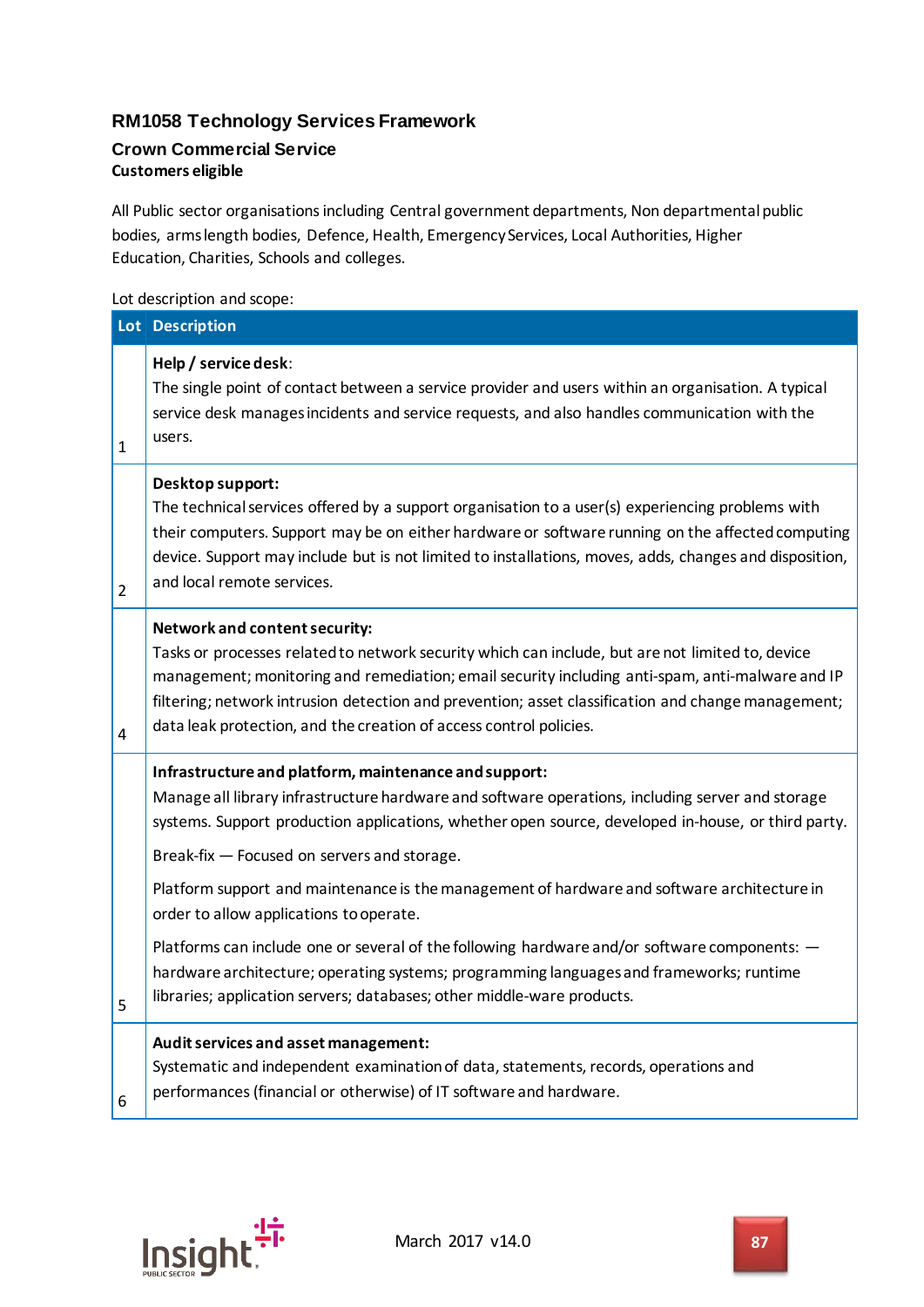|    | Lot Description                                                                                                                                                                                                                                                                                                                                                                                                                          |
|----|------------------------------------------------------------------------------------------------------------------------------------------------------------------------------------------------------------------------------------------------------------------------------------------------------------------------------------------------------------------------------------------------------------------------------------------|
|    | Audit services are formal inspections and verifications to check whether a standard or set of<br>guidelines is being followed, that records are accurate, or that efficiency and effectiveness targets<br>are being met.                                                                                                                                                                                                                 |
| 9  | Disaster recovery / business continuity:<br>Disaster recovery policies and procedures that are related to preparing for recovery or continuation<br>of technology infrastructure which are vital to an organisation's business continuity, after a natural<br>or human-induced disaster. This service will include, but is not be limited to, resilience testing,<br>recovery testing and planning and contingency planning and support. |
| 11 | Asset disposal:<br>A computer recycling service that offers, but is not limited to, data destruction to UK Government<br>CESG standards with certificated proof of erasure for every hard drive or data bearing asset; a<br>managed IT disposal service that can be fully integrated with roll-out programmes and other service<br>partners; full audit trail with itemised reporting; IT disposal services are WEEE compliant.          |

| Contract Expiry: | 27 May 2015 to 27 November 2016 |
|------------------|---------------------------------|
|                  |                                 |

Contract Extension: Any period up to two years of initial period

## **Framework Notes:**

This agreement has been developed in collaboration with the Government Digital Service (GDS). It is an enabler for public sector organisations to take significant steps towards the "Digital by Default" agenda. Its primary purpose is to provide technology services to central government, local authorities and NHS trusts.

The agreement provides access to specialist suppliers who can provide the services under individual lots, as well as suppliers who can provide multiple services across several lots facilitated by means of a collaboration agreement.

Buyers can place call-off contracts via a further competition by providing suppliers with the details of your requirement and each supplier will submit a priced solution against those requirements.

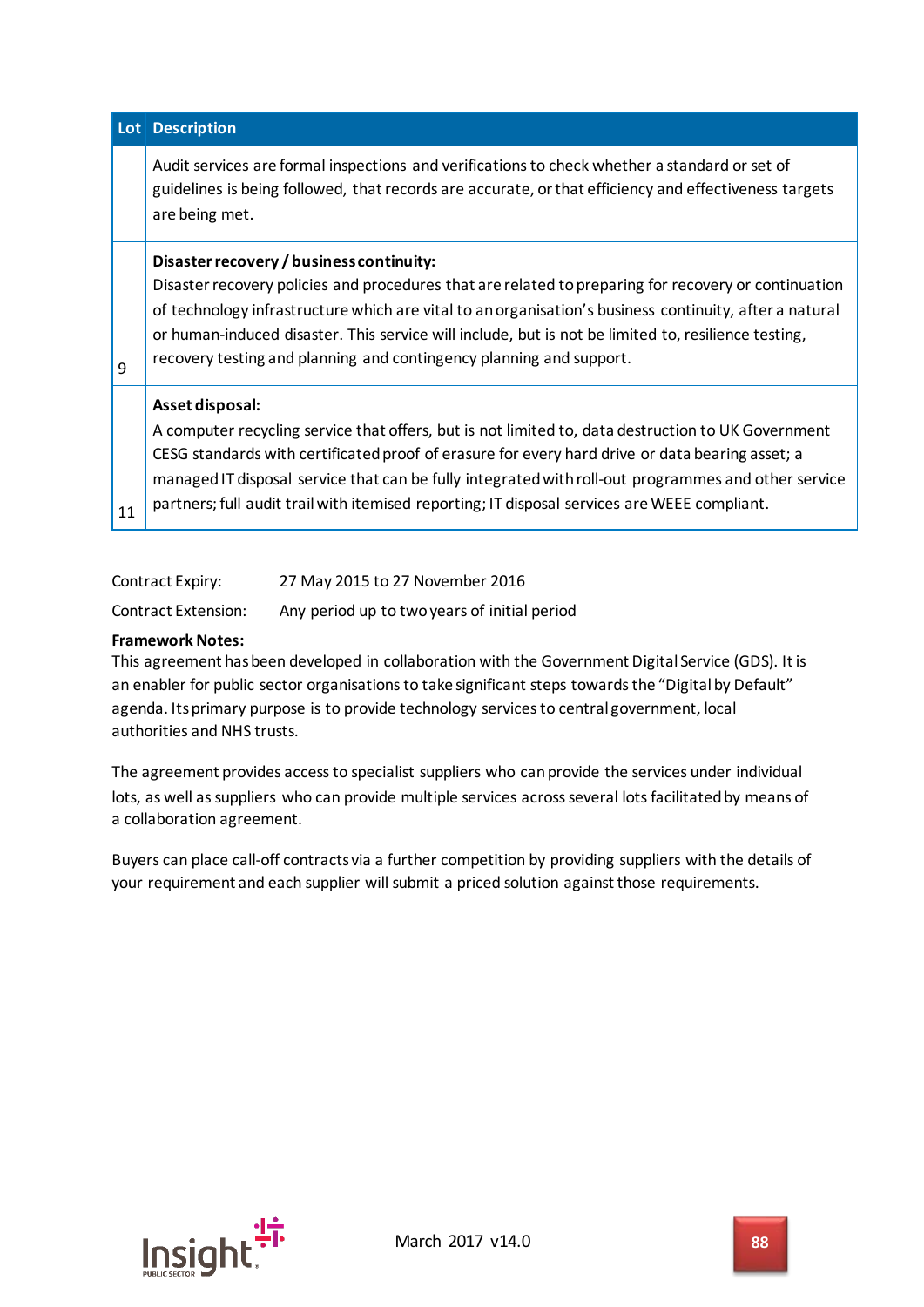# **RM1557 – G-Cloud Framework**

# **Crown Commercial Service Customers eligible**

All Public sector organisations including Central government departments, Non departmental public bodies, arms length bodies, Defence, Health, Emergency Services, Local Authorities, Higher Education, Charities, Schools and colleges.

## **Lot description and scope:**

The supply of Cloud services for all public sector – accredited on all four Lots

- **Lot 1 Infrastructure as a Service (IaaS)**
	- the capability to provision processing, storage, networks, and other fundamental computing resources where the customer can deploy and run arbitrary software, which can include operating systems and applications. The customer does not manage or control the underlying cloud infrastructure but has control over operating systems, storage, and deployed applications; and possibly limited control of select networking components (e.g., host firewalls).
- **Lot 2 Platform as a Service (PaaS)**
	- the capability to deploy onto the cloud infrastructure customer-created or acquired applications created using programming languages, libraries, services, and tools supported by the provider. The customer does not manage or control the underlying cloud infrastructure including network, servers, operating systems, or storage, but has control over the deployed applications and possibly configuration settings for the application-hosting environment.
- **Lot 3 Software as a Service (SaaS)**
	- the capability to use the provider's applications running on a cloud infrastructure. The applications are accessible from various client devices through either a thin client interface, such as a web browser (e.g., web-based email), or a program interface. The customer does not manage or control the underlying cloud infrastructure including network, servers, operating systems, storage, or even individual application capabilities, except for limited user-specific application configuration settings

## • **Lot 4 Specialist Cloud Services**

- Onboarding services
- Design Authority
- Business Analysis
- Design and Development
- Project Specification and Selection
- Deployment
- Transition Management
- User Management
- Service Integration and Management Services (SIAM):
- Enterprise Architecture
- Project Management, Programme
- Management and Governance
- Service and Systems Integration
- Service Management

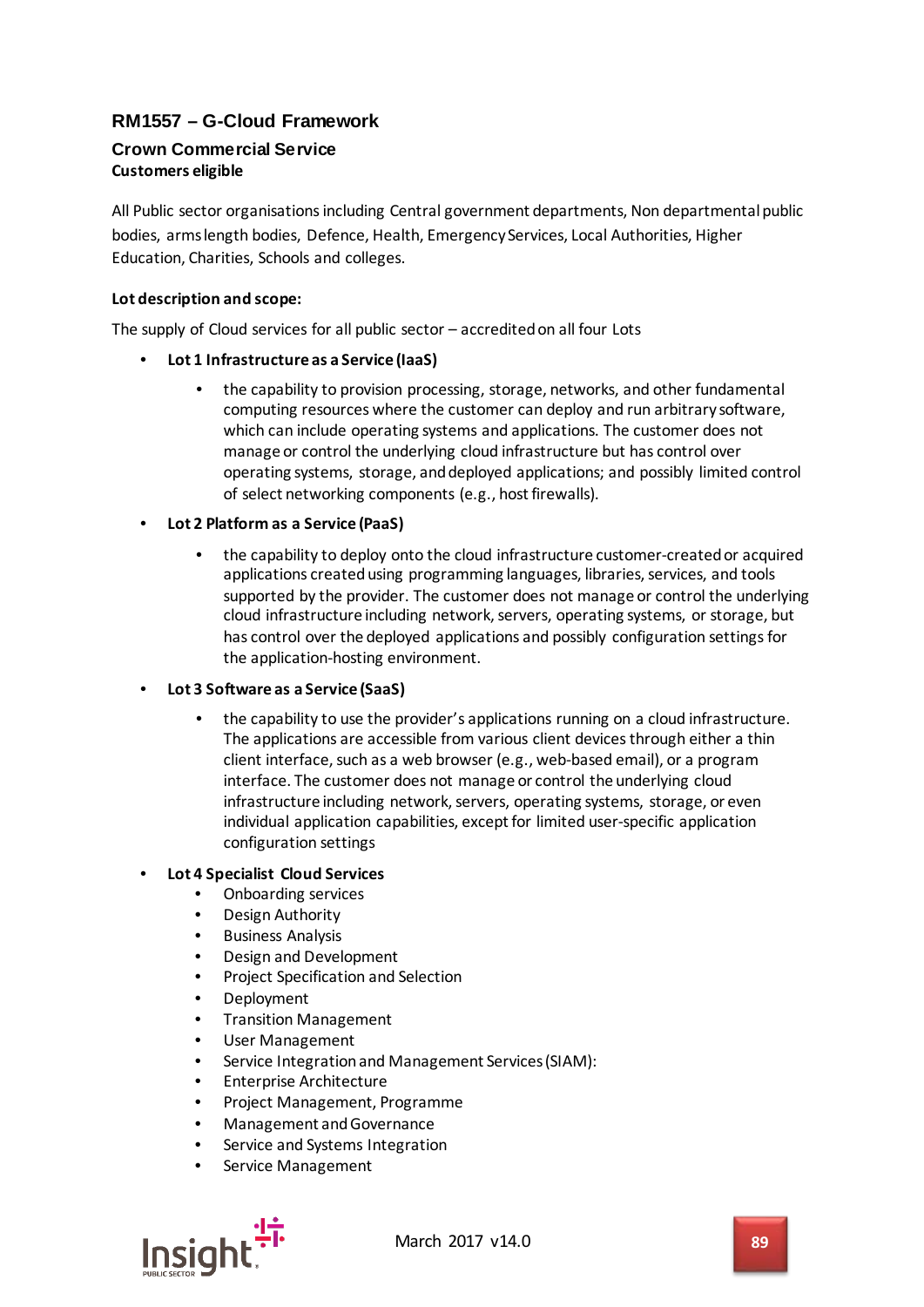- Software Support
- Helpdesk
- Information management and digital continuity:<br>• eDiscovery
- eDiscovery
- Data recovery, conversion and migration
- Data quality
- Digital archiving
- Data storage consultancy

Contract Expiry: March 2017 Contract Extension: Usually 12 months with 6 months' extension. New revision every 8-12 months

Two revisions of this framework valid at a time. Currently 7 and 8.

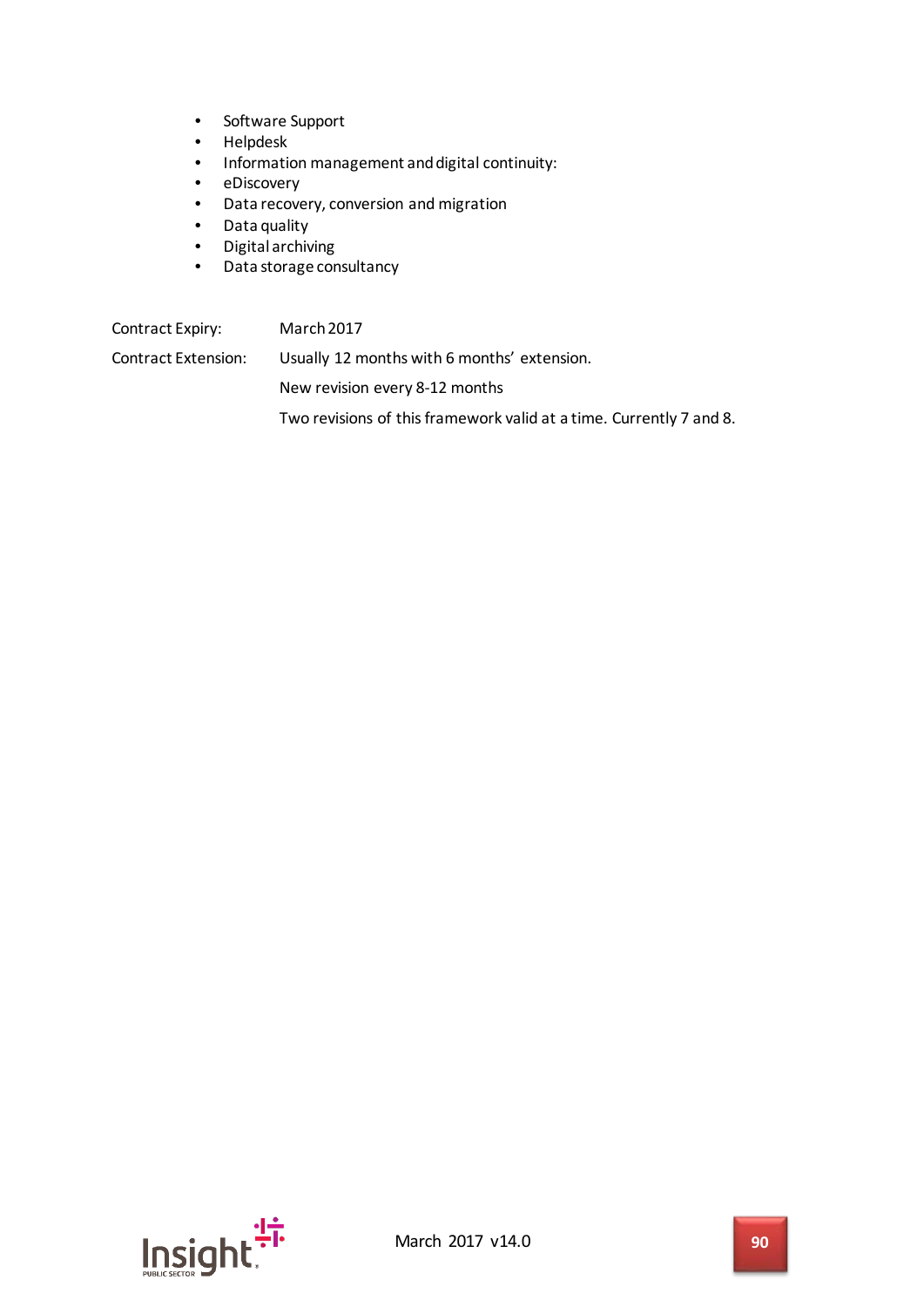# **RM3733 Technology Products 2 Framework - 2016 OJEU Reference: 2016/S 099-177221**

## **Customers eligible**

All Public sector organisations including Central government departments, Non departmental public bodies, arms length bodies, Defence, Health, Emergency Services, Local Authorities, Higher Education, Charities, Schools and colleges.

### **Lot description and scope:**

| <b>LOT</b>       | <b>DESCRIPTION</b>                                                                                                                                                                                                                                                                                                                                                                                                                                                                                                                           |
|------------------|----------------------------------------------------------------------------------------------------------------------------------------------------------------------------------------------------------------------------------------------------------------------------------------------------------------------------------------------------------------------------------------------------------------------------------------------------------------------------------------------------------------------------------------------|
| Lot 1            | Hardware: This Lot is aimed at value added resellers (VAR) who have the<br>capability to provide a wide range of vendor-neutral end user devices, and<br>other hardware such as audio-visual, network infrastructure equipment and IT<br>peripherals. Operating systems and utility software included as part of a<br>standard Original Equipment Manufacturer (OEM) product offering/factory<br>build are included in this lot when purchased alongside/installed on the<br>associated hardware.                                            |
| Lot 2            | <b>Software:</b> This Lot is aimed at specialist channel partners for software, who<br>have the capability to supply a full range of commercial and open source<br>commodity off-the-shelf software, software licenses and associated<br>commoditised software services including software asset management.<br>Suppliers suitable for this Lot would be expected to have in depth knowledge<br>and expertise with the major software vendors, providing access to discounts<br>and significant rebates using their partnering arrangements. |
| Lot 3            | Combined Hardware and Software Requirements: This Lot is aimed at<br>Suppliers with the capability of providing combined hardware and software<br>requirements as detailed above - Suppliers that appear on Lot 1 and Lot 2<br>inclusive will appear on this Lot 3.                                                                                                                                                                                                                                                                          |
| Lot 4            | Information Assured Products: This Lot is aimed at Suppliers of commoditised<br>IT products and solutions that are capable of meeting specific protective,<br>information assurance requirements. The main provision for the product and<br>solutions is to provide information assurance enforcing and/or relevant<br>functionality.                                                                                                                                                                                                        |
| Lot <sub>6</sub> | Catalogue: This Lot enables suppliers to provide Contracting Bodies with a<br>range of commoditised technology hardware and software products sourced<br>via an online catalogue.                                                                                                                                                                                                                                                                                                                                                            |

Contract Commencement: 4 October 2016 Contract Expiry: 3 October 2018

Contract Extension: Any period up to two years of initial period

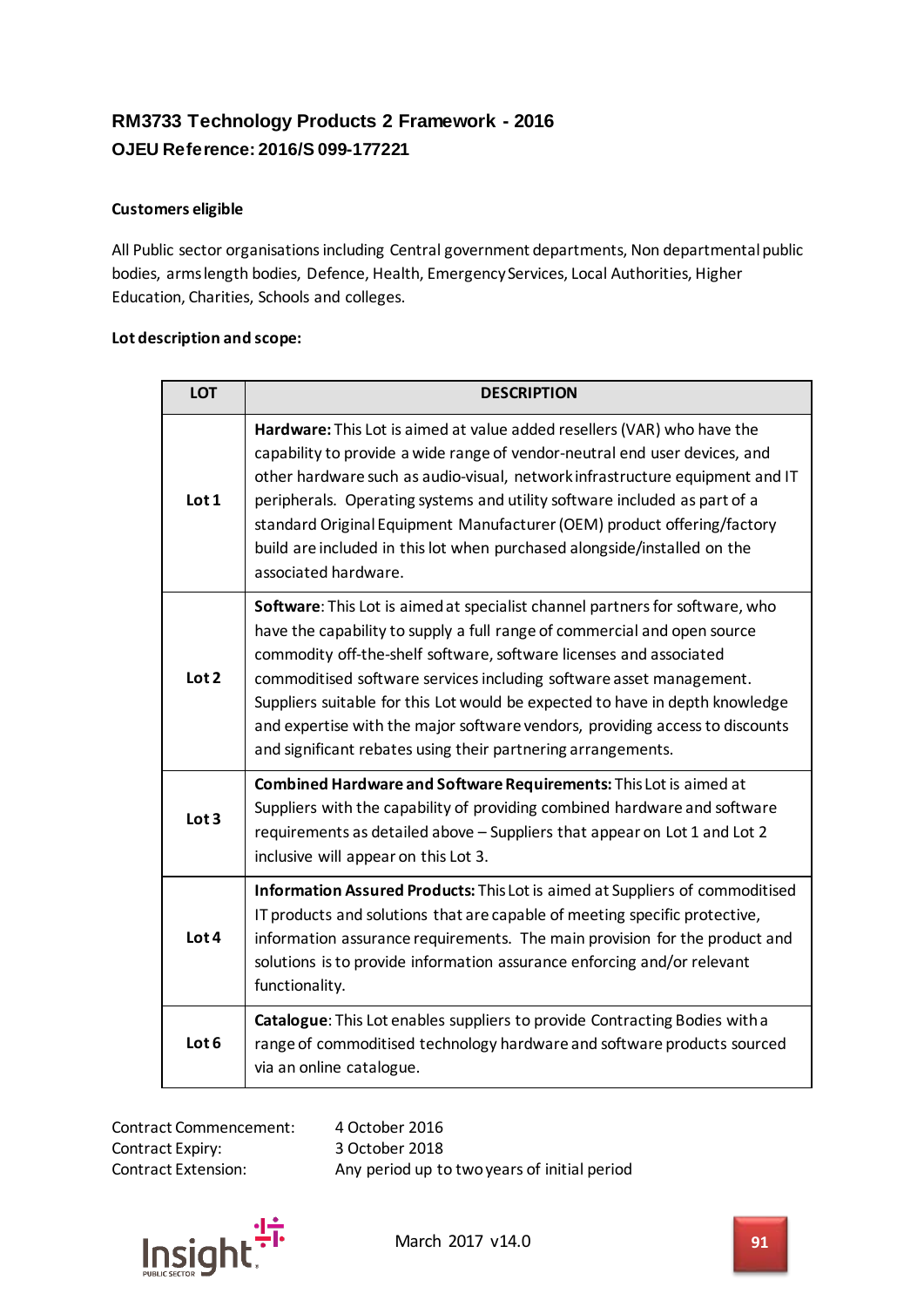### **Framework Notes:**

Contracting Bodies may award Call-Off Contracts for any of the Goods and/or Related Services by further competition i.e. with re-opening competition among Suppliers including by use of an e-Auction.

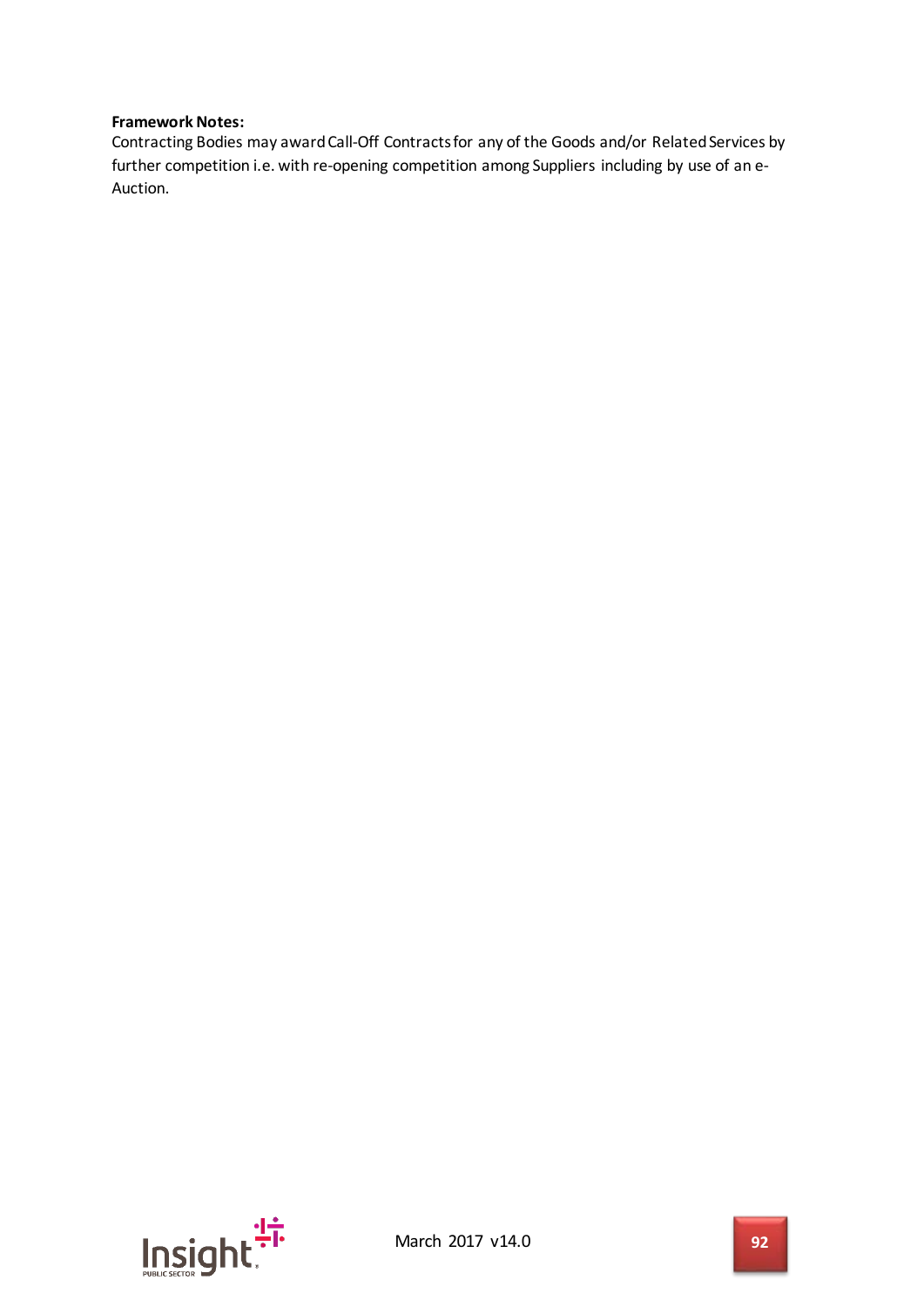# **SUPC ITRAP 2016 Framework SUPC Reference: REF2016/01 Customers eligible**

All members of: Southern Universities Purchasing Consortium (SUPC) London Universities Purchasing Consortium (LUPC), North EasternUniversities Purchasing Consortium (NEUPC), North Western Universities Purchasing Consortium (NWUPC), the Higher Education Purchasing Consortium Wales (HEPCW) and Advanced Procurement for Universities and Colleges Limited (APUC); and with the written agreement of SUPC, other higher education institutions and Regional Purchasing Consortia.

| Sub-category                                | <b>Example of products that fall within</b><br>this category (not an exhaustive list)                                                                                                                                   |
|---------------------------------------------|-------------------------------------------------------------------------------------------------------------------------------------------------------------------------------------------------------------------------|
| Storage Media                               | CDs and DVDs, USB storage media, tapes,<br>portable hard disks, memory cards, other<br>storage devices                                                                                                                  |
| Components                                  | RAM, graphics cards, Processors, hard<br>disk, internal DVD/CD drive                                                                                                                                                    |
| Displays, monitors, screens and accessories | Desktop monitors, display screens, Remote<br>controls, docking stations, stylus pen for<br>touch screens, display mounts and brackets                                                                                   |
| Cables                                      | Ethernet, USB, stereo jacks, HDMI, patch<br>cables, video monitor cables, extension<br>cables, fibre optic,                                                                                                             |
| Power related accessories                   | Batteries, Power adapters, chargers,<br>power packs, PDU's                                                                                                                                                              |
| Peripheral Accessories                      | Headphones, microphones, speakers,<br>keyboard, mouse, webcams, scanners, wireless<br>accessories and adapters, keyboard covers,<br>voice recorders, External DVD and CD Drives,<br>wrist rests, mouse mats, small home |
| Device protection and IT Security Products  | Laptop bags, device covers and cases,<br>locking accessories, security cables and                                                                                                                                       |
| <b>Audio Visual Consumables</b>             | Replacement lamps, bulbs, wall and ceiling<br>mounts and brackets, projector filters, tape<br>libraries, media cards, camcorder tapes<br>and discs, cassette tapes                                                      |
| Special Needs Assisted Technology Equipment | Alternative keyboard, alternative mouse,<br>mounting solutions, note takers and literary<br>aids, speech and hearing amplifiers, switch                                                                                 |

## **Lot description and scope:**

- 1.2. The list of examples within each sub category is not exhaustive but demonstrates the type of products that fall within each subcategory.
- 1.3. Examples of items that are considered out of scope of this framework are detailed below. These items do not fall under the categorisation of IT related accessories or parts and are

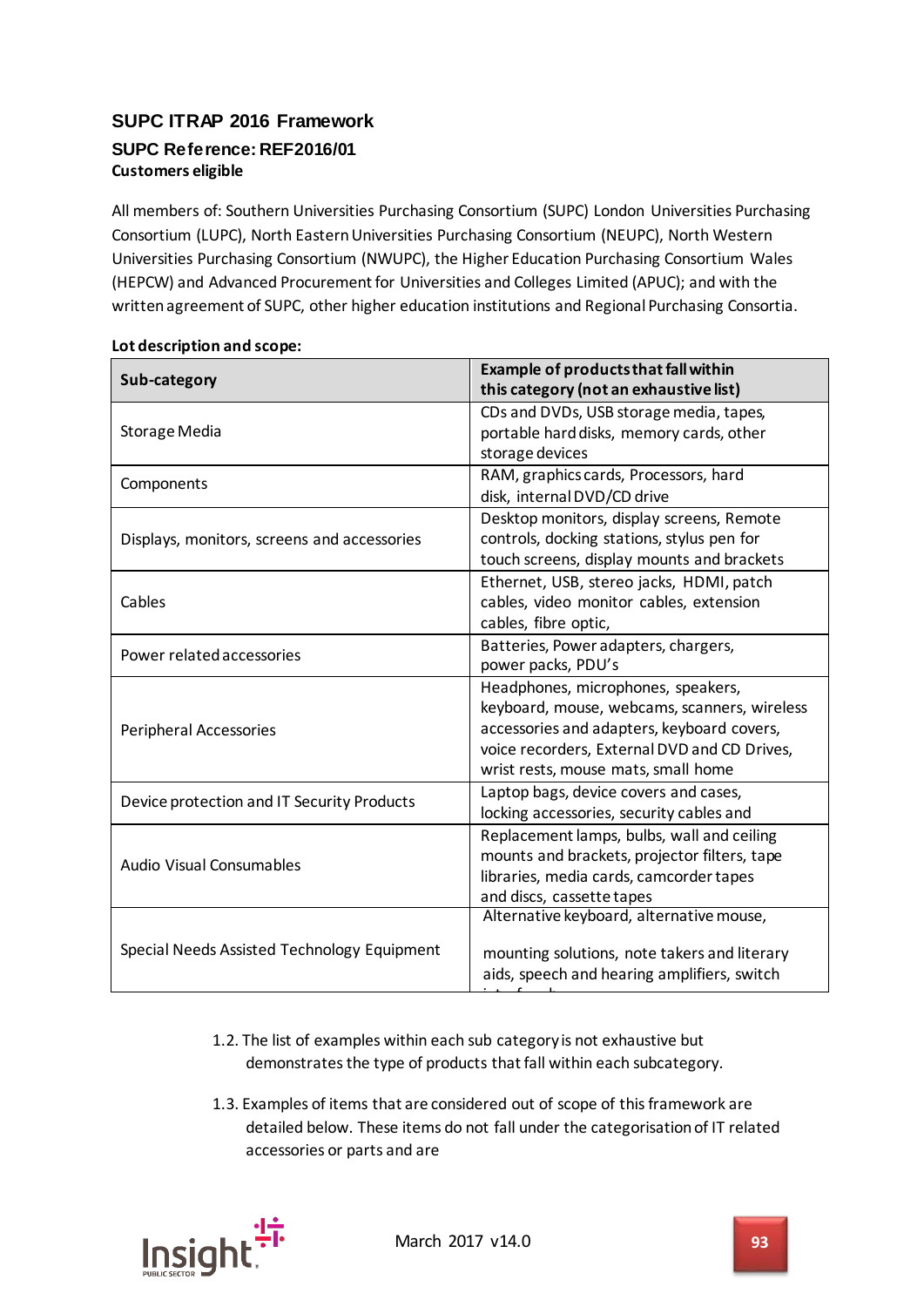covered by other University Purchasing Consortia framework agreements:

- Devices such as laptops, notebooks, tablets and mobile phones
- Printers and printer consumables such as toner cartridges
- Furniture and Offices Supplies
- Photographic equipment such as cameras and lenses
- Audio Visual Equipment such as Smart TVs, projectors, video conferencing equipment
- Network servers and storage
- Software licences
- Professional Services, Technical Support and Consultancy
- Maintenance renewals for hardware (unless maintenance of a product purchased within scope of the framework
- Data Centre and Networking Equipment (except small home networking devices)
- Telephone handsets

Most orders are placed via online catalogue from Science Warehouse.

Contract Expiry: 01 June 2016 to 31 May 2018 Contract Extension: 31 May 2020

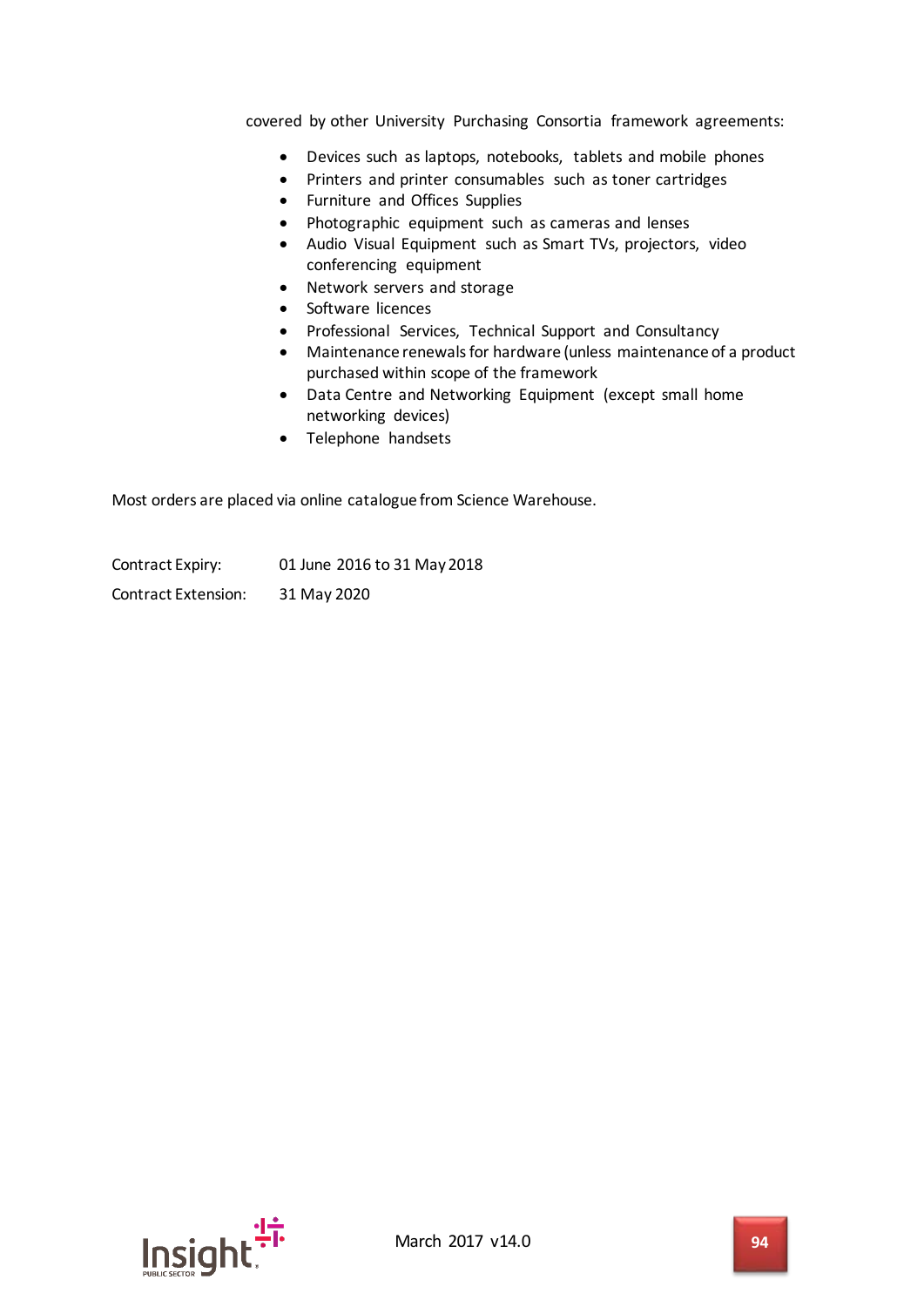# **SUPC Server, Storage, Solutions National Agreement (SSSNA) 2016 OJEU Reference: 2016/S 061-103632 SUPC Reference: 2016/2**

### **Customers eligible**

All members of: Southern Universities Purchasing Consortium (SUPC) London Universities Purchasing Consortium (LUPC), North Eastern Universities Purchasing Consortium (NEUPC), North Western Universities Purchasing Consortium (NWUPC), the Higher Education Purchasing Consortium Wales (HEPCW) and Advanced Procurement for Universities and Colleges Limited (APUC); and with the written agreement of SUPC, other higher education institutions and Regional Purchasing Consortia.

See Appendix A for further details of members.

#### **Lot description and scope:**

Lot 4 – Reseller Solutions

- Reseller led; products and solutions must be based in servers, storage and solutions (the same scope as Lots 1, 2 and 3). This lot allowssolutions and multi-vendor solutions from new and evolving manufacturers and specialist deployment services via the appointed Resellers who will lead. Resellers are awarded to supply only those products and solutions and manufacturers they are deemed qualified for.
- Accredited reseller for:
	- o Huawei
	- o Quantum
	- o Buffalo
	- o Drobo
	- o Qnapp
	- o Qsan
	- o Synology
	- o VMware
	- o Microsoft
	- o Dell / EMC
	- o Lenovo
	- o HPE
	- o Tandberg and Overland
	- o Infotrend
	- o Cisco

Leasing is permitted under this lot but must be evaluated by way of further competition.

Contract commencement : 1 November 2016

Contract Expiry: 31 October 2018

Contract Extension: 2 periods of 12 months until 31 October 2020

**Framework Notes:**

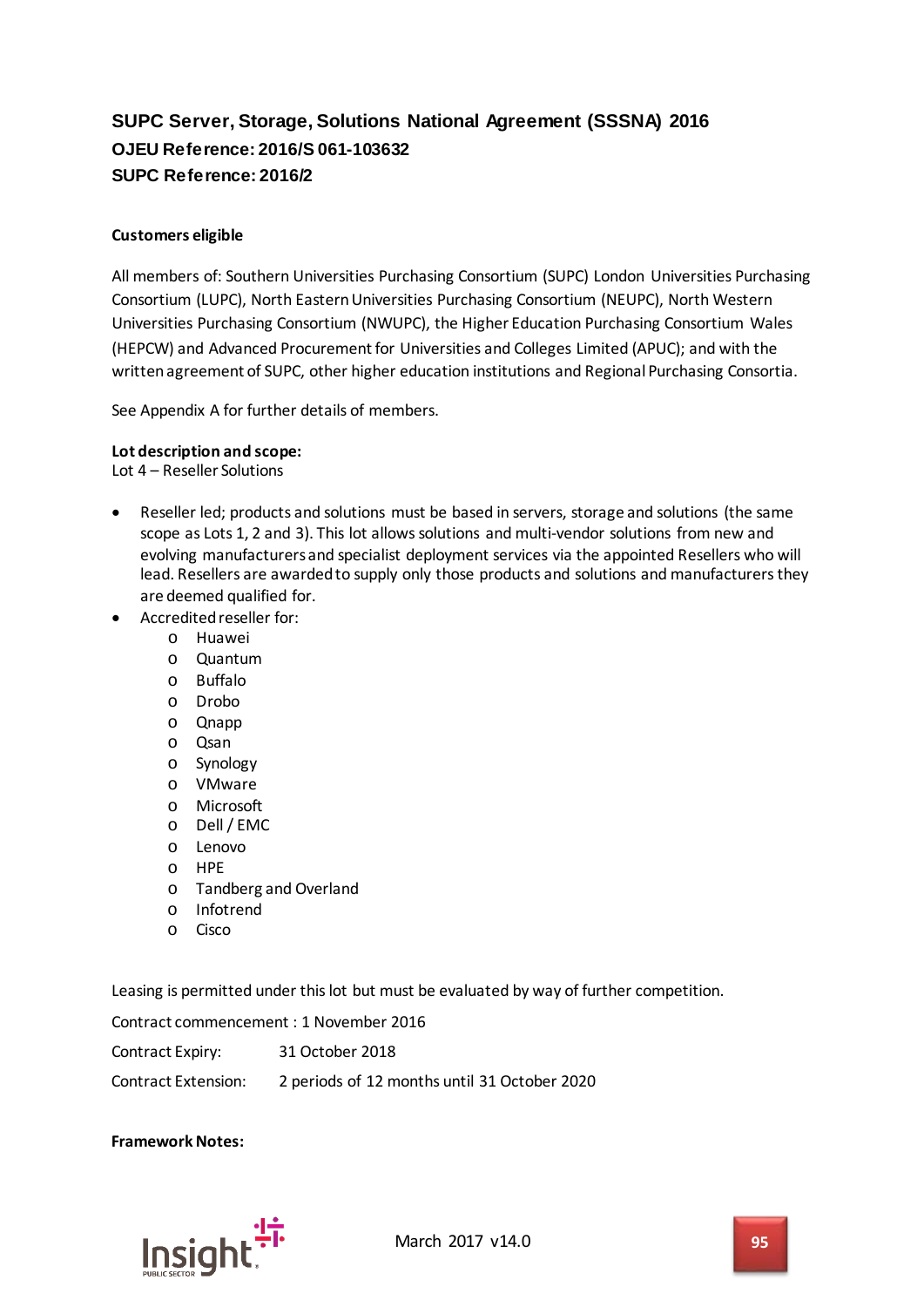The approach to calling-off from the Framework Agreement will vary but must be in accordance with the guidance set down in the Framework Agreement. It is anticipated that call-off from this Agreement could be made in a number of ways but which may be dependent on the specific lot the institution is calling off from:

- Undertaking a further competition to select the most economically advantageous tender for any or all lots
- Where the terms laid down in the framework agreement are sufficiently precise, institutions can award directly to the highest scoring Bidder without re-opening competition
- By undertaking a 'desktop' exercise to determine the most economically advantageous tender for any or all lots (by adjusting the award criteria weightings according to their individual requirements within the limits set within the Framework Agreement)

## **Appendix A:**

This Framework is being tendered on behalf of Members of the following organisations:

- Southern Universities Purchasing Consortium (SUPC) <http://www.supc.ac.uk/engage/our-members/our-members>
- North East Universities Purchasing Consortium (NEUPC) <http://www.neupc.ac.uk/our-members>
- North West Universities Purchasing Consortium (NWUPC) <http://www.nwupc.ac.uk/our-members>
- London Universities Purchasing Consortium (LUPC) <http://www.lupc.ac.uk/list-of-members.html>
- Advanced Procurement for Universities and Colleges (APUC) <http://www.apuc-scot.ac.uk/#!/members>
- Higher Education Purchasing Consortium Wales (HEPCW) <http://www.hepcw.ac.uk/>

## **SUPC Software Licence Reseller Agreement (SLRA) 2016**

## **Customers eligible**

All members of: Southern Universities Purchasing Consortium (SUPC) London Universities Purchasing Consortium (LUPC), North Eastern Universities Purchasing Consortium (NEUPC), North Western Universities Purchasing Consortium (NWUPC), the Higher Education Purchasing Consortium Wales (HEPCW) and Advanced Procurement for Universities and Colleges Limited (APUC); and with the written agreement of SUPC, other higher education institutions and Regional Purchasing Consortia.

See Appendix A for further details of members.

Also, available to all CPC members.

### **Lot description and scope:**

SUPC Framework Agreement for the provision of software license reseller services to cover Microsoft, Adobe, VMWare and other software and related services split in to the following lots:

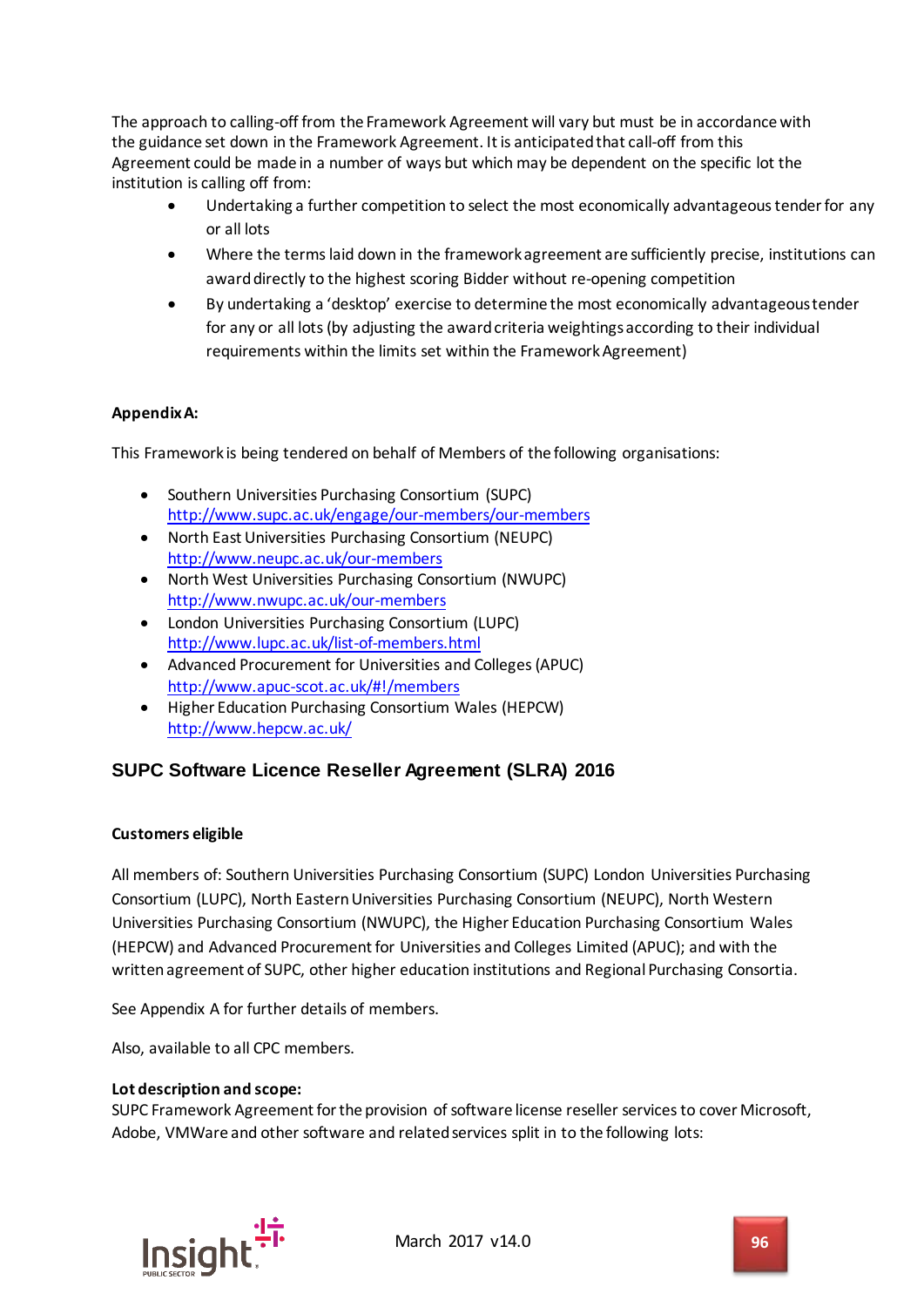- **Lot 1 - Microsoft and Associated Services –** to include EES and Select Plus Agreements plus Microsoft associated services
- **Lot 2 – Adobe –** Split into 2 sub lots: *Sub-lot A* – ETLA – site licences, multi-site or unlimited. *Sub-lot B* - CLP Agreements – perpetual licenses & VIP Agreement – named user/device licenses and other adobe products
- **Lot 3 VMware** All VMware software and associated services including maintenance
- **Lot 4 - Other –** off the shelf miscellaneous software licenses and associated services
- **Lot 5 – Software Services**  including but not limited to Software Asset Management, auditing and consultancy limited to the products provided under the scope of the agreement

Commencement Date: 1<sup>st</sup> November 2016

| Contract Expiry:   | 31 October 2019                             |
|--------------------|---------------------------------------------|
| Contract Duration: | 3 years with option to extend for 12 months |

### **Framework Notes:**

### **Call-Off Patterns**

Call-off patterns refer to the methods by which member institutions will choose suppliers to place orders with. These patterns will normally be agreed by the institutional Head of Purchasing.

The member institutions may vary each of the evaluation weightings used in the framework tender evaluation by up to twenty (20) percentage points.

Call-off patterns will vary between member institutions and it is anticipated they will be made in a number of ways, such as:

- Choosing a single or multiple suppliers for any / all Lots;
- Choosing specialist suppliers for particular requirements in any / all Lots;
- Undertaking a further competition to select a preferred supplier for any / all Lots when the member institution has specific requirements;
- Selecting the most economically advantageous offer or lowest price offer for each order placed;
- Where the terms laid down in the framework agreements are sufficiently precise, institutions can award to the supplier who is considered to provide the most economically advantageous tender (MEAT - value for money) offer based on the award criteria used in the Tender Document, without reopening competition; and
- Institutions who are calling off from the framework agreements may use an electronic auction when undertaking further competition.

### **Appendix A:**

This Framework is being tendered on behalf of Members of the following organisations:

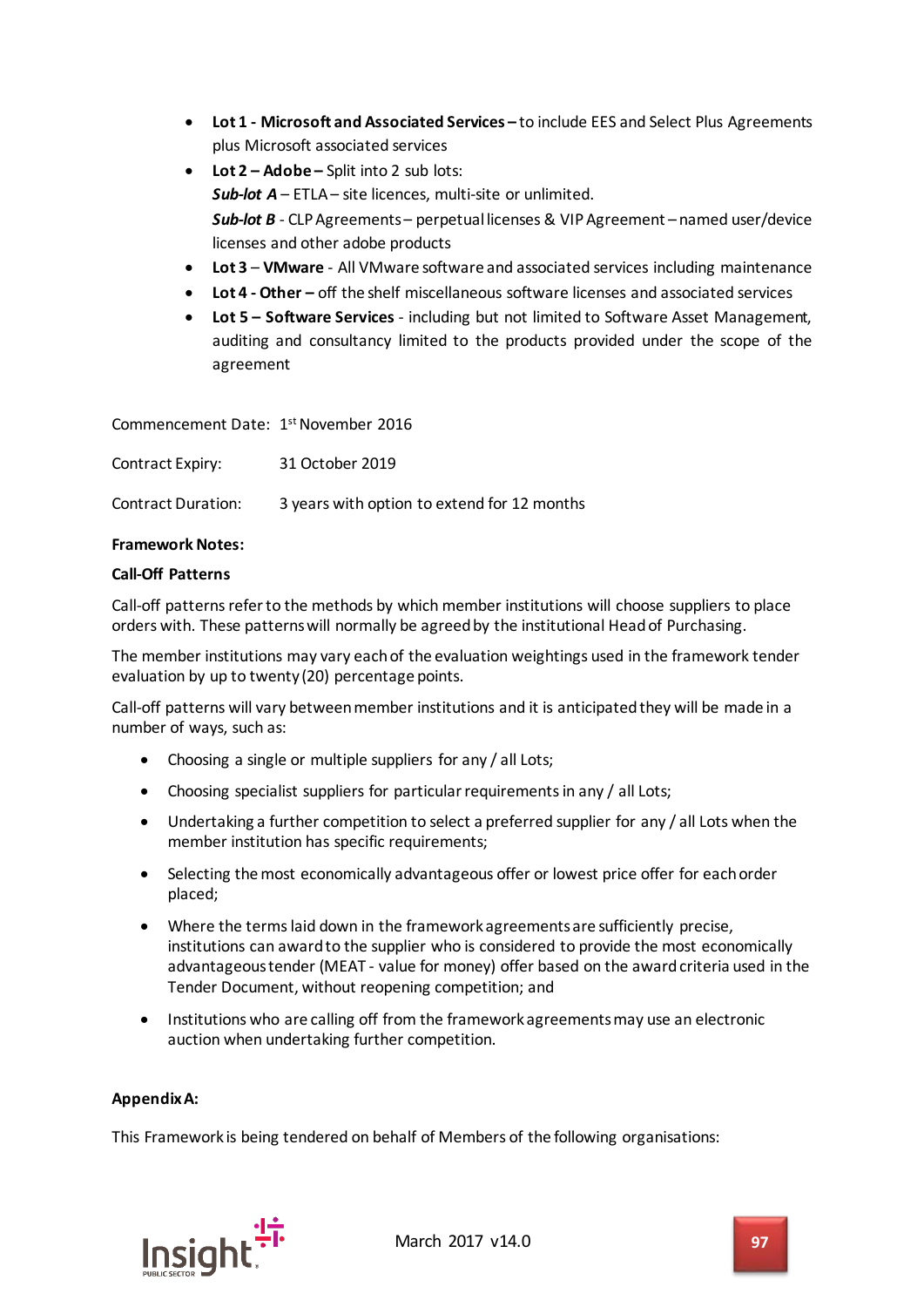- Southern Universities Purchasing Consortium (SUPC) <http://www.supc.ac.uk/engage/our-members/our-members>
- North East Universities Purchasing Consortium (NEUPC) <http://www.neupc.ac.uk/our-members>
- North West Universities Purchasing Consortium (NWUPC) <http://www.nwupc.ac.uk/our-members>
- London Universities Purchasing Consortium (LUPC) <http://www.lupc.ac.uk/list-of-members.html>
- Advanced Procurement for Universities and Colleges (APUC) <http://www.apuc-scot.ac.uk/#!/members>
- Higher Education Purchasing Consortium Wales (HEPCW) <http://www.hepcw.ac.uk/>

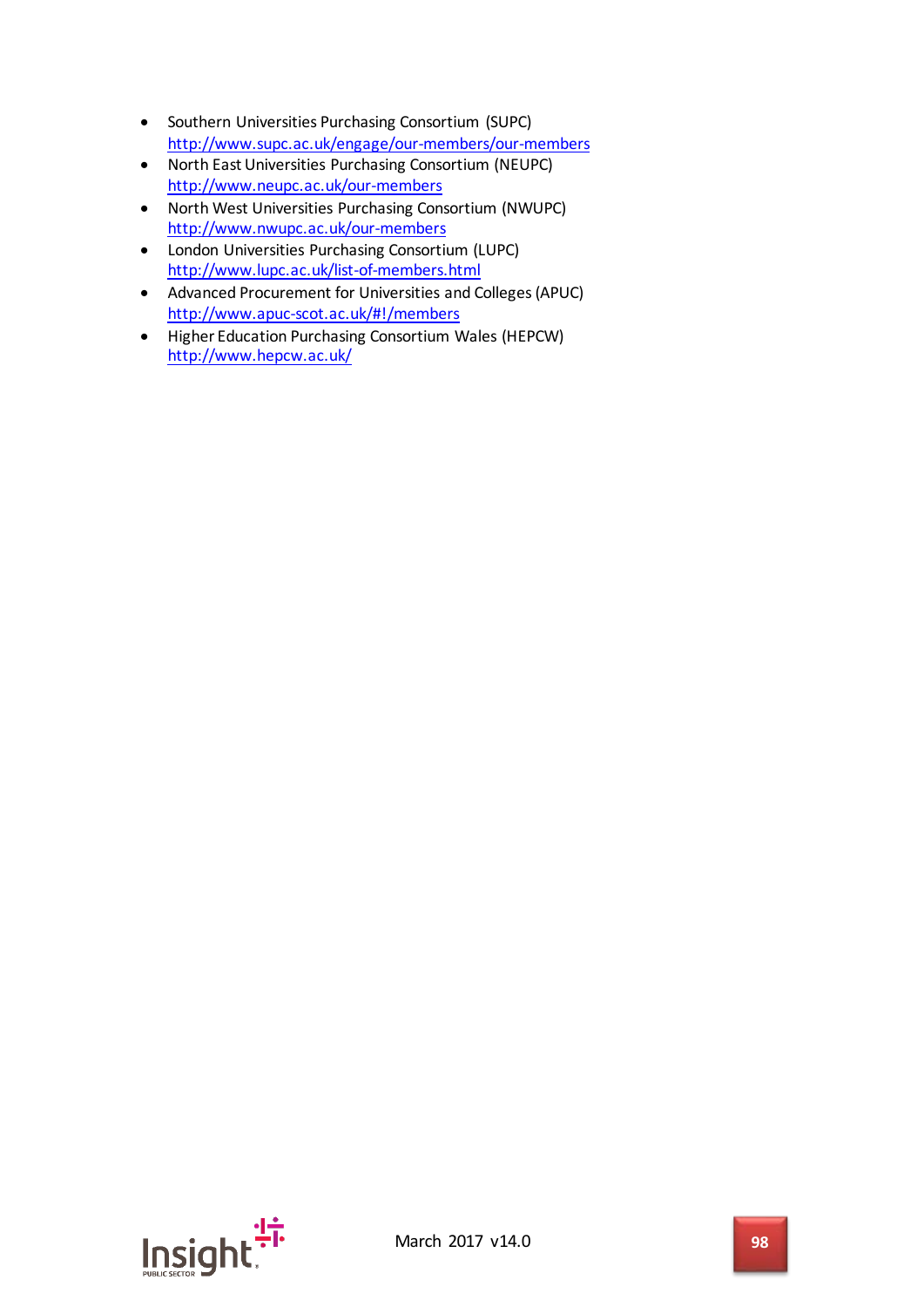# **Transport for London - Framework Supply Agreement for Commoditised IT Goods, Software and/or Associated Services Reference: ICT11445**

## **Customers eligible**

Transport for London (TfL) is part of the GLA Group. It is intended that the framework will be available for use by all members of the GLA group and the subsidiaries from time to time of each of member. Please see Appendix A below for more details on GLA membership.

### **Lots Awarded:**

### **Software**

Products relating to software including but not limited to software requiring an individual licence key or media, processes, policies and expertise to optimise software, from simple license procurement through to software asset management, applications software, implementation services, configuration services, development services, volume licence keys, software upgrade, support and maintenance services, release and deployment management, Commercial Off The Shelf software (COTS) software, software maintenance services, hosted services, software as a service (SaaS), ESCROW services, on and off site product training.

### **Hardware:**

End Users Equipment products and 'close to the box' services relating to end users equipment including but not limited to desktop client device equipment, laptop device equipment tablet / slate device equipment , monitor device equipment , thin client device equipment, audio-visual equipment and associated hardware, printers, video computer tools, testers, computer chassis, computer components, peripheral equipment, configuration services relating to desktop hardware delivery, installation, disposal, warranty and maintenance, desktops, laptops, monitors, RAM, USB Storage keys, all forms of graphics cards, iKVM switches, Display Screen Equipment (DSE), equipment, other specialist equipment for use in Reasonable Adjustments and associated consultancy, product maintenance, support, warranty and on and off site product training for all product types supplied.

### **Hardware: Infrastructure & Solutions**

Products relating to infrastructure including but not limited to, servers, storage hardware and services hard disk arrays, tape drive arrays, switches, server chassis, PSU, cables, peripherals cables, infrastructure components, product maintenance, support, warranty and on and off site product training for all product types supplied

### **Networks**

Networks to include but not limited to provision and management of voice, data and combined (IP) and VOIP equipment and link provision across all transmission methods, e.g. wire, fibre, satellite and radio, LAN, WAN equipment and services supporting and facilitating the network, associated services relating to network hardware including but not limited to: asset tagging, imaging, delivery, installation,

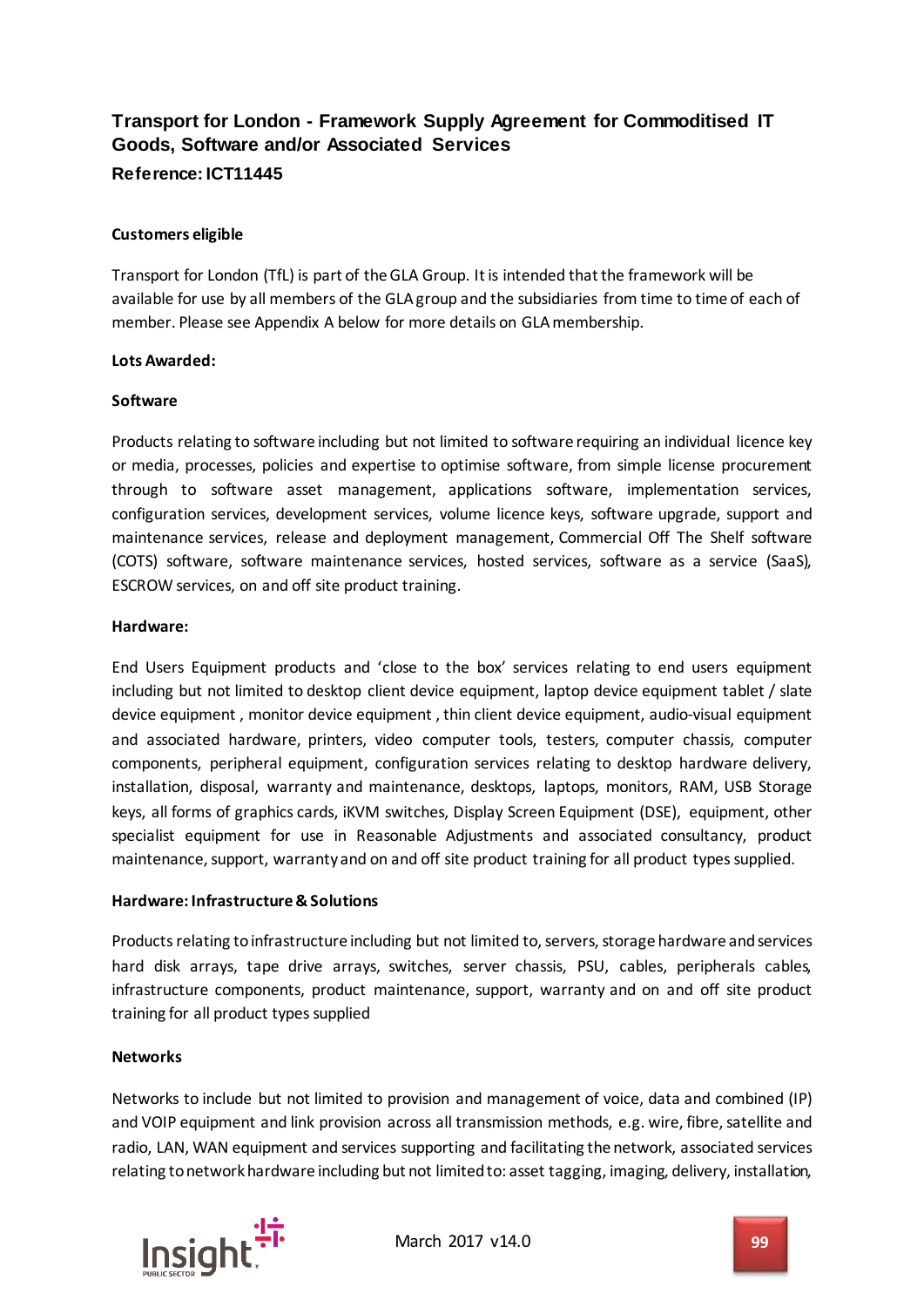disposal, product maintenance, support, warranty and on and off site product training for all product types.

## **Consumables**

A range of ICT consumable including, but not limited to, cables, batteries, memory devices, keyboards, mice, pointing devices, power supply devices, graphics components, tablets computers accessories,, laptop bags, processors and external hard drives, tonner cartridges, printer consumables, ink, clearing products, all forms of memory cards, quad display and other graphics cards, printer accessories, backup tapes and other media, product maintenance, support, warranty and on and off site product training for all product types.

### **Associated Services**

The provision of associated services including but not limited to the provision of configuration and logistics, hardware and/or software configuration, build management, image and software loading, asset tagging and the shipping of pre-built devices to required locations delivery options and other associated services, the provision of asset services, customer specific labelling, security tagging with data recording, etching, engraving, branding, and application tracer solution, software patch management, application packaging, build management, product management, product technical advice, technical product planning, including replacement design, remote and on and site advice, compatibility advice and training, configuration support, remote and on site installation services, remote and on site brake / fix services, remote and on site lifecycle management, provision of product roadmaps, benchmarking, IMAC services, obsolescence planning, substitution and equivalence advice, recovery disposal and recycling, on and off site product training, product maintenance, support, warranty and on and off site product training for all product type.

| Contract Expiry:           | 30 July 2016          |
|----------------------------|-----------------------|
| <b>Contract Extension:</b> | 2 x 1 Year Extensions |

### **Framework Notes:**

Further call offs will also be conducted through mini competitions to all suppliers on the Framework as and when required.

Direct awards may be made where it is possible for the Contracting Authority to establish the most economically advantageous offer on the basis of the terms laid down in the framework agreement, and where all products and/or services required are included in the framework agreement. The Contracting Authority will set out its requirements and apply the direct award criteria to establish which of the Framework Suppliers provides the most economically advantageous solution, and, on this basis, award the Call Off contract(s) by placing an order with the successful Framework Supplier in accordance with the Call Off contract conditions.

### **Appendix A:**

The GLA group is made up of:

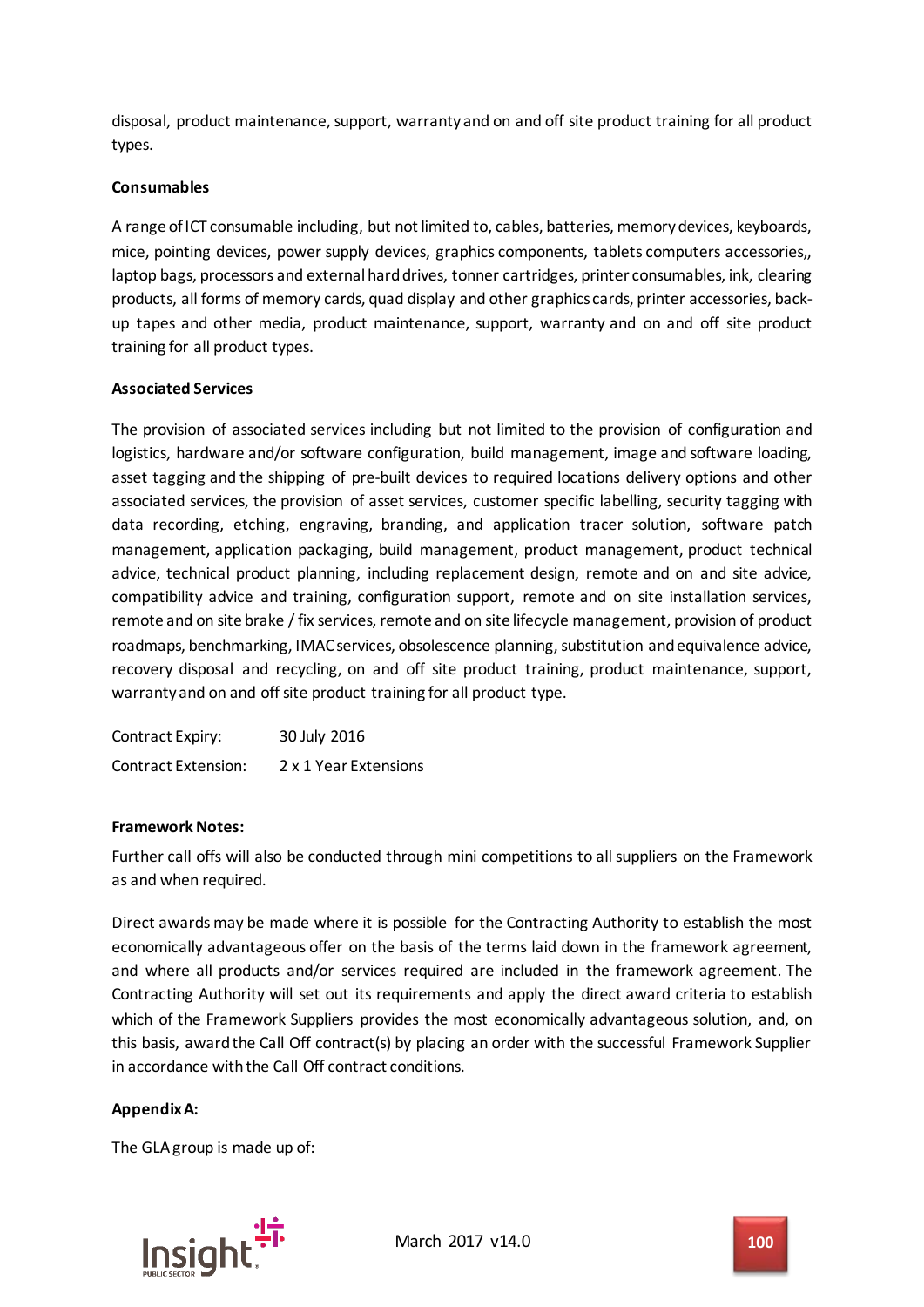**The Greater London Authority (GLA)**- The GLA is a unique form of regional government, made up of a Mayor and an Assembly. It is a small, strategic authority providing a vision and voice for London. [www.london.gov.uk](http://www.london.gov.uk/)

**London Fire and Emergency Planning Authority (LFEPA)** - LFEPA provides community fire safety, and fire and rescue emergency response services, together with emergency planning. Its principle aim is to make London a safer city, by minimising the risks and the social and economic costs of fire and other hazards.

It is the third largest fire-fighting organisation in the world, and has a direct procurement spend is £86m a year, most of which isspent on fire-fighting operational equipment and personal protective equipment (PPE). [www.londonfire.gov.uk](http://www.londonfire.gov.uk/)

**London Legacy Development Corporation (LLDC)** – LLDC is a mayoral development corporation established under the Greater London Authority Act 1999. It's functions are to promote and deliver physical, social, economic and environmental regeneration of the Olympic Park and its surrounding area, in particular by maximising the legacy of the 2012 Olympic and Paralympic Games, by securing high-quality sustainable development and investment, ensuring the long-term success of the facilities and assets within its direct control and supporting and promoting the aim of convergence.

**The Mayor's Office for Policing and Crime (MOPAC)** – it is responsible for setting the strategic direction and accountability for policing the capital (excluding the City of London), in consultation with the public and victims of crime and overseeing Metropolitan Police Services (MPS) budget-setting[, performance scrutiny](http://www.london.gov.uk/priorities/policing-crime/how-we-work/mopac-challenge) and policy development.

**Transport for London (TfL)**- TfL manages most of London's transport system, taking account of London's economic, social and environmental needs, and helps deliver the Mayor's Transport Strategy. TfL's direct annual procurement spend in 2006/07 was £1.625bn, on a wide range of goods and services ranging from traffic technology and systems to highway maintenance, uniforms and clothing. [www.tfl.gov.uk](http://www.tfl.gov.uk/)

The GLA group works together to use procurement to support the Mayor's vision for London. The Mayor's vision is for London to be an exemplary, sustainable, world city, based on three interlocking themes:

- strong and diverse economic growth
- social inclusivity to allow all Londoners to share in London's future success
- fundamental improvements in environmental management and use of resources.

The Mayor leads the Greater London Authority (GLA) group, which aims to help deliver this vision. The GLA group uses its purchasing power to support social and environmental objectives and to ensure that true value for money is achieved both for the GLA group and for London and all its citizens.

**The Greater London Authority (Responsible Procurement) [–www.london.gov.uk/rp](http://www.london.gov.uk/rp)** 

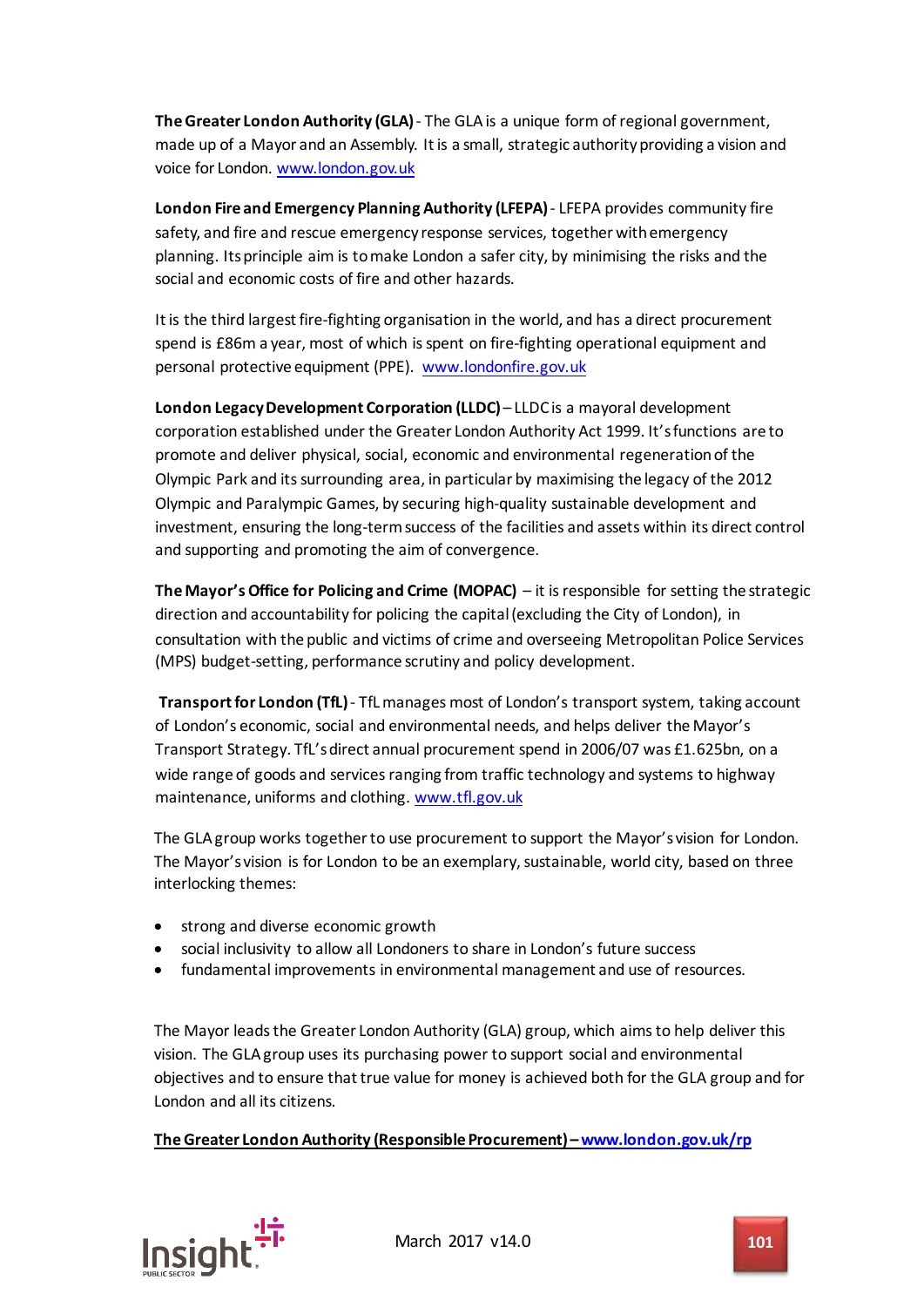The GLA's website dedicated to its work on Responsible Procurement. Information on this site will provide potential providers with an insight into how the group incorporates responsible procurement into its contracts and what may be expected of bidders.

## **Diversity works for London [–www.diversityworksforlondon.com](http://www.diversityworksforlondon.com/)**

Diversity Works for London (DWfL) is the Mayor's flagship campaign whose vision is for a London where businesses harness the benefits of a diverse workforce and supplier base and provide excluded Londoners with a chance to share in the city's opportunities and prosperity. DWfL engages with the London business community and a number of initiatives are in place to foster relationships with large enterprises and within the small and medium enterprise sector, including the provision of a range of website advice and guidance tools for large and small employers in London

## **Supply London [–www.supplylondon.com](http://www.supplylondon.com/)**

SupplyLondon is a business support programme funded by the London Development Agency and delivered by a team of business professionals with experience in both public and private sector procurement. The programme works with London's small businesses to enable them to become successful suppliers whilst also acting as a source of new suppliers in London for major public and private sector organisations. The programmes business brokers can assist suppliers to identify potential sub-contractors from London's diverse business community.

## **CompeteFor – [www.competefor.com](http://www.competefor.com/)**

CompeteFor is the chosen site of London 2012 for the publication of Games-related contract opportunities. It acts as a brokerage service between buyers throughout the London 2012 supply chain, and potential providers. CompeteFor also provides access to business support services; building skills and capacity to ensure that businesses across the UK can access opportunities linked to the hosting of the London 2012 Games. CompeteFor provides functionality for registered suppliers to identify potential bid partners and sub-contractors.

### **Mayor of London's Green Procurement Code [–www.greenprocurementcode.co.uk](http://www.greenprocurementcode.co.uk/)**

The Mayor of London's Green Procurement Code is a free support service for London based organisations committed to reducing their environmental impact through responsible purchasing. The programme is supported by the London Development Agency and is delivered by London Remade.

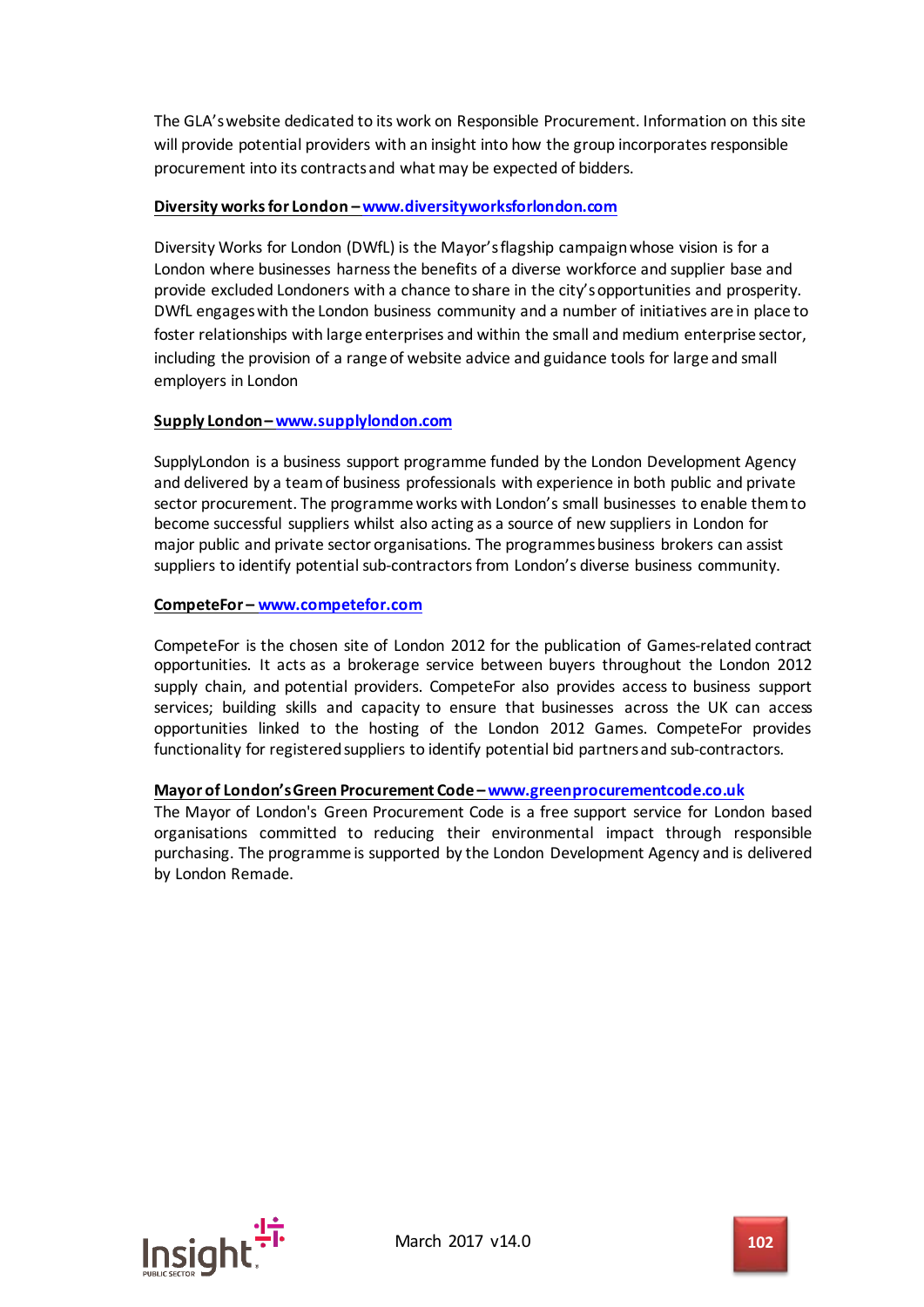# **Appendix A**

## **Mini-Competitions Explained**

When accessing a multiple supplier framework agreements public sector buyers are required to undertake a further or mini competition to call off from that agreement unless the terms laid down are sufficiently precise to identity VFM (value for money). The aim of this guidance is to explain and simplify the process.

## **What is a further/mini-competition?**

A further/mini competition is a process public sector buyers need to carry out to place a call-off contract under a framework agreement where the best value supplier has not been specified. It allows public sector buyers to further refine requirements whilst retaining the benefits offered under the collaborative agreement.

### **Benefits of doing a further/mini-competition under a framework agreement:**

| <b>Speed</b>                        | Faster and less onerous than a full tender process<br>No need for a standstill period<br>No need to assess successful suppliers' capacity and<br>capability to provide your requirements using selection<br>criteria such as financial standing, technical capability,<br>staffing, health and safety, environmental aspects,<br>accreditations etc. - work already done by contracting<br>authority |
|-------------------------------------|------------------------------------------------------------------------------------------------------------------------------------------------------------------------------------------------------------------------------------------------------------------------------------------------------------------------------------------------------------------------------------------------------|
|                                     | By providing an EU compliant platform, there is no need to<br>advertise the requirement                                                                                                                                                                                                                                                                                                              |
| <b>Savings</b>                      | Additional cost savings possible at the further/mini-<br>competition stage, where pricing is not fixed (or is fixed at a<br>maximum level)                                                                                                                                                                                                                                                           |
| <b>Consortia Purchasing</b>         | Further/mini-competition will still achieve the benefits of<br>Consortia purchasing                                                                                                                                                                                                                                                                                                                  |
| <b>Multiple sourcing</b>            | Multiple opportunities for source of supply provide<br>increased choice and competition for institutions                                                                                                                                                                                                                                                                                             |
| <b>Refining Requirements</b>        | Your exact requirement can be further refined over and<br>above the basic contract terms.                                                                                                                                                                                                                                                                                                            |
| <b>Best value</b>                   | Public sector buyers can simply focus on achieving best<br>value for money for your specific requirement                                                                                                                                                                                                                                                                                             |
| <b>Terms and Conditions</b>         | The terms and conditions of the agreement will have<br>already been established, so call-offs can just be made in<br>reference to the agreement and its conditions                                                                                                                                                                                                                                   |
| <b>Compliance to EU Regulations</b> | Ensure public sector buyers are adhering to EU Procurement<br>legislation.                                                                                                                                                                                                                                                                                                                           |

### **EU Directives**

When awarding call-offs, the full procedural steps of the EU Directives do not need to be applied. However, the EU Treaty-based principles, including equal treatment, transparency and nondiscrimination do still apply.

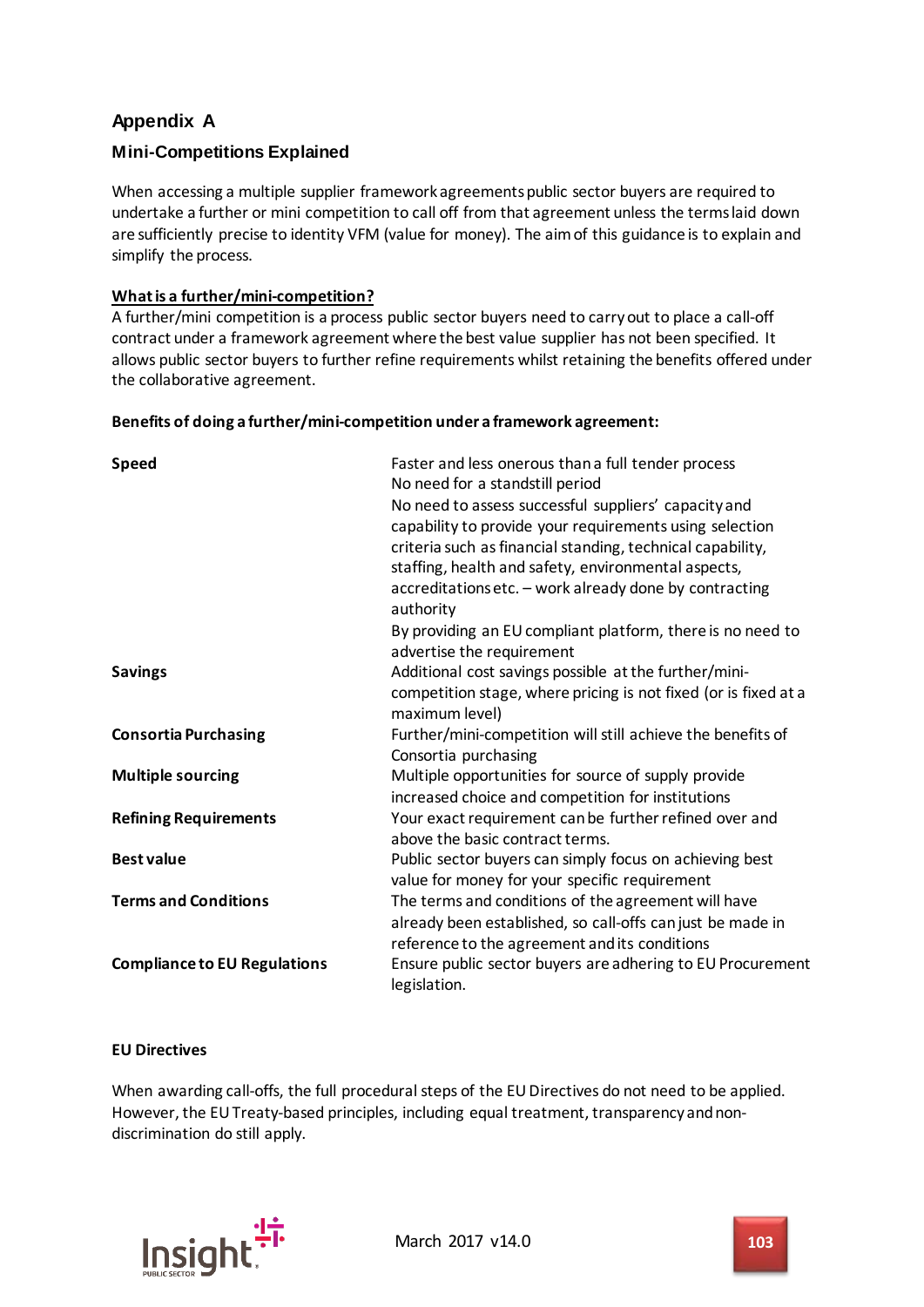Frameworks do not in themselves create any contractual obligations, whereas a call-off does. In placing a call-off contract with a supplier from a framework, public sector buyers will be making a commitment to purchase the specified goods/services from that supplier.

## **IMPORTANT - Effect of the Remedies Directive**

The EU Remedies Directive was implemented into The Public Contracts Regulations on 20 December 2009. The new Directive applies to Frameworks commenced on or after 20 December 2009, and any subsequent further/mini-competitions under that Framework. Key changes include the requirement that bidders must be notified of the outcome of the further/mini-competition, and that the call-off contract resulting from the further/mini-competition may, if subject to a legal challenge, result in a financial penalty, curtailment of the contract, or in an ineffectiveness order. For call-offs above the EU threshold, and for which the new Directive applies, you could choose to run a voluntary standstill period which would limit the remedies available if challenged to damages only ineffectiveness would not apply.

**Public Sector Buyers must not run a further/mini-competition under a framework agreement to create their own framework agreement from which they could run further/mini-competitions for call-offs. However, they may decide to conduct a further/mini competition to select a single supplier to service all your requirements over a defined period.**

### **Further/mini-Competition Process Guidance**

- 1. Prepare your Invitation to Quote (ITQ)
- 2. Issue your ITQ
- 3. Evaluate responses and select supplier
- 4. Award

### **Preparing your ITQ**

public sector buyers cannot change the basic terms or specification set out in a framework agreement, further/mini-competitions allow you to **refine the basic terms** of the framework prior to making a call-off.

*For example, areas you can refine include:*

- *Delivery timescales;*
- *Invoicing/payment arrangements;*
- *Associated services, such as installation, maintenance and training;*
- *Quantity;*
- *Functional specification.*

**Under no circumstances**should brand names or brand-specific descriptions of goods be used (e.g. Hewlett-Packard printer or BiC Biro pen) $(2)$ . Descriptions should give reference to the characteristics and outputs of the product or service. Where no other description is possible, any reference should be qualified by adding the words '**or equivalent'**.

It is very important to use 'input' *OR* 'output' based specification and you should identify one or the other.

Examples of each are given below:

• An **'**Output' specification will state the intended result e.g. a clean hospital ward. This has the advantage of leaving the supplier/provider to determine how to execute the requirement and encourages innovation.